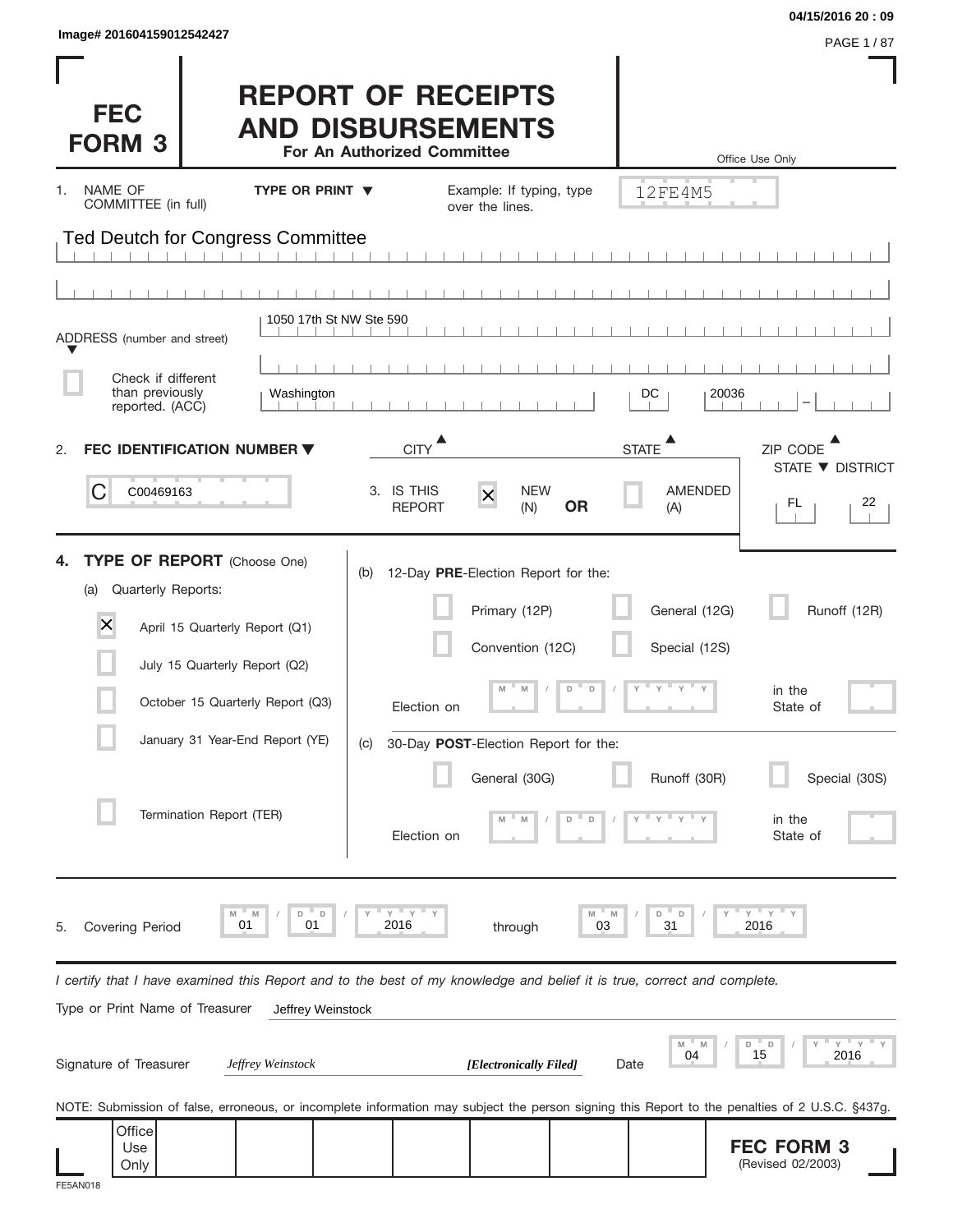## Write or Type Committee Name

|    | Image# 201604159012542428                                                                           |                                                      |                                                          |
|----|-----------------------------------------------------------------------------------------------------|------------------------------------------------------|----------------------------------------------------------|
|    | FEC Form 3 (Revised 02/2003)                                                                        | <b>SUMMARY PAGE</b><br>of Receipts and Disbursements | PAGE 2 / 87                                              |
|    | Write or Type Committee Name<br><b>Ted Deutch for Congress Committee</b>                            |                                                      |                                                          |
|    | Report Covering the Period:<br>From:                                                                | $Y$ $Y$<br>D<br>D<br>M<br>01<br>01<br>2016<br>To:    | $Y = Y$<br>D<br>D<br>$Y =$<br>M<br>M<br>2016<br>31<br>03 |
| 6. | Net Contributions (other than loans)                                                                | <b>COLUMN A</b><br><b>This Period</b>                | <b>COLUMN B</b><br><b>Election Cycle-to-Date</b>         |
|    | <b>Total Contributions</b><br>(a)<br>(other than loans) (from Line 11(e))                           | 126849.00                                            | 1202080.29                                               |
|    | <b>Total Contribution Refunds</b><br>(b)                                                            | 0.00                                                 | 250.00                                                   |
|    | Net Contributions (other than loans)<br>(C)<br>(subtract Line 6(b) from Line 6(a))                  | 126849.00                                            | 1201830.29                                               |
| 7. | Net Operating Expenditures                                                                          |                                                      |                                                          |
|    | <b>Total Operating Expenditures</b><br>(a)                                                          | 172146.52                                            | 703731.78                                                |
|    | Total Offsets to Operating<br>(b)<br>Expenditures (from Line 14)                                    | 0.00                                                 | 222.88                                                   |
|    | Net Operating Expenditures<br>(C)<br>(subtract Line 7(b) from Line 7(a))                            | 172146.52                                            | 703508.90                                                |
| 8. | Cash on Hand at Close of<br>Reporting Period (from Line 27)                                         | 970132.85                                            |                                                          |
| 9. | Debts and Obligations Owed TO<br>the Committee (Itemize all on<br>Schedule C and/or Schedule D)     | 0.00                                                 |                                                          |
|    | 10. Debts and Obligations Owed BY<br>the Committee (Itemize all on<br>Schedule C and/or Schedule D) | 0.00                                                 |                                                          |

## **For further information contact:**

Federal Election Commission 999 E Street, NW Washington, DC 20463

> Toll Free 800-424-9530 Local 202-694-1100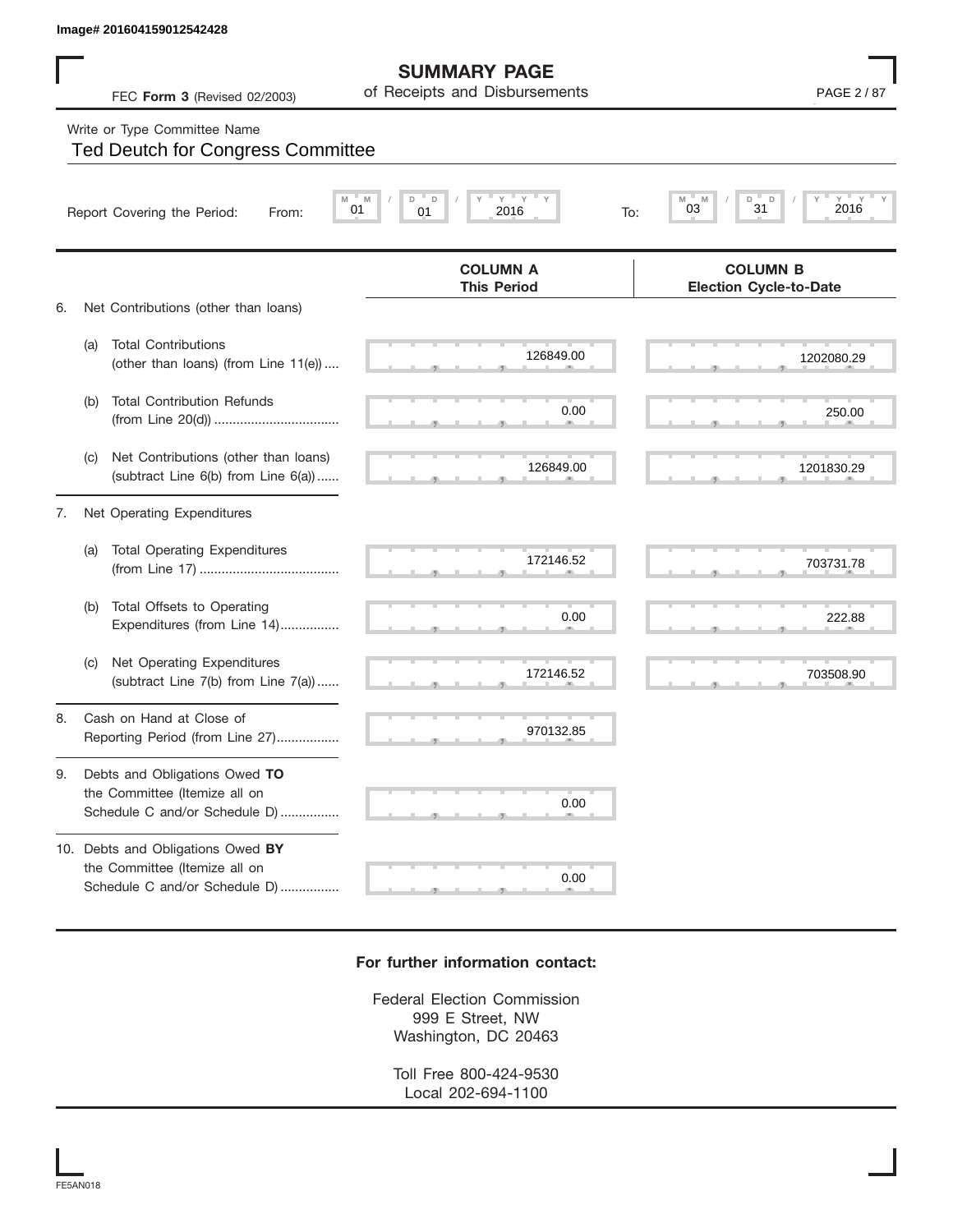|            | Image# 201604159012542429                                                                          |                                                                              |                                                  |
|------------|----------------------------------------------------------------------------------------------------|------------------------------------------------------------------------------|--------------------------------------------------|
|            |                                                                                                    | <b>DETAILED SUMMARY PAGE</b>                                                 |                                                  |
|            | FEC Form 3 (Revised 12/2003)                                                                       | of Receipts                                                                  | PAGE 3/87                                        |
|            | Write or Type Committee Name                                                                       |                                                                              |                                                  |
|            | <b>Ted Deutch for Congress Committee</b>                                                           |                                                                              |                                                  |
|            | M<br>Report Covering the Period:<br>From:                                                          | $-\gamma + \gamma + \gamma$<br>- M<br>D<br>$\Box$<br>01<br>2016<br>01<br>To: | M<br>M<br>D<br>D<br>Υ<br>Y<br>31<br>03<br>2016   |
|            | <b>I. RECEIPTS</b>                                                                                 | <b>COLUMN A</b><br><b>Total This Period</b>                                  | <b>COLUMN B</b><br><b>Election Cycle-to-Date</b> |
|            | 11. CONTRIBUTIONS (other than loans) FROM:                                                         |                                                                              |                                                  |
| (a)        | Individuals/Persons Other Than<br><b>Political Committees</b>                                      |                                                                              |                                                  |
|            | Itemized (use Schedule A)<br>(i)                                                                   | 80300.00                                                                     | 920467.00                                        |
|            | (ii)                                                                                               | 3549.00                                                                      | 22413.29                                         |
|            | (iii) TOTAL of contributions<br>from individuals                                                   | 83849.00                                                                     | 942880.29                                        |
| (b)        | Political Party Committees                                                                         | 0.00                                                                         | 0.00                                             |
| (C)        | <b>Other Political Committees</b>                                                                  | 43000.00                                                                     | 259200.00                                        |
| (d)        |                                                                                                    | 0.00                                                                         | 0.00                                             |
| (e)        | TOTAL CONTRIBUTIONS                                                                                |                                                                              |                                                  |
|            | (other than loans)<br>(add Lines 11(a)(iii), (b), (c), and (d))                                    | 126849.00                                                                    | 1202080.29                                       |
|            | 12. TRANSFERS FROM OTHER                                                                           |                                                                              |                                                  |
|            | AUTHORIZED COMMITTEES                                                                              | 0.00                                                                         | 0.00                                             |
| 13. LOANS: |                                                                                                    |                                                                              |                                                  |
| (a)        | Made or Guaranteed by the                                                                          | 0.00                                                                         | 0.00                                             |
| (b)        |                                                                                                    | 0.00                                                                         | 0.00                                             |
| (C)        | <b>TOTAL LOANS</b><br>(add Lines 13(a) and (b))                                                    | 0.00                                                                         | 0.00                                             |
|            |                                                                                                    |                                                                              |                                                  |
|            | 14. OFFSETS TO OPERATING                                                                           |                                                                              |                                                  |
|            | <b>EXPENDITURES</b><br>(Refunds, Rebates, etc.)                                                    | 0.00                                                                         | 222.88                                           |
|            |                                                                                                    |                                                                              |                                                  |
|            | 15. OTHER RECEIPTS                                                                                 | 0.00                                                                         | 0.00                                             |
|            |                                                                                                    |                                                                              |                                                  |
|            | 16. TOTAL RECEIPTS (add Lines<br>11(e), 12, 13(c), 14, and 15)<br>(Carry Total to Line 24, page 4) | 126849.00                                                                    | 1202303.17                                       |
|            |                                                                                                    |                                                                              |                                                  |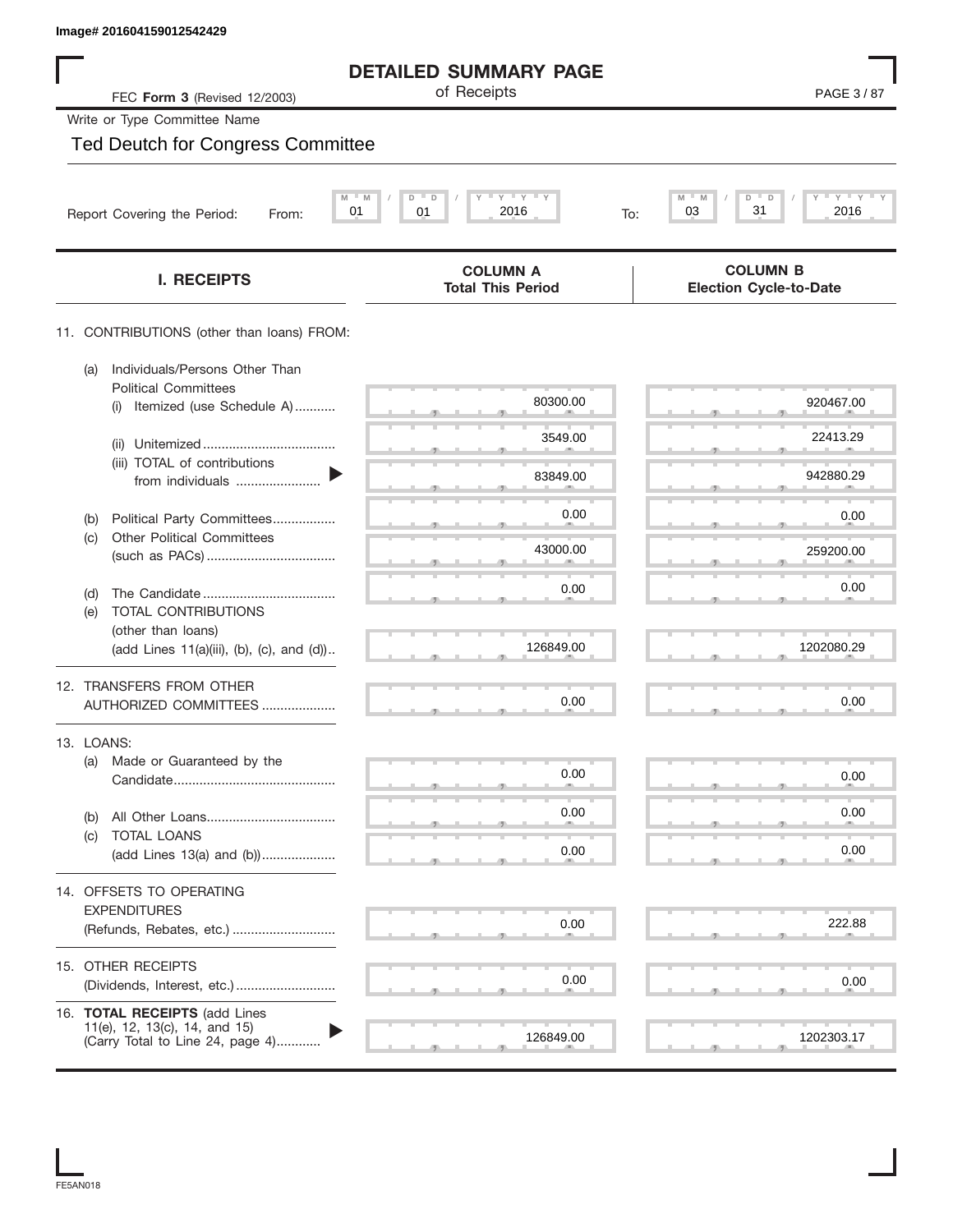| FEC Form 3 (Revised 02/2003)                                                                      | <b>DETAILED SUMMARY PAGE</b><br>of Disbursements | PAGE 4/87                                        |
|---------------------------------------------------------------------------------------------------|--------------------------------------------------|--------------------------------------------------|
| <b>II. DISBURSEMENTS</b>                                                                          | <b>COLUMN A</b><br><b>Total This Period</b>      | <b>COLUMN B</b><br><b>Election Cycle-to-Date</b> |
| 17. OPERATING EXPENDITURES                                                                        | 172146.52                                        | 703731.78                                        |
| 18. TRANSFERS TO OTHER<br>AUTHORIZED COMMITTEES                                                   | 0.00                                             | 0.00                                             |
| 19. LOAN REPAYMENTS:<br>(a) Of Loans Made or Guaranteed<br>by the Candidate                       | 0.00                                             | 0.00                                             |
| (b)                                                                                               | 0.00                                             | 0.00                                             |
| TOTAL LOAN REPAYMENTS<br>(C)<br>(add Lines 19(a) and (b))                                         | 0.00                                             | 0.00                                             |
| 20. REFUNDS OF CONTRIBUTIONS TO:<br>Individuals/Persons Other<br>(a)<br>Than Political Committees | 0.00                                             | 250.00                                           |
| Political Party Committees<br>(b)                                                                 | 0.00                                             | 0.00                                             |
| <b>Other Political Committees</b><br>(C)                                                          | 0.00                                             | 0.00                                             |
| TOTAL CONTRIBUTION REFUNDS<br>(d)<br>(add Lines 20(a), (b), and (c))                              | 0.00                                             | 250.00                                           |
| 21. OTHER DISBURSEMENTS                                                                           | 44883.00                                         | 140620.33                                        |
| 22. TOTAL DISBURSEMENTS<br>(add Lines 17, 18, 19(c), 20(d), and 21)                               | 217029.52                                        | 844602.11                                        |
| <b>III. CASH SUMMARY</b>                                                                          |                                                  |                                                  |
|                                                                                                   |                                                  | 1060313.37                                       |
| 24                                                                                                |                                                  | 126849.00                                        |
|                                                                                                   |                                                  | 1187162.37                                       |
|                                                                                                   |                                                  | 217029.52                                        |
| 27. CASH ON HAND AT CLOSE OF REPORTING PERIOD                                                     |                                                  | 970132.85                                        |

## **III. CASH SUMMARY**

|                                               | 1060313.37 |
|-----------------------------------------------|------------|
|                                               | 126849.00  |
|                                               | 1187162.37 |
|                                               | 217029.52  |
| 27. CASH ON HAND AT CLOSE OF REPORTING PERIOD | 970132.85  |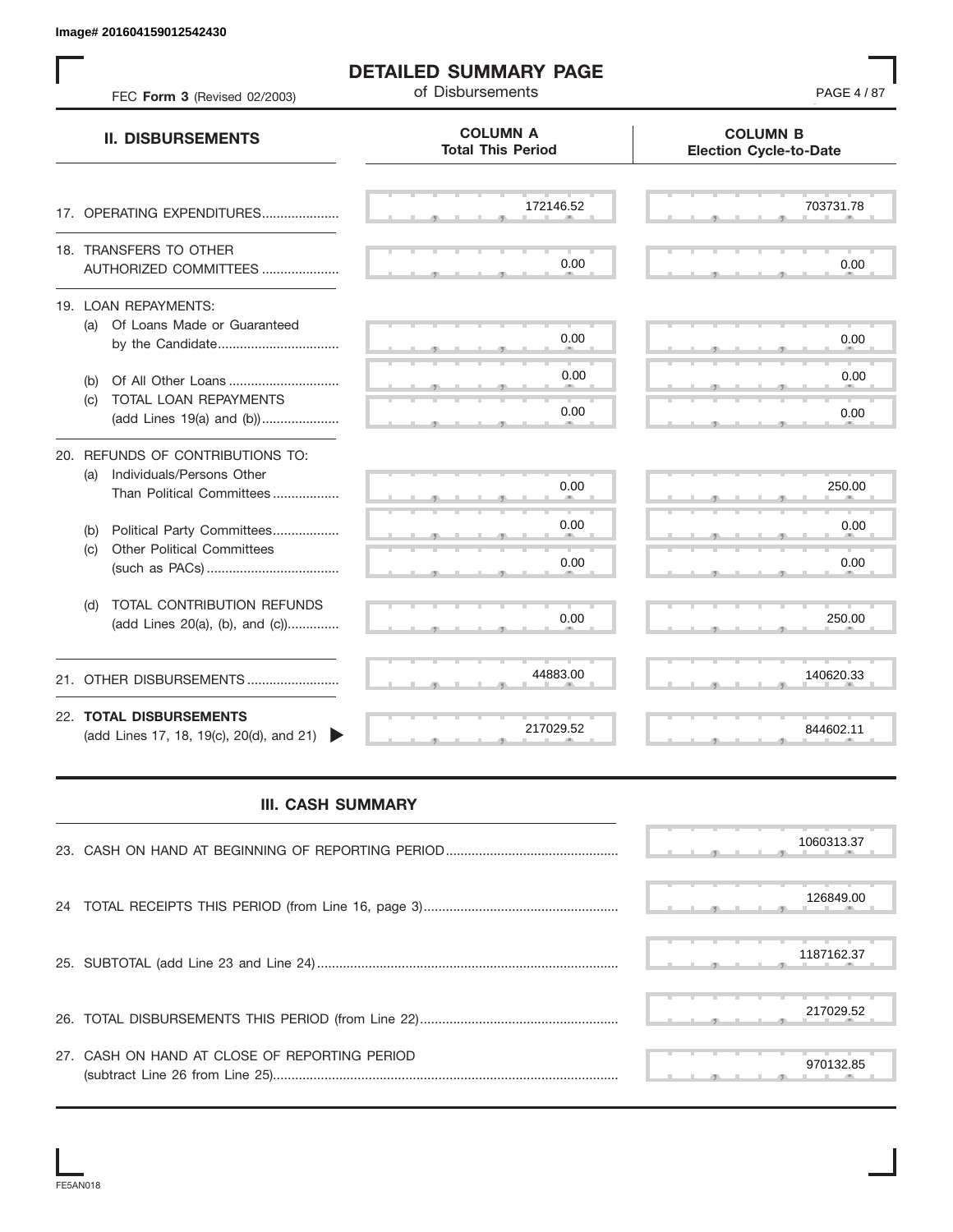|    | Image# 201604159012542431                                               |                         |                                                   |                                                                                                                                                                                       |
|----|-------------------------------------------------------------------------|-------------------------|---------------------------------------------------|---------------------------------------------------------------------------------------------------------------------------------------------------------------------------------------|
|    | <b>SCHEDULE A (FEC Form 3)</b>                                          |                         | Use separate schedule(s)                          | PAGE<br>OF<br>5<br>87<br>FOR LINE NUMBER:<br>(check only one)                                                                                                                         |
|    | <b>ITEMIZED RECEIPTS</b>                                                |                         | for each category of the<br>Detailed Summary Page | ×<br>11a<br>11 <sub>b</sub><br>11c<br>11d                                                                                                                                             |
|    |                                                                         |                         |                                                   | 12<br>13a<br>14<br>13 <sub>b</sub><br>15<br>Any information copied from such Reports and Statements may not be sold or used by any person for the purpose of soliciting contributions |
|    |                                                                         |                         |                                                   | or for commercial purposes, other than using the name and address of any political committee to solicit contributions from such committee.                                            |
|    | NAME OF COMMITTEE (In Full)<br><b>Ted Deutch for Congress Committee</b> |                         |                                                   |                                                                                                                                                                                       |
| Α. | Full Name (Last, First, Middle Initial)<br>Anthony Abbate               |                         |                                                   | Date of Receipt                                                                                                                                                                       |
|    | Mailing Address PO Box 30304                                            |                         |                                                   | $M - M$<br><b>LYLYLY</b><br>$D$ $D$<br>03<br>24<br>2016                                                                                                                               |
|    | City<br>Fort Lauderdale                                                 | State<br>FL             | Zip Code<br>33303-0304                            | <b>Transaction ID: VR0CNG838F4</b>                                                                                                                                                    |
|    | FEC ID number of contributing<br>federal political committee.           | C                       |                                                   | Amount of Each Receipt this Period                                                                                                                                                    |
|    | Name of Employer<br><b>Florida Atlantic University</b>                  | Occupation<br>Professor |                                                   | 250.00<br>Memo Item                                                                                                                                                                   |
|    | Receipt For: 2016<br>Primary<br>General<br>Other (specify)              |                         | Election Cycle-to-Date<br>250.00                  |                                                                                                                                                                                       |
| В. | Full Name (Last, First, Middle Initial)<br><b>Vicki Abernathy</b>       |                         |                                                   | Date of Receipt                                                                                                                                                                       |
|    | Mailing Address 12207 NW 35th St                                        |                         |                                                   | $M$ M<br><b>LEYTEY LEY</b><br>$D$ $D$<br>03<br>21<br>2016                                                                                                                             |
|    | City<br><b>Coral Springs</b>                                            | State<br>FL             | Zip Code<br>33065-2509                            | <b>Transaction ID: VROCNFPA9B2</b>                                                                                                                                                    |
|    | FEC ID number of contributing<br>federal political committee.           | C                       |                                                   | Amount of Each Receipt this Period                                                                                                                                                    |
|    | Name of Employer                                                        | Occupation              |                                                   | 250.00                                                                                                                                                                                |
|    | Praktek, Inc.                                                           | Manufacturer            |                                                   | Memo Item                                                                                                                                                                             |
|    | Receipt For: 2016<br>General<br>Primary<br>Other (specify)              |                         | Election Cycle-to-Date<br>250.00                  |                                                                                                                                                                                       |
| C. | Full Name (Last, First, Middle Initial)<br>Nanci Alexander              |                         |                                                   | Date of Receipt                                                                                                                                                                       |
|    | Mailing Address 2831 N Ocean Blvd                                       |                         |                                                   | <b>LYLYLY</b><br>$M - M$<br>$D$ $D$<br>2016<br>03<br>21                                                                                                                               |
|    | City<br>Fort Lauderdale                                                 | State<br>FL             | Zip Code<br>33308-7559                            | <b>Transaction ID: VR0CNFPA558</b>                                                                                                                                                    |
|    | FEC ID number of contributing<br>federal political committee.           | C                       |                                                   | Amount of Each Receipt this Period                                                                                                                                                    |
|    | Name of Employer                                                        | Occupation              |                                                   | 500.00                                                                                                                                                                                |
|    | Self                                                                    | Restauranteur           |                                                   | Memo Item                                                                                                                                                                             |
|    | Receipt For: 2016<br>Primary<br>General<br>Other (specify)              |                         | Election Cycle-to-Date<br>1500.00                 |                                                                                                                                                                                       |
|    |                                                                         |                         |                                                   | 1000.00                                                                                                                                                                               |
|    |                                                                         |                         |                                                   |                                                                                                                                                                                       |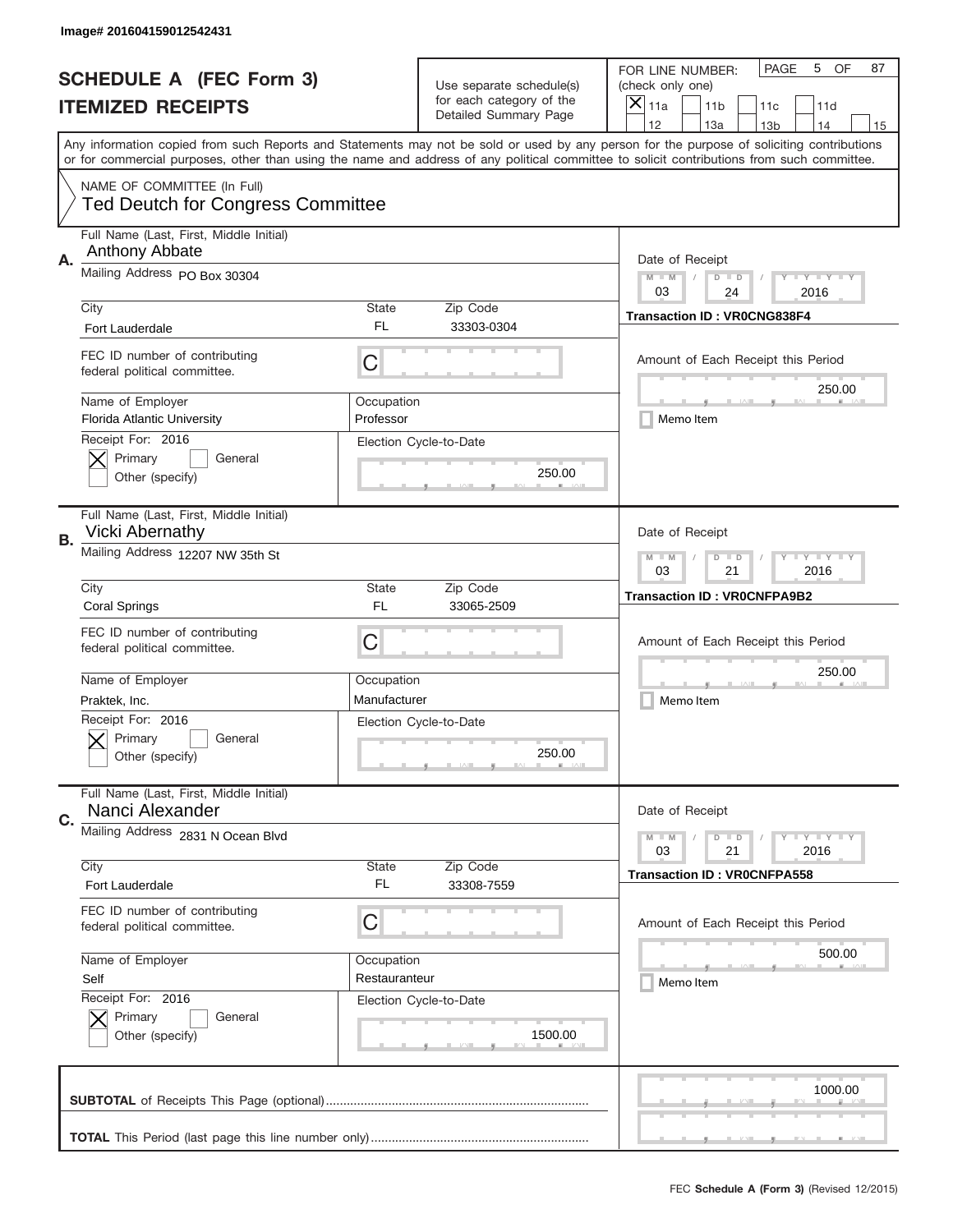|    | Image# 201604159012542432                                              |              |                                                   |                                                                                                                                                                                                                                                                                         |
|----|------------------------------------------------------------------------|--------------|---------------------------------------------------|-----------------------------------------------------------------------------------------------------------------------------------------------------------------------------------------------------------------------------------------------------------------------------------------|
|    | <b>SCHEDULE A (FEC Form 3)</b>                                         |              | Use separate schedule(s)                          | PAGE<br>OF<br>6<br>87<br>FOR LINE NUMBER:<br>(check only one)                                                                                                                                                                                                                           |
|    | <b>ITEMIZED RECEIPTS</b>                                               |              | for each category of the<br>Detailed Summary Page | ×<br>11a<br>11 <sub>b</sub><br>11c<br>11d                                                                                                                                                                                                                                               |
|    |                                                                        |              |                                                   | 12<br>13a<br>14<br>13 <sub>b</sub><br>15                                                                                                                                                                                                                                                |
|    |                                                                        |              |                                                   | Any information copied from such Reports and Statements may not be sold or used by any person for the purpose of soliciting contributions<br>or for commercial purposes, other than using the name and address of any political committee to solicit contributions from such committee. |
|    | NAME OF COMMITTEE (In Full)                                            |              |                                                   |                                                                                                                                                                                                                                                                                         |
|    | <b>Ted Deutch for Congress Committee</b>                               |              |                                                   |                                                                                                                                                                                                                                                                                         |
| Α. | Full Name (Last, First, Middle Initial)<br><b>Sharon Baron</b>         |              |                                                   | Date of Receipt                                                                                                                                                                                                                                                                         |
|    | Mailing Address 4709 Woodlands Blvd                                    |              |                                                   | $M - M$<br><b>LYLYLY</b><br>$D$ $D$<br>02<br>10<br>2016                                                                                                                                                                                                                                 |
|    | City                                                                   | State        | Zip Code                                          | <b>Transaction ID: VR0CNFEF6N7</b>                                                                                                                                                                                                                                                      |
|    | Tamarac                                                                | FL           | 33319-3510                                        |                                                                                                                                                                                                                                                                                         |
|    | FEC ID number of contributing<br>federal political committee.          | C            |                                                   | Amount of Each Receipt this Period                                                                                                                                                                                                                                                      |
|    | Name of Employer                                                       | Occupation   |                                                   | 250.00                                                                                                                                                                                                                                                                                  |
|    | Coral Springs Talk                                                     | Editor       |                                                   | Memo Item                                                                                                                                                                                                                                                                               |
|    | Receipt For: 2016                                                      |              | Election Cycle-to-Date                            |                                                                                                                                                                                                                                                                                         |
|    | Primary<br>General                                                     |              |                                                   |                                                                                                                                                                                                                                                                                         |
|    | Other (specify)                                                        |              | 250.00                                            |                                                                                                                                                                                                                                                                                         |
|    | Full Name (Last, First, Middle Initial)<br>Carole Behrman              |              |                                                   | Date of Receipt                                                                                                                                                                                                                                                                         |
| В. | Mailing Address 807 E Cypress Ln                                       |              |                                                   |                                                                                                                                                                                                                                                                                         |
|    |                                                                        |              |                                                   | $M$ M<br><b>LEYTEY LEY</b><br>$D$ $D$<br>03<br>24<br>2016                                                                                                                                                                                                                               |
|    | City                                                                   | State        | Zip Code                                          | <b>Transaction ID: VR0CNG83957</b>                                                                                                                                                                                                                                                      |
|    | Pompano Beach                                                          | FL           | 33069-4110                                        |                                                                                                                                                                                                                                                                                         |
|    | FEC ID number of contributing                                          |              |                                                   | Amount of Each Receipt this Period                                                                                                                                                                                                                                                      |
|    | federal political committee.                                           | C            |                                                   |                                                                                                                                                                                                                                                                                         |
|    | Name of Employer                                                       | Occupation   |                                                   | 500.00                                                                                                                                                                                                                                                                                  |
|    |                                                                        |              |                                                   |                                                                                                                                                                                                                                                                                         |
|    | Retired                                                                | Retired      |                                                   |                                                                                                                                                                                                                                                                                         |
|    | Receipt For: 2016                                                      |              | Election Cycle-to-Date                            | Memo Item                                                                                                                                                                                                                                                                               |
|    | General<br>Primary                                                     |              |                                                   |                                                                                                                                                                                                                                                                                         |
|    | Other (specify)                                                        |              | 500.00                                            |                                                                                                                                                                                                                                                                                         |
|    |                                                                        |              |                                                   |                                                                                                                                                                                                                                                                                         |
| C. | Full Name (Last, First, Middle Initial)<br><b>Richard Mark Benrubi</b> |              |                                                   | Date of Receipt                                                                                                                                                                                                                                                                         |
|    | Mailing Address 19335 Skyridge Cir                                     |              |                                                   | <b>LEY LEY LEY</b><br>$M - M$<br>$D$ $D$                                                                                                                                                                                                                                                |
|    | City                                                                   | <b>State</b> | Zip Code                                          | 02<br>2016<br>15                                                                                                                                                                                                                                                                        |
|    | Boca Raton                                                             | FL           | 33498                                             | <b>Transaction ID: VROCNFF5EM0</b>                                                                                                                                                                                                                                                      |
|    | FEC ID number of contributing                                          |              |                                                   |                                                                                                                                                                                                                                                                                         |
|    | federal political committee.                                           | C            |                                                   | Amount of Each Receipt this Period                                                                                                                                                                                                                                                      |
|    |                                                                        |              |                                                   | 1000.00                                                                                                                                                                                                                                                                                 |
|    | Name of Employer                                                       | Occupation   |                                                   |                                                                                                                                                                                                                                                                                         |
|    | Liggio Benrubi, P.A.                                                   | Attorney     |                                                   | Memo Item                                                                                                                                                                                                                                                                               |
|    | Receipt For: 2016<br>Primary<br>General                                |              | Election Cycle-to-Date                            |                                                                                                                                                                                                                                                                                         |
|    | Other (specify)                                                        |              | 1000.00                                           |                                                                                                                                                                                                                                                                                         |
|    |                                                                        |              |                                                   |                                                                                                                                                                                                                                                                                         |
|    |                                                                        |              |                                                   | 1750.00                                                                                                                                                                                                                                                                                 |
|    |                                                                        |              |                                                   |                                                                                                                                                                                                                                                                                         |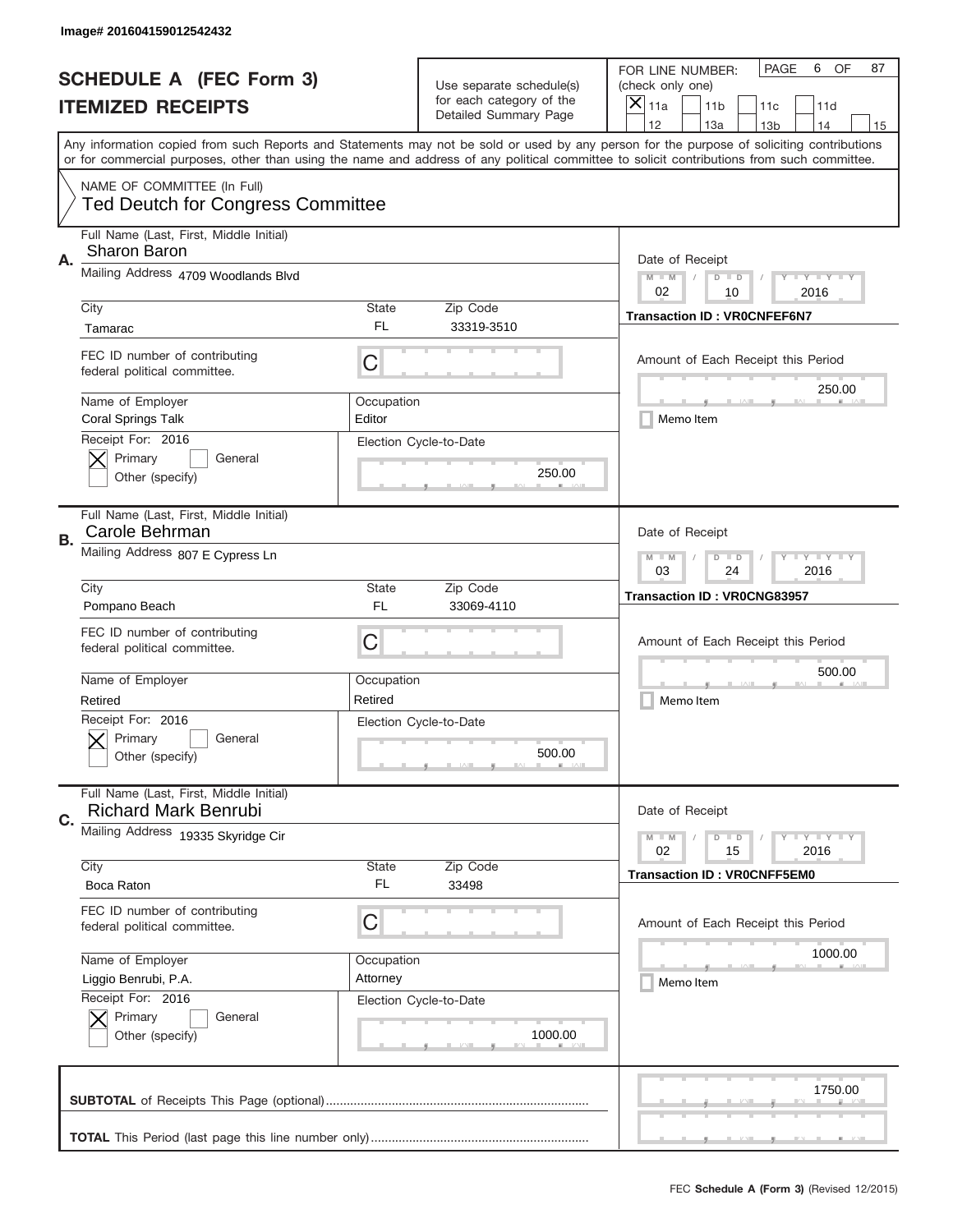|    | Image# 201604159012542433                                               |                       |                                                   |                                                                                                                                                                                                                                                                                                                                     |
|----|-------------------------------------------------------------------------|-----------------------|---------------------------------------------------|-------------------------------------------------------------------------------------------------------------------------------------------------------------------------------------------------------------------------------------------------------------------------------------------------------------------------------------|
|    | <b>SCHEDULE A (FEC Form 3)</b>                                          |                       | Use separate schedule(s)                          | OF<br><b>PAGE</b><br>$7^{\circ}$<br>87<br>FOR LINE NUMBER:<br>(check only one)                                                                                                                                                                                                                                                      |
|    | <b>ITEMIZED RECEIPTS</b>                                                |                       | for each category of the<br>Detailed Summary Page | ×<br>11a<br>11 <sub>b</sub><br>11c<br>11d                                                                                                                                                                                                                                                                                           |
|    |                                                                         |                       |                                                   | 12<br>13a<br>14<br>13 <sub>b</sub><br>15<br>Any information copied from such Reports and Statements may not be sold or used by any person for the purpose of soliciting contributions<br>or for commercial purposes, other than using the name and address of any political committee to solicit contributions from such committee. |
|    | NAME OF COMMITTEE (In Full)<br><b>Ted Deutch for Congress Committee</b> |                       |                                                   |                                                                                                                                                                                                                                                                                                                                     |
| Α. | Full Name (Last, First, Middle Initial)<br>David Bernstein              |                       |                                                   | Date of Receipt                                                                                                                                                                                                                                                                                                                     |
|    | Mailing Address 321 Baltustrol Cir<br>Roslyn                            |                       |                                                   | $M - M$<br><b>LYLYLY</b><br>$D$ $D$<br>02<br>01<br>2016                                                                                                                                                                                                                                                                             |
|    | City<br>Roslyn                                                          | State<br>NY           | Zip Code<br>11576-3056                            | <b>Transaction ID: VR0CNFBJNW2</b>                                                                                                                                                                                                                                                                                                  |
|    | FEC ID number of contributing<br>federal political committee.           | C                     |                                                   | Amount of Each Receipt this Period<br>1000.00                                                                                                                                                                                                                                                                                       |
|    | Name of Employer<br>None                                                | Occupation<br>Retired |                                                   | Memo Item                                                                                                                                                                                                                                                                                                                           |
|    | Receipt For: 2016<br>Primary<br>General<br>Other (specify)              |                       | Election Cycle-to-Date<br>1000.00                 |                                                                                                                                                                                                                                                                                                                                     |
| В. | Full Name (Last, First, Middle Initial)<br><b>Stephen Bittel</b>        |                       |                                                   | Date of Receipt                                                                                                                                                                                                                                                                                                                     |
|    | Mailing Address 801 Arthur Godfrey Rd<br>Ste 600                        |                       |                                                   | $M - M$<br><b>LYLYLY</b><br>$D$ $D$<br>02<br>15<br>2016                                                                                                                                                                                                                                                                             |
|    | City<br>Miami Beach                                                     | State<br>FL           | Zip Code<br>33140-3320                            | <b>Transaction ID: VROCNFF2QA7</b>                                                                                                                                                                                                                                                                                                  |
|    | FEC ID number of contributing<br>federal political committee.           | C                     |                                                   | Amount of Each Receipt this Period                                                                                                                                                                                                                                                                                                  |
|    | Name of Employer                                                        | Occupation            |                                                   | 1700.00                                                                                                                                                                                                                                                                                                                             |
|    | Terranova                                                               | Chairman              |                                                   | Memo Item                                                                                                                                                                                                                                                                                                                           |
|    | Receipt For: 2016<br>Primary<br>General<br>Other (specify)              |                       | Election Cycle-to-Date<br>3000.00                 |                                                                                                                                                                                                                                                                                                                                     |
| C. | Full Name (Last, First, Middle Initial)<br><b>Stephen Bittel</b>        |                       |                                                   | Date of Receipt                                                                                                                                                                                                                                                                                                                     |
|    | Mailing Address 801 Arthur Godfrey Rd                                   |                       |                                                   | <b>LEY LEY LEY</b><br>$M - M$<br>$D$ $D$                                                                                                                                                                                                                                                                                            |
|    | Ste 600<br>City                                                         | State                 | Zip Code                                          | 02<br>2016<br>15                                                                                                                                                                                                                                                                                                                    |
|    | Miami Beach                                                             | FL                    | 33140-3320                                        | <b>Transaction ID: VROCNFF2XZ5</b>                                                                                                                                                                                                                                                                                                  |
|    | FEC ID number of contributing<br>federal political committee.           | С                     |                                                   | Amount of Each Receipt this Period                                                                                                                                                                                                                                                                                                  |
|    | Name of Employer                                                        | Occupation            |                                                   | 1000.00                                                                                                                                                                                                                                                                                                                             |
|    | Terranova<br>Receipt For: 2016                                          | Chairman              |                                                   | Memo Item                                                                                                                                                                                                                                                                                                                           |
|    | Primary<br>General<br>Other (specify)                                   |                       | Election Cycle-to-Date<br>3000.00                 |                                                                                                                                                                                                                                                                                                                                     |
|    |                                                                         |                       |                                                   | 3700.00                                                                                                                                                                                                                                                                                                                             |
|    |                                                                         |                       |                                                   |                                                                                                                                                                                                                                                                                                                                     |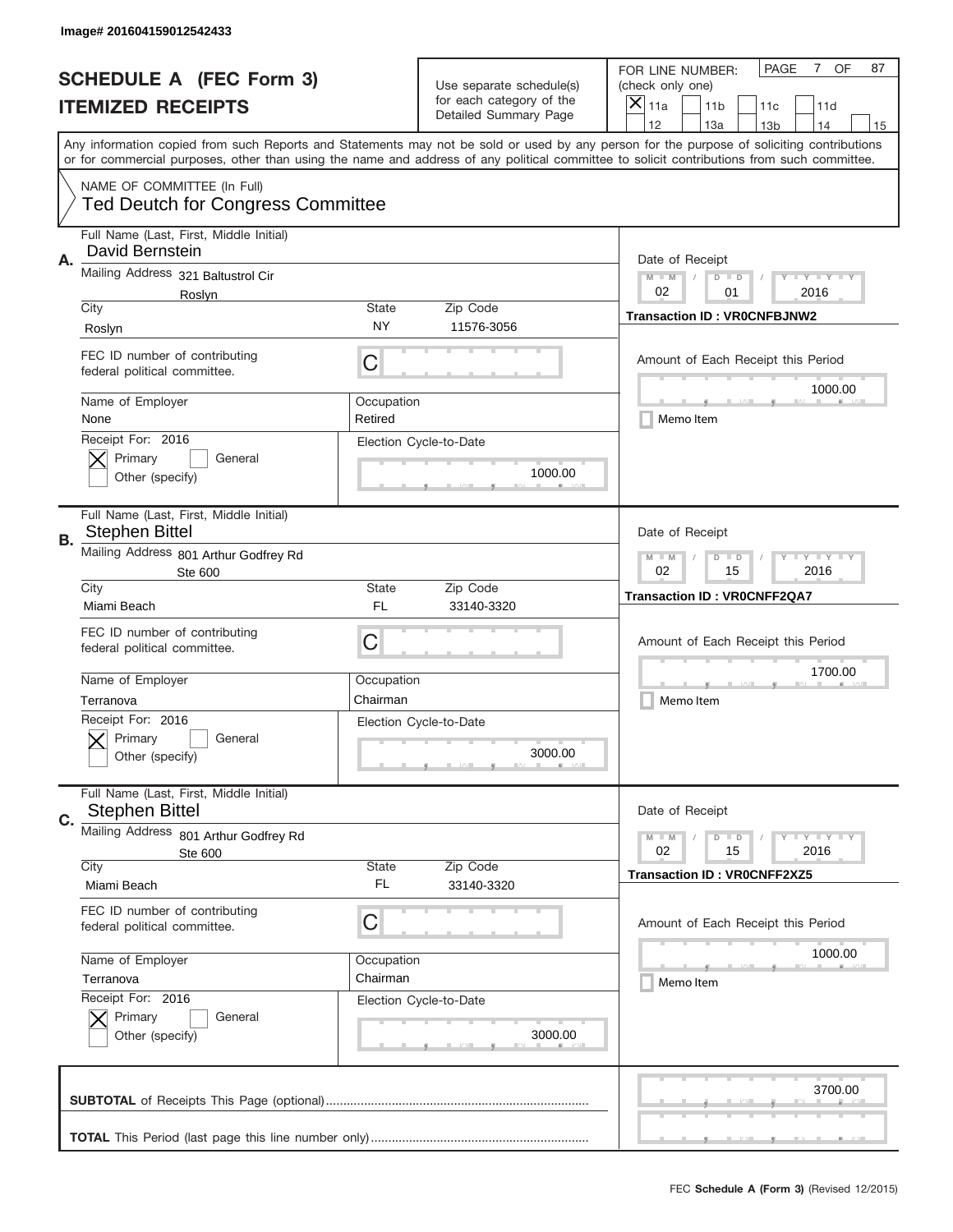|    | Image# 201604159012542434                                               |                             |                                                   |                                                                                                                                                                                                                                                                                                                                     |
|----|-------------------------------------------------------------------------|-----------------------------|---------------------------------------------------|-------------------------------------------------------------------------------------------------------------------------------------------------------------------------------------------------------------------------------------------------------------------------------------------------------------------------------------|
|    | <b>SCHEDULE A (FEC Form 3)</b>                                          |                             | Use separate schedule(s)                          | PAGE<br>OF<br>8<br>87<br>FOR LINE NUMBER:<br>(check only one)                                                                                                                                                                                                                                                                       |
|    | <b>ITEMIZED RECEIPTS</b>                                                |                             | for each category of the<br>Detailed Summary Page | ×<br>11a<br>11 <sub>b</sub><br>11c<br>11d                                                                                                                                                                                                                                                                                           |
|    |                                                                         |                             |                                                   | 12<br>13a<br>14<br>13 <sub>b</sub><br>15<br>Any information copied from such Reports and Statements may not be sold or used by any person for the purpose of soliciting contributions<br>or for commercial purposes, other than using the name and address of any political committee to solicit contributions from such committee. |
|    | NAME OF COMMITTEE (In Full)<br><b>Ted Deutch for Congress Committee</b> |                             |                                                   |                                                                                                                                                                                                                                                                                                                                     |
| Α. | Full Name (Last, First, Middle Initial)<br><b>Stephen Bittel</b>        |                             |                                                   | Date of Receipt                                                                                                                                                                                                                                                                                                                     |
|    | Mailing Address 801 Arthur Godfrey Rd<br>Ste 600                        |                             |                                                   | $M - M$<br><b>LYLYLY</b><br>$D$ $D$<br>02<br>15<br>2016                                                                                                                                                                                                                                                                             |
|    | City<br>Miami Beach                                                     | State<br>FL                 | Zip Code<br>33140-3320                            | <b>Transaction ID: VR0CNFFMDT4</b>                                                                                                                                                                                                                                                                                                  |
|    | FEC ID number of contributing<br>federal political committee.           | C                           |                                                   | Amount of Each Receipt this Period<br>300.00                                                                                                                                                                                                                                                                                        |
|    | Name of Employer<br>Terranova                                           | Occupation<br>Chairman      |                                                   | Memo Item                                                                                                                                                                                                                                                                                                                           |
|    | Receipt For: 2016<br>Primary<br>General<br>Other (specify)              |                             | Election Cycle-to-Date<br>3000.00                 |                                                                                                                                                                                                                                                                                                                                     |
| В. | Full Name (Last, First, Middle Initial)<br>Patricia M. Blasi            |                             |                                                   | Date of Receipt                                                                                                                                                                                                                                                                                                                     |
|    | Mailing Address 2000 Island Blvd<br>Apt 407                             |                             |                                                   | $M - M$<br><b>LEYTEY LEY</b><br>$D$ $D$<br>02<br>29<br>2016                                                                                                                                                                                                                                                                         |
|    | City<br>Aventura                                                        | State<br>FL                 | Zip Code<br>33160-4958                            | <b>Transaction ID: VROCNFHKJV8</b>                                                                                                                                                                                                                                                                                                  |
|    | FEC ID number of contributing<br>federal political committee.           | C                           |                                                   | Amount of Each Receipt this Period                                                                                                                                                                                                                                                                                                  |
|    | Name of Employer                                                        | Occupation                  |                                                   | 1000.00                                                                                                                                                                                                                                                                                                                             |
|    | Self Employed                                                           | <b>Real Estate Investor</b> |                                                   | Memo Item                                                                                                                                                                                                                                                                                                                           |
|    |                                                                         |                             |                                                   |                                                                                                                                                                                                                                                                                                                                     |
|    | Receipt For: 2016<br>General<br>Primary<br>Other (specify)              |                             | Election Cycle-to-Date<br>2000.00                 |                                                                                                                                                                                                                                                                                                                                     |
| C. | Full Name (Last, First, Middle Initial)<br><b>Robert Christoph</b>      |                             |                                                   | Date of Receipt                                                                                                                                                                                                                                                                                                                     |
|    | Mailing Address 2181 N Bay Rd                                           |                             |                                                   | <b>LYLYLY</b><br>$M - M$<br>$D$ $D$<br>2016<br>03<br>24                                                                                                                                                                                                                                                                             |
|    | City<br>Miami Beach                                                     | State<br>FL                 | Zip Code<br>33140-4551                            | <b>Transaction ID: VR0CNG837S2</b>                                                                                                                                                                                                                                                                                                  |
|    | FEC ID number of contributing<br>federal political committee.           | C                           |                                                   | Amount of Each Receipt this Period                                                                                                                                                                                                                                                                                                  |
|    | Name of Employer                                                        | Occupation                  |                                                   | 2700.00                                                                                                                                                                                                                                                                                                                             |
|    | <b>RCI Group</b>                                                        | President                   |                                                   | Memo Item                                                                                                                                                                                                                                                                                                                           |
|    | Receipt For: 2016<br>Primary<br>General<br>Other (specify)              |                             | Election Cycle-to-Date<br>2700.00                 |                                                                                                                                                                                                                                                                                                                                     |
|    |                                                                         |                             |                                                   | 4000.00                                                                                                                                                                                                                                                                                                                             |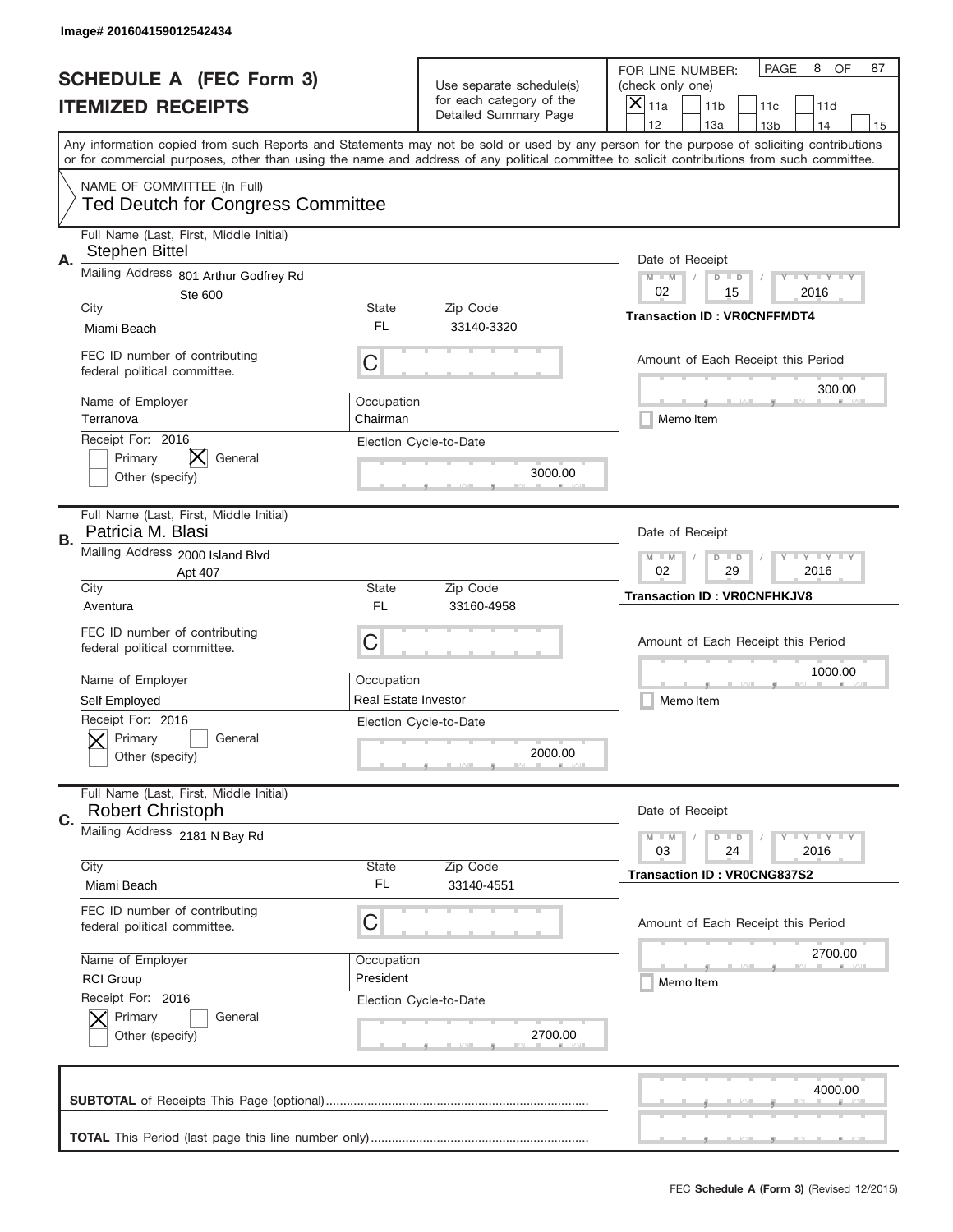|    | Image# 201604159012542435                                               |                        |                                                   |                                                                                                                                                                                                                                                                                                                                     |
|----|-------------------------------------------------------------------------|------------------------|---------------------------------------------------|-------------------------------------------------------------------------------------------------------------------------------------------------------------------------------------------------------------------------------------------------------------------------------------------------------------------------------------|
|    | <b>SCHEDULE A (FEC Form 3)</b>                                          |                        | Use separate schedule(s)                          | OF<br>PAGE<br>9<br>87<br>FOR LINE NUMBER:<br>(check only one)                                                                                                                                                                                                                                                                       |
|    | <b>ITEMIZED RECEIPTS</b>                                                |                        | for each category of the<br>Detailed Summary Page | ×<br>11a<br>11 <sub>b</sub><br>11c<br>11d                                                                                                                                                                                                                                                                                           |
|    |                                                                         |                        |                                                   | 12<br>13a<br>14<br>13 <sub>b</sub><br>15<br>Any information copied from such Reports and Statements may not be sold or used by any person for the purpose of soliciting contributions<br>or for commercial purposes, other than using the name and address of any political committee to solicit contributions from such committee. |
|    | NAME OF COMMITTEE (In Full)<br><b>Ted Deutch for Congress Committee</b> |                        |                                                   |                                                                                                                                                                                                                                                                                                                                     |
| Α. | Full Name (Last, First, Middle Initial)<br>Lauren A. Cohen              |                        |                                                   | Date of Receipt                                                                                                                                                                                                                                                                                                                     |
|    | Mailing Address 6268 Via Palladium                                      |                        |                                                   | $M - M$<br><b>LYLYLY</b><br>$D$ $D$<br>03<br>23<br>2016                                                                                                                                                                                                                                                                             |
|    | City<br>Boca Raton                                                      | State<br>FL            | Zip Code<br>33433-3846                            | <b>Transaction ID: VR0CNFPMRT0</b>                                                                                                                                                                                                                                                                                                  |
|    | FEC ID number of contributing<br>federal political committee.           | C                      |                                                   | Amount of Each Receipt this Period<br>360.00                                                                                                                                                                                                                                                                                        |
|    | Name of Employer<br>e-Council Inc.com                                   | Occupation<br>Attorney |                                                   | Memo Item                                                                                                                                                                                                                                                                                                                           |
|    | Receipt For: 2016<br>Primary<br>General<br>Other (specify)              |                        | Election Cycle-to-Date<br>720.00                  |                                                                                                                                                                                                                                                                                                                                     |
| В. | Full Name (Last, First, Middle Initial)<br><b>Barry J Dockswell</b>     |                        |                                                   | Date of Receipt                                                                                                                                                                                                                                                                                                                     |
|    | Mailing Address 2204 Bay Dr                                             |                        |                                                   | <b>LEYTEY LEY</b><br>$M - M$<br>$D$ $D$<br>03<br>24<br>2016                                                                                                                                                                                                                                                                         |
|    | City<br>Pompano Beach                                                   | State<br>FL            | Zip Code<br>33062-2913                            | <b>Transaction ID: VR0CNG838V8</b>                                                                                                                                                                                                                                                                                                  |
|    | FEC ID number of contributing<br>federal political committee.           | C                      |                                                   | Amount of Each Receipt this Period                                                                                                                                                                                                                                                                                                  |
|    | Name of Employer<br>Self                                                | Occupation<br>retired  |                                                   | 250.00<br>Memo Item                                                                                                                                                                                                                                                                                                                 |
|    | Receipt For: 2016<br>General<br>Primary<br>Other (specify)              |                        | Election Cycle-to-Date<br>250.00                  |                                                                                                                                                                                                                                                                                                                                     |
| C. | Full Name (Last, First, Middle Initial)<br><b>Geoffrey Emery</b>        |                        |                                                   | Date of Receipt                                                                                                                                                                                                                                                                                                                     |
|    | Mailing Address 1933 Pontius Ave                                        |                        |                                                   | <b>LEY LEY LEY</b><br>$M - M$<br>$D$ $D$<br>02<br>13<br>2016                                                                                                                                                                                                                                                                        |
|    | City<br>Los Angeles                                                     | State<br>CA            | Zip Code<br>90025-5611                            | <b>Transaction ID: VROCNFF1EN6</b>                                                                                                                                                                                                                                                                                                  |
|    | FEC ID number of contributing<br>federal political committee.           | C                      |                                                   | Amount of Each Receipt this Period                                                                                                                                                                                                                                                                                                  |
|    | Name of Employer                                                        | Occupation             |                                                   | 500.00                                                                                                                                                                                                                                                                                                                              |
|    | <b>Beverly Hills Porsche</b><br>Receipt For: 2016                       | Manager                | Election Cycle-to-Date                            | Memo Item                                                                                                                                                                                                                                                                                                                           |
|    | Primary<br>General<br>Other (specify)                                   |                        | 500.00                                            |                                                                                                                                                                                                                                                                                                                                     |
|    |                                                                         |                        |                                                   | 1110.00                                                                                                                                                                                                                                                                                                                             |
|    |                                                                         |                        |                                                   |                                                                                                                                                                                                                                                                                                                                     |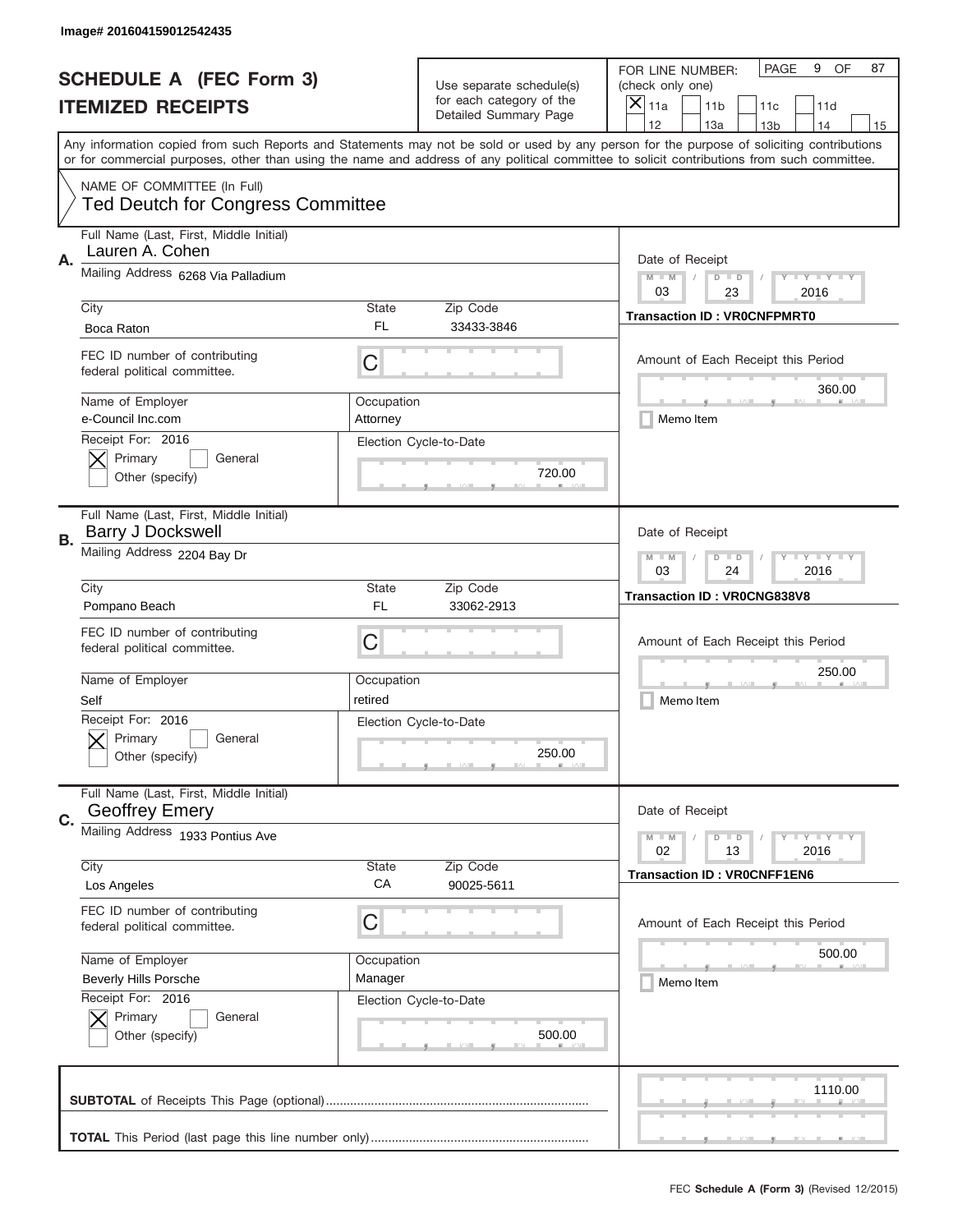|    | Image# 201604159012542436                                               |                         |                                                   |                                                                                                                                                                                                                                                                                         |
|----|-------------------------------------------------------------------------|-------------------------|---------------------------------------------------|-----------------------------------------------------------------------------------------------------------------------------------------------------------------------------------------------------------------------------------------------------------------------------------------|
|    | <b>SCHEDULE A (FEC Form 3)</b>                                          |                         | Use separate schedule(s)                          | PAGE<br>10 OF<br>87<br>FOR LINE NUMBER:<br>(check only one)                                                                                                                                                                                                                             |
|    | <b>ITEMIZED RECEIPTS</b>                                                |                         | for each category of the<br>Detailed Summary Page | ×<br>11a<br>11 <sub>b</sub><br>11c<br>11d                                                                                                                                                                                                                                               |
|    |                                                                         |                         |                                                   | 12<br>13a<br>14<br>13 <sub>b</sub><br>15                                                                                                                                                                                                                                                |
|    |                                                                         |                         |                                                   | Any information copied from such Reports and Statements may not be sold or used by any person for the purpose of soliciting contributions<br>or for commercial purposes, other than using the name and address of any political committee to solicit contributions from such committee. |
|    | NAME OF COMMITTEE (In Full)<br><b>Ted Deutch for Congress Committee</b> |                         |                                                   |                                                                                                                                                                                                                                                                                         |
|    | Full Name (Last, First, Middle Initial)<br><b>Wesley Finch</b>          |                         |                                                   |                                                                                                                                                                                                                                                                                         |
| Α. | Mailing Address 3625 Carlton PI                                         |                         |                                                   | Date of Receipt<br>$M - M$<br>$T - Y = -Y$<br>$D$ $D$<br>02<br>16<br>2016                                                                                                                                                                                                               |
|    | City                                                                    | <b>State</b>            | Zip Code                                          | <b>Transaction ID: VROCNFHF750</b>                                                                                                                                                                                                                                                      |
|    | Boca Raton                                                              | FL                      | 33496-4006                                        |                                                                                                                                                                                                                                                                                         |
|    | FEC ID number of contributing<br>federal political committee.           | C                       |                                                   | Amount of Each Receipt this Period<br>2700.00                                                                                                                                                                                                                                           |
|    | Name of Employer<br>The Finch Group                                     | Occupation<br>President |                                                   | Memo Item                                                                                                                                                                                                                                                                               |
|    | Receipt For: 2016                                                       |                         | Election Cycle-to-Date                            |                                                                                                                                                                                                                                                                                         |
|    | Primary<br>General<br>Other (specify)                                   |                         | 5400.00                                           |                                                                                                                                                                                                                                                                                         |
|    |                                                                         |                         |                                                   |                                                                                                                                                                                                                                                                                         |
| В. | Full Name (Last, First, Middle Initial)<br><b>Wesley Finch</b>          |                         |                                                   | Date of Receipt                                                                                                                                                                                                                                                                         |
|    | Mailing Address 3625 Carlton PI                                         |                         |                                                   | <b>LY LY LY</b><br>$M$ $M$<br>$D$ $D$<br>02<br>16<br>2016                                                                                                                                                                                                                               |
|    | City                                                                    | <b>State</b>            | Zip Code                                          | <b>Transaction ID: VROCNFHF792</b>                                                                                                                                                                                                                                                      |
|    | Boca Raton                                                              | FL.                     | 33496-4006                                        |                                                                                                                                                                                                                                                                                         |
|    | FEC ID number of contributing<br>federal political committee.           | C                       |                                                   | Amount of Each Receipt this Period                                                                                                                                                                                                                                                      |
|    | Name of Employer                                                        | Occupation              |                                                   | 2700.00                                                                                                                                                                                                                                                                                 |
|    | The Finch Group                                                         | President               |                                                   | Memo Item                                                                                                                                                                                                                                                                               |
|    | Receipt For: 2016                                                       |                         | Election Cycle-to-Date                            |                                                                                                                                                                                                                                                                                         |
|    | General<br>Primary                                                      |                         |                                                   |                                                                                                                                                                                                                                                                                         |
|    | Other (specify)                                                         |                         | 5400.00                                           |                                                                                                                                                                                                                                                                                         |
| C. | Full Name (Last, First, Middle Initial)<br><b>Miles Austin Forman</b>   |                         |                                                   | Date of Receipt                                                                                                                                                                                                                                                                         |
|    | Mailing Address PO Box 292037                                           |                         |                                                   | <b>LY LY LY</b><br>$M - M$<br>$D$ $D$<br>2016<br>02<br>01                                                                                                                                                                                                                               |
|    | City                                                                    | State                   | Zip Code                                          | <b>Transaction ID: VROCNFBJNX0</b>                                                                                                                                                                                                                                                      |
|    | Davie                                                                   | FL.                     | 33329-2037                                        |                                                                                                                                                                                                                                                                                         |
|    | FEC ID number of contributing<br>federal political committee.           | C                       |                                                   | Amount of Each Receipt this Period                                                                                                                                                                                                                                                      |
|    | Name of Employer                                                        | Occupation              |                                                   | 2700.00                                                                                                                                                                                                                                                                                 |
|    | American Marketing & Management                                         | Executive               |                                                   | Memo Item                                                                                                                                                                                                                                                                               |
|    | Receipt For: 2016                                                       |                         | Election Cycle-to-Date                            |                                                                                                                                                                                                                                                                                         |
|    | Primary<br>General<br>Other (specify)                                   |                         | 5400.00                                           |                                                                                                                                                                                                                                                                                         |
|    |                                                                         |                         |                                                   |                                                                                                                                                                                                                                                                                         |
|    |                                                                         |                         |                                                   | 8100.00                                                                                                                                                                                                                                                                                 |
|    |                                                                         |                         |                                                   |                                                                                                                                                                                                                                                                                         |
|    |                                                                         |                         |                                                   | __                                                                                                                                                                                                                                                                                      |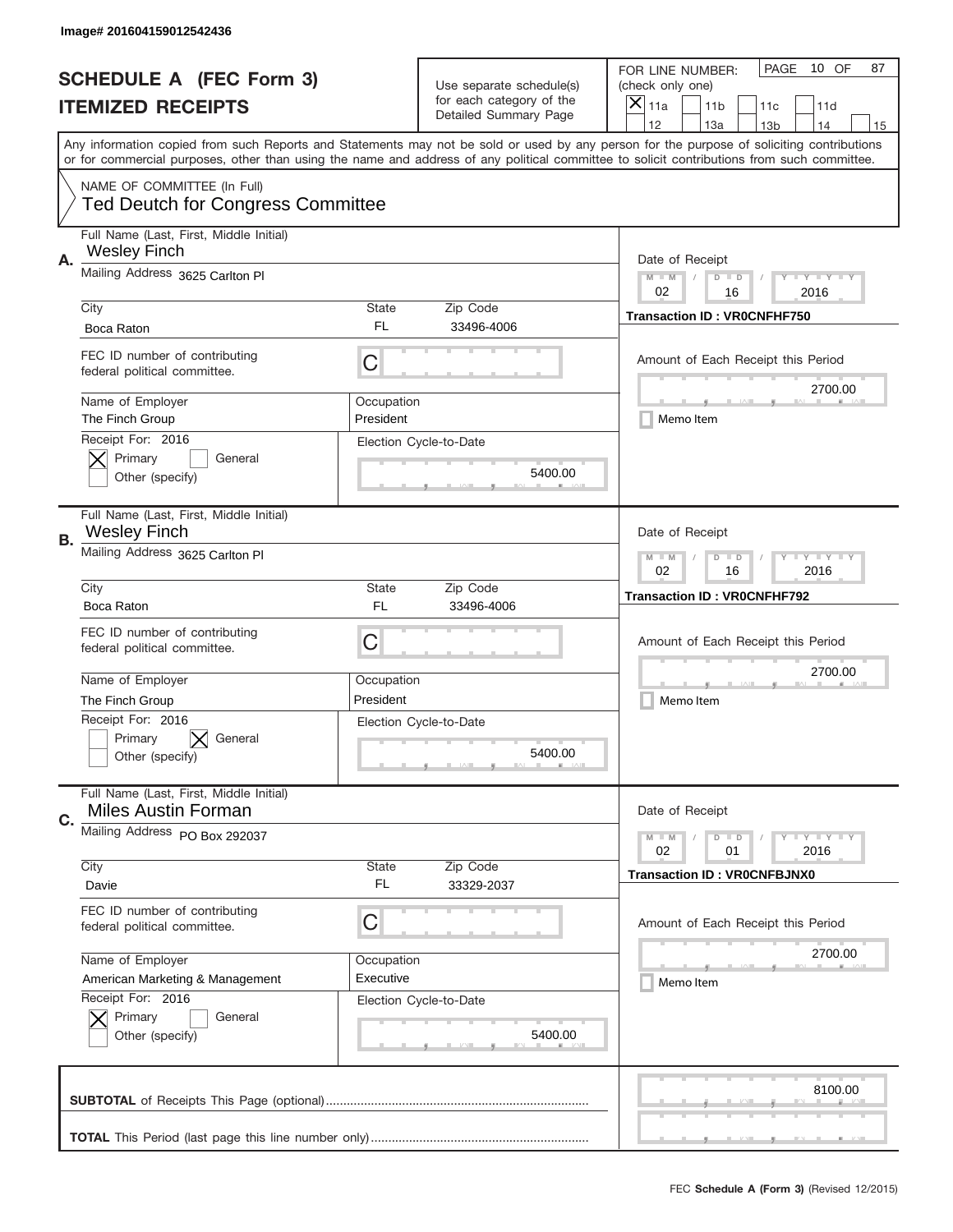|    | Image# 201604159012542437                                               |                                                           |                                                   |                                                                                                                                                                                       |
|----|-------------------------------------------------------------------------|-----------------------------------------------------------|---------------------------------------------------|---------------------------------------------------------------------------------------------------------------------------------------------------------------------------------------|
|    | <b>SCHEDULE A (FEC Form 3)</b>                                          |                                                           | Use separate schedule(s)                          | PAGE<br>11 OF<br>87<br>FOR LINE NUMBER:<br>(check only one)                                                                                                                           |
|    | <b>ITEMIZED RECEIPTS</b>                                                |                                                           | for each category of the<br>Detailed Summary Page | $\boldsymbol{\times}$<br>11a<br>11 <sub>b</sub><br>11c<br>11d                                                                                                                         |
|    |                                                                         |                                                           |                                                   | 12<br>13a<br>14<br>13 <sub>b</sub><br>15<br>Any information copied from such Reports and Statements may not be sold or used by any person for the purpose of soliciting contributions |
|    |                                                                         |                                                           |                                                   | or for commercial purposes, other than using the name and address of any political committee to solicit contributions from such committee.                                            |
|    | NAME OF COMMITTEE (In Full)<br><b>Ted Deutch for Congress Committee</b> |                                                           |                                                   |                                                                                                                                                                                       |
| Α. | Full Name (Last, First, Middle Initial)<br><b>Miles Austin Forman</b>   |                                                           |                                                   | Date of Receipt                                                                                                                                                                       |
|    | Mailing Address PO Box 292037                                           |                                                           |                                                   | <b>LYLYLY</b><br>$M - M$<br>$D$ $D$<br>02<br>01<br>2016                                                                                                                               |
|    | City<br>Davie                                                           | <b>State</b><br>FL.                                       | Zip Code<br>33329-2037                            | <b>Transaction ID: VROCNFBJNY8</b>                                                                                                                                                    |
|    | FEC ID number of contributing<br>federal political committee.           | C                                                         |                                                   | Amount of Each Receipt this Period                                                                                                                                                    |
|    | Name of Employer<br>American Marketing & Management                     | Occupation<br>Executive                                   |                                                   | 2700.00<br>Memo Item                                                                                                                                                                  |
|    | Receipt For: 2016<br>Primary<br>General<br>Other (specify)              |                                                           | Election Cycle-to-Date<br>5400.00                 |                                                                                                                                                                                       |
| В. | Full Name (Last, First, Middle Initial)<br>Adam Ginsburg                |                                                           |                                                   | Date of Receipt                                                                                                                                                                       |
|    | Mailing Address 12641 Yardley Dr                                        | <b>LY LY LY</b><br>$M - M$<br>$D$ $D$<br>03<br>24<br>2016 |                                                   |                                                                                                                                                                                       |
|    | City<br>Boca Raton                                                      | <b>State</b><br>FL.                                       | Zip Code<br>33428                                 | <b>Transaction ID: VR0CNG7XY49</b>                                                                                                                                                    |
|    | FEC ID number of contributing<br>federal political committee.           | C                                                         |                                                   | Amount of Each Receipt this Period                                                                                                                                                    |
|    | Name of Employer                                                        | Occupation                                                |                                                   | 1000.00                                                                                                                                                                               |
|    | <b>Ginsburg Engineering</b>                                             | Engineer                                                  |                                                   | Memo Item                                                                                                                                                                             |
|    | Receipt For: 2016<br>General<br>Primary<br>Other (specify)              |                                                           | Election Cycle-to-Date<br>1000.00                 |                                                                                                                                                                                       |
| C. | Full Name (Last, First, Middle Initial)<br><b>Nancy Grant</b>           |                                                           |                                                   | Date of Receipt                                                                                                                                                                       |
|    | Mailing Address 555 Oaks Ln<br>Apt 205                                  |                                                           |                                                   | <b>LY LY LY</b><br>$M - M$<br>$D$ $D$<br>24<br>2016<br>03                                                                                                                             |
|    | City                                                                    | State                                                     | Zip Code                                          | <b>Transaction ID: VR0CNG837G1</b>                                                                                                                                                    |
|    | Pompano Beach                                                           | FL.                                                       | 33069-3723                                        |                                                                                                                                                                                       |
|    | FEC ID number of contributing<br>federal political committee.           | С                                                         |                                                   | Amount of Each Receipt this Period                                                                                                                                                    |
|    | Name of Employer                                                        | Occupation                                                |                                                   | 250.00                                                                                                                                                                                |
|    | Retired                                                                 | Retired                                                   |                                                   | Memo Item                                                                                                                                                                             |
|    | Receipt For: 2016<br>Primary<br>General<br>Other (specify)              |                                                           | Election Cycle-to-Date<br>250.00                  |                                                                                                                                                                                       |
|    |                                                                         |                                                           |                                                   | 3950.00                                                                                                                                                                               |
|    |                                                                         |                                                           |                                                   |                                                                                                                                                                                       |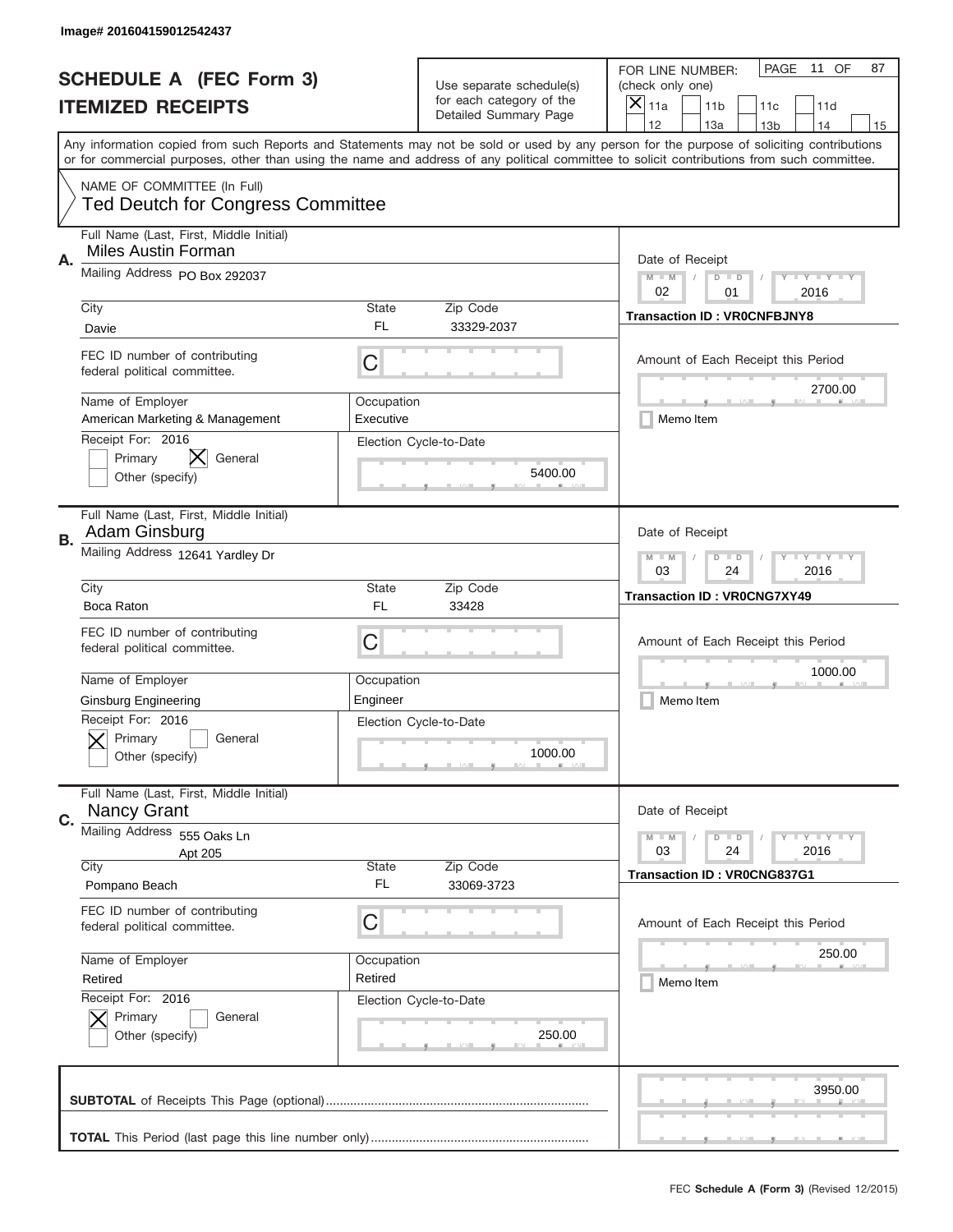|                                | Image# 201604159012542438                                               |                                                            |                                                   |                                                                                                                                                                                                                                                                                         |
|--------------------------------|-------------------------------------------------------------------------|------------------------------------------------------------|---------------------------------------------------|-----------------------------------------------------------------------------------------------------------------------------------------------------------------------------------------------------------------------------------------------------------------------------------------|
|                                |                                                                         |                                                            |                                                   | PAGE<br>12 OF<br>87<br>FOR LINE NUMBER:                                                                                                                                                                                                                                                 |
| <b>SCHEDULE A (FEC Form 3)</b> |                                                                         |                                                            | Use separate schedule(s)                          | (check only one)                                                                                                                                                                                                                                                                        |
|                                | <b>ITEMIZED RECEIPTS</b>                                                |                                                            | for each category of the<br>Detailed Summary Page | $\boldsymbol{\times}$<br>11a<br>11 <sub>b</sub><br>11d<br>11c                                                                                                                                                                                                                           |
|                                |                                                                         |                                                            |                                                   | 12<br>13a<br>14<br>13 <sub>b</sub><br>15                                                                                                                                                                                                                                                |
|                                |                                                                         |                                                            |                                                   | Any information copied from such Reports and Statements may not be sold or used by any person for the purpose of soliciting contributions<br>or for commercial purposes, other than using the name and address of any political committee to solicit contributions from such committee. |
|                                | NAME OF COMMITTEE (In Full)<br><b>Ted Deutch for Congress Committee</b> |                                                            |                                                   |                                                                                                                                                                                                                                                                                         |
|                                | Full Name (Last, First, Middle Initial)<br>Michael Hackman              |                                                            |                                                   |                                                                                                                                                                                                                                                                                         |
| Α.                             | Mailing Address 11111 Santa Monica Blvd                                 |                                                            |                                                   | Date of Receipt<br>Y TY TY TY<br>$M$ $M$<br>$D$ $D$                                                                                                                                                                                                                                     |
|                                | <b>Ste 750</b>                                                          |                                                            |                                                   | 02<br>2016<br>11                                                                                                                                                                                                                                                                        |
|                                | City                                                                    | <b>State</b><br>CA                                         | Zip Code<br>90025-3990                            | <b>Transaction ID: VROCNFEJNA5</b>                                                                                                                                                                                                                                                      |
|                                | Los Angeles                                                             |                                                            |                                                   |                                                                                                                                                                                                                                                                                         |
|                                | FEC ID number of contributing<br>federal political committee.           | C                                                          |                                                   | Amount of Each Receipt this Period                                                                                                                                                                                                                                                      |
|                                | Name of Employer                                                        | Occupation                                                 |                                                   | 2000.00                                                                                                                                                                                                                                                                                 |
|                                | Hackman Capital                                                         | Investor                                                   |                                                   | Memo Item                                                                                                                                                                                                                                                                               |
|                                | Receipt For: 2016<br>Primary<br>General                                 |                                                            | Election Cycle-to-Date                            |                                                                                                                                                                                                                                                                                         |
|                                | Other (specify)                                                         |                                                            | 2000.00                                           |                                                                                                                                                                                                                                                                                         |
|                                |                                                                         |                                                            |                                                   |                                                                                                                                                                                                                                                                                         |
| В.                             | Full Name (Last, First, Middle Initial)<br>David Horvitz                | Date of Receipt                                            |                                                   |                                                                                                                                                                                                                                                                                         |
|                                | Mailing Address 401 E Las Olas Blvd<br>Ste 2200                         | <b>TEY LY LY</b><br>$D$ $D$<br>$M - M$<br>01<br>28<br>2016 |                                                   |                                                                                                                                                                                                                                                                                         |
|                                | City<br>Fort Lauderdale                                                 | <b>State</b><br>FL                                         | Zip Code<br>33301-2244                            | Transaction ID: VR0CNFCK4Y2                                                                                                                                                                                                                                                             |
|                                | FEC ID number of contributing<br>federal political committee.           | C                                                          |                                                   | Amount of Each Receipt this Period                                                                                                                                                                                                                                                      |
|                                |                                                                         |                                                            |                                                   | 500.00                                                                                                                                                                                                                                                                                  |
|                                | Name of Employer                                                        | Occupation                                                 |                                                   |                                                                                                                                                                                                                                                                                         |
|                                | Southocean Capital Partners                                             |                                                            | <b>Investment Management</b>                      | Memo Item                                                                                                                                                                                                                                                                               |
|                                | Receipt For: 2016<br>Primary<br>General<br>Other (specify)              |                                                            | Election Cycle-to-Date<br>500.00                  | * Earmarked Contribution: See Below                                                                                                                                                                                                                                                     |
|                                | Full Name (Last, First, Middle Initial)<br><b>ACTBLUE</b>               |                                                            |                                                   | Date of Receipt                                                                                                                                                                                                                                                                         |
| C.                             | Mailing Address PO Box 382110                                           |                                                            |                                                   | $D$ $D$<br><b>LYLYLY</b><br>$M - M$                                                                                                                                                                                                                                                     |
|                                |                                                                         |                                                            |                                                   | 02<br>2016<br>05                                                                                                                                                                                                                                                                        |
|                                | City<br>Cambridge                                                       | <b>State</b><br>МA                                         | Zip Code<br>02238-2110                            | <b>Transaction ID: VR0CNFCK4Y2E</b>                                                                                                                                                                                                                                                     |
|                                | FEC ID number of contributing                                           |                                                            |                                                   |                                                                                                                                                                                                                                                                                         |
|                                | federal political committee.                                            | С                                                          | C00401224                                         | Amount of Each Receipt this Period                                                                                                                                                                                                                                                      |
|                                | Name of Employer                                                        | Occupation                                                 |                                                   | 500.00                                                                                                                                                                                                                                                                                  |
|                                |                                                                         |                                                            | Conduit total listed in Agg. field                | × Memo Item                                                                                                                                                                                                                                                                             |
|                                | Receipt For: 2016                                                       |                                                            | Election Cycle-to-Date                            |                                                                                                                                                                                                                                                                                         |
|                                | Primary<br>General<br>Other (specify)                                   |                                                            | 1500.00                                           | Note: Above Contribution earmarked through this<br>organization.                                                                                                                                                                                                                        |
|                                |                                                                         |                                                            |                                                   | 2500.00                                                                                                                                                                                                                                                                                 |
|                                |                                                                         |                                                            |                                                   |                                                                                                                                                                                                                                                                                         |
|                                |                                                                         |                                                            |                                                   | __                                                                                                                                                                                                                                                                                      |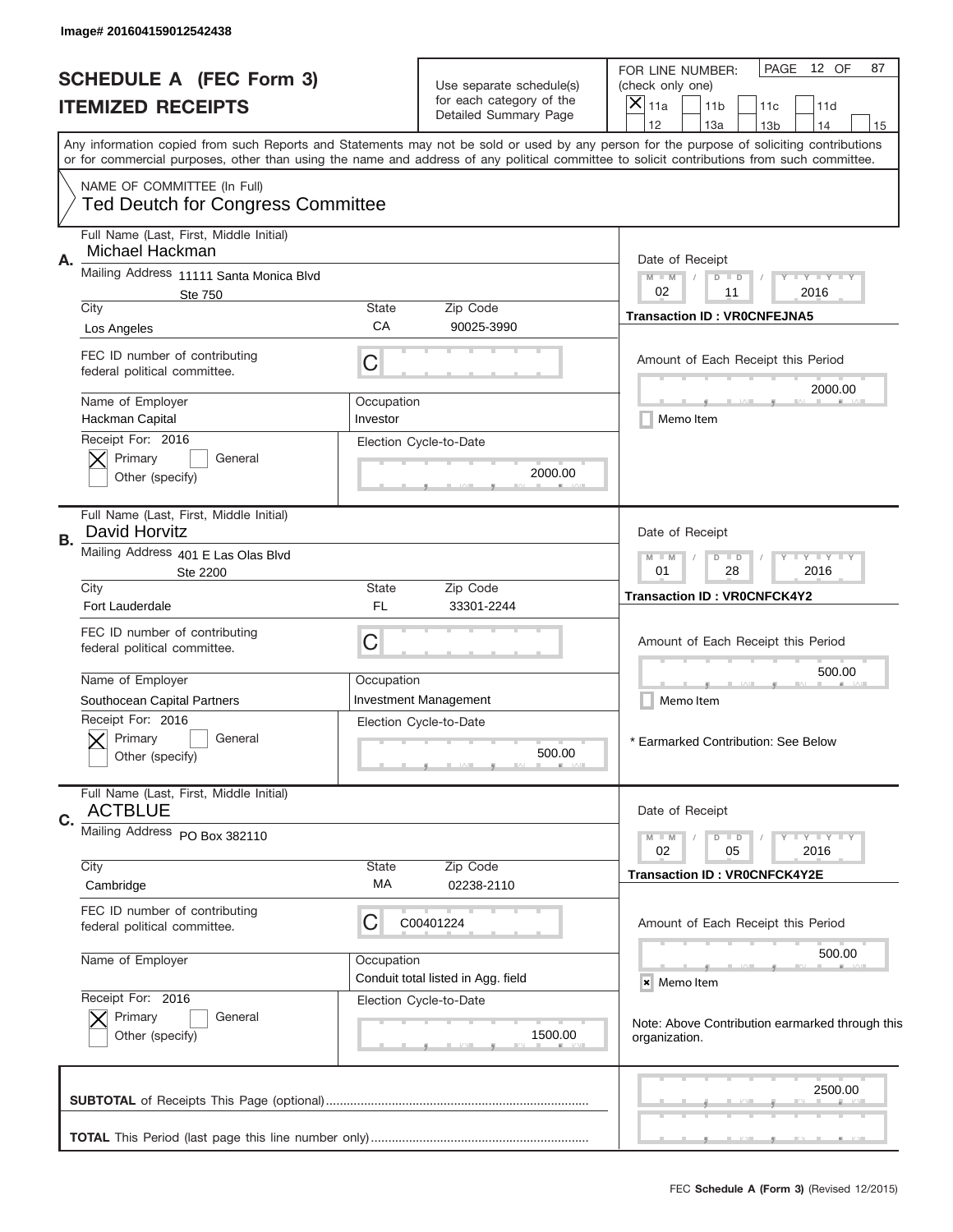|    | Image# 201604159012542439                                               |                                                       |                                                   |                                                                                                                                                                                                                                                                                                                                     |
|----|-------------------------------------------------------------------------|-------------------------------------------------------|---------------------------------------------------|-------------------------------------------------------------------------------------------------------------------------------------------------------------------------------------------------------------------------------------------------------------------------------------------------------------------------------------|
|    | <b>SCHEDULE A (FEC Form 3)</b>                                          |                                                       | Use separate schedule(s)                          | PAGE<br>13 OF<br>87<br>FOR LINE NUMBER:<br>(check only one)                                                                                                                                                                                                                                                                         |
|    | <b>ITEMIZED RECEIPTS</b>                                                |                                                       | for each category of the<br>Detailed Summary Page | ×<br>11a<br>11 <sub>b</sub><br>11c<br>11d                                                                                                                                                                                                                                                                                           |
|    |                                                                         |                                                       |                                                   | 12<br>13a<br>14<br>13 <sub>b</sub><br>15<br>Any information copied from such Reports and Statements may not be sold or used by any person for the purpose of soliciting contributions<br>or for commercial purposes, other than using the name and address of any political committee to solicit contributions from such committee. |
|    | NAME OF COMMITTEE (In Full)<br><b>Ted Deutch for Congress Committee</b> |                                                       |                                                   |                                                                                                                                                                                                                                                                                                                                     |
| Α. | Full Name (Last, First, Middle Initial)<br>Harold B Jacobsohn           |                                                       |                                                   | Date of Receipt                                                                                                                                                                                                                                                                                                                     |
|    | Mailing Address 7594 Isla Verde Way                                     |                                                       |                                                   | $M - M$<br><b>LEY LEY LEY</b><br>$D$ $D$<br>03<br>31<br>2016                                                                                                                                                                                                                                                                        |
|    | City<br>Delray Beach                                                    | State<br>FL                                           | Zip Code<br>33446-4345                            | <b>Transaction ID: VR0CNG81FQ7</b>                                                                                                                                                                                                                                                                                                  |
|    | FEC ID number of contributing<br>federal political committee.           | C                                                     |                                                   | Amount of Each Receipt this Period<br>2000.00                                                                                                                                                                                                                                                                                       |
|    | Name of Employer<br>Suprema, Inc.                                       | Occupation<br>Investor                                |                                                   | Memo Item                                                                                                                                                                                                                                                                                                                           |
|    | Receipt For: 2016<br>Primary<br>General<br>Other (specify)              |                                                       | Election Cycle-to-Date<br>5500.00                 | Excessive amount refunded 4/9/16                                                                                                                                                                                                                                                                                                    |
| В. | Full Name (Last, First, Middle Initial)<br><b>Steven Jaffe</b>          |                                                       |                                                   | Date of Receipt                                                                                                                                                                                                                                                                                                                     |
|    | Mailing Address 2393 Pheasant Ln                                        | $M$ M<br><b>LYLYLY</b><br>$D$ $D$<br>03<br>17<br>2016 |                                                   |                                                                                                                                                                                                                                                                                                                                     |
|    | City<br>Weston                                                          | State<br>FL                                           | Zip Code<br>33327-1448                            | <b>Transaction ID: VROCNFNEHE3</b>                                                                                                                                                                                                                                                                                                  |
|    | FEC ID number of contributing<br>federal political committee.           | C                                                     |                                                   | Amount of Each Receipt this Period                                                                                                                                                                                                                                                                                                  |
|    | Name of Employer<br>Farmer Jaffe                                        | Occupation<br>Lawyer                                  |                                                   | 500.00<br>Memo Item                                                                                                                                                                                                                                                                                                                 |
|    | Receipt For: 2016<br>Primary<br>General<br>Other (specify)              |                                                       | Election Cycle-to-Date<br>1000.00                 |                                                                                                                                                                                                                                                                                                                                     |
| C. | Full Name (Last, First, Middle Initial)<br>Karen Kaczmarek              |                                                       |                                                   | Date of Receipt                                                                                                                                                                                                                                                                                                                     |
|    | Mailing Address 3725 NW 3rd Ave                                         |                                                       |                                                   | <b>LEY LEY LEY</b><br>$M - M$<br>$D$ $D$<br>02<br>2016<br>27                                                                                                                                                                                                                                                                        |
|    | City<br>Boca Raton                                                      | State<br>FL                                           | Zip Code<br>33431                                 | <b>Transaction ID: VROCNFM0266</b>                                                                                                                                                                                                                                                                                                  |
|    | FEC ID number of contributing<br>federal political committee.           | C                                                     |                                                   | Amount of Each Receipt this Period                                                                                                                                                                                                                                                                                                  |
|    | Name of Employer                                                        | Occupation                                            |                                                   | 25.00                                                                                                                                                                                                                                                                                                                               |
|    | At Home Infusion Services<br>Receipt For: 2016                          |                                                       | <b>Healthcare Consultant</b>                      | Memo Item                                                                                                                                                                                                                                                                                                                           |
|    | Primary<br>General<br>Other (specify)                                   |                                                       | Election Cycle-to-Date<br>525.00                  | * Earmarked Contribution: See Below                                                                                                                                                                                                                                                                                                 |
|    |                                                                         |                                                       |                                                   | 2525.00                                                                                                                                                                                                                                                                                                                             |
|    |                                                                         |                                                       |                                                   |                                                                                                                                                                                                                                                                                                                                     |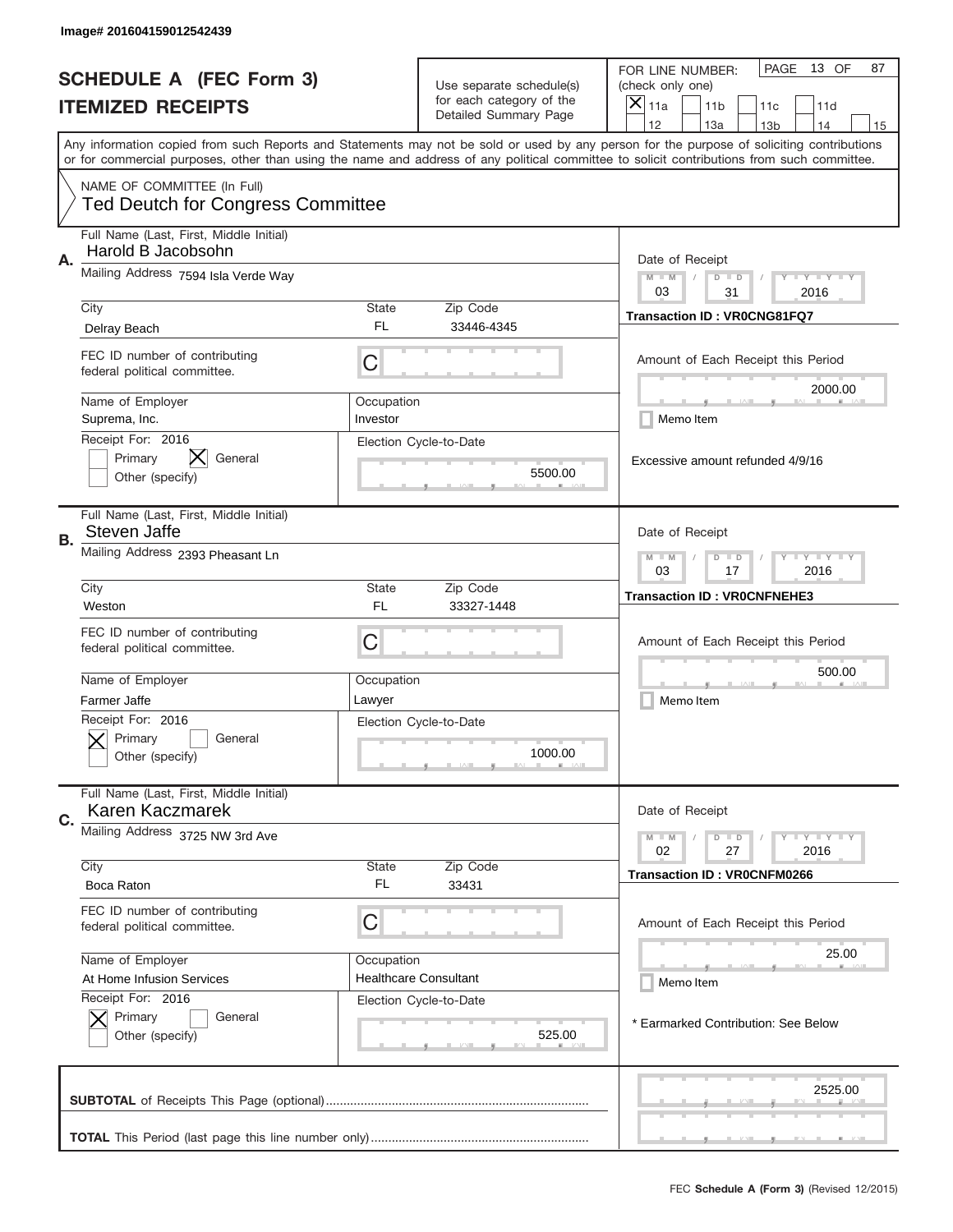ш

| Image# 201604159012542440                                               |                                  |                                                      |                                                                                                                                                                                                                                                                                         |
|-------------------------------------------------------------------------|----------------------------------|------------------------------------------------------|-----------------------------------------------------------------------------------------------------------------------------------------------------------------------------------------------------------------------------------------------------------------------------------------|
| <b>SCHEDULE A (FEC Form 3)</b>                                          |                                  |                                                      | PAGE<br>14 OF<br>87<br>FOR LINE NUMBER:                                                                                                                                                                                                                                                 |
|                                                                         |                                  | Use separate schedule(s)<br>for each category of the | (check only one)                                                                                                                                                                                                                                                                        |
| <b>ITEMIZED RECEIPTS</b>                                                |                                  | Detailed Summary Page                                | $\boldsymbol{\times}$<br>11a<br>11 <sub>b</sub><br>11d<br>11c                                                                                                                                                                                                                           |
|                                                                         |                                  |                                                      | 12<br>13a<br>14<br>13 <sub>b</sub><br>15                                                                                                                                                                                                                                                |
|                                                                         |                                  |                                                      | Any information copied from such Reports and Statements may not be sold or used by any person for the purpose of soliciting contributions<br>or for commercial purposes, other than using the name and address of any political committee to solicit contributions from such committee. |
| NAME OF COMMITTEE (In Full)<br><b>Ted Deutch for Congress Committee</b> |                                  |                                                      |                                                                                                                                                                                                                                                                                         |
|                                                                         |                                  |                                                      |                                                                                                                                                                                                                                                                                         |
| Full Name (Last, First, Middle Initial)<br><b>ACTBLUE</b><br>Α.         |                                  |                                                      | Date of Receipt                                                                                                                                                                                                                                                                         |
| Mailing Address PO Box 382110                                           |                                  |                                                      | $M - M$<br>$D$ $D$<br>Y FY FY FY<br>$\sqrt{2}$<br>03<br>03<br>2016                                                                                                                                                                                                                      |
| City                                                                    | <b>State</b>                     | Zip Code                                             | <b>Transaction ID: VROCNFM0266E</b>                                                                                                                                                                                                                                                     |
| Cambridge                                                               | МA                               | 02238-2110                                           |                                                                                                                                                                                                                                                                                         |
| FEC ID number of contributing<br>federal political committee.           | С                                | C00401224                                            | Amount of Each Receipt this Period                                                                                                                                                                                                                                                      |
|                                                                         | Occupation                       |                                                      | 25.00                                                                                                                                                                                                                                                                                   |
| Name of Employer                                                        |                                  | Conduit total listed in Agg. field                   | × Memo Item                                                                                                                                                                                                                                                                             |
| Receipt For: 2016                                                       |                                  | Election Cycle-to-Date                               |                                                                                                                                                                                                                                                                                         |
| Primary<br>General                                                      |                                  |                                                      | Note: Above Contribution earmarked through this                                                                                                                                                                                                                                         |
| Other (specify)                                                         |                                  | 1500.00                                              | organization.                                                                                                                                                                                                                                                                           |
| Full Name (Last, First, Middle Initial)<br>Karen Kaczmarek              |                                  |                                                      | Date of Receipt                                                                                                                                                                                                                                                                         |
| В.<br>Mailing Address 3725 NW 3rd Ave                                   | Y LY LY LY<br>$M - M$<br>$D$ $D$ |                                                      |                                                                                                                                                                                                                                                                                         |
|                                                                         | 03<br>27<br>2016                 |                                                      |                                                                                                                                                                                                                                                                                         |
| City<br>Boca Raton                                                      | <b>State</b><br>FL               | Zip Code<br>33431                                    | Transaction ID: VR0CNG8PYY9                                                                                                                                                                                                                                                             |
|                                                                         |                                  |                                                      |                                                                                                                                                                                                                                                                                         |
| FEC ID number of contributing<br>federal political committee.           | C                                |                                                      | Amount of Each Receipt this Period                                                                                                                                                                                                                                                      |
|                                                                         |                                  |                                                      | 25.00                                                                                                                                                                                                                                                                                   |
| Name of Employer                                                        | Occupation                       |                                                      |                                                                                                                                                                                                                                                                                         |
| At Home Infusion Services                                               | <b>Healthcare Consultant</b>     |                                                      | Memo Item                                                                                                                                                                                                                                                                               |
| Receipt For: 2016<br>Primary<br>General<br>Other (specify)              |                                  | Election Cycle-to-Date<br>550.00                     | * Earmarked Contribution: See Below                                                                                                                                                                                                                                                     |
| Full Name (Last, First, Middle Initial)<br><b>ACTBLUE</b><br>C.         | Date of Receipt                  |                                                      |                                                                                                                                                                                                                                                                                         |
| Mailing Address PO Box 382110                                           |                                  |                                                      | <b>LYLYLY</b><br>$M - M$<br>$D$ $D$                                                                                                                                                                                                                                                     |
| City                                                                    | <b>State</b>                     | Zip Code                                             | 29<br>2016<br>03                                                                                                                                                                                                                                                                        |
| Cambridge                                                               | МA                               | 02238-2110                                           | Transaction ID: VR0CNG8PYY9E                                                                                                                                                                                                                                                            |
|                                                                         |                                  |                                                      |                                                                                                                                                                                                                                                                                         |
| FEC ID number of contributing                                           | С                                | C00401224                                            | Amount of Each Receipt this Period                                                                                                                                                                                                                                                      |
| federal political committee.                                            |                                  |                                                      |                                                                                                                                                                                                                                                                                         |
| Name of Employer                                                        | Occupation                       |                                                      | 25.00                                                                                                                                                                                                                                                                                   |
|                                                                         |                                  | Conduit total listed in Agg. field                   | × Memo Item                                                                                                                                                                                                                                                                             |
| Receipt For: 2016                                                       |                                  | Election Cycle-to-Date                               |                                                                                                                                                                                                                                                                                         |
| Primary<br>General                                                      |                                  |                                                      |                                                                                                                                                                                                                                                                                         |
| Other (specify)                                                         |                                  | 1500.00                                              | Note: Above Contribution earmarked through this<br>organization.                                                                                                                                                                                                                        |
|                                                                         |                                  |                                                      | 25.00                                                                                                                                                                                                                                                                                   |
|                                                                         |                                  |                                                      |                                                                                                                                                                                                                                                                                         |
|                                                                         |                                  |                                                      |                                                                                                                                                                                                                                                                                         |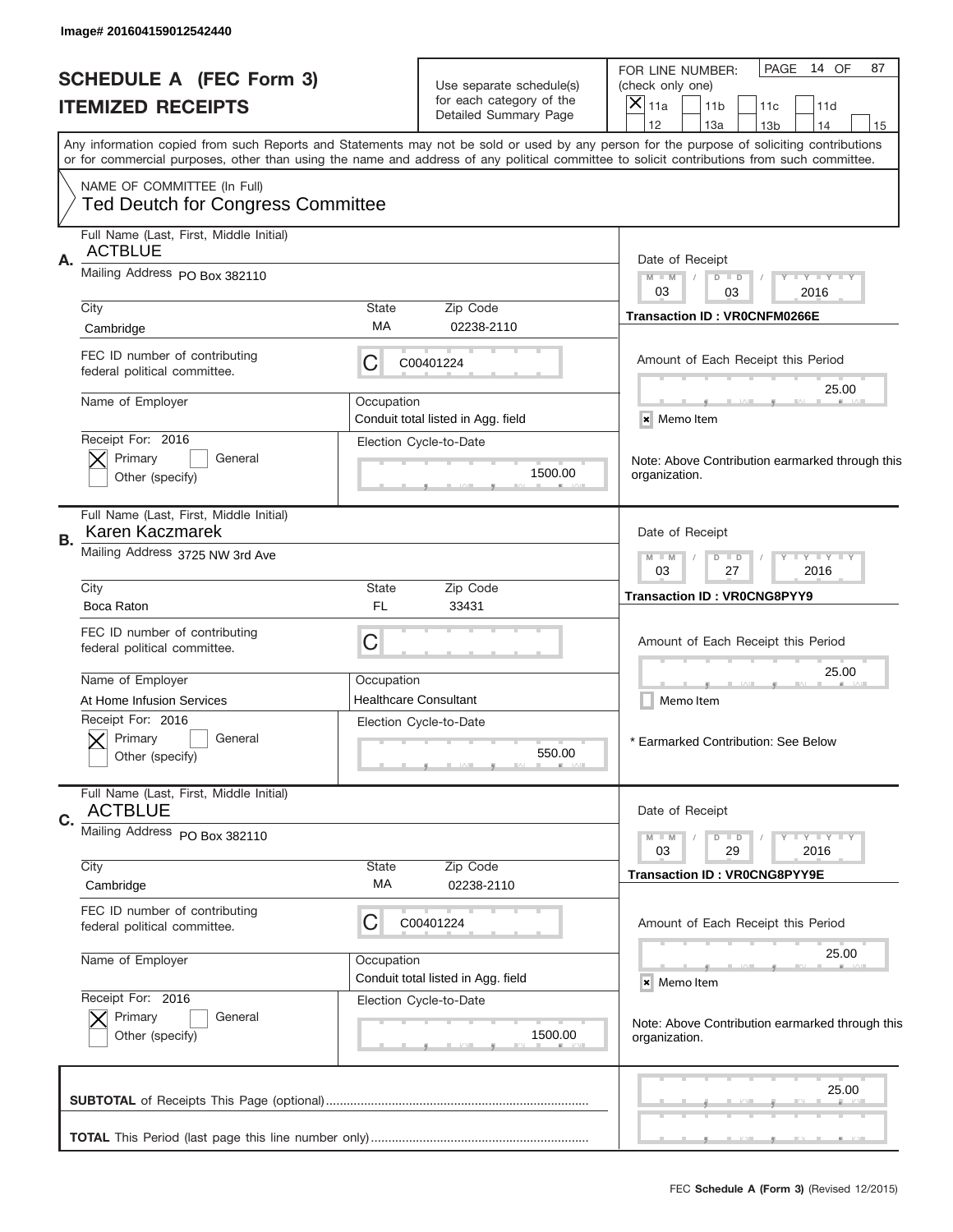|                          | Image# 201604159012542441                                               |                                                           |                                                   |                                                                                                                                                                                                                                                                                         |
|--------------------------|-------------------------------------------------------------------------|-----------------------------------------------------------|---------------------------------------------------|-----------------------------------------------------------------------------------------------------------------------------------------------------------------------------------------------------------------------------------------------------------------------------------------|
|                          | <b>SCHEDULE A (FEC Form 3)</b>                                          |                                                           | Use separate schedule(s)                          | PAGE<br>15 OF<br>87<br>FOR LINE NUMBER:<br>(check only one)                                                                                                                                                                                                                             |
| <b>ITEMIZED RECEIPTS</b> |                                                                         |                                                           | for each category of the<br>Detailed Summary Page | ×<br>11a<br>11 <sub>b</sub><br>11c<br>11d                                                                                                                                                                                                                                               |
|                          |                                                                         |                                                           |                                                   | 12<br>13a<br>13 <sub>b</sub><br>14<br>15                                                                                                                                                                                                                                                |
|                          |                                                                         |                                                           |                                                   | Any information copied from such Reports and Statements may not be sold or used by any person for the purpose of soliciting contributions<br>or for commercial purposes, other than using the name and address of any political committee to solicit contributions from such committee. |
|                          | NAME OF COMMITTEE (In Full)<br><b>Ted Deutch for Congress Committee</b> |                                                           |                                                   |                                                                                                                                                                                                                                                                                         |
|                          | Full Name (Last, First, Middle Initial)<br><b>Gary Marks</b>            |                                                           |                                                   |                                                                                                                                                                                                                                                                                         |
| Α.                       | Mailing Address 2821 Fairway Dr                                         |                                                           |                                                   | Date of Receipt<br>$M$ $M$<br>Y I Y I Y I Y<br>$D$ $D$<br>03<br>24<br>2016                                                                                                                                                                                                              |
|                          | City<br>Hollywood                                                       | State<br>FL                                               | Zip Code<br>33021-2936                            | <b>Transaction ID: VROCNFPNDJ4</b>                                                                                                                                                                                                                                                      |
|                          | FEC ID number of contributing<br>federal political committee.           | C                                                         |                                                   | Amount of Each Receipt this Period<br>500.00                                                                                                                                                                                                                                            |
|                          | Name of Employer<br>Marks & Fleicher P.A.                               | Occupation<br>Attorney                                    |                                                   | Memo Item                                                                                                                                                                                                                                                                               |
|                          | Receipt For: 2016<br>Primary<br>General<br>Other (specify)              |                                                           | Election Cycle-to-Date<br>1500.00                 |                                                                                                                                                                                                                                                                                         |
| В.                       | Full Name (Last, First, Middle Initial)<br><b>Robert Emmett McTigue</b> |                                                           |                                                   | Date of Receipt                                                                                                                                                                                                                                                                         |
|                          | Mailing Address 515 Mola Ave                                            | <b>TAYLY LY</b><br>$M$ $M$<br>$D$ $D$<br>03<br>24<br>2016 |                                                   |                                                                                                                                                                                                                                                                                         |
|                          | City<br>Ft Lauderdale                                                   | State<br><b>FL</b>                                        | Zip Code<br>33301-2449                            | <b>Transaction ID: VR0CNG838K5</b>                                                                                                                                                                                                                                                      |
|                          | FEC ID number of contributing<br>federal political committee.           | $\mathsf C$                                               |                                                   | Amount of Each Receipt this Period                                                                                                                                                                                                                                                      |
|                          | Name of Employer<br>Self                                                | Occupation<br>Investor                                    |                                                   | 500.00<br>Memo Item                                                                                                                                                                                                                                                                     |
|                          | Receipt For: 2016<br>General<br>Primary<br>Other (specify)              |                                                           | Election Cycle-to-Date<br>500.00                  |                                                                                                                                                                                                                                                                                         |
| C.                       | Full Name (Last, First, Middle Initial)<br>John Milledge                |                                                           |                                                   | Date of Receipt                                                                                                                                                                                                                                                                         |
|                          | Mailing Address 5310 NE 32nd Ave<br>FI 15                               |                                                           |                                                   | Y TY TY TY<br>$M - M$<br>$D$ $D$<br>2016<br>03<br>24                                                                                                                                                                                                                                    |
|                          | City<br>Fort Lauderdale                                                 | State<br>FL                                               | Zip Code<br>33308-3418                            | <b>Transaction ID: VR0CNG838R5</b>                                                                                                                                                                                                                                                      |
|                          | FEC ID number of contributing<br>federal political committee.           | C                                                         |                                                   | Amount of Each Receipt this Period                                                                                                                                                                                                                                                      |
|                          | Name of Employer<br>Self                                                | Occupation<br>Attorney                                    |                                                   | 1000.00<br>Memo Item                                                                                                                                                                                                                                                                    |
|                          | Receipt For: 2016<br>Primary<br>General<br>Other (specify)              |                                                           | Election Cycle-to-Date<br>1000.00                 |                                                                                                                                                                                                                                                                                         |
|                          |                                                                         |                                                           |                                                   | 2000.00                                                                                                                                                                                                                                                                                 |
|                          |                                                                         |                                                           |                                                   |                                                                                                                                                                                                                                                                                         |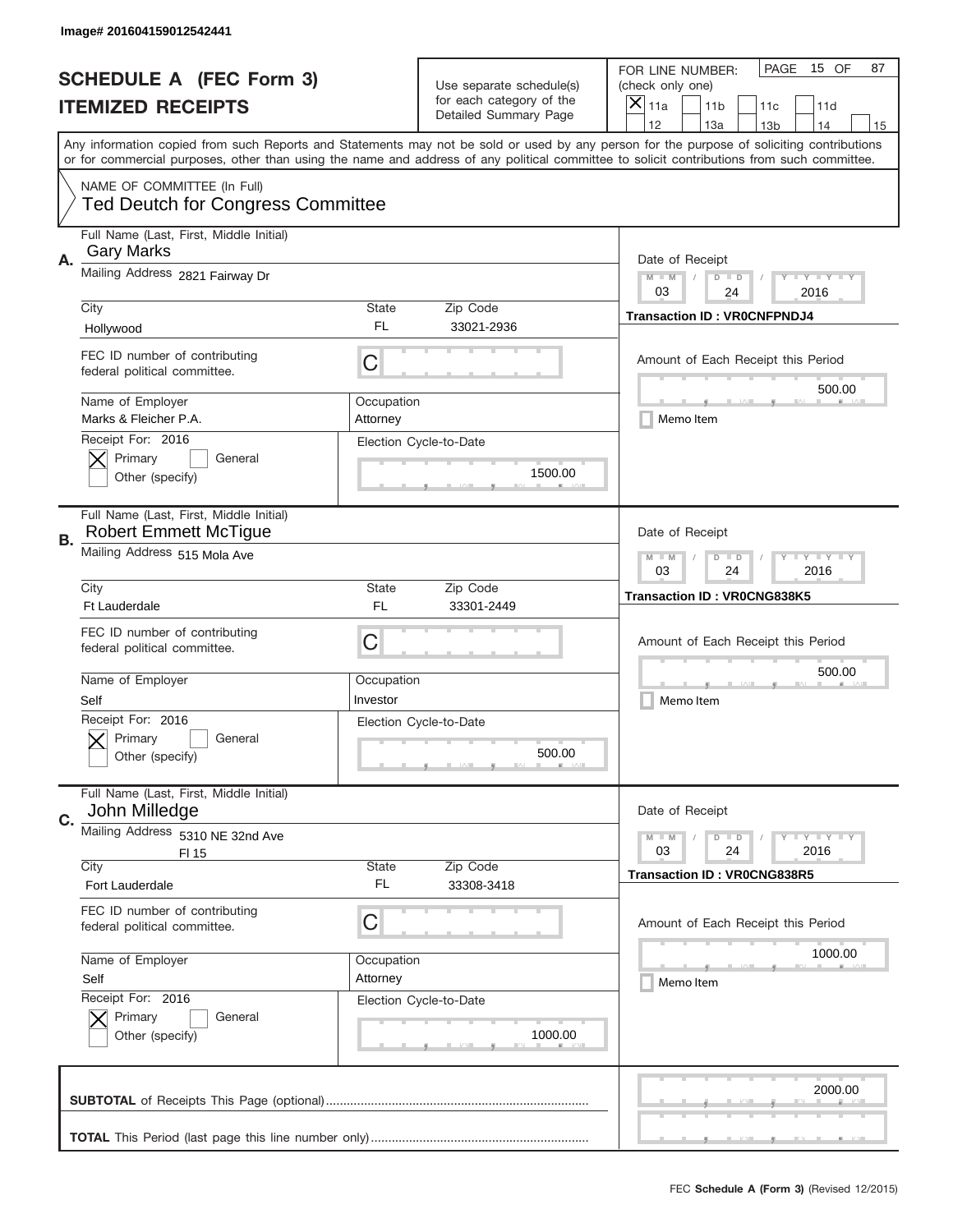|    | Image# 201604159012542442                                     |                                       |                                                   |                                                                                                                                                                                                                                                                                         |
|----|---------------------------------------------------------------|---------------------------------------|---------------------------------------------------|-----------------------------------------------------------------------------------------------------------------------------------------------------------------------------------------------------------------------------------------------------------------------------------------|
|    | <b>SCHEDULE A (FEC Form 3)</b>                                |                                       | Use separate schedule(s)                          | PAGE<br>16 OF<br>87<br>FOR LINE NUMBER:<br>(check only one)                                                                                                                                                                                                                             |
|    | <b>ITEMIZED RECEIPTS</b>                                      |                                       | for each category of the<br>Detailed Summary Page | ×<br>11a<br>11 <sub>b</sub><br>11c<br>11d                                                                                                                                                                                                                                               |
|    |                                                               |                                       |                                                   | 12<br>13a<br>14<br>13 <sub>b</sub><br>15                                                                                                                                                                                                                                                |
|    |                                                               |                                       |                                                   | Any information copied from such Reports and Statements may not be sold or used by any person for the purpose of soliciting contributions<br>or for commercial purposes, other than using the name and address of any political committee to solicit contributions from such committee. |
|    | NAME OF COMMITTEE (In Full)                                   |                                       |                                                   |                                                                                                                                                                                                                                                                                         |
|    | <b>Ted Deutch for Congress Committee</b>                      |                                       |                                                   |                                                                                                                                                                                                                                                                                         |
| Α. | Full Name (Last, First, Middle Initial)<br>Ari Mittleman      |                                       |                                                   | Date of Receipt                                                                                                                                                                                                                                                                         |
|    | Mailing Address 3402 Janellen Dr                              |                                       |                                                   | $M - M$<br><b>LYLYLY</b><br>$D$ $D$<br>02<br>04<br>2016                                                                                                                                                                                                                                 |
|    | City                                                          | State                                 | Zip Code                                          | <b>Transaction ID: VR0CNFBJ820</b>                                                                                                                                                                                                                                                      |
|    | Pikesville                                                    | MD                                    | 21208-1807                                        |                                                                                                                                                                                                                                                                                         |
|    | FEC ID number of contributing<br>federal political committee. | C                                     |                                                   | Amount of Each Receipt this Period                                                                                                                                                                                                                                                      |
|    | Name of Employer<br>Self                                      | Occupation<br>Consultant              |                                                   | 250.00<br>Memo Item                                                                                                                                                                                                                                                                     |
|    | Receipt For: 2016                                             |                                       | Election Cycle-to-Date                            |                                                                                                                                                                                                                                                                                         |
|    | Primary<br>General                                            |                                       | 250.00                                            |                                                                                                                                                                                                                                                                                         |
|    | Other (specify)                                               |                                       |                                                   |                                                                                                                                                                                                                                                                                         |
| В. | Full Name (Last, First, Middle Initial)<br>Dev Ramesh Motwani |                                       |                                                   | Date of Receipt                                                                                                                                                                                                                                                                         |
|    | Mailing Address 1630 NE 5th St                                | $M$ M<br><b>LEYTEY LEY</b><br>$D$ $D$ |                                                   |                                                                                                                                                                                                                                                                                         |
|    |                                                               | 03<br>24<br>2016                      |                                                   |                                                                                                                                                                                                                                                                                         |
|    | City<br>Ft Lauderdale                                         | State<br>FL                           | Zip Code<br>33301-1324                            | <b>Transaction ID: VR0CNG839P2</b>                                                                                                                                                                                                                                                      |
|    |                                                               |                                       |                                                   |                                                                                                                                                                                                                                                                                         |
|    |                                                               |                                       |                                                   |                                                                                                                                                                                                                                                                                         |
|    | FEC ID number of contributing                                 | C                                     |                                                   | Amount of Each Receipt this Period                                                                                                                                                                                                                                                      |
|    | federal political committee.                                  |                                       |                                                   |                                                                                                                                                                                                                                                                                         |
|    | Name of Employer                                              | Occupation                            |                                                   | 1500.00                                                                                                                                                                                                                                                                                 |
|    | <b>Chieftain Properties</b>                                   | Developer                             |                                                   | Memo Item                                                                                                                                                                                                                                                                               |
|    | Receipt For: 2016                                             |                                       | Election Cycle-to-Date                            |                                                                                                                                                                                                                                                                                         |
|    | Primary<br>General                                            |                                       | 1500.00                                           |                                                                                                                                                                                                                                                                                         |
|    | Other (specify)                                               |                                       |                                                   |                                                                                                                                                                                                                                                                                         |
|    | Full Name (Last, First, Middle Initial)<br>Ramola Motwani     |                                       |                                                   | Date of Receipt                                                                                                                                                                                                                                                                         |
| C. | Mailing Address 2700 Castilla Isle                            |                                       |                                                   | <b>LEY LEY LEY</b><br>$M - M$<br>$D$ $D$                                                                                                                                                                                                                                                |
|    |                                                               |                                       |                                                   | 03<br>2016<br>24                                                                                                                                                                                                                                                                        |
|    | City                                                          | <b>State</b><br>FL                    | Zip Code                                          | <b>Transaction ID: VR0CNG838P9</b>                                                                                                                                                                                                                                                      |
|    | Fort Lauderdale                                               |                                       | 33301                                             |                                                                                                                                                                                                                                                                                         |
|    | FEC ID number of contributing<br>federal political committee. | C                                     |                                                   | Amount of Each Receipt this Period                                                                                                                                                                                                                                                      |
|    |                                                               |                                       |                                                   |                                                                                                                                                                                                                                                                                         |
|    | Name of Employer                                              | Occupation                            |                                                   | 1000.00                                                                                                                                                                                                                                                                                 |
|    | <b>Merrimac Ventures</b>                                      | Chairman & CEO                        |                                                   | Memo Item                                                                                                                                                                                                                                                                               |
|    | Receipt For: 2016<br>Primary<br>General                       |                                       | Election Cycle-to-Date                            |                                                                                                                                                                                                                                                                                         |
|    | Other (specify)                                               |                                       | 1000.00                                           |                                                                                                                                                                                                                                                                                         |
|    |                                                               |                                       |                                                   |                                                                                                                                                                                                                                                                                         |
|    |                                                               |                                       |                                                   | 2750.00                                                                                                                                                                                                                                                                                 |
|    |                                                               |                                       |                                                   |                                                                                                                                                                                                                                                                                         |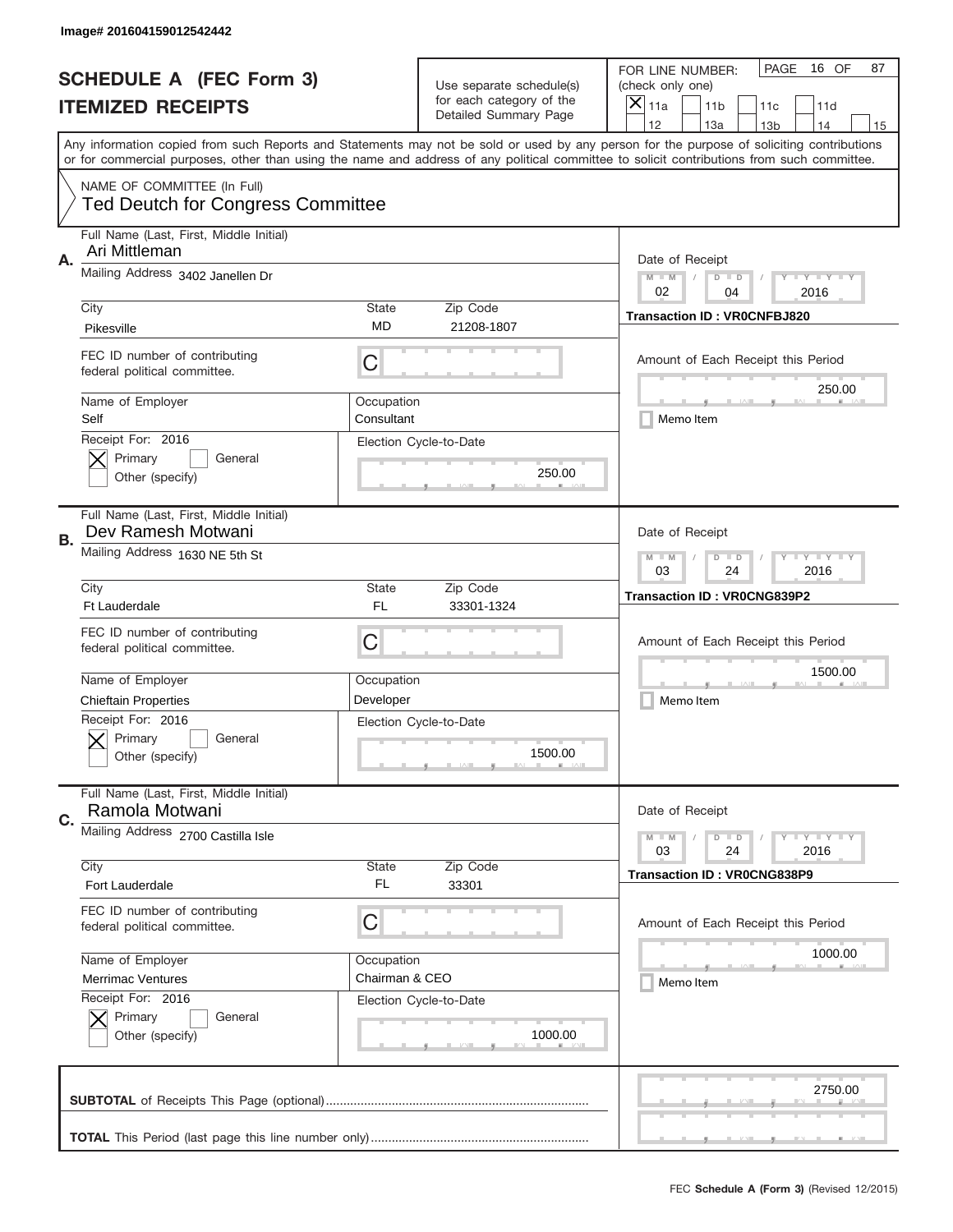|    | Image# 201604159012542443                                               |                                                       |                                                   |                                                                                                                                                                                                                                                                                         |
|----|-------------------------------------------------------------------------|-------------------------------------------------------|---------------------------------------------------|-----------------------------------------------------------------------------------------------------------------------------------------------------------------------------------------------------------------------------------------------------------------------------------------|
|    | <b>SCHEDULE A (FEC Form 3)</b>                                          |                                                       | Use separate schedule(s)                          | PAGE<br>17 OF<br>87<br>FOR LINE NUMBER:<br>(check only one)                                                                                                                                                                                                                             |
|    | <b>ITEMIZED RECEIPTS</b>                                                |                                                       | for each category of the<br>Detailed Summary Page | ×<br>11a<br>11 <sub>b</sub><br>11c<br>11d                                                                                                                                                                                                                                               |
|    |                                                                         |                                                       |                                                   | 12<br>13a<br>14<br>13 <sub>b</sub><br>15                                                                                                                                                                                                                                                |
|    |                                                                         |                                                       |                                                   | Any information copied from such Reports and Statements may not be sold or used by any person for the purpose of soliciting contributions<br>or for commercial purposes, other than using the name and address of any political committee to solicit contributions from such committee. |
|    | NAME OF COMMITTEE (In Full)<br><b>Ted Deutch for Congress Committee</b> |                                                       |                                                   |                                                                                                                                                                                                                                                                                         |
|    |                                                                         |                                                       |                                                   |                                                                                                                                                                                                                                                                                         |
| Α. | Full Name (Last, First, Middle Initial)<br>Dana Pachulski               |                                                       |                                                   | Date of Receipt                                                                                                                                                                                                                                                                         |
|    | Mailing Address 100 Copa De Oro Rd                                      |                                                       |                                                   | $M - M$<br><b>LYLYLY</b><br>$D$ $D$<br>02<br>12<br>2016                                                                                                                                                                                                                                 |
|    | City                                                                    | State                                                 | Zip Code                                          | <b>Transaction ID: VROCNFEYEJ0</b>                                                                                                                                                                                                                                                      |
|    | Los Angeles                                                             | CA                                                    | 90077-3802                                        |                                                                                                                                                                                                                                                                                         |
|    | FEC ID number of contributing<br>federal political committee.           | C                                                     |                                                   | Amount of Each Receipt this Period<br>2700.00                                                                                                                                                                                                                                           |
|    | Name of Employer<br>None                                                | Occupation<br>Homemaker                               |                                                   | Memo Item                                                                                                                                                                                                                                                                               |
|    | Receipt For: 2016                                                       |                                                       | Election Cycle-to-Date                            |                                                                                                                                                                                                                                                                                         |
|    | Primary<br>General                                                      |                                                       |                                                   |                                                                                                                                                                                                                                                                                         |
|    | Other (specify)                                                         |                                                       | 5400.00                                           |                                                                                                                                                                                                                                                                                         |
|    |                                                                         |                                                       |                                                   |                                                                                                                                                                                                                                                                                         |
| В. | Full Name (Last, First, Middle Initial)<br>Dana Pachulski               |                                                       |                                                   | Date of Receipt                                                                                                                                                                                                                                                                         |
|    | Mailing Address 100 Copa De Oro Rd                                      | $M$ M<br><b>LYLYLY</b><br>$D$ $D$<br>02<br>12<br>2016 |                                                   |                                                                                                                                                                                                                                                                                         |
|    | City                                                                    | State                                                 | Zip Code                                          | <b>Transaction ID: VROCNFFMC13</b>                                                                                                                                                                                                                                                      |
|    | Los Angeles                                                             | CA                                                    | 90077-3802                                        |                                                                                                                                                                                                                                                                                         |
|    | FEC ID number of contributing                                           | C                                                     |                                                   | Amount of Each Receipt this Period                                                                                                                                                                                                                                                      |
|    | federal political committee.                                            |                                                       |                                                   |                                                                                                                                                                                                                                                                                         |
|    | Name of Employer                                                        | Occupation                                            |                                                   | 2700.00                                                                                                                                                                                                                                                                                 |
|    | None                                                                    | Homemaker                                             |                                                   | Memo Item                                                                                                                                                                                                                                                                               |
|    | Receipt For: 2016                                                       |                                                       | Election Cycle-to-Date                            |                                                                                                                                                                                                                                                                                         |
|    | General<br>Primary                                                      |                                                       | 5400.00                                           |                                                                                                                                                                                                                                                                                         |
|    | Other (specify)                                                         |                                                       |                                                   |                                                                                                                                                                                                                                                                                         |
|    | Full Name (Last, First, Middle Initial)<br><b>Richard Pachulski</b>     |                                                       |                                                   | Date of Receipt                                                                                                                                                                                                                                                                         |
| C. | Mailing Address 10100 Santa Monica Blvd                                 |                                                       |                                                   | <b>LYLYLY</b><br>$M - M$<br>$D$ $D$                                                                                                                                                                                                                                                     |
|    | Ste 1300                                                                |                                                       |                                                   | 02<br>2016<br>11                                                                                                                                                                                                                                                                        |
|    | City                                                                    | State                                                 | Zip Code                                          | <b>Transaction ID: VROCNFEJN33</b>                                                                                                                                                                                                                                                      |
|    | Los Angeles                                                             | CA                                                    | 90067-4114                                        |                                                                                                                                                                                                                                                                                         |
|    | FEC ID number of contributing                                           | C                                                     |                                                   |                                                                                                                                                                                                                                                                                         |
|    | federal political committee.                                            |                                                       |                                                   | Amount of Each Receipt this Period                                                                                                                                                                                                                                                      |
|    | Name of Employer                                                        | Occupation                                            |                                                   | 2700.00                                                                                                                                                                                                                                                                                 |
|    | Pachulski, Stang, Ziehl & Jones                                         | Attorney                                              |                                                   | Memo Item                                                                                                                                                                                                                                                                               |
|    | Receipt For: 2016                                                       |                                                       | Election Cycle-to-Date                            |                                                                                                                                                                                                                                                                                         |
|    | Primary<br>General                                                      |                                                       |                                                   |                                                                                                                                                                                                                                                                                         |
|    | Other (specify)                                                         |                                                       | 5400.00                                           |                                                                                                                                                                                                                                                                                         |
|    |                                                                         |                                                       |                                                   |                                                                                                                                                                                                                                                                                         |
|    |                                                                         |                                                       |                                                   | 8100.00                                                                                                                                                                                                                                                                                 |
|    |                                                                         |                                                       |                                                   |                                                                                                                                                                                                                                                                                         |
|    |                                                                         |                                                       |                                                   |                                                                                                                                                                                                                                                                                         |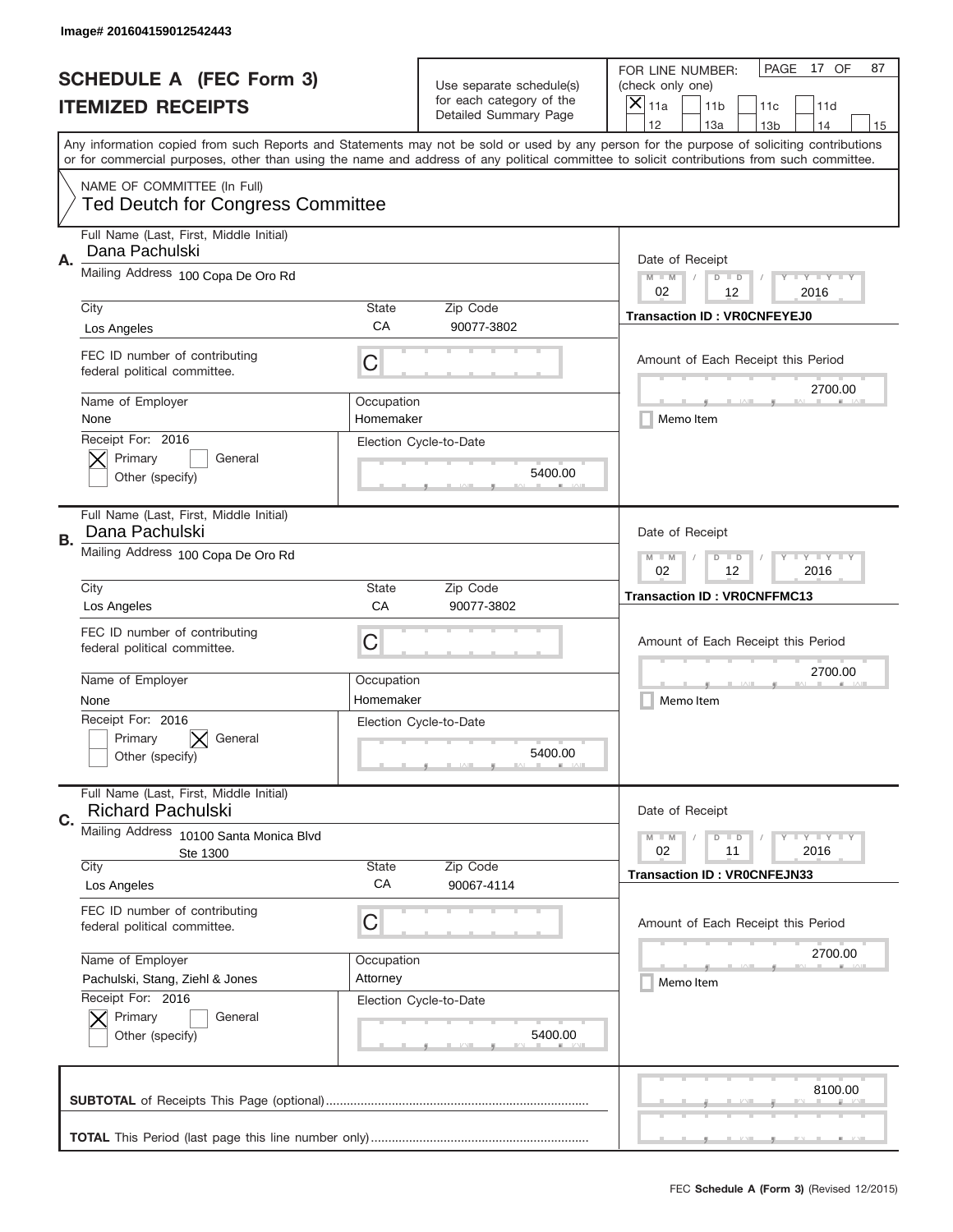|    | Image# 201604159012542444                                               |                                                           |                                                   |                                                                                                                                                                                                                                                                                                                                     |
|----|-------------------------------------------------------------------------|-----------------------------------------------------------|---------------------------------------------------|-------------------------------------------------------------------------------------------------------------------------------------------------------------------------------------------------------------------------------------------------------------------------------------------------------------------------------------|
|    | <b>SCHEDULE A (FEC Form 3)</b>                                          |                                                           | Use separate schedule(s)                          | PAGE<br>18 OF<br>87<br>FOR LINE NUMBER:<br>(check only one)                                                                                                                                                                                                                                                                         |
|    | <b>ITEMIZED RECEIPTS</b>                                                |                                                           | for each category of the<br>Detailed Summary Page | ×<br>11a<br>11 <sub>b</sub><br>11c<br>11d                                                                                                                                                                                                                                                                                           |
|    |                                                                         |                                                           |                                                   | 12<br>13a<br>14<br>13 <sub>b</sub><br>15<br>Any information copied from such Reports and Statements may not be sold or used by any person for the purpose of soliciting contributions<br>or for commercial purposes, other than using the name and address of any political committee to solicit contributions from such committee. |
|    | NAME OF COMMITTEE (In Full)<br><b>Ted Deutch for Congress Committee</b> |                                                           |                                                   |                                                                                                                                                                                                                                                                                                                                     |
| Α. | Full Name (Last, First, Middle Initial)<br><b>Richard Pachulski</b>     |                                                           |                                                   | Date of Receipt                                                                                                                                                                                                                                                                                                                     |
|    | Mailing Address 10100 Santa Monica Blvd                                 |                                                           |                                                   | $M - M$<br><b>LEY LEY LEY</b><br>$D$ $D$                                                                                                                                                                                                                                                                                            |
|    | Ste 1300<br>City                                                        | State                                                     | Zip Code                                          | 02<br>11<br>2016                                                                                                                                                                                                                                                                                                                    |
|    | Los Angeles                                                             | CA                                                        | 90067-4114                                        | <b>Transaction ID: VROCNFFM9N5</b>                                                                                                                                                                                                                                                                                                  |
|    | FEC ID number of contributing<br>federal political committee.           | C                                                         |                                                   | Amount of Each Receipt this Period                                                                                                                                                                                                                                                                                                  |
|    | Name of Employer<br>Pachulski, Stang, Ziehl & Jones                     | Occupation<br>Attorney                                    |                                                   | 2700.00<br>Memo Item                                                                                                                                                                                                                                                                                                                |
|    | Receipt For: 2016<br>Primary<br>General<br>Other (specify)              |                                                           | Election Cycle-to-Date<br>5400.00                 |                                                                                                                                                                                                                                                                                                                                     |
| В. | Full Name (Last, First, Middle Initial)<br>Scott Packman                |                                                           |                                                   | Date of Receipt                                                                                                                                                                                                                                                                                                                     |
|    | Mailing Address 1647 Veteran Ave<br>Ph A                                | $M$ M<br><b>LEYTEY LEY</b><br>$D$ $D$<br>03<br>19<br>2016 |                                                   |                                                                                                                                                                                                                                                                                                                                     |
|    | City<br>Los Angeles                                                     | State<br>CA                                               | Zip Code<br>90024-5577                            | <b>Transaction ID: VR0CNFP91A2</b>                                                                                                                                                                                                                                                                                                  |
|    | FEC ID number of contributing<br>federal political committee.           | C                                                         |                                                   | Amount of Each Receipt this Period                                                                                                                                                                                                                                                                                                  |
|    |                                                                         |                                                           |                                                   |                                                                                                                                                                                                                                                                                                                                     |
|    | Name of Employer                                                        | Occupation                                                |                                                   | 750.00                                                                                                                                                                                                                                                                                                                              |
|    | Metro-Goldwyn-Mayer                                                     | Attorney                                                  |                                                   | Memo Item                                                                                                                                                                                                                                                                                                                           |
|    | Receipt For: 2016<br>General<br>Primary<br>Other (specify)              |                                                           | Election Cycle-to-Date<br>750.00                  |                                                                                                                                                                                                                                                                                                                                     |
| C. | Full Name (Last, First, Middle Initial)<br>George I. Platt              |                                                           |                                                   | Date of Receipt                                                                                                                                                                                                                                                                                                                     |
|    | Mailing Address 1771 SE 9th St                                          |                                                           |                                                   | <b>LYLYLY</b><br>$M - M$<br>$D$ $D$<br>2016<br>03<br>24                                                                                                                                                                                                                                                                             |
|    | City<br>Fort Lauderdale                                                 | State<br>FL                                               | Zip Code<br>33316-1415                            | <b>Transaction ID: VR0CNG837M2</b>                                                                                                                                                                                                                                                                                                  |
|    | FEC ID number of contributing<br>federal political committee.           | C                                                         |                                                   | Amount of Each Receipt this Period                                                                                                                                                                                                                                                                                                  |
|    | Name of Employer                                                        | Occupation                                                |                                                   | 250.00                                                                                                                                                                                                                                                                                                                              |
|    | <b>LSN Partners</b>                                                     | Partner                                                   |                                                   | Memo Item                                                                                                                                                                                                                                                                                                                           |
|    | Receipt For: 2016<br>Primary<br>General<br>Other (specify)              |                                                           | Election Cycle-to-Date<br>250.00                  |                                                                                                                                                                                                                                                                                                                                     |
|    |                                                                         |                                                           |                                                   | 3700.00                                                                                                                                                                                                                                                                                                                             |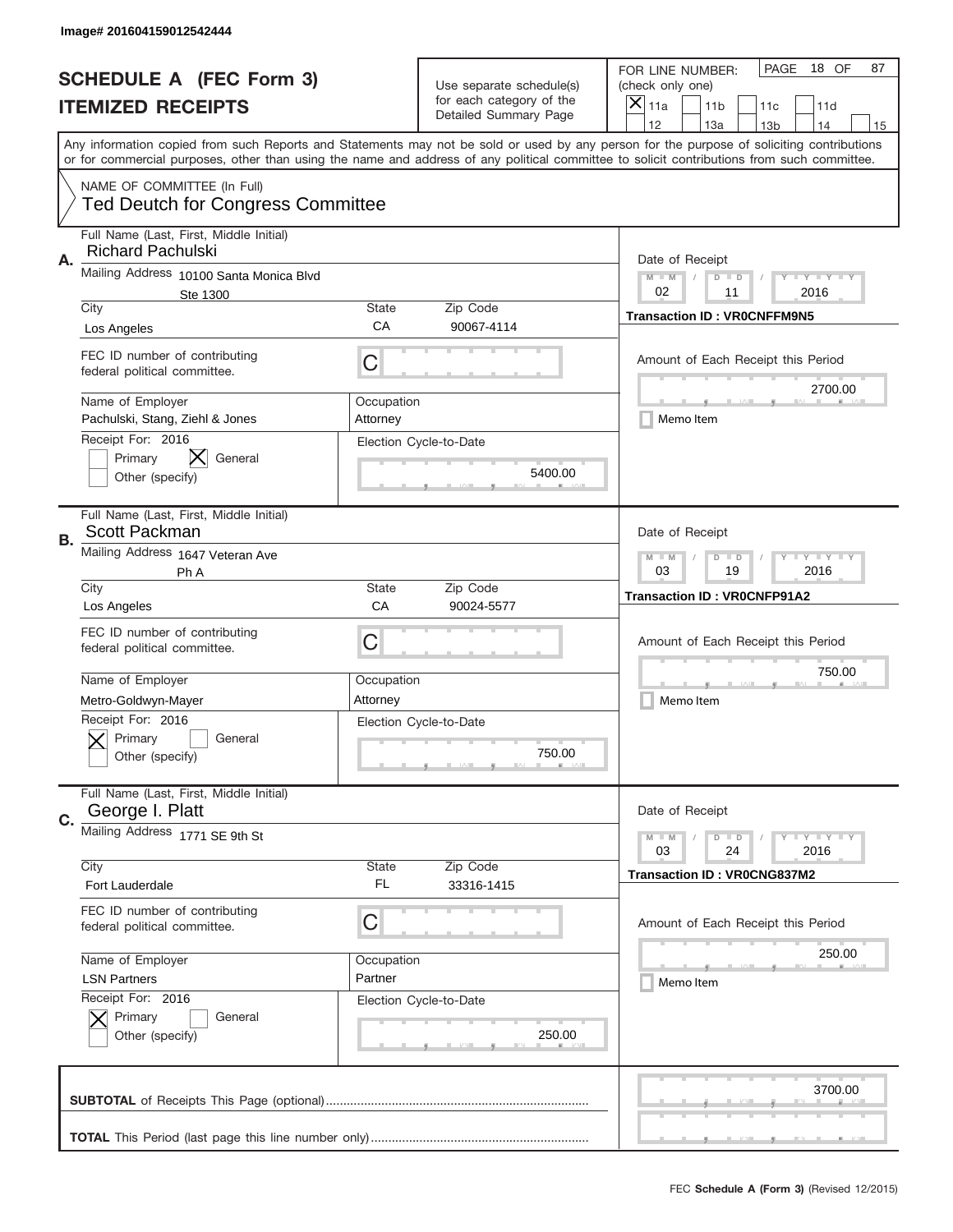|                          | Image# 201604159012542445                                               |                                                             |                                                   |                                                                                                                                                                                                                                                                                         |  |
|--------------------------|-------------------------------------------------------------------------|-------------------------------------------------------------|---------------------------------------------------|-----------------------------------------------------------------------------------------------------------------------------------------------------------------------------------------------------------------------------------------------------------------------------------------|--|
|                          | <b>SCHEDULE A (FEC Form 3)</b>                                          |                                                             | Use separate schedule(s)                          | PAGE<br>19 OF<br>87<br>FOR LINE NUMBER:<br>(check only one)                                                                                                                                                                                                                             |  |
| <b>ITEMIZED RECEIPTS</b> |                                                                         |                                                             | for each category of the<br>Detailed Summary Page | ×<br>11a<br>11 <sub>b</sub><br>11c<br>11d                                                                                                                                                                                                                                               |  |
|                          |                                                                         |                                                             |                                                   | 12<br>13a<br>14<br>13 <sub>b</sub><br>15                                                                                                                                                                                                                                                |  |
|                          |                                                                         |                                                             |                                                   | Any information copied from such Reports and Statements may not be sold or used by any person for the purpose of soliciting contributions<br>or for commercial purposes, other than using the name and address of any political committee to solicit contributions from such committee. |  |
|                          |                                                                         |                                                             |                                                   |                                                                                                                                                                                                                                                                                         |  |
|                          | NAME OF COMMITTEE (In Full)<br><b>Ted Deutch for Congress Committee</b> |                                                             |                                                   |                                                                                                                                                                                                                                                                                         |  |
| Α.                       | Full Name (Last, First, Middle Initial)<br><b>Julie Platt</b>           |                                                             |                                                   | Date of Receipt                                                                                                                                                                                                                                                                         |  |
|                          | Mailing Address 10393 Strathmore Dr                                     |                                                             |                                                   | $M - M$<br><b>LY LY LY</b><br>$D$ $D$<br>03<br>31<br>2016                                                                                                                                                                                                                               |  |
|                          | City                                                                    | State                                                       | Zip Code                                          | <b>Transaction ID: VR0CNG82GD8</b>                                                                                                                                                                                                                                                      |  |
|                          | Los Angeles                                                             | CA                                                          | 90024-2538                                        |                                                                                                                                                                                                                                                                                         |  |
|                          | FEC ID number of contributing<br>federal political committee.           | C                                                           |                                                   | Amount of Each Receipt this Period<br>100.00                                                                                                                                                                                                                                            |  |
|                          | Name of Employer<br>None                                                | Occupation<br>Not Employed                                  |                                                   | Memo Item                                                                                                                                                                                                                                                                               |  |
|                          | Receipt For: 2016<br>Primary<br>General<br>Other (specify)              |                                                             | Election Cycle-to-Date<br>5000.00                 |                                                                                                                                                                                                                                                                                         |  |
|                          |                                                                         |                                                             |                                                   |                                                                                                                                                                                                                                                                                         |  |
| В.                       | Full Name (Last, First, Middle Initial)<br>Lynda Rae Resnick            |                                                             |                                                   | Date of Receipt                                                                                                                                                                                                                                                                         |  |
|                          | Mailing Address 9481 Sunset Blvd                                        | <b>LEYTEY LEY</b><br>$M - M$<br>$D$ $D$<br>01<br>26<br>2016 |                                                   |                                                                                                                                                                                                                                                                                         |  |
|                          | City                                                                    | State                                                       | Zip Code                                          | <b>Transaction ID: VR0CNF4TA73</b>                                                                                                                                                                                                                                                      |  |
|                          | <b>Beverly Hills</b>                                                    | CA                                                          | 90210-3441                                        |                                                                                                                                                                                                                                                                                         |  |
|                          | FEC ID number of contributing<br>federal political committee.           | C                                                           |                                                   | Amount of Each Receipt this Period                                                                                                                                                                                                                                                      |  |
|                          | Name of Employer                                                        | Occupation                                                  |                                                   | 2700.00                                                                                                                                                                                                                                                                                 |  |
|                          | <b>Wonderful Company</b>                                                | Owner                                                       |                                                   | Memo Item                                                                                                                                                                                                                                                                               |  |
|                          | Receipt For: 2016<br>General<br>Primary<br>Other (specify)              |                                                             | Election Cycle-to-Date<br>2700.00                 |                                                                                                                                                                                                                                                                                         |  |
| C.                       | Full Name (Last, First, Middle Initial)<br>Sergio Rok                   |                                                             |                                                   | Date of Receipt                                                                                                                                                                                                                                                                         |  |
|                          | Mailing Address 1426 Presidential Way                                   |                                                             |                                                   | <b>LEY LEY LEY</b><br>$M - M$<br>$D$ $D$                                                                                                                                                                                                                                                |  |
|                          | City                                                                    | <b>State</b>                                                | Zip Code                                          | 2016<br>03<br>24                                                                                                                                                                                                                                                                        |  |
|                          | North Miami Beach                                                       | FL                                                          | 33179-6421                                        | <b>Transaction ID: VR0CNG837X3</b>                                                                                                                                                                                                                                                      |  |
|                          | FEC ID number of contributing                                           |                                                             |                                                   |                                                                                                                                                                                                                                                                                         |  |
|                          | federal political committee.                                            | C                                                           |                                                   | Amount of Each Receipt this Period                                                                                                                                                                                                                                                      |  |
|                          | Name of Employer                                                        | Occupation                                                  |                                                   | 2700.00                                                                                                                                                                                                                                                                                 |  |
|                          | <b>Rok Acquisitions LLC</b>                                             | President                                                   |                                                   | Memo Item                                                                                                                                                                                                                                                                               |  |
|                          | Receipt For: 2016                                                       |                                                             | Election Cycle-to-Date                            |                                                                                                                                                                                                                                                                                         |  |
|                          | Primary<br>General<br>Other (specify)                                   |                                                             | 2700.00                                           |                                                                                                                                                                                                                                                                                         |  |
|                          |                                                                         |                                                             |                                                   | 5500.00                                                                                                                                                                                                                                                                                 |  |
|                          |                                                                         |                                                             |                                                   |                                                                                                                                                                                                                                                                                         |  |
|                          |                                                                         |                                                             |                                                   |                                                                                                                                                                                                                                                                                         |  |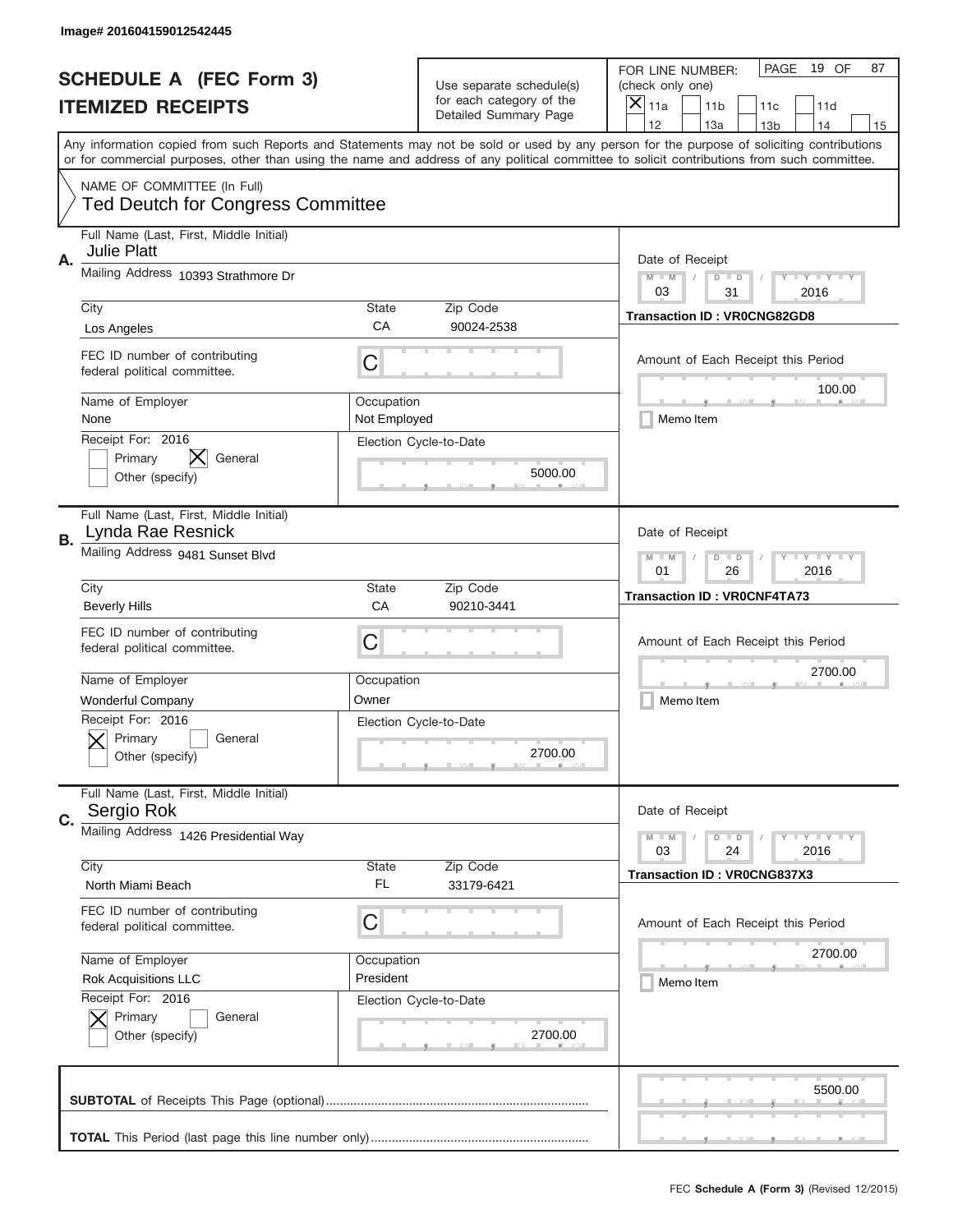|    | Image# 201604159012542446                                               |                                                             |                                                   |                                                                                                                                                                                                                                                                                                                                     |
|----|-------------------------------------------------------------------------|-------------------------------------------------------------|---------------------------------------------------|-------------------------------------------------------------------------------------------------------------------------------------------------------------------------------------------------------------------------------------------------------------------------------------------------------------------------------------|
|    | <b>SCHEDULE A (FEC Form 3)</b>                                          |                                                             | Use separate schedule(s)                          | PAGE<br>20 OF<br>87<br>FOR LINE NUMBER:<br>(check only one)                                                                                                                                                                                                                                                                         |
|    | <b>ITEMIZED RECEIPTS</b>                                                |                                                             | for each category of the<br>Detailed Summary Page | ×<br>11a<br>11 <sub>b</sub><br>11c<br>11d                                                                                                                                                                                                                                                                                           |
|    |                                                                         |                                                             |                                                   | 12<br>13a<br>14<br>13 <sub>b</sub><br>15<br>Any information copied from such Reports and Statements may not be sold or used by any person for the purpose of soliciting contributions<br>or for commercial purposes, other than using the name and address of any political committee to solicit contributions from such committee. |
|    | NAME OF COMMITTEE (In Full)<br><b>Ted Deutch for Congress Committee</b> |                                                             |                                                   |                                                                                                                                                                                                                                                                                                                                     |
| Α. | Full Name (Last, First, Middle Initial)<br>Eric Rozenberg               |                                                             |                                                   | Date of Receipt                                                                                                                                                                                                                                                                                                                     |
|    | Mailing Address 7877 Blue Sage Way                                      |                                                             |                                                   | $M - M$<br><b>LEY LEY LEY</b><br>$D$ $D$<br>02<br>03<br>2016                                                                                                                                                                                                                                                                        |
|    | City<br>Parkland                                                        | State<br>FL                                                 | Zip Code<br>33076-4450                            | <b>Transaction ID: VROCNFBHWK8</b>                                                                                                                                                                                                                                                                                                  |
|    | FEC ID number of contributing<br>federal political committee.           | C                                                           |                                                   | Amount of Each Receipt this Period<br>540.00                                                                                                                                                                                                                                                                                        |
|    | Name of Employer<br>Swantegy USA LLC                                    | Occupation                                                  | Entrepreneur in the Hospitality Indust            | Memo Item                                                                                                                                                                                                                                                                                                                           |
|    | Receipt For: 2016<br>Primary<br>General<br>Other (specify)              |                                                             | Election Cycle-to-Date<br>540.00                  |                                                                                                                                                                                                                                                                                                                                     |
| В. | Full Name (Last, First, Middle Initial)<br><b>Susan Samrick</b>         |                                                             |                                                   | Date of Receipt                                                                                                                                                                                                                                                                                                                     |
|    | Mailing Address 435 Royal Plaza Dr                                      | $M - M$<br><b>LEYTEY LEY</b><br>$D$ $D$<br>02<br>16<br>2016 |                                                   |                                                                                                                                                                                                                                                                                                                                     |
|    | City<br>Fort Lauderdale                                                 | State<br>FL                                                 | Zip Code<br>33301-2515                            | <b>Transaction ID: VR0CNFHF7W0</b>                                                                                                                                                                                                                                                                                                  |
|    | FEC ID number of contributing<br>federal political committee.           | C                                                           |                                                   | Amount of Each Receipt this Period                                                                                                                                                                                                                                                                                                  |
|    | Name of Employer<br>Self                                                | Occupation<br><b>Event Coordinator</b>                      |                                                   | 2000.00<br>Memo Item                                                                                                                                                                                                                                                                                                                |
|    | Receipt For: 2016<br>General<br>Primary<br>Other (specify)              |                                                             | Election Cycle-to-Date<br>2000.00                 |                                                                                                                                                                                                                                                                                                                                     |
| C. | Full Name (Last, First, Middle Initial)<br><b>Roy Schwedelson</b>       |                                                             |                                                   | Date of Receipt                                                                                                                                                                                                                                                                                                                     |
|    | Mailing Address 7001 Lions Head Ln                                      |                                                             |                                                   | <b>LEY LEY LEY</b><br>$M - M$<br>$D$ $D$<br>2016<br>03<br>31                                                                                                                                                                                                                                                                        |
|    | City<br>Boca Raton                                                      | <b>State</b><br>FL                                          | Zip Code<br>33496-5956                            | Transaction ID: VR0CNG83Q33                                                                                                                                                                                                                                                                                                         |
|    | FEC ID number of contributing<br>federal political committee.           | C                                                           |                                                   | Amount of Each Receipt this Period                                                                                                                                                                                                                                                                                                  |
|    | Name of Employer<br>Worldata, inc.                                      | Occupation<br><b>Marketing Executive</b>                    |                                                   | 800.00<br>Memo Item                                                                                                                                                                                                                                                                                                                 |
|    | Receipt For: 2016<br>Primary<br>General<br>Other (specify)              |                                                             | Election Cycle-to-Date<br>3500.00                 |                                                                                                                                                                                                                                                                                                                                     |
|    |                                                                         |                                                             |                                                   |                                                                                                                                                                                                                                                                                                                                     |
|    |                                                                         |                                                             |                                                   | 3340.00                                                                                                                                                                                                                                                                                                                             |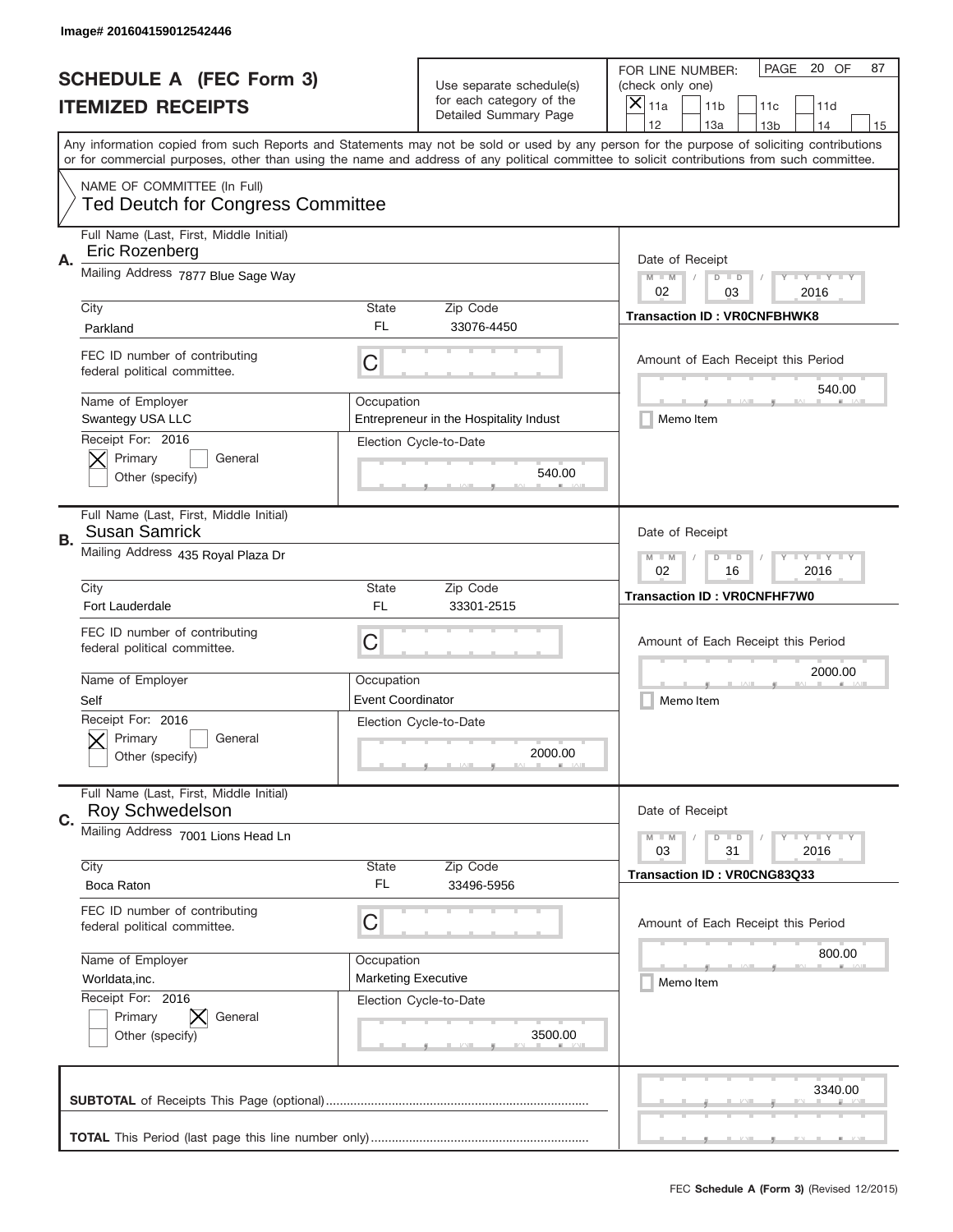|                          | Image# 201604159012542447                                               |                                                             |                                                   |                                                                                                                                                                                                                                                                                                                                     |
|--------------------------|-------------------------------------------------------------------------|-------------------------------------------------------------|---------------------------------------------------|-------------------------------------------------------------------------------------------------------------------------------------------------------------------------------------------------------------------------------------------------------------------------------------------------------------------------------------|
|                          | <b>SCHEDULE A (FEC Form 3)</b>                                          |                                                             | Use separate schedule(s)                          | PAGE 21 OF<br>87<br>FOR LINE NUMBER:<br>(check only one)                                                                                                                                                                                                                                                                            |
| <b>ITEMIZED RECEIPTS</b> |                                                                         |                                                             | for each category of the<br>Detailed Summary Page | ×<br>11a<br>11 <sub>b</sub><br>11c<br>11d                                                                                                                                                                                                                                                                                           |
|                          |                                                                         |                                                             |                                                   | 12<br>13a<br>14<br>13 <sub>b</sub><br>15<br>Any information copied from such Reports and Statements may not be sold or used by any person for the purpose of soliciting contributions<br>or for commercial purposes, other than using the name and address of any political committee to solicit contributions from such committee. |
|                          | NAME OF COMMITTEE (In Full)<br><b>Ted Deutch for Congress Committee</b> |                                                             |                                                   |                                                                                                                                                                                                                                                                                                                                     |
|                          |                                                                         |                                                             |                                                   |                                                                                                                                                                                                                                                                                                                                     |
| Α.                       | Full Name (Last, First, Middle Initial)<br>Roy Schwedelson              |                                                             |                                                   | Date of Receipt                                                                                                                                                                                                                                                                                                                     |
|                          | Mailing Address 7001 Lions Head Ln                                      |                                                             |                                                   | $M - M$<br><b>LEY LEY LEY</b><br>$D$ $D$<br>03<br>31<br>2016                                                                                                                                                                                                                                                                        |
|                          | City                                                                    | State                                                       | Zip Code                                          |                                                                                                                                                                                                                                                                                                                                     |
|                          | Boca Raton                                                              | FL                                                          | 33496-5956                                        | <b>Transaction ID: VR0CNG848B1</b>                                                                                                                                                                                                                                                                                                  |
|                          | FEC ID number of contributing<br>federal political committee.           | C                                                           |                                                   | Amount of Each Receipt this Period<br>200.00                                                                                                                                                                                                                                                                                        |
|                          | Name of Employer<br>Worldata, inc.                                      | Occupation<br><b>Marketing Executive</b>                    |                                                   | Memo Item                                                                                                                                                                                                                                                                                                                           |
|                          | Receipt For: 2016<br>Primary<br>General<br>Other (specify)              |                                                             | Election Cycle-to-Date<br>3500.00                 |                                                                                                                                                                                                                                                                                                                                     |
| В.                       | Full Name (Last, First, Middle Initial)<br>Seminole Tribe of Florida    |                                                             |                                                   | Date of Receipt                                                                                                                                                                                                                                                                                                                     |
|                          | Mailing Address 6300 Stirling Rd                                        | <b>LEYTEY LEY</b><br>$M - M$<br>$D$ $D$<br>03<br>31<br>2016 |                                                   |                                                                                                                                                                                                                                                                                                                                     |
|                          | City<br>Hollywood                                                       | State<br>FL                                                 | Zip Code<br>33024-2198                            | <b>Transaction ID: VR0CNG898B2</b>                                                                                                                                                                                                                                                                                                  |
|                          | FEC ID number of contributing<br>federal political committee.           | C                                                           |                                                   | Amount of Each Receipt this Period                                                                                                                                                                                                                                                                                                  |
|                          | Name of Employer                                                        | Occupation                                                  |                                                   | 2700.00<br>Memo Item                                                                                                                                                                                                                                                                                                                |
|                          | Receipt For: 2016<br>General<br>Primary<br>Other (specify)              |                                                             | Election Cycle-to-Date<br>5400.00                 |                                                                                                                                                                                                                                                                                                                                     |
| C.                       | Full Name (Last, First, Middle Initial)<br><b>Keith Shapiro</b>         |                                                             |                                                   | Date of Receipt                                                                                                                                                                                                                                                                                                                     |
|                          | Mailing Address 280 Cedar Ave                                           |                                                             |                                                   | <b>LYLYLY</b><br>$M - M$<br>$D$ $D$                                                                                                                                                                                                                                                                                                 |
|                          | City                                                                    | State                                                       | Zip Code                                          | 02<br>2016<br>28                                                                                                                                                                                                                                                                                                                    |
|                          | <b>Highland Park</b>                                                    | IL                                                          | 60035-4138                                        | <b>Transaction ID: VR0CNFHEBM8</b>                                                                                                                                                                                                                                                                                                  |
|                          | FEC ID number of contributing<br>federal political committee.           | C                                                           |                                                   | Amount of Each Receipt this Period                                                                                                                                                                                                                                                                                                  |
|                          | Name of Employer                                                        | Occupation                                                  |                                                   | 500.00                                                                                                                                                                                                                                                                                                                              |
|                          | Greenberg Traurig, LLP                                                  | Attorney                                                    |                                                   | Memo Item                                                                                                                                                                                                                                                                                                                           |
|                          | Receipt For: 2016<br>Primary<br>General<br>Other (specify)              |                                                             | Election Cycle-to-Date<br>500.00                  |                                                                                                                                                                                                                                                                                                                                     |
|                          |                                                                         |                                                             |                                                   | 3400.00                                                                                                                                                                                                                                                                                                                             |
|                          |                                                                         |                                                             |                                                   |                                                                                                                                                                                                                                                                                                                                     |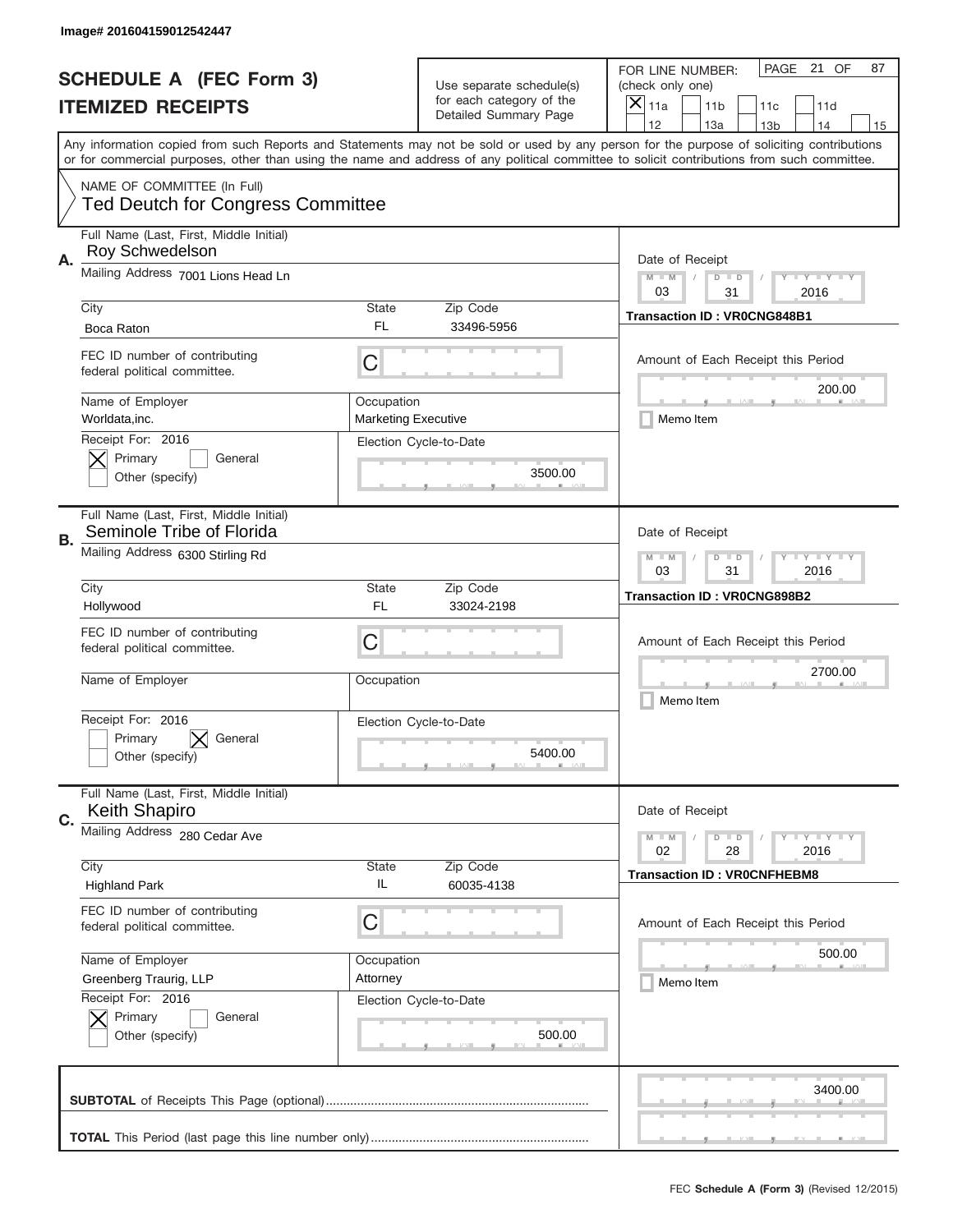|    | Image# 201604159012542448                                               |                       |                                                   |                                                                                                                                                                                                                                                                                                                                     |
|----|-------------------------------------------------------------------------|-----------------------|---------------------------------------------------|-------------------------------------------------------------------------------------------------------------------------------------------------------------------------------------------------------------------------------------------------------------------------------------------------------------------------------------|
|    | <b>SCHEDULE A (FEC Form 3)</b>                                          |                       | Use separate schedule(s)                          | PAGE 22 OF<br>87<br>FOR LINE NUMBER:<br>(check only one)                                                                                                                                                                                                                                                                            |
|    | <b>ITEMIZED RECEIPTS</b>                                                |                       | for each category of the<br>Detailed Summary Page | ×<br>11a<br>11 <sub>b</sub><br>11c<br>11d                                                                                                                                                                                                                                                                                           |
|    |                                                                         |                       |                                                   | 12<br>13a<br>14<br>13 <sub>b</sub><br>15<br>Any information copied from such Reports and Statements may not be sold or used by any person for the purpose of soliciting contributions<br>or for commercial purposes, other than using the name and address of any political committee to solicit contributions from such committee. |
|    | NAME OF COMMITTEE (In Full)<br><b>Ted Deutch for Congress Committee</b> |                       |                                                   |                                                                                                                                                                                                                                                                                                                                     |
| Α. | Full Name (Last, First, Middle Initial)<br>Abraham J. Small             |                       |                                                   | Date of Receipt                                                                                                                                                                                                                                                                                                                     |
|    | Mailing Address 8461 Casa Del Lago<br>Apt 26B                           |                       |                                                   | $M - M$<br><b>LYLYLY</b><br>$D$ $D$<br>03<br>31<br>2016                                                                                                                                                                                                                                                                             |
|    | City<br>Boca Raton                                                      | State<br>FL           | Zip Code<br>33433-2105                            | <b>Transaction ID: VR0CNG81JB9</b>                                                                                                                                                                                                                                                                                                  |
|    | FEC ID number of contributing<br>federal political committee.           | C                     |                                                   | Amount of Each Receipt this Period<br>100.00                                                                                                                                                                                                                                                                                        |
|    | Name of Employer<br>None                                                | Occupation<br>Retired |                                                   | Memo Item                                                                                                                                                                                                                                                                                                                           |
|    | Receipt For: 2016<br>Primary<br>General<br>Other (specify)              |                       | Election Cycle-to-Date<br>220.00                  |                                                                                                                                                                                                                                                                                                                                     |
| В. | Full Name (Last, First, Middle Initial)<br>Steven R. Sponder            |                       |                                                   | Date of Receipt                                                                                                                                                                                                                                                                                                                     |
|    | Mailing Address 101 Plaza Real S<br>Apt 306                             |                       |                                                   | <b>LY LY LY</b><br>$M - M$<br>$D$ $D$<br>02<br>08<br>2016                                                                                                                                                                                                                                                                           |
|    | City<br>Boca Raton                                                      | State<br>FL           | Zip Code<br>33432-4839                            | <b>Transaction ID: VROCNFDV0G8</b>                                                                                                                                                                                                                                                                                                  |
|    | FEC ID number of contributing                                           |                       |                                                   |                                                                                                                                                                                                                                                                                                                                     |
|    | federal political committee.                                            | C                     |                                                   | Amount of Each Receipt this Period                                                                                                                                                                                                                                                                                                  |
|    | Name of Employer                                                        | Occupation            |                                                   | 2000.00                                                                                                                                                                                                                                                                                                                             |
|    | Cocobolo Group, LLC                                                     | Self-Employed         |                                                   | Memo Item                                                                                                                                                                                                                                                                                                                           |
|    | Receipt For: 2016<br>General<br>Primary<br>Other (specify)              |                       | Election Cycle-to-Date<br>2000.00                 |                                                                                                                                                                                                                                                                                                                                     |
| C. | Full Name (Last, First, Middle Initial)<br><b>Judith Stern</b>          |                       |                                                   | Date of Receipt                                                                                                                                                                                                                                                                                                                     |
|    | Mailing Address 905 SE 12th Ct                                          |                       |                                                   | <b>LEY LEY LEY</b><br>$M - M$<br>$D$ $D$                                                                                                                                                                                                                                                                                            |
|    | Ste 103<br>City                                                         | State                 | Zip Code                                          | 2016<br>03<br>24<br><b>Transaction ID: VR0CNFPPJ66</b>                                                                                                                                                                                                                                                                              |
|    | Fort Lauderdale                                                         | FL                    | 33316-2081                                        |                                                                                                                                                                                                                                                                                                                                     |
|    | FEC ID number of contributing<br>federal political committee.           | C                     |                                                   | Amount of Each Receipt this Period                                                                                                                                                                                                                                                                                                  |
|    | Name of Employer                                                        | Occupation            |                                                   | 500.00                                                                                                                                                                                                                                                                                                                              |
|    | Self Employed                                                           | Consultant            |                                                   | Memo Item                                                                                                                                                                                                                                                                                                                           |
|    | Receipt For: 2016<br>Primary<br>General<br>Other (specify)              |                       | Election Cycle-to-Date<br>500.00                  |                                                                                                                                                                                                                                                                                                                                     |
|    |                                                                         |                       |                                                   | 2600.00                                                                                                                                                                                                                                                                                                                             |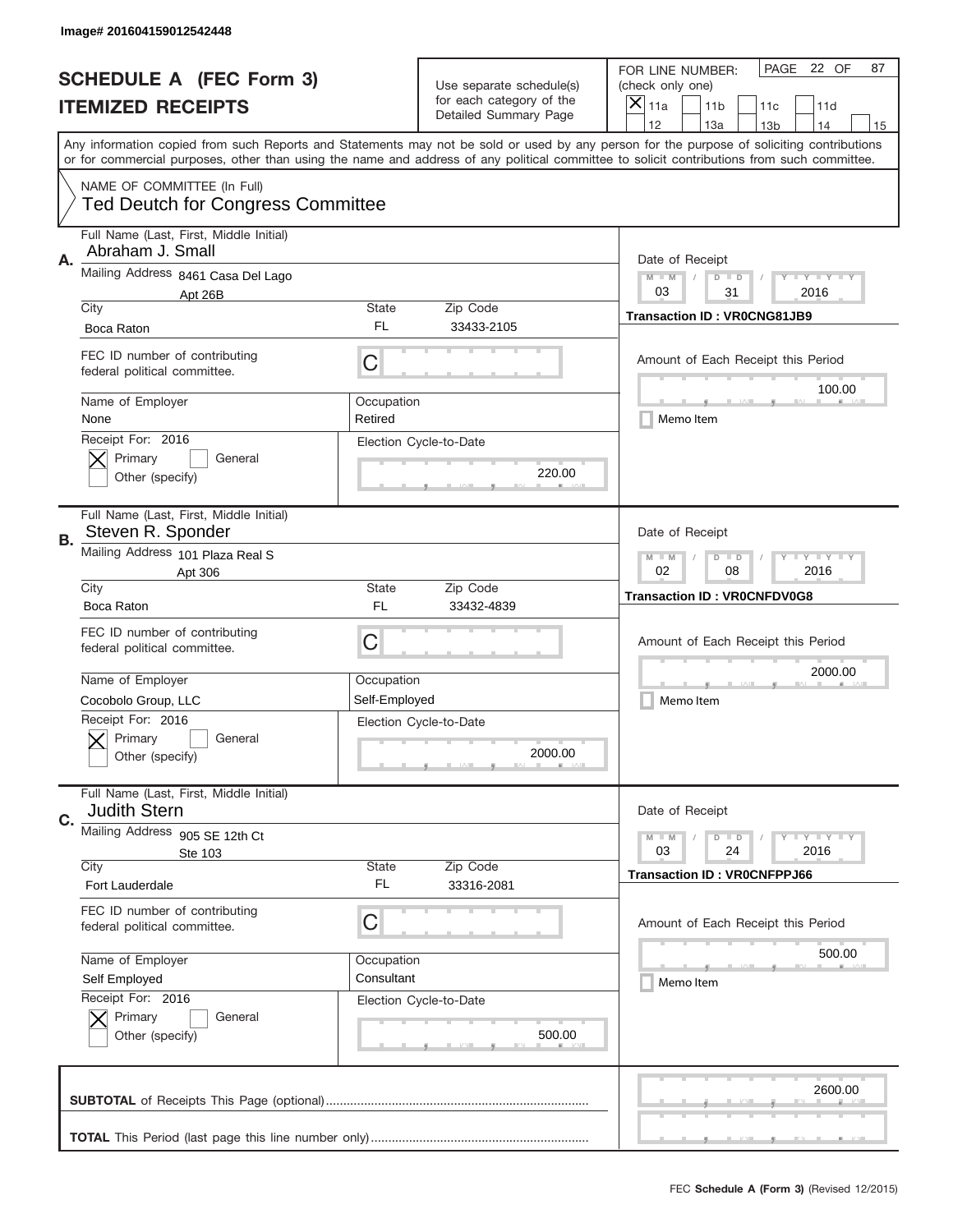|    | Image# 201604159012542449                                               |                                                           |                                                   |                                                                                                                                                                                                                                                                                         |
|----|-------------------------------------------------------------------------|-----------------------------------------------------------|---------------------------------------------------|-----------------------------------------------------------------------------------------------------------------------------------------------------------------------------------------------------------------------------------------------------------------------------------------|
|    | <b>SCHEDULE A (FEC Form 3)</b>                                          |                                                           | Use separate schedule(s)                          | PAGE 23 OF<br>87<br>FOR LINE NUMBER:<br>(check only one)                                                                                                                                                                                                                                |
|    | <b>ITEMIZED RECEIPTS</b>                                                |                                                           | for each category of the<br>Detailed Summary Page | $\boldsymbol{\times}$<br>11a<br>11 <sub>b</sub><br>11c<br>11d                                                                                                                                                                                                                           |
|    |                                                                         |                                                           |                                                   | 12<br>13a<br>14<br>13 <sub>b</sub><br>15                                                                                                                                                                                                                                                |
|    |                                                                         |                                                           |                                                   | Any information copied from such Reports and Statements may not be sold or used by any person for the purpose of soliciting contributions<br>or for commercial purposes, other than using the name and address of any political committee to solicit contributions from such committee. |
|    | NAME OF COMMITTEE (In Full)<br><b>Ted Deutch for Congress Committee</b> |                                                           |                                                   |                                                                                                                                                                                                                                                                                         |
| Α. | Full Name (Last, First, Middle Initial)<br>James Tate                   |                                                           |                                                   | Date of Receipt                                                                                                                                                                                                                                                                         |
|    | Mailing Address 12855 Biscayne Bay Dr                                   |                                                           |                                                   | <b>LYLYLY</b><br>$M - M$<br>$D$ $D$<br>03<br>24<br>2016                                                                                                                                                                                                                                 |
|    | City                                                                    | State                                                     | Zip Code                                          | <b>Transaction ID: VR0CNG83807</b>                                                                                                                                                                                                                                                      |
|    | North Miami                                                             | FL.                                                       | 33181-2443                                        |                                                                                                                                                                                                                                                                                         |
|    | FEC ID number of contributing<br>federal political committee.           | C                                                         |                                                   | Amount of Each Receipt this Period<br>2700.00                                                                                                                                                                                                                                           |
|    | Name of Employer<br><b>Tate Enterprises</b>                             | Occupation<br>Partner                                     |                                                   | Memo Item                                                                                                                                                                                                                                                                               |
|    | Receipt For: 2016<br>Primary<br>General<br>Other (specify)              |                                                           | Election Cycle-to-Date<br>5400.00                 |                                                                                                                                                                                                                                                                                         |
|    | Full Name (Last, First, Middle Initial)<br>James Tate                   |                                                           |                                                   | Date of Receipt                                                                                                                                                                                                                                                                         |
| В. | Mailing Address 12855 Biscayne Bay Dr                                   | <b>LY LY LY</b><br>$M - M$<br>$D$ $D$<br>03<br>24<br>2016 |                                                   |                                                                                                                                                                                                                                                                                         |
|    | City                                                                    | <b>State</b>                                              | Zip Code                                          | <b>Transaction ID: VR0CNG83823</b>                                                                                                                                                                                                                                                      |
|    | North Miami                                                             | FL.                                                       | 33181-2443                                        |                                                                                                                                                                                                                                                                                         |
|    | FEC ID number of contributing<br>federal political committee.           | C                                                         |                                                   | Amount of Each Receipt this Period                                                                                                                                                                                                                                                      |
|    | Name of Employer                                                        | Occupation                                                |                                                   | 2700.00                                                                                                                                                                                                                                                                                 |
|    | <b>Tate Enterprises</b>                                                 | Partner                                                   |                                                   | Memo Item                                                                                                                                                                                                                                                                               |
|    | Receipt For: 2016<br>Primary<br>General<br>Other (specify)              |                                                           | Election Cycle-to-Date<br>5400.00                 |                                                                                                                                                                                                                                                                                         |
| C. | Full Name (Last, First, Middle Initial)<br><b>Kenneth Tate</b>          |                                                           |                                                   | Date of Receipt                                                                                                                                                                                                                                                                         |
|    | Mailing Address 4500 N Hills Dr                                         |                                                           |                                                   | <b>LYLYLY</b><br>$M - M$<br>$D$ $D$<br>24<br>2016<br>03                                                                                                                                                                                                                                 |
|    | City<br>Hollywood                                                       | <b>State</b><br>FL.                                       | Zip Code<br>33021-1703                            | <b>Transaction ID: VR0CNG837V8</b>                                                                                                                                                                                                                                                      |
|    | FEC ID number of contributing<br>federal political committee.           | C                                                         |                                                   | Amount of Each Receipt this Period                                                                                                                                                                                                                                                      |
|    | Name of Employer                                                        | Occupation                                                |                                                   | 2700.00                                                                                                                                                                                                                                                                                 |
|    | <b>Tate Development</b>                                                 | <b>Vice President</b>                                     |                                                   | Memo Item                                                                                                                                                                                                                                                                               |
|    | Receipt For: 2016<br>Primary<br>General<br>Other (specify)              |                                                           | Election Cycle-to-Date<br>2700.00                 |                                                                                                                                                                                                                                                                                         |
|    |                                                                         |                                                           |                                                   | 8100.00                                                                                                                                                                                                                                                                                 |
|    |                                                                         |                                                           |                                                   |                                                                                                                                                                                                                                                                                         |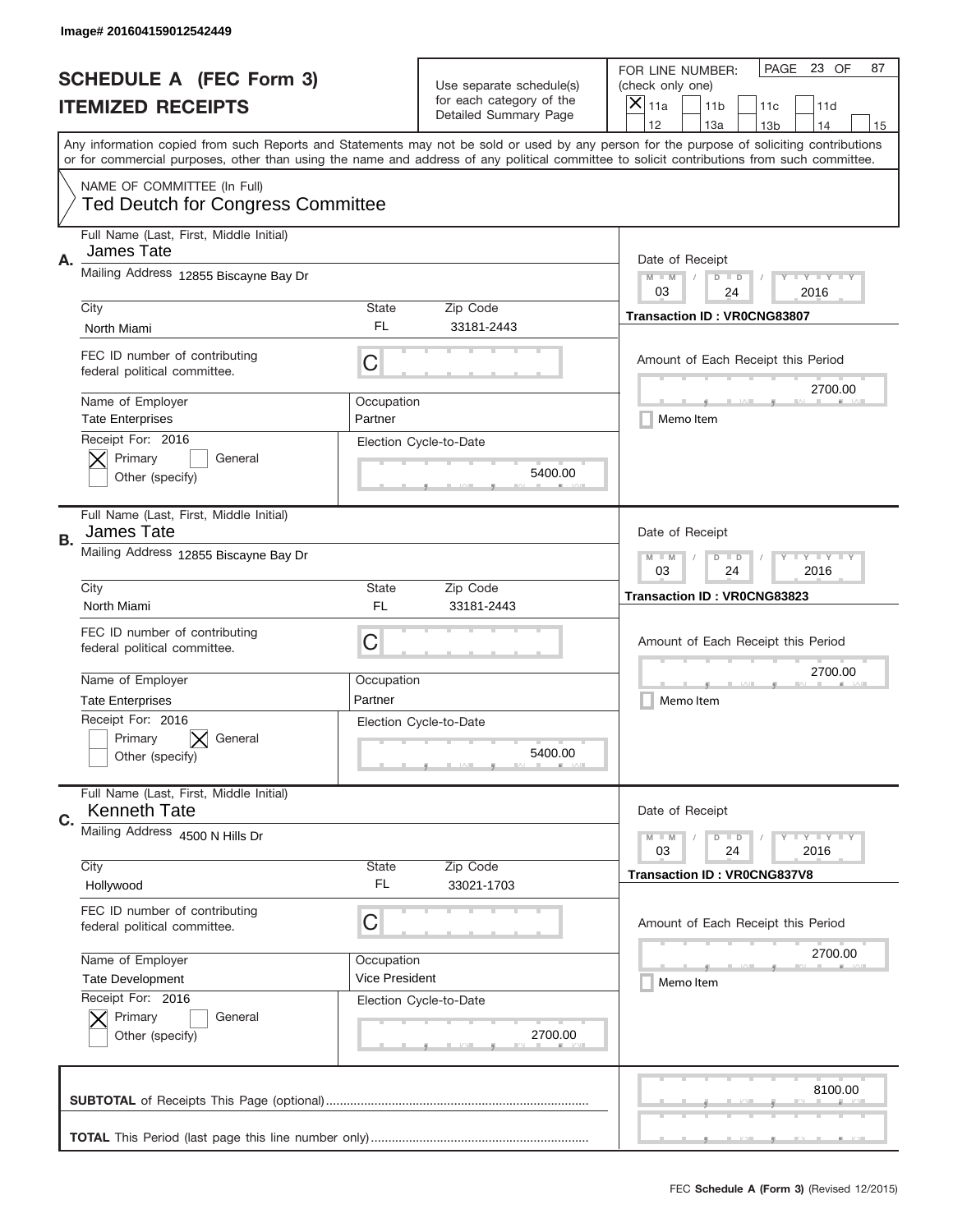|    | Image# 201604159012542450                                               |                                                             |                                                   |                                                                                                                                                                                                                                                                                                                                     |
|----|-------------------------------------------------------------------------|-------------------------------------------------------------|---------------------------------------------------|-------------------------------------------------------------------------------------------------------------------------------------------------------------------------------------------------------------------------------------------------------------------------------------------------------------------------------------|
|    | <b>SCHEDULE A (FEC Form 3)</b>                                          |                                                             | Use separate schedule(s)                          | PAGE 24 OF<br>87<br>FOR LINE NUMBER:<br>(check only one)                                                                                                                                                                                                                                                                            |
|    | <b>ITEMIZED RECEIPTS</b>                                                |                                                             | for each category of the<br>Detailed Summary Page | ×<br>11a<br>11 <sub>b</sub><br>11c<br>11d                                                                                                                                                                                                                                                                                           |
|    |                                                                         |                                                             |                                                   | 12<br>13a<br>14<br>13 <sub>b</sub><br>15<br>Any information copied from such Reports and Statements may not be sold or used by any person for the purpose of soliciting contributions<br>or for commercial purposes, other than using the name and address of any political committee to solicit contributions from such committee. |
|    |                                                                         |                                                             |                                                   |                                                                                                                                                                                                                                                                                                                                     |
|    | NAME OF COMMITTEE (In Full)<br><b>Ted Deutch for Congress Committee</b> |                                                             |                                                   |                                                                                                                                                                                                                                                                                                                                     |
| Α. | Full Name (Last, First, Middle Initial)<br>George Tsunis                |                                                             |                                                   | Date of Receipt                                                                                                                                                                                                                                                                                                                     |
|    | Mailing Address 246 Piping Rock Rd                                      |                                                             |                                                   | $M - M$<br><b>LEY LEY LEY</b><br>$D$ $D$<br>03<br>10<br>2016                                                                                                                                                                                                                                                                        |
|    | City<br>Locust Valley                                                   | State<br><b>NY</b>                                          | Zip Code<br>11560-2509                            | <b>Transaction ID: VROCNFMCVJ9</b>                                                                                                                                                                                                                                                                                                  |
|    | FEC ID number of contributing<br>federal political committee.           | C                                                           |                                                   | Amount of Each Receipt this Period                                                                                                                                                                                                                                                                                                  |
|    | Name of Employer<br><b>Chartwell Hotels</b>                             | Occupation<br>CEO                                           |                                                   | 2700.00<br>Memo Item                                                                                                                                                                                                                                                                                                                |
|    | Receipt For: 2016<br>Primary<br>General<br>Other (specify)              |                                                             | Election Cycle-to-Date<br>5400.00                 |                                                                                                                                                                                                                                                                                                                                     |
|    | Full Name (Last, First, Middle Initial)<br>George Tsunis                |                                                             |                                                   | Date of Receipt                                                                                                                                                                                                                                                                                                                     |
| В. | Mailing Address 246 Piping Rock Rd                                      | <b>LEYTEY LEY</b><br>$M - M$<br>$D$ $D$<br>03<br>10<br>2016 |                                                   |                                                                                                                                                                                                                                                                                                                                     |
|    | City<br><b>Locust Valley</b>                                            | State<br><b>NY</b>                                          | Zip Code<br>11560-2509                            | <b>Transaction ID: VROCNFN80E1</b>                                                                                                                                                                                                                                                                                                  |
|    | FEC ID number of contributing<br>federal political committee.           | C                                                           |                                                   | Amount of Each Receipt this Period                                                                                                                                                                                                                                                                                                  |
|    | Name of Employer                                                        | Occupation                                                  |                                                   | 2700.00                                                                                                                                                                                                                                                                                                                             |
|    | Chartwell Hotels                                                        | CEO                                                         |                                                   | Memo Item                                                                                                                                                                                                                                                                                                                           |
|    | Receipt For: 2016<br>General<br>Primary<br>Other (specify)              |                                                             | Election Cycle-to-Date<br>5400.00                 |                                                                                                                                                                                                                                                                                                                                     |
| C. | Full Name (Last, First, Middle Initial)<br>Olga Tsunis                  |                                                             |                                                   | Date of Receipt                                                                                                                                                                                                                                                                                                                     |
|    | Mailing Address 246 Piping Rock Rd                                      |                                                             |                                                   | <b>LYLYLY</b><br>$M - M$<br>$D$ $D$<br>2016<br>03<br>10                                                                                                                                                                                                                                                                             |
|    | City                                                                    | State                                                       | Zip Code                                          | <b>Transaction ID: VR0CNFMCVK7</b>                                                                                                                                                                                                                                                                                                  |
|    | Locust Valley                                                           | NY.                                                         | 11560-2509                                        |                                                                                                                                                                                                                                                                                                                                     |
|    | FEC ID number of contributing<br>federal political committee.           | C                                                           |                                                   | Amount of Each Receipt this Period                                                                                                                                                                                                                                                                                                  |
|    | Name of Employer                                                        | Occupation                                                  |                                                   | 2700.00                                                                                                                                                                                                                                                                                                                             |
|    | None                                                                    | None                                                        |                                                   | Memo Item                                                                                                                                                                                                                                                                                                                           |
|    | Receipt For: 2016<br>Primary<br>General<br>Other (specify)              |                                                             | Election Cycle-to-Date<br>5400.00                 |                                                                                                                                                                                                                                                                                                                                     |
|    |                                                                         |                                                             |                                                   | 8100.00                                                                                                                                                                                                                                                                                                                             |
|    |                                                                         |                                                             |                                                   |                                                                                                                                                                                                                                                                                                                                     |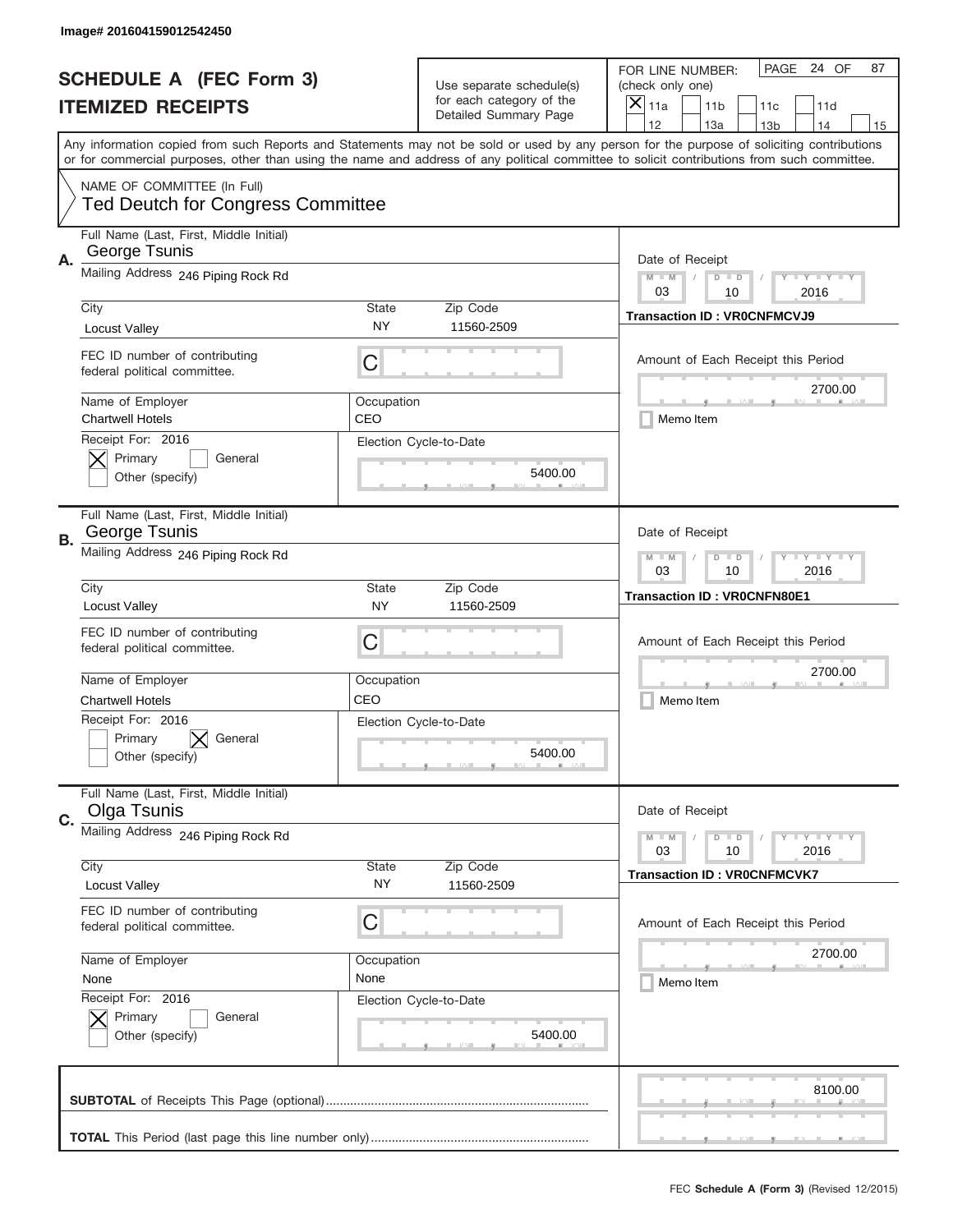|    | Image# 201604159012542451                                               |                    |                                                   |                                                                                                                                                                                                                                                                                         |
|----|-------------------------------------------------------------------------|--------------------|---------------------------------------------------|-----------------------------------------------------------------------------------------------------------------------------------------------------------------------------------------------------------------------------------------------------------------------------------------|
|    | <b>SCHEDULE A (FEC Form 3)</b>                                          |                    | Use separate schedule(s)                          | PAGE<br>25 OF<br>87<br>FOR LINE NUMBER:<br>(check only one)                                                                                                                                                                                                                             |
|    | <b>ITEMIZED RECEIPTS</b>                                                |                    | for each category of the<br>Detailed Summary Page | ×<br>11a<br>11 <sub>b</sub><br>11c<br>11d                                                                                                                                                                                                                                               |
|    |                                                                         |                    |                                                   | 12<br>13a<br>14<br>13 <sub>b</sub><br>15                                                                                                                                                                                                                                                |
|    |                                                                         |                    |                                                   | Any information copied from such Reports and Statements may not be sold or used by any person for the purpose of soliciting contributions<br>or for commercial purposes, other than using the name and address of any political committee to solicit contributions from such committee. |
|    | NAME OF COMMITTEE (In Full)<br><b>Ted Deutch for Congress Committee</b> |                    |                                                   |                                                                                                                                                                                                                                                                                         |
|    | Full Name (Last, First, Middle Initial)<br>Olga Tsunis                  |                    |                                                   |                                                                                                                                                                                                                                                                                         |
| А. | Mailing Address 246 Piping Rock Rd                                      |                    |                                                   | Date of Receipt<br>$M$ $M$<br>Y I Y I Y I Y<br>$D$ $D$<br>03<br>10<br>2016                                                                                                                                                                                                              |
|    | City                                                                    | State              | Zip Code                                          | <b>Transaction ID: VROCNFN80M8</b>                                                                                                                                                                                                                                                      |
|    | Locust Valley                                                           | <b>NY</b>          | 11560-2509                                        |                                                                                                                                                                                                                                                                                         |
|    | FEC ID number of contributing<br>federal political committee.           | C                  |                                                   | Amount of Each Receipt this Period<br>2700.00                                                                                                                                                                                                                                           |
|    | Name of Employer<br>None                                                | Occupation<br>None |                                                   | Memo Item                                                                                                                                                                                                                                                                               |
|    | Receipt For: 2016<br>General<br>Primary<br>Other (specify)              |                    | Election Cycle-to-Date<br>5400.00                 |                                                                                                                                                                                                                                                                                         |
|    | Full Name (Last, First, Middle Initial)<br><b>Bruce Weiner</b>          |                    |                                                   | Date of Receipt                                                                                                                                                                                                                                                                         |
| В. | Mailing Address 7099 Ayrshire Ln                                        |                    |                                                   | <b>LY LY LY</b><br>$M - M$<br>$D$ $D$<br>03<br>28<br>2016                                                                                                                                                                                                                               |
|    | City                                                                    | State              | Zip Code                                          | <b>Transaction ID: VR0CNG6Q8K2</b>                                                                                                                                                                                                                                                      |
|    | Boca Raton                                                              | <b>FL</b>          | 33496-1419                                        |                                                                                                                                                                                                                                                                                         |
|    | FEC ID number of contributing<br>federal political committee.           | C                  |                                                   | Amount of Each Receipt this Period                                                                                                                                                                                                                                                      |
|    | Name of Employer                                                        | Occupation         |                                                   | 1000.00                                                                                                                                                                                                                                                                                 |
|    | Pebb Enterprises                                                        | Owner              |                                                   | Memo Item                                                                                                                                                                                                                                                                               |
|    | Receipt For: 2016<br>General<br>Primary<br>Other (specify)              |                    | Election Cycle-to-Date<br>1000.00                 |                                                                                                                                                                                                                                                                                         |
| C. | Full Name (Last, First, Middle Initial)<br>Madeline Meo Wu              |                    |                                                   | Date of Receipt                                                                                                                                                                                                                                                                         |
|    | Mailing Address 3436 Pine Haven Cir                                     |                    |                                                   | $T$ $Y$ $Y$ $Y$ $Y$<br>$M - M$<br>$D$ $D$<br>2016<br>03<br>31                                                                                                                                                                                                                           |
|    | City                                                                    | State<br>FL        | Zip Code                                          | <b>Transaction ID: VR0CNG82G70</b>                                                                                                                                                                                                                                                      |
|    | Boca Raton                                                              |                    | 33431-5404                                        |                                                                                                                                                                                                                                                                                         |
|    | FEC ID number of contributing<br>federal political committee.           | C                  |                                                   | Amount of Each Receipt this Period                                                                                                                                                                                                                                                      |
|    | Name of Employer                                                        | Occupation         |                                                   | 100.00                                                                                                                                                                                                                                                                                  |
|    | Water Restoration, Inc.                                                 | Engineer           |                                                   | Memo Item                                                                                                                                                                                                                                                                               |
|    | Receipt For: 2016<br>Primary<br>General<br>Other (specify)              |                    | Election Cycle-to-Date<br>300.00                  |                                                                                                                                                                                                                                                                                         |
|    |                                                                         |                    |                                                   | 3800.00                                                                                                                                                                                                                                                                                 |
|    |                                                                         |                    |                                                   |                                                                                                                                                                                                                                                                                         |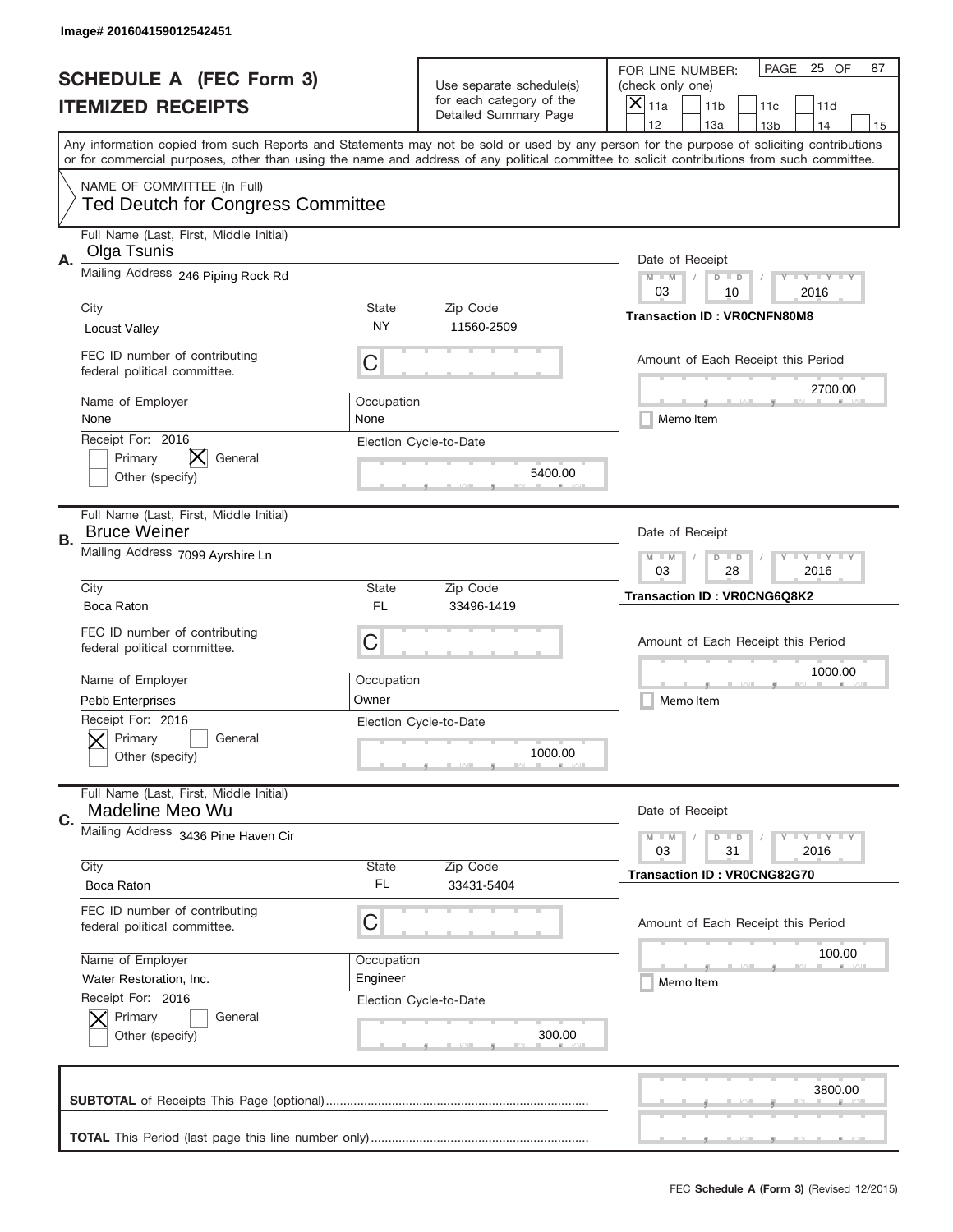|    | Image# 201604159012542452                                               |                       |                                                                               |                                                                                                                                                                                                                                                                                         |
|----|-------------------------------------------------------------------------|-----------------------|-------------------------------------------------------------------------------|-----------------------------------------------------------------------------------------------------------------------------------------------------------------------------------------------------------------------------------------------------------------------------------------|
|    | <b>SCHEDULE A (FEC Form 3)</b><br><b>ITEMIZED RECEIPTS</b>              |                       | Use separate schedule(s)<br>for each category of the<br>Detailed Summary Page | PAGE<br>26 OF<br>87<br>FOR LINE NUMBER:<br>(check only one)<br>$\overline{\mathsf{x}}$<br>11a<br>11 <sub>b</sub><br>11c<br>11d<br>12<br>13a<br>14<br>13 <sub>b</sub><br>15                                                                                                              |
|    |                                                                         |                       |                                                                               | Any information copied from such Reports and Statements may not be sold or used by any person for the purpose of soliciting contributions<br>or for commercial purposes, other than using the name and address of any political committee to solicit contributions from such committee. |
|    | NAME OF COMMITTEE (In Full)<br><b>Ted Deutch for Congress Committee</b> |                       |                                                                               |                                                                                                                                                                                                                                                                                         |
| Α. | Full Name (Last, First, Middle Initial)<br>Stephanie Grutman Zander     |                       |                                                                               | Date of Receipt                                                                                                                                                                                                                                                                         |
|    | Mailing Address 1843 Andromeda Ln<br><b>Ste 100</b>                     |                       |                                                                               | Y TY TY TY<br>$M$ M<br>$D$ $D$<br>03<br>31<br>2016                                                                                                                                                                                                                                      |
|    | City<br>Weston                                                          | State<br>FL           | Zip Code<br>33327-2224                                                        | <b>Transaction ID: VR0CNG838A6</b>                                                                                                                                                                                                                                                      |
|    | FEC ID number of contributing<br>federal political committee.           | C                     |                                                                               | Amount of Each Receipt this Period                                                                                                                                                                                                                                                      |
|    | Name of Employer<br><b>Ballard Partners</b>                             | Occupation            | <b>Government Relations</b>                                                   | 250.00<br>Memo Item                                                                                                                                                                                                                                                                     |
|    | Receipt For: 2016<br>Primary<br>General<br>Other (specify)              |                       | Election Cycle-to-Date<br>250.00                                              |                                                                                                                                                                                                                                                                                         |
|    | Full Name (Last, First, Middle Initial)                                 |                       |                                                                               | Date of Receipt                                                                                                                                                                                                                                                                         |
| В. | <b>Mailing Address</b>                                                  | Y TY TY TY<br>$D$ $D$ |                                                                               |                                                                                                                                                                                                                                                                                         |
|    | City                                                                    | State                 | Zip Code                                                                      |                                                                                                                                                                                                                                                                                         |
|    | FEC ID number of contributing<br>federal political committee.           | C                     |                                                                               | Amount of Each Receipt this Period                                                                                                                                                                                                                                                      |
|    | Name of Employer                                                        | Occupation            |                                                                               | Memo Item                                                                                                                                                                                                                                                                               |
|    | Receipt For:<br>Primary<br>General<br>Other (specify)                   |                       | Election Cycle-to-Date                                                        |                                                                                                                                                                                                                                                                                         |
| C. | Full Name (Last, First, Middle Initial)                                 |                       |                                                                               | Date of Receipt                                                                                                                                                                                                                                                                         |
|    | <b>Mailing Address</b><br>City                                          | State                 | Zip Code                                                                      | Y - Y - Y - Y<br>$M - M$<br>$D$ $D$                                                                                                                                                                                                                                                     |
|    |                                                                         |                       |                                                                               |                                                                                                                                                                                                                                                                                         |
|    | FEC ID number of contributing<br>federal political committee.           | C                     |                                                                               | Amount of Each Receipt this Period                                                                                                                                                                                                                                                      |
|    | Name of Employer                                                        | Occupation            |                                                                               | Memo Item                                                                                                                                                                                                                                                                               |
|    | Receipt For:<br>Primary<br>General<br>Other (specify)                   |                       | Election Cycle-to-Date                                                        |                                                                                                                                                                                                                                                                                         |
|    |                                                                         |                       |                                                                               | 250.00                                                                                                                                                                                                                                                                                  |
|    |                                                                         |                       |                                                                               | 80300.00                                                                                                                                                                                                                                                                                |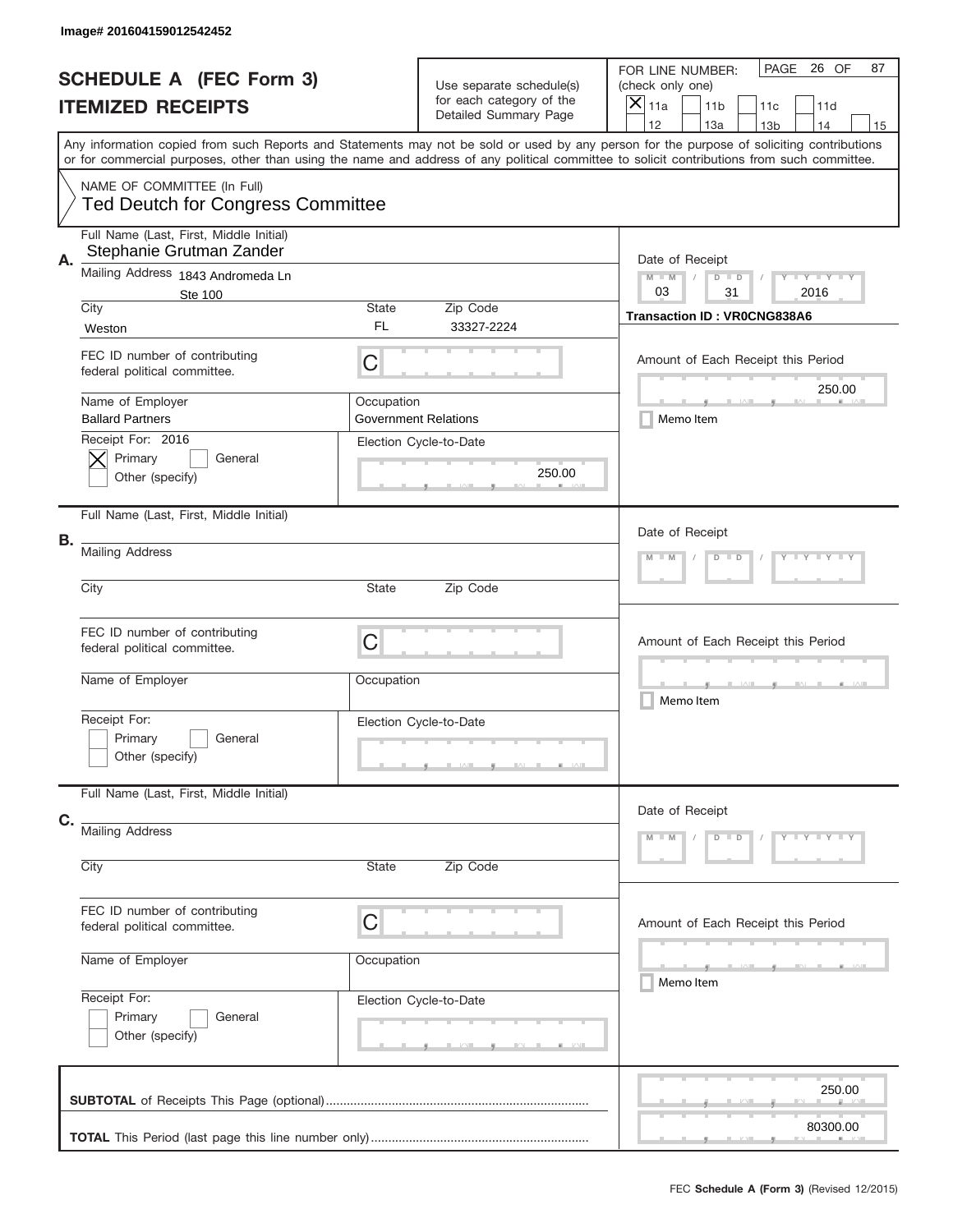|    | Image# 201604159012542453                                                                      |                                                             |                                                      |                                                                                                                                                                                                                                                                                         |
|----|------------------------------------------------------------------------------------------------|-------------------------------------------------------------|------------------------------------------------------|-----------------------------------------------------------------------------------------------------------------------------------------------------------------------------------------------------------------------------------------------------------------------------------------|
|    | <b>SCHEDULE A (FEC Form 3)</b>                                                                 |                                                             |                                                      | PAGE 27 OF<br>87<br>FOR LINE NUMBER:                                                                                                                                                                                                                                                    |
|    | <b>ITEMIZED RECEIPTS</b>                                                                       |                                                             | Use separate schedule(s)<br>for each category of the | (check only one)<br>$\mathsf{\bar{X}}\vert_{\mathsf{11c}}$<br>11a<br>11 <sub>b</sub><br>11d                                                                                                                                                                                             |
|    |                                                                                                |                                                             | Detailed Summary Page                                | 12<br>13a<br>14<br>13 <sub>b</sub><br>15                                                                                                                                                                                                                                                |
|    |                                                                                                |                                                             |                                                      | Any information copied from such Reports and Statements may not be sold or used by any person for the purpose of soliciting contributions<br>or for commercial purposes, other than using the name and address of any political committee to solicit contributions from such committee. |
|    | NAME OF COMMITTEE (In Full)                                                                    |                                                             |                                                      |                                                                                                                                                                                                                                                                                         |
|    | <b>Ted Deutch for Congress Committee</b>                                                       |                                                             |                                                      |                                                                                                                                                                                                                                                                                         |
|    | Full Name (Last, First, Middle Initial)<br>American Chiropractic Association PAC               |                                                             |                                                      |                                                                                                                                                                                                                                                                                         |
| Α. | Mailing Address 1701 Clarendon Blvd                                                            |                                                             |                                                      | Date of Receipt<br>$M - M$<br><b>LEY LEY LEY</b><br>$D$ $D$                                                                                                                                                                                                                             |
|    | City                                                                                           | State                                                       | Zip Code                                             | 02<br>16<br>2016                                                                                                                                                                                                                                                                        |
|    | Arlington                                                                                      | VA                                                          | 22209-2799                                           | <b>Transaction ID: VR0CNFHF6Z3</b>                                                                                                                                                                                                                                                      |
|    | FEC ID number of contributing<br>federal political committee.                                  | С                                                           | C00102764                                            | Amount of Each Receipt this Period                                                                                                                                                                                                                                                      |
|    | Name of Employer                                                                               | Occupation                                                  |                                                      | 1000.00<br>Memo Item                                                                                                                                                                                                                                                                    |
|    | Receipt For: 2016<br>Primary<br>General                                                        |                                                             | Election Cycle-to-Date                               |                                                                                                                                                                                                                                                                                         |
|    | Other (specify)                                                                                |                                                             | 1000.00                                              |                                                                                                                                                                                                                                                                                         |
| В. | Full Name (Last, First, Middle Initial)<br>AMERICAN EXPRESS COMPANY POLITICAL ACTION COMMITTEE |                                                             |                                                      | Date of Receipt                                                                                                                                                                                                                                                                         |
|    | Mailing Address 801 Pennsylvania Ave NW<br>Ste 650                                             | $M - M$<br>$D$ $D$<br><b>LEYTEY LEY</b><br>02<br>08<br>2016 |                                                      |                                                                                                                                                                                                                                                                                         |
|    | City<br>Washington                                                                             | <b>State</b><br>DC                                          | Zip Code<br>20004-2673                               | <b>Transaction ID: VROCNFE70E7</b>                                                                                                                                                                                                                                                      |
|    | FEC ID number of contributing<br>federal political committee.                                  | С                                                           | C00040535                                            | Amount of Each Receipt this Period                                                                                                                                                                                                                                                      |
|    | Name of Employer                                                                               | Occupation                                                  |                                                      | 2000.00<br>Memo Item                                                                                                                                                                                                                                                                    |
|    | Receipt For: 2016                                                                              |                                                             | Election Cycle-to-Date                               |                                                                                                                                                                                                                                                                                         |
|    | Primary<br>General<br>Other (specify)                                                          |                                                             | 3000.00                                              |                                                                                                                                                                                                                                                                                         |
| C. | Full Name (Last, First, Middle Initial)<br><b>American Hospital Association PAC</b>            |                                                             |                                                      | Date of Receipt                                                                                                                                                                                                                                                                         |
|    | Mailing Address 325 7th St NW                                                                  |                                                             |                                                      | <b>LEY LEY LEY</b><br>$M - M$<br>$D$ $D$<br>2016<br>03<br>15                                                                                                                                                                                                                            |
|    | Ste 700<br>City                                                                                | State                                                       | Zip Code                                             | <b>Transaction ID: VROCNFPND19</b>                                                                                                                                                                                                                                                      |
|    | Washington                                                                                     | DC                                                          | 20004-2801                                           |                                                                                                                                                                                                                                                                                         |
|    | FEC ID number of contributing<br>federal political committee.                                  | C                                                           | C00106146                                            | Amount of Each Receipt this Period                                                                                                                                                                                                                                                      |
|    | Name of Employer                                                                               | Occupation                                                  |                                                      | 5000.00<br>Memo Item                                                                                                                                                                                                                                                                    |
|    | Receipt For: 2016<br>Primary<br>General                                                        |                                                             | Election Cycle-to-Date                               |                                                                                                                                                                                                                                                                                         |
|    | Other (specify)                                                                                |                                                             | 5500.00                                              |                                                                                                                                                                                                                                                                                         |
|    |                                                                                                |                                                             |                                                      | 8000.00                                                                                                                                                                                                                                                                                 |
|    |                                                                                                |                                                             |                                                      |                                                                                                                                                                                                                                                                                         |
|    |                                                                                                |                                                             |                                                      |                                                                                                                                                                                                                                                                                         |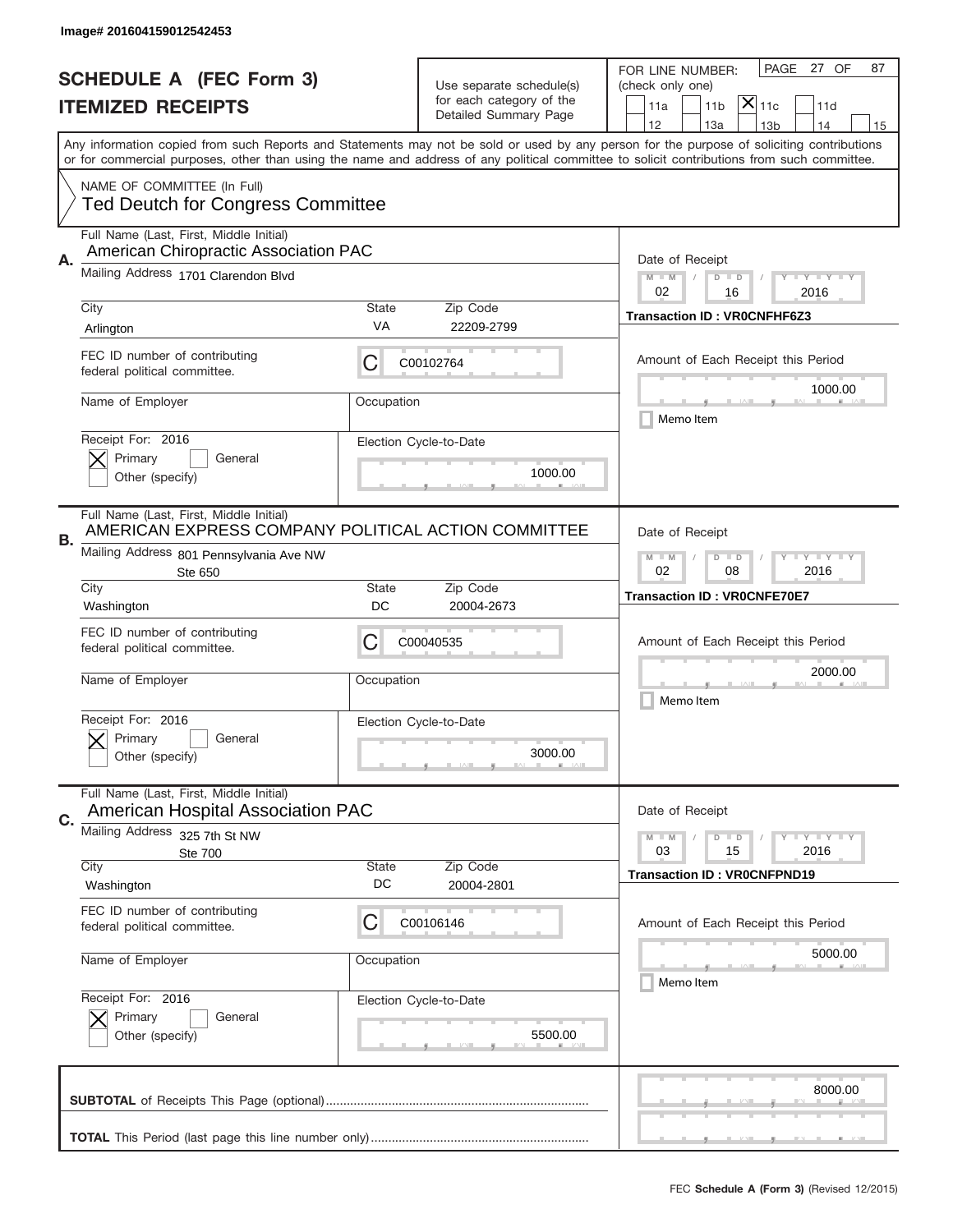|    | Image# 201604159012542454                                                                                                      |                                                         |                                                      |                                                                                                                                                                                                                                                                                         |
|----|--------------------------------------------------------------------------------------------------------------------------------|---------------------------------------------------------|------------------------------------------------------|-----------------------------------------------------------------------------------------------------------------------------------------------------------------------------------------------------------------------------------------------------------------------------------------|
|    | <b>SCHEDULE A (FEC Form 3)</b>                                                                                                 |                                                         |                                                      | PAGE<br>28 OF<br>87<br>FOR LINE NUMBER:                                                                                                                                                                                                                                                 |
|    | <b>ITEMIZED RECEIPTS</b>                                                                                                       |                                                         | Use separate schedule(s)<br>for each category of the | (check only one)<br>$ \mathsf{\overline{X}} _{\mathsf{11c}}$<br>11 <sub>b</sub><br>11a<br>11d                                                                                                                                                                                           |
|    |                                                                                                                                |                                                         | Detailed Summary Page                                | 12<br>14<br>13a<br>13 <sub>b</sub><br>15                                                                                                                                                                                                                                                |
|    |                                                                                                                                |                                                         |                                                      | Any information copied from such Reports and Statements may not be sold or used by any person for the purpose of soliciting contributions<br>or for commercial purposes, other than using the name and address of any political committee to solicit contributions from such committee. |
|    | NAME OF COMMITTEE (In Full)<br><b>Ted Deutch for Congress Committee</b>                                                        |                                                         |                                                      |                                                                                                                                                                                                                                                                                         |
| Α. | Full Name (Last, First, Middle Initial)<br>American Hospital Association PAC                                                   |                                                         |                                                      | Date of Receipt                                                                                                                                                                                                                                                                         |
|    | Mailing Address 325 7th St NW<br><b>Ste 700</b>                                                                                |                                                         |                                                      | $M - M$<br>Y I Y I Y I Y<br>$D$ $D$<br>03<br>15<br>2016                                                                                                                                                                                                                                 |
|    | City<br>Washington                                                                                                             | State<br>DC                                             | Zip Code<br>20004-2801                               | <b>Transaction ID: VR0CNFPND51</b>                                                                                                                                                                                                                                                      |
|    | FEC ID number of contributing<br>federal political committee.                                                                  | C                                                       | C00106146                                            | Amount of Each Receipt this Period<br>500.00                                                                                                                                                                                                                                            |
|    | Name of Employer                                                                                                               | Occupation                                              |                                                      | Memo Item                                                                                                                                                                                                                                                                               |
|    | Receipt For: 2016<br>Primary<br>General<br>Other (specify)                                                                     |                                                         | Election Cycle-to-Date<br>5500.00                    |                                                                                                                                                                                                                                                                                         |
| В. | Full Name (Last, First, Middle Initial)<br>AMERICAN INSTITUTE OF CERTIFIED PUBLIC ACCOUNTANTS POLITICAL ACTION COMMITTEE       |                                                         |                                                      | Date of Receipt                                                                                                                                                                                                                                                                         |
|    | Mailing Address 220 Leigh Farm Rd<br>220 LEIGH FARM RD                                                                         | <b>LYLYLY</b><br>$M - M$<br>$D$ $D$<br>03<br>15<br>2016 |                                                      |                                                                                                                                                                                                                                                                                         |
|    | City<br>Durham                                                                                                                 | State<br><b>NC</b>                                      | Zip Code<br>27707-8110                               | <b>Transaction ID: VROCNFPNCF7</b>                                                                                                                                                                                                                                                      |
|    | FEC ID number of contributing<br>federal political committee.                                                                  | C                                                       | C00077321                                            | Amount of Each Receipt this Period                                                                                                                                                                                                                                                      |
|    | Name of Employer                                                                                                               | Occupation                                              |                                                      | 1000.00<br>Memo Item                                                                                                                                                                                                                                                                    |
|    | Receipt For: 2016<br>Primary<br>General<br>Other (specify)                                                                     |                                                         | Election Cycle-to-Date<br>4000.00                    |                                                                                                                                                                                                                                                                                         |
| C. | Full Name (Last, First, Middle Initial)<br>ASSOCIATION OF PROFESSIONAL FLIGHT ATTENDANTS (APFA PAC) POLITICAL ACTION COMMITTEE |                                                         |                                                      | Date of Receipt                                                                                                                                                                                                                                                                         |
|    | Mailing Address 1004 W Euless Blvd                                                                                             |                                                         |                                                      | <b>TEY LY LY</b><br>$M - M$<br>$D$ $D$<br>2016<br>03<br>15                                                                                                                                                                                                                              |
|    | City<br>Euless                                                                                                                 | State<br>ТX                                             | Zip Code<br>76040-5009                               | <b>Transaction ID: VROCNFPNDT7</b>                                                                                                                                                                                                                                                      |
|    | FEC ID number of contributing<br>federal political committee.                                                                  | C                                                       | C00246421                                            | Amount of Each Receipt this Period                                                                                                                                                                                                                                                      |
|    | Name of Employer                                                                                                               | Occupation                                              |                                                      | 1000.00<br>Memo Item                                                                                                                                                                                                                                                                    |
|    | Receipt For: 2016<br>Primary<br>General<br>Other (specify)                                                                     |                                                         | Election Cycle-to-Date<br>1000.00                    |                                                                                                                                                                                                                                                                                         |
|    |                                                                                                                                |                                                         |                                                      | 2500.00                                                                                                                                                                                                                                                                                 |
|    |                                                                                                                                |                                                         |                                                      |                                                                                                                                                                                                                                                                                         |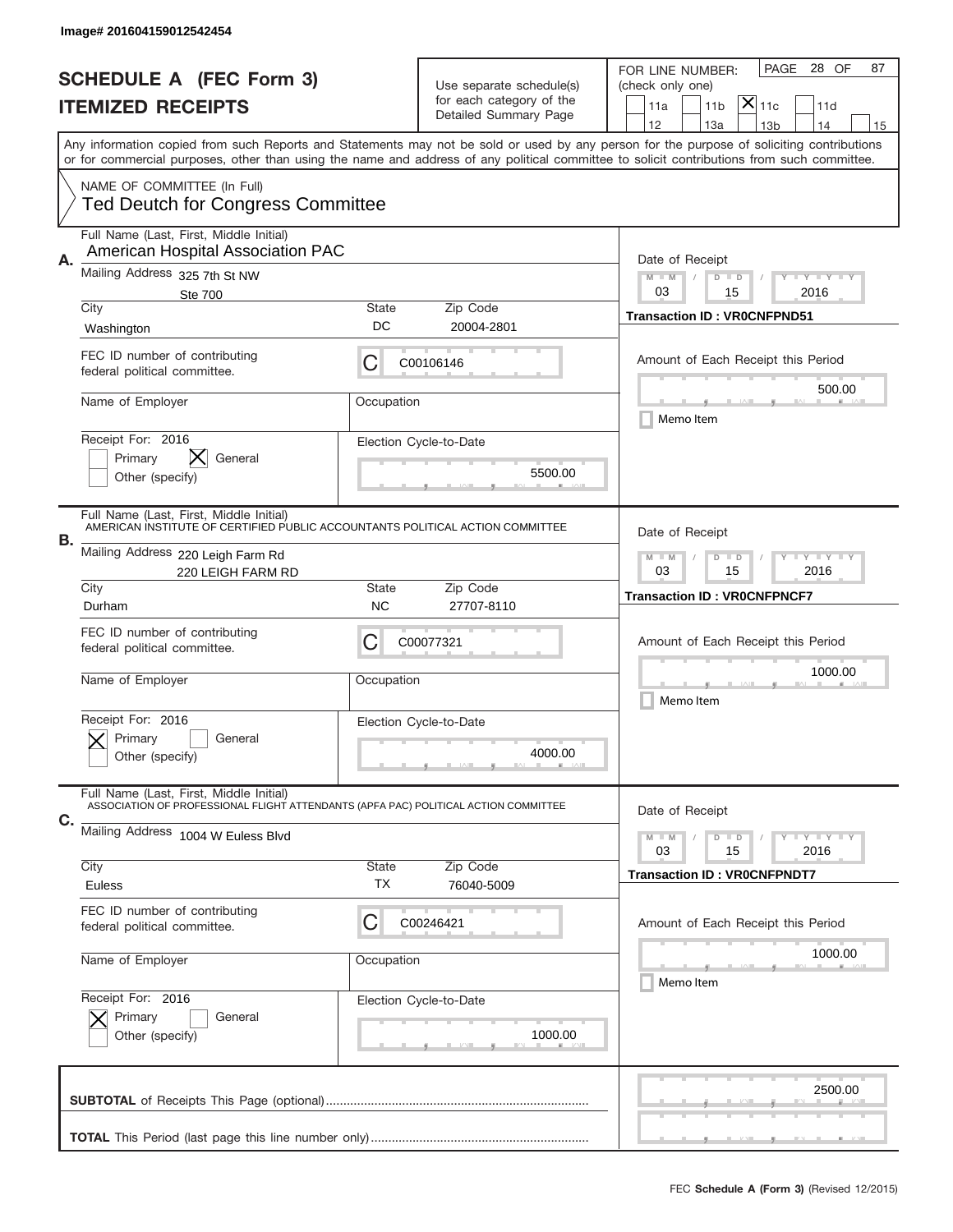ш

|    | Image# 201604159012542455                                                               |                                                             |                                                                               |                                                                                                                                                                                                                                                                                                                                     |
|----|-----------------------------------------------------------------------------------------|-------------------------------------------------------------|-------------------------------------------------------------------------------|-------------------------------------------------------------------------------------------------------------------------------------------------------------------------------------------------------------------------------------------------------------------------------------------------------------------------------------|
|    | <b>SCHEDULE A (FEC Form 3)</b><br><b>ITEMIZED RECEIPTS</b>                              |                                                             | Use separate schedule(s)<br>for each category of the<br>Detailed Summary Page | PAGE 29 OF<br>87<br>FOR LINE NUMBER:<br>(check only one)<br>$\mathsf{\bar{X}}\vert_{\mathsf{11c}}$<br>11a<br>11 <sub>b</sub><br>11d                                                                                                                                                                                                 |
|    |                                                                                         |                                                             |                                                                               | 12<br>13a<br>14<br>13 <sub>b</sub><br>15<br>Any information copied from such Reports and Statements may not be sold or used by any person for the purpose of soliciting contributions<br>or for commercial purposes, other than using the name and address of any political committee to solicit contributions from such committee. |
|    | NAME OF COMMITTEE (In Full)<br><b>Ted Deutch for Congress Committee</b>                 |                                                             |                                                                               |                                                                                                                                                                                                                                                                                                                                     |
| Α. | Full Name (Last, First, Middle Initial)<br>BACARDI U S A INC POLITICAL ACTION COMMITTEE |                                                             |                                                                               | Date of Receipt                                                                                                                                                                                                                                                                                                                     |
|    | Mailing Address 2701 S Le Jeune Rd                                                      |                                                             |                                                                               | $M - M$<br><b>LEY LEY LEY</b><br>$D$ $D$<br>03<br>15<br>2016                                                                                                                                                                                                                                                                        |
|    | City<br><b>Coral Gables</b>                                                             | State<br>FL                                                 | Zip Code<br>33134-5809                                                        | <b>Transaction ID: VR0CNFPNDD4</b>                                                                                                                                                                                                                                                                                                  |
|    | FEC ID number of contributing<br>federal political committee.                           | С                                                           | C00160838                                                                     | Amount of Each Receipt this Period                                                                                                                                                                                                                                                                                                  |
|    | Name of Employer                                                                        | Occupation                                                  |                                                                               | 1000.00<br>Memo Item                                                                                                                                                                                                                                                                                                                |
|    | Receipt For: 2016<br>Primary<br>General<br>Other (specify)                              |                                                             | Election Cycle-to-Date<br>1000.00                                             |                                                                                                                                                                                                                                                                                                                                     |
| В. | Full Name (Last, First, Middle Initial)<br>HUMANA INC. POLITICAL ACTION COMMITTEE       |                                                             |                                                                               | Date of Receipt                                                                                                                                                                                                                                                                                                                     |
|    | Mailing Address 975 F St NW<br><b>Ste 550</b>                                           | $M - M$<br><b>LEYTEY LEY</b><br>$D$ $D$<br>03<br>15<br>2016 |                                                                               |                                                                                                                                                                                                                                                                                                                                     |
|    | City<br>Washington                                                                      | State<br>DC                                                 | Zip Code<br>20004-1458                                                        | <b>Transaction ID: VROCNFPNDK1</b>                                                                                                                                                                                                                                                                                                  |
|    | FEC ID number of contributing<br>federal political committee.                           | С                                                           | C00271007                                                                     | Amount of Each Receipt this Period                                                                                                                                                                                                                                                                                                  |
|    |                                                                                         |                                                             |                                                                               | 1000.00                                                                                                                                                                                                                                                                                                                             |
|    | Name of Employer                                                                        | Occupation                                                  |                                                                               | Memo Item                                                                                                                                                                                                                                                                                                                           |
|    | Receipt For: 2016<br>Primary<br>General<br>Other (specify)                              |                                                             | Election Cycle-to-Date<br>2500.00                                             |                                                                                                                                                                                                                                                                                                                                     |
|    | Full Name (Last, First, Middle Initial)<br>HUMANA INC. POLITICAL ACTION COMMITTEE       |                                                             |                                                                               | Date of Receipt                                                                                                                                                                                                                                                                                                                     |
|    | Mailing Address 975 F St NW<br>Ste 550                                                  |                                                             |                                                                               | <b>LY LY LY</b><br>$M - M$<br>$D$ $D$<br>03<br>2016<br>31                                                                                                                                                                                                                                                                           |
|    | City<br>Washington                                                                      | State<br>DC                                                 | Zip Code<br>20004-1458                                                        | <b>Transaction ID: VR0CNG880K0</b>                                                                                                                                                                                                                                                                                                  |
|    | FEC ID number of contributing<br>federal political committee.                           | С                                                           | C00271007                                                                     | Amount of Each Receipt this Period                                                                                                                                                                                                                                                                                                  |
|    | Name of Employer                                                                        | Occupation                                                  |                                                                               | 2500.00<br>Memo Item                                                                                                                                                                                                                                                                                                                |
|    | Receipt For: 2016<br>Primary<br>General<br>Other (specify)                              |                                                             | Election Cycle-to-Date<br>7500.00                                             |                                                                                                                                                                                                                                                                                                                                     |
| C. |                                                                                         |                                                             |                                                                               | 4500.00                                                                                                                                                                                                                                                                                                                             |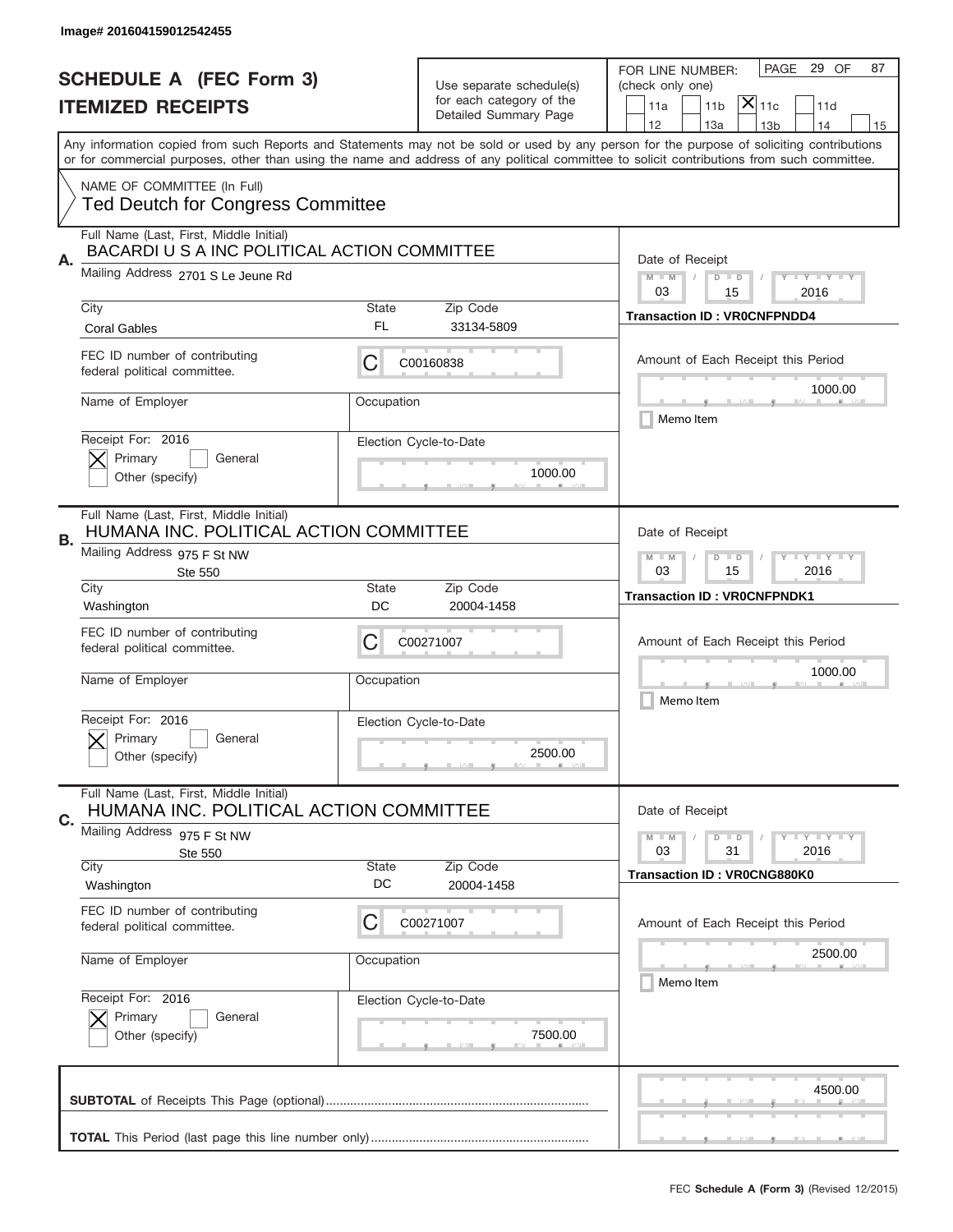|    | Image# 201604159012542456                                                            |                                                             |                                                      |                                                                                                                                                                                                                                                                                         |
|----|--------------------------------------------------------------------------------------|-------------------------------------------------------------|------------------------------------------------------|-----------------------------------------------------------------------------------------------------------------------------------------------------------------------------------------------------------------------------------------------------------------------------------------|
|    | <b>SCHEDULE A (FEC Form 3)</b>                                                       |                                                             |                                                      | PAGE<br>30 OF<br>87<br>FOR LINE NUMBER:                                                                                                                                                                                                                                                 |
|    | <b>ITEMIZED RECEIPTS</b>                                                             |                                                             | Use separate schedule(s)<br>for each category of the | (check only one)<br>$\mathsf{X} _{\mathsf{11c}}$<br>11a<br>11 <sub>b</sub><br>11d                                                                                                                                                                                                       |
|    |                                                                                      |                                                             | Detailed Summary Page                                | 12<br>14<br>13a<br>13 <sub>b</sub><br>15                                                                                                                                                                                                                                                |
|    |                                                                                      |                                                             |                                                      | Any information copied from such Reports and Statements may not be sold or used by any person for the purpose of soliciting contributions<br>or for commercial purposes, other than using the name and address of any political committee to solicit contributions from such committee. |
|    | NAME OF COMMITTEE (In Full)<br><b>Ted Deutch for Congress Committee</b>              |                                                             |                                                      |                                                                                                                                                                                                                                                                                         |
| Α. | Full Name (Last, First, Middle Initial)<br>HUMANA INC. POLITICAL ACTION COMMITTEE    |                                                             |                                                      | Date of Receipt                                                                                                                                                                                                                                                                         |
|    | Mailing Address 975 F St NW<br><b>Ste 550</b>                                        |                                                             |                                                      | $M - M$<br><b>LEY LEY LEY</b><br>$D$ $D$<br>03<br>31<br>2016                                                                                                                                                                                                                            |
|    | City<br>Washington                                                                   | State<br>DC                                                 | Zip Code<br>20004-1458                               | <b>Transaction ID: VR0CNG89793</b>                                                                                                                                                                                                                                                      |
|    | FEC ID number of contributing<br>federal political committee.                        | С                                                           | C00271007                                            | Amount of Each Receipt this Period<br>2500.00                                                                                                                                                                                                                                           |
|    | Name of Employer                                                                     | Occupation                                                  |                                                      | Memo Item                                                                                                                                                                                                                                                                               |
|    | Receipt For: 2016<br>IХ.<br>Primary<br>General<br>Other (specify)                    |                                                             | Election Cycle-to-Date<br>7500.00                    |                                                                                                                                                                                                                                                                                         |
| В. | Full Name (Last, First, Middle Initial)<br>JM FAMILY ENTERPRISES, INC. PAC           |                                                             |                                                      | Date of Receipt                                                                                                                                                                                                                                                                         |
|    | Mailing Address 100 Jim Moran Blvd                                                   | <b>LEYTEY LEY</b><br>$M - M$<br>$D$ $D$<br>03<br>24<br>2016 |                                                      |                                                                                                                                                                                                                                                                                         |
|    | City<br>Deerfield Beach                                                              | State<br>FL                                                 | Zip Code<br>33442-1702                               | <b>Transaction ID: VR0CNG83A50</b>                                                                                                                                                                                                                                                      |
|    | FEC ID number of contributing<br>federal political committee.                        | С                                                           | C00240911                                            | Amount of Each Receipt this Period                                                                                                                                                                                                                                                      |
|    | Name of Employer                                                                     | Occupation                                                  |                                                      | 500.00<br>Memo Item                                                                                                                                                                                                                                                                     |
|    |                                                                                      |                                                             |                                                      |                                                                                                                                                                                                                                                                                         |
|    | Receipt For: 2016<br>General<br>Primary<br>Other (specify)                           |                                                             | Election Cycle-to-Date<br>2000.00                    |                                                                                                                                                                                                                                                                                         |
| C. | Full Name (Last, First, Middle Initial)<br>LEAGUE OF CONSERVATION VOTERS ACTION FUND |                                                             |                                                      | Date of Receipt                                                                                                                                                                                                                                                                         |
|    | Mailing Address 1920 L St NW                                                         |                                                             |                                                      | <b>LY LY LY</b><br>$M - M$<br>$D$ $D$                                                                                                                                                                                                                                                   |
|    | Ste 800<br>City<br>Washington                                                        | State<br>DC                                                 | Zip Code<br>20036-5045                               | 02<br>2016<br>08<br><b>Transaction ID: VROCNFE70N2</b>                                                                                                                                                                                                                                  |
|    | FEC ID number of contributing<br>federal political committee.                        | С                                                           | C00252940                                            | Amount of Each Receipt this Period                                                                                                                                                                                                                                                      |
|    | Name of Employer                                                                     | Occupation                                                  |                                                      | 1500.00<br>Memo Item                                                                                                                                                                                                                                                                    |
|    | Receipt For: 2016<br>Primary<br>General<br>Other (specify)                           |                                                             | Election Cycle-to-Date<br>2500.00                    |                                                                                                                                                                                                                                                                                         |
|    |                                                                                      |                                                             |                                                      | 4500.00                                                                                                                                                                                                                                                                                 |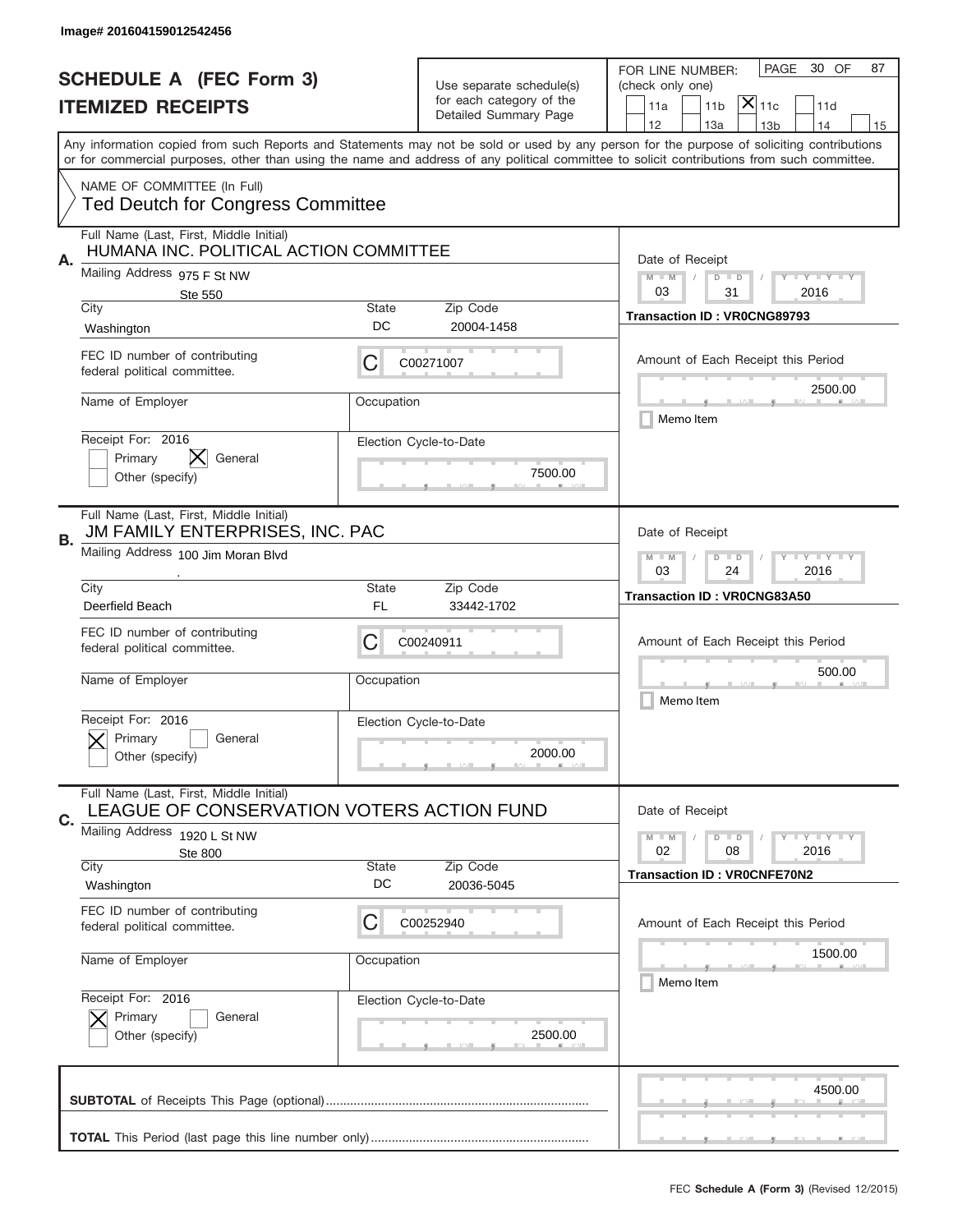|    | Image# 201604159012542457                                                                     |                                                             |                                   |                                                                                                                                                                                                                                                                                         |
|----|-----------------------------------------------------------------------------------------------|-------------------------------------------------------------|-----------------------------------|-----------------------------------------------------------------------------------------------------------------------------------------------------------------------------------------------------------------------------------------------------------------------------------------|
|    | <b>SCHEDULE A (FEC Form 3)</b>                                                                |                                                             | Use separate schedule(s)          | PAGE<br>31 OF<br>87<br>FOR LINE NUMBER:<br>(check only one)                                                                                                                                                                                                                             |
|    | <b>ITEMIZED RECEIPTS</b>                                                                      |                                                             | for each category of the          | $\mathsf{\bar{X}}\vert_{\mathsf{11c}}$<br>11a<br>11 <sub>b</sub><br>11d                                                                                                                                                                                                                 |
|    |                                                                                               |                                                             | Detailed Summary Page             | 12<br>13a<br>14<br>13 <sub>b</sub><br>15                                                                                                                                                                                                                                                |
|    |                                                                                               |                                                             |                                   | Any information copied from such Reports and Statements may not be sold or used by any person for the purpose of soliciting contributions<br>or for commercial purposes, other than using the name and address of any political committee to solicit contributions from such committee. |
|    | NAME OF COMMITTEE (In Full)                                                                   |                                                             |                                   |                                                                                                                                                                                                                                                                                         |
|    | <b>Ted Deutch for Congress Committee</b>                                                      |                                                             |                                   |                                                                                                                                                                                                                                                                                         |
|    | Full Name (Last, First, Middle Initial)<br>MASTERCARD INTERNATIONAL INC. EMPLOYEES' PAC       |                                                             |                                   |                                                                                                                                                                                                                                                                                         |
| Α. | Mailing Address 2000 Purchase St                                                              |                                                             |                                   | Date of Receipt<br>$M - M$<br><b>LEY LEY LEY</b><br>$D$ $D$                                                                                                                                                                                                                             |
|    | City                                                                                          | State                                                       | Zip Code                          | 02<br>29<br>2016                                                                                                                                                                                                                                                                        |
|    | Purchase                                                                                      | NY                                                          | 10577-2405                        | <b>Transaction ID: VR0CNFJ1AF8</b>                                                                                                                                                                                                                                                      |
|    | FEC ID number of contributing<br>federal political committee.                                 | С                                                           | C00410274                         | Amount of Each Receipt this Period                                                                                                                                                                                                                                                      |
|    | Name of Employer                                                                              | Occupation                                                  |                                   | 1000.00<br>Memo Item                                                                                                                                                                                                                                                                    |
|    | Receipt For: 2016<br>Primary<br>General                                                       |                                                             | Election Cycle-to-Date            |                                                                                                                                                                                                                                                                                         |
|    | Other (specify)                                                                               |                                                             | 1000.00                           |                                                                                                                                                                                                                                                                                         |
| В. | Full Name (Last, First, Middle Initial)<br>NATIONAL ACTIVE AND RETIRED FEDERAL EMPLOYEES ASSO |                                                             |                                   | Date of Receipt                                                                                                                                                                                                                                                                         |
|    | Mailing Address 606 N Washington St                                                           | $M - M$<br>$D$ $D$<br><b>LEYTEY LEY</b><br>03<br>30<br>2016 |                                   |                                                                                                                                                                                                                                                                                         |
|    | City<br>Alexandria                                                                            | State<br>VA                                                 | Zip Code<br>22314-1914            | <b>Transaction ID: VR0CNG880B7</b>                                                                                                                                                                                                                                                      |
|    |                                                                                               |                                                             |                                   |                                                                                                                                                                                                                                                                                         |
|    |                                                                                               |                                                             |                                   |                                                                                                                                                                                                                                                                                         |
|    | FEC ID number of contributing<br>federal political committee.                                 | С                                                           | C00091561                         | Amount of Each Receipt this Period                                                                                                                                                                                                                                                      |
|    | Name of Employer                                                                              | Occupation                                                  |                                   | 1000.00                                                                                                                                                                                                                                                                                 |
|    |                                                                                               |                                                             |                                   | Memo Item                                                                                                                                                                                                                                                                               |
|    | Receipt For: 2016                                                                             |                                                             | Election Cycle-to-Date            |                                                                                                                                                                                                                                                                                         |
|    | Primary<br>General<br>Other (specify)                                                         |                                                             | 1000.00                           |                                                                                                                                                                                                                                                                                         |
|    | Full Name (Last, First, Middle Initial)<br>NATIONAL AIR TRAFFIC CONTROLLERS ASSOCIATION PAC   |                                                             |                                   | Date of Receipt                                                                                                                                                                                                                                                                         |
| C. | Mailing Address 1325 Massachusetts Ave NW                                                     |                                                             |                                   | <b>LY LY LY</b><br>$M - M$<br>$D$ $D$<br>2016<br>03<br>31                                                                                                                                                                                                                               |
|    | City                                                                                          | <b>State</b>                                                | Zip Code                          | <b>Transaction ID: VR0CNG897R2</b>                                                                                                                                                                                                                                                      |
|    | Washington                                                                                    | DC                                                          | 20005-4171                        |                                                                                                                                                                                                                                                                                         |
|    | FEC ID number of contributing<br>federal political committee.                                 | C                                                           | C00238725                         | Amount of Each Receipt this Period                                                                                                                                                                                                                                                      |
|    | Name of Employer                                                                              | Occupation                                                  |                                   | 2500.00                                                                                                                                                                                                                                                                                 |
|    | Receipt For: 2016                                                                             |                                                             |                                   | Memo Item                                                                                                                                                                                                                                                                               |
|    | Primary<br>General<br>Other (specify)                                                         |                                                             | Election Cycle-to-Date<br>3500.00 |                                                                                                                                                                                                                                                                                         |
|    |                                                                                               |                                                             |                                   | 4500.00                                                                                                                                                                                                                                                                                 |
|    |                                                                                               |                                                             |                                   |                                                                                                                                                                                                                                                                                         |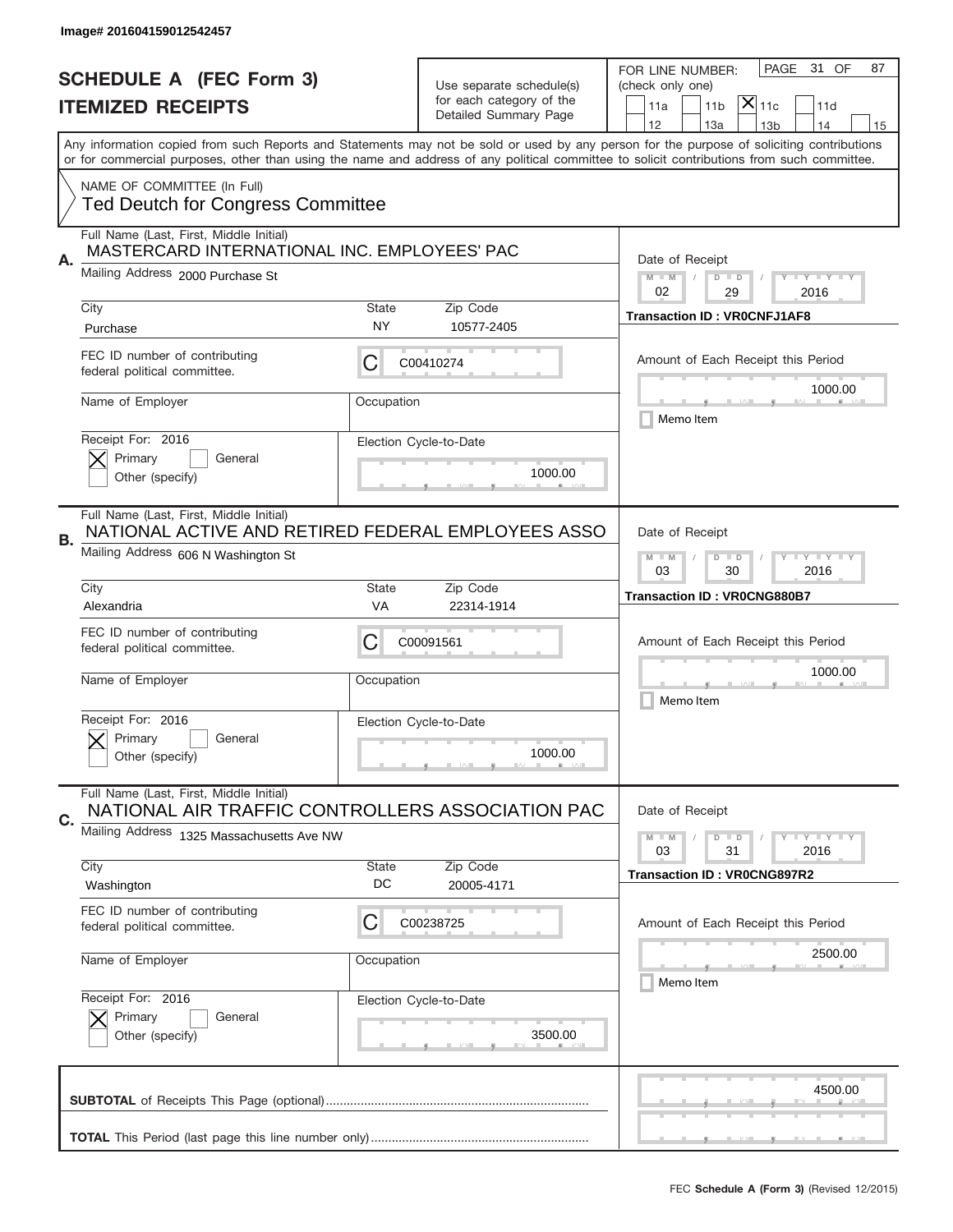|    | Image# 201604159012542458                                                                              |                                                           |                                                   |                                                                                                                                                                                                                                                                                                                                     |
|----|--------------------------------------------------------------------------------------------------------|-----------------------------------------------------------|---------------------------------------------------|-------------------------------------------------------------------------------------------------------------------------------------------------------------------------------------------------------------------------------------------------------------------------------------------------------------------------------------|
|    | <b>SCHEDULE A (FEC Form 3)</b>                                                                         |                                                           | Use separate schedule(s)                          | 32 OF<br>PAGE<br>87<br>FOR LINE NUMBER:<br>(check only one)                                                                                                                                                                                                                                                                         |
|    | <b>ITEMIZED RECEIPTS</b>                                                                               |                                                           | for each category of the<br>Detailed Summary Page | $ \mathsf{X} _{\mathsf{11c}}$<br>11 <sub>b</sub><br>11a<br>11d                                                                                                                                                                                                                                                                      |
|    |                                                                                                        |                                                           |                                                   | 12<br>13a<br>14<br>13 <sub>b</sub><br>15<br>Any information copied from such Reports and Statements may not be sold or used by any person for the purpose of soliciting contributions<br>or for commercial purposes, other than using the name and address of any political committee to solicit contributions from such committee. |
|    |                                                                                                        |                                                           |                                                   |                                                                                                                                                                                                                                                                                                                                     |
|    | NAME OF COMMITTEE (In Full)<br><b>Ted Deutch for Congress Committee</b>                                |                                                           |                                                   |                                                                                                                                                                                                                                                                                                                                     |
| Α. | Full Name (Last, First, Middle Initial)<br>NATIONAL ASSOCIATION OF REALTORS POLITICAL ACTION COMMITTEE |                                                           |                                                   | Date of Receipt                                                                                                                                                                                                                                                                                                                     |
|    | Mailing Address 430 N Michigan Ave                                                                     |                                                           |                                                   | $M - M$<br>$D$ $D$<br>Y FY FY FY<br>02<br>29<br>2016                                                                                                                                                                                                                                                                                |
|    | City<br>Chicago                                                                                        | State<br>IL                                               | Zip Code<br>60611-4088                            | <b>Transaction ID: VR0CNFJ1KX5</b>                                                                                                                                                                                                                                                                                                  |
|    | FEC ID number of contributing<br>federal political committee.                                          | C                                                         | C00030718                                         | Amount of Each Receipt this Period                                                                                                                                                                                                                                                                                                  |
|    | Name of Employer                                                                                       | Occupation                                                |                                                   | 1000.00<br>Memo Item                                                                                                                                                                                                                                                                                                                |
|    | Receipt For: 2016<br>Primary<br>General<br>Other (specify)                                             |                                                           | Election Cycle-to-Date<br>4000.00                 |                                                                                                                                                                                                                                                                                                                                     |
| В. | Full Name (Last, First, Middle Initial)<br>NEA FUND FOR CHILDREN AND PUBLIC EDUCATION                  |                                                           |                                                   | Date of Receipt                                                                                                                                                                                                                                                                                                                     |
|    | Mailing Address 1201 16th St NW<br><b>Ste 420</b>                                                      | <b>LY LY LY</b><br>$M - M$<br>$D$ $D$<br>03<br>04<br>2016 |                                                   |                                                                                                                                                                                                                                                                                                                                     |
|    | City<br>Washington                                                                                     | <b>State</b><br>DC                                        | Zip Code<br>20036-3201                            | <b>Transaction ID: VROCNFM03M7</b>                                                                                                                                                                                                                                                                                                  |
|    | FEC ID number of contributing<br>federal political committee.                                          | C                                                         | C00003251                                         | Amount of Each Receipt this Period                                                                                                                                                                                                                                                                                                  |
|    | Name of Employer                                                                                       | Occupation                                                |                                                   | 4000.00<br>Memo Item                                                                                                                                                                                                                                                                                                                |
|    | Receipt For: 2016<br>General<br>Primary<br>Other (specify)                                             |                                                           | Election Cycle-to-Date<br>4000.00                 |                                                                                                                                                                                                                                                                                                                                     |
| C. | Full Name (Last, First, Middle Initial)<br>SEIU C.O.P.E.                                               |                                                           |                                                   | Date of Receipt                                                                                                                                                                                                                                                                                                                     |
|    | Mailing Address 1800 Massachusetts Ave NW                                                              |                                                           |                                                   | <b>LEY LEY LEY</b><br>$M - M$<br>$D$ $D$<br>02<br>2016<br>01                                                                                                                                                                                                                                                                        |
|    | City<br>Washington                                                                                     | <b>State</b><br>DC                                        | Zip Code<br>20036-1806                            | <b>Transaction ID: VR0CNFBJN78</b>                                                                                                                                                                                                                                                                                                  |
|    | FEC ID number of contributing<br>federal political committee.                                          | C                                                         | C00004036                                         | Amount of Each Receipt this Period                                                                                                                                                                                                                                                                                                  |
|    | Name of Employer                                                                                       | Occupation                                                |                                                   | 5000.00<br>Memo Item                                                                                                                                                                                                                                                                                                                |
|    | Receipt For: 2016<br>Primary<br>General<br>Other (specify)                                             |                                                           | Election Cycle-to-Date<br>5000.00                 |                                                                                                                                                                                                                                                                                                                                     |
|    |                                                                                                        |                                                           |                                                   | 10000.00                                                                                                                                                                                                                                                                                                                            |
|    |                                                                                                        |                                                           |                                                   |                                                                                                                                                                                                                                                                                                                                     |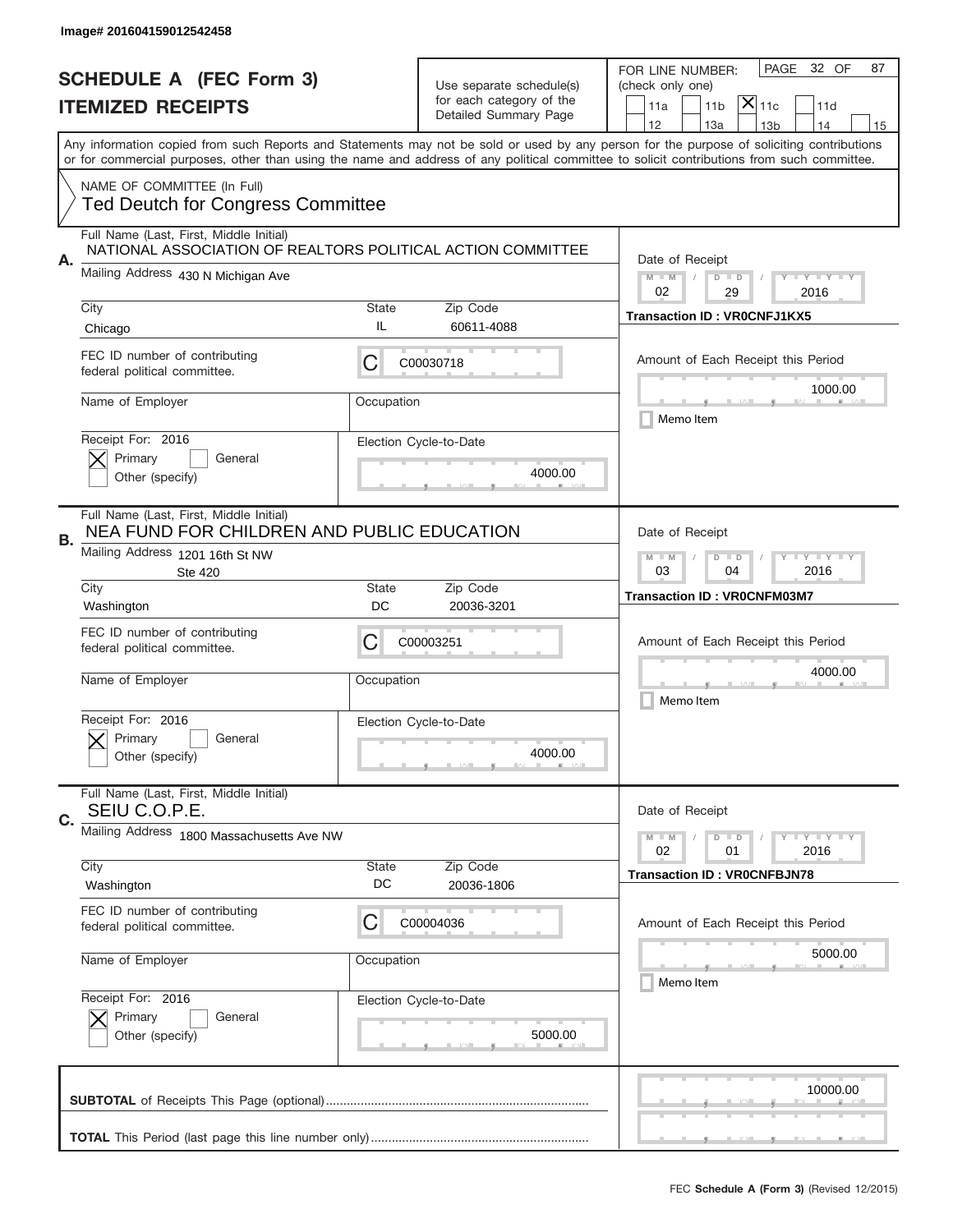|    | Image# 201604159012542459                                                                                                      |                                                              |                                                                               |                                                                                                                                                                                                                                                                                         |
|----|--------------------------------------------------------------------------------------------------------------------------------|--------------------------------------------------------------|-------------------------------------------------------------------------------|-----------------------------------------------------------------------------------------------------------------------------------------------------------------------------------------------------------------------------------------------------------------------------------------|
|    | <b>SCHEDULE A (FEC Form 3)</b><br><b>ITEMIZED RECEIPTS</b>                                                                     |                                                              | Use separate schedule(s)<br>for each category of the<br>Detailed Summary Page | 33 OF<br>PAGE<br>87<br>FOR LINE NUMBER:<br>(check only one)<br>$\mathsf{\bar{X}}\vert_{\mathsf{11c}}$<br>11a<br>11 <sub>b</sub><br>11d<br>12<br>13a<br>13 <sub>b</sub><br>14<br>15                                                                                                      |
|    |                                                                                                                                |                                                              |                                                                               | Any information copied from such Reports and Statements may not be sold or used by any person for the purpose of soliciting contributions<br>or for commercial purposes, other than using the name and address of any political committee to solicit contributions from such committee. |
|    | NAME OF COMMITTEE (In Full)<br><b>Ted Deutch for Congress Committee</b>                                                        |                                                              |                                                                               |                                                                                                                                                                                                                                                                                         |
| Α. | Full Name (Last, First, Middle Initial)<br>THE BOEING COMPANY POLITICAL ACTION COMMITTEE                                       |                                                              |                                                                               | Date of Receipt                                                                                                                                                                                                                                                                         |
|    | Mailing Address 929 Long Bridge Dr                                                                                             |                                                              |                                                                               | $M - M$<br><b>LEY LEY LEY</b><br>$D$ $D$<br>03<br>11<br>2016                                                                                                                                                                                                                            |
|    | City<br>Arlington                                                                                                              | State<br>VA                                                  | Zip Code<br>22202-4208                                                        | <b>Transaction ID: VR0CNFN4W64</b>                                                                                                                                                                                                                                                      |
|    | FEC ID number of contributing<br>federal political committee.                                                                  | С                                                            | C00142711                                                                     | Amount of Each Receipt this Period                                                                                                                                                                                                                                                      |
|    | Name of Employer                                                                                                               | Occupation                                                   |                                                                               | 1000.00<br>Memo Item                                                                                                                                                                                                                                                                    |
|    | Receipt For: 2016<br>Primary<br>General<br>Other (specify)                                                                     |                                                              | Election Cycle-to-Date<br>1000.00                                             |                                                                                                                                                                                                                                                                                         |
| В. | Full Name (Last, First, Middle Initial)<br>THE BOEING COMPANY POLITICAL ACTION COMMITTEE<br>Mailing Address 929 Long Bridge Dr |                                                              |                                                                               | Date of Receipt                                                                                                                                                                                                                                                                         |
|    |                                                                                                                                | $M - M$<br>$D$ $D$<br><b>LEYTEY LEY</b><br>03<br>17<br>2016  |                                                                               |                                                                                                                                                                                                                                                                                         |
|    | City<br>Arlington                                                                                                              | State<br>VA                                                  | Zip Code<br>22202-4208                                                        | <b>Transaction ID: VROCNFPN9Z7</b>                                                                                                                                                                                                                                                      |
|    | FEC ID number of contributing<br>federal political committee.                                                                  | С                                                            | C00142711                                                                     | Amount of Each Receipt this Period                                                                                                                                                                                                                                                      |
|    | Name of Employer                                                                                                               | Occupation                                                   |                                                                               | 4000.00<br>Memo Item                                                                                                                                                                                                                                                                    |
|    | Receipt For: 2016<br>Primary<br>General<br>Other (specify)                                                                     |                                                              | Election Cycle-to-Date<br>5000.00                                             |                                                                                                                                                                                                                                                                                         |
| C. | Full Name (Last, First, Middle Initial)<br><b>UFCW Active Ballot Club</b>                                                      |                                                              |                                                                               | Date of Receipt                                                                                                                                                                                                                                                                         |
|    | Mailing Address 1775 K St NW                                                                                                   | <b>LEY LEY LEY</b><br>$M - M$<br>$D$ $D$<br>2016<br>01<br>07 |                                                                               |                                                                                                                                                                                                                                                                                         |
|    | City<br>Washington                                                                                                             | State<br>DC                                                  | Zip Code<br>20006-1502                                                        | <b>Transaction ID: VR0CNEQH2B6</b>                                                                                                                                                                                                                                                      |
|    | FEC ID number of contributing<br>federal political committee.                                                                  | С                                                            | C00002766                                                                     | Amount of Each Receipt this Period                                                                                                                                                                                                                                                      |
|    | Name of Employer                                                                                                               | Occupation                                                   |                                                                               | 2000.00<br>Memo Item                                                                                                                                                                                                                                                                    |
|    | Receipt For: 2016<br>Primary<br>General<br>Other (specify)                                                                     |                                                              | Election Cycle-to-Date<br>2000.00                                             |                                                                                                                                                                                                                                                                                         |
|    |                                                                                                                                |                                                              |                                                                               |                                                                                                                                                                                                                                                                                         |
|    |                                                                                                                                |                                                              |                                                                               | 7000.00                                                                                                                                                                                                                                                                                 |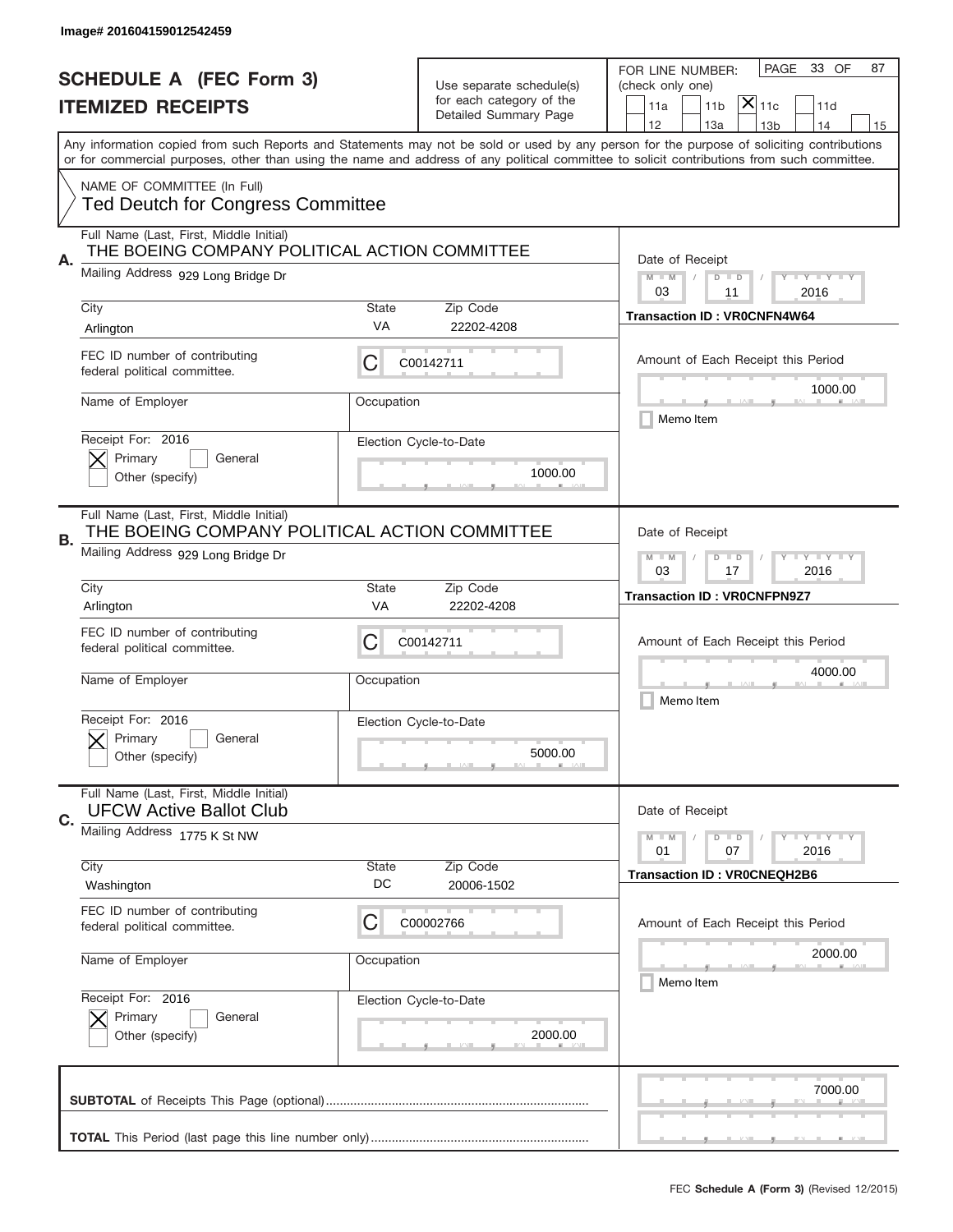|                                | Image# 201604159012542460                                                                        |                                                              |                                                   |                                                                                                                                                                                                                                                                                         |  |
|--------------------------------|--------------------------------------------------------------------------------------------------|--------------------------------------------------------------|---------------------------------------------------|-----------------------------------------------------------------------------------------------------------------------------------------------------------------------------------------------------------------------------------------------------------------------------------------|--|
| <b>SCHEDULE A (FEC Form 3)</b> |                                                                                                  |                                                              | Use separate schedule(s)                          | 34 OF<br>PAGE<br>87<br>FOR LINE NUMBER:<br>(check only one)                                                                                                                                                                                                                             |  |
|                                | <b>ITEMIZED RECEIPTS</b>                                                                         |                                                              | for each category of the<br>Detailed Summary Page | $\mathsf{\bar{X}}\vert_{\mathsf{11c}}$<br>11a<br>11 <sub>b</sub><br>11d<br>12<br>13a<br>14<br>13 <sub>b</sub><br>15                                                                                                                                                                     |  |
|                                |                                                                                                  |                                                              |                                                   | Any information copied from such Reports and Statements may not be sold or used by any person for the purpose of soliciting contributions<br>or for commercial purposes, other than using the name and address of any political committee to solicit contributions from such committee. |  |
|                                | NAME OF COMMITTEE (In Full)<br><b>Ted Deutch for Congress Committee</b>                          |                                                              |                                                   |                                                                                                                                                                                                                                                                                         |  |
| Α.                             | Full Name (Last, First, Middle Initial)<br>VIACOM INTERNATIONAL, INC. POLITICAL ACTION COMMITTEE | Date of Receipt                                              |                                                   |                                                                                                                                                                                                                                                                                         |  |
|                                | Mailing Address 1501 M St NW<br>Ste 1100<br>City                                                 | $M - M$<br><b>LEY LEY LEY</b><br>$D$ $D$<br>02<br>29<br>2016 |                                                   |                                                                                                                                                                                                                                                                                         |  |
|                                | Washington                                                                                       | Zip Code<br>State<br>DC<br>20005-1729                        |                                                   | <b>Transaction ID: VR0CNFJ1PC8</b>                                                                                                                                                                                                                                                      |  |
|                                | FEC ID number of contributing<br>federal political committee.                                    | С                                                            | C00167759                                         | Amount of Each Receipt this Period<br>1500.00                                                                                                                                                                                                                                           |  |
|                                | Name of Employer                                                                                 | Occupation                                                   |                                                   | Memo Item                                                                                                                                                                                                                                                                               |  |
|                                | Receipt For: 2016<br>Primary<br>General<br>Other (specify)                                       |                                                              | Election Cycle-to-Date<br>3000.00                 |                                                                                                                                                                                                                                                                                         |  |
| В.                             | Full Name (Last, First, Middle Initial)<br>VIACOM INTERNATIONAL, INC. POLITICAL ACTION COMMITTEE |                                                              |                                                   | Date of Receipt                                                                                                                                                                                                                                                                         |  |
|                                | Mailing Address 1501 M St NW<br>Ste 1100                                                         |                                                              |                                                   | $M - M$<br>$D$ $D$<br><b>LEYTEY LEY</b><br>02<br>29<br>2016                                                                                                                                                                                                                             |  |
|                                | City<br>Washington                                                                               | State<br>DC                                                  | Zip Code<br>20005-1729                            | <b>Transaction ID: VR0CNFJ1SY6</b>                                                                                                                                                                                                                                                      |  |
|                                | FEC ID number of contributing<br>federal political committee.                                    | С                                                            | C00167759                                         | Amount of Each Receipt this Period                                                                                                                                                                                                                                                      |  |
|                                | Name of Employer                                                                                 | Occupation                                                   |                                                   | 500.00<br>Memo Item                                                                                                                                                                                                                                                                     |  |
|                                | Receipt For: 2016<br>Primary<br>General<br>Other (specify)                                       |                                                              | Election Cycle-to-Date<br>3000.00                 |                                                                                                                                                                                                                                                                                         |  |
| C.                             | Full Name (Last, First, Middle Initial)                                                          | Date of Receipt                                              |                                                   |                                                                                                                                                                                                                                                                                         |  |
|                                | <b>Mailing Address</b>                                                                           |                                                              |                                                   | $Y - Y - Y - Y - Y$<br>$M - M$<br>$D$ $D$                                                                                                                                                                                                                                               |  |
|                                | City                                                                                             | State                                                        | Zip Code                                          |                                                                                                                                                                                                                                                                                         |  |
|                                | FEC ID number of contributing<br>federal political committee.                                    | C                                                            |                                                   | Amount of Each Receipt this Period                                                                                                                                                                                                                                                      |  |
|                                | Name of Employer                                                                                 | Occupation                                                   |                                                   | _____<br>Memo Item                                                                                                                                                                                                                                                                      |  |
|                                | Receipt For:<br>Primary<br>General<br>Other (specify)                                            |                                                              | Election Cycle-to-Date                            |                                                                                                                                                                                                                                                                                         |  |
|                                |                                                                                                  | 2000.00                                                      |                                                   |                                                                                                                                                                                                                                                                                         |  |
|                                |                                                                                                  |                                                              |                                                   | 43000.00                                                                                                                                                                                                                                                                                |  |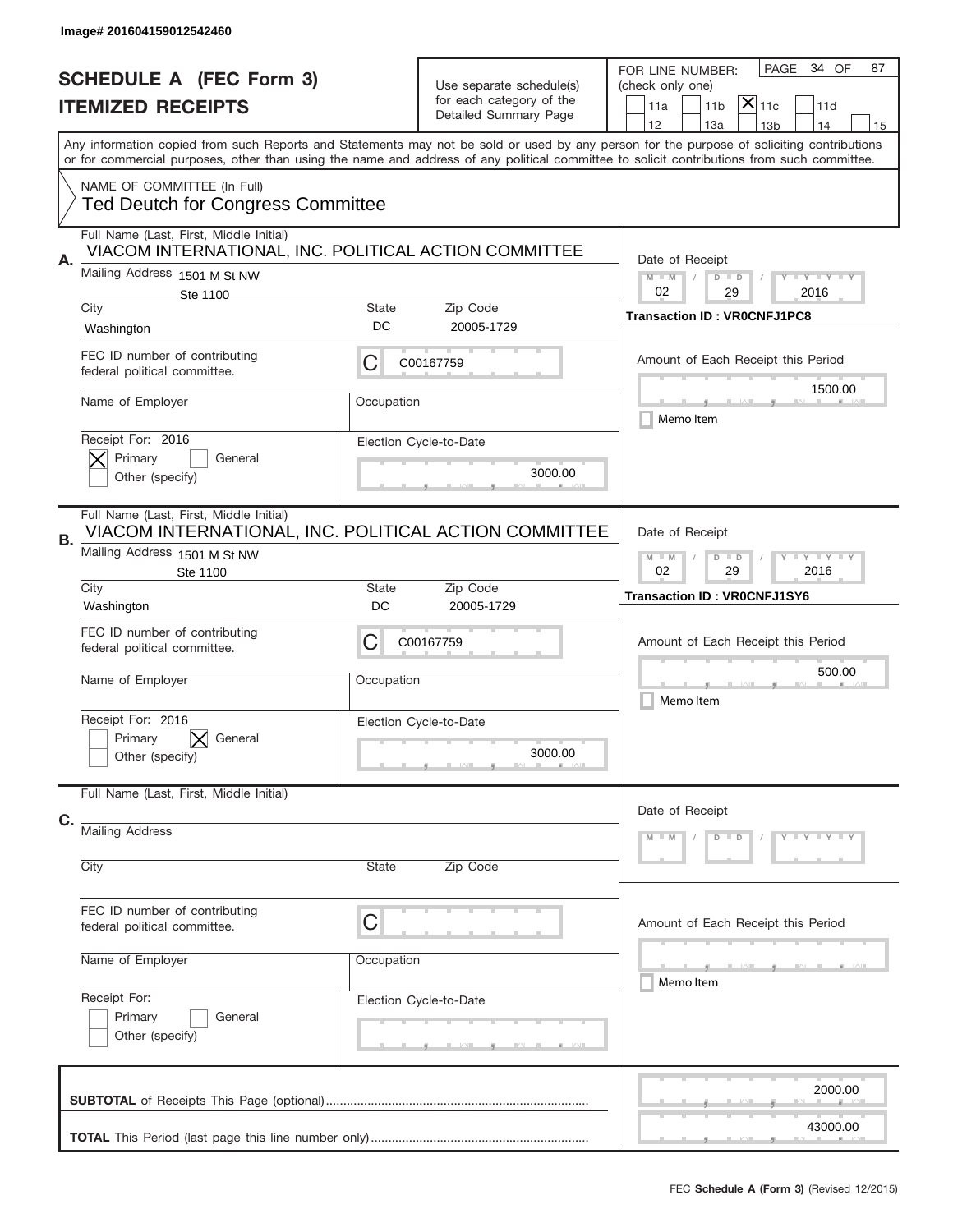|           | Image# 201604159012542461                                                                                                                                                                                                                                                                                              |                                                                                                                    |                                         |                                                                                                                                                                  |  |  |
|-----------|------------------------------------------------------------------------------------------------------------------------------------------------------------------------------------------------------------------------------------------------------------------------------------------------------------------------|--------------------------------------------------------------------------------------------------------------------|-----------------------------------------|------------------------------------------------------------------------------------------------------------------------------------------------------------------|--|--|
|           | <b>SCHEDULE B (FEC Form 3)</b><br><b>ITEMIZED DISBURSEMENTS</b>                                                                                                                                                                                                                                                        | Use separate schedule(s)<br>for each category of the<br>Detailed Summary Page                                      |                                         | 35 OF<br>87<br>PAGE<br>FOR LINE NUMBER:<br>(check only one)<br>$\times$<br>17<br>18<br>19a<br>19 <sub>b</sub><br>20 <sub>b</sub><br>20 <sub>c</sub><br>21<br>20a |  |  |
|           | Any information copied from such Reports and Statements may not be sold or used by any person for the purpose of soliciting contributions<br>or for commercial purposes, other than using the name and address of any political committee to solicit contributions from such committee.<br>NAME OF COMMITTEE (In Full) |                                                                                                                    |                                         |                                                                                                                                                                  |  |  |
|           | <b>Ted Deutch for Congress Committee</b>                                                                                                                                                                                                                                                                               |                                                                                                                    |                                         |                                                                                                                                                                  |  |  |
|           | Full Name (Last, First, Middle Initial)<br><b>ActBlue Technical Services</b>                                                                                                                                                                                                                                           | Date of Disbursement<br><b>TANK TANK</b><br>$M - M$<br>$D$ $D$                                                     |                                         |                                                                                                                                                                  |  |  |
|           | Mailing Address 14 Arrow St                                                                                                                                                                                                                                                                                            | 2016<br>01<br>26                                                                                                   |                                         |                                                                                                                                                                  |  |  |
|           | City<br><b>State</b><br>MA<br>Cambridge                                                                                                                                                                                                                                                                                | Zip Code<br>02138-5106                                                                                             |                                         | Amount of Each Disbursement this Period                                                                                                                          |  |  |
|           | Purpose of Disbursement<br>Credit Card Processing Fee                                                                                                                                                                                                                                                                  |                                                                                                                    | 10.03                                   |                                                                                                                                                                  |  |  |
|           | Candidate Name                                                                                                                                                                                                                                                                                                         | Memo Item<br><b>Transaction ID: VQZDDA69081</b>                                                                    |                                         |                                                                                                                                                                  |  |  |
|           | Disbursement For: 2016<br>Office Sought:<br>House<br>Primary<br>Senate<br>President<br>State:<br>District:                                                                                                                                                                                                             | General<br>Other (specify)                                                                                         |                                         |                                                                                                                                                                  |  |  |
| <b>B.</b> | Full Name (Last, First, Middle Initial)<br><b>ActBlue Technical Services</b>                                                                                                                                                                                                                                           | Date of Disbursement<br>$-\gamma + \gamma -$<br>M<br>M<br>D<br>D<br>2016<br>01<br>29                               |                                         |                                                                                                                                                                  |  |  |
|           | Mailing Address 14 Arrow St                                                                                                                                                                                                                                                                                            |                                                                                                                    |                                         |                                                                                                                                                                  |  |  |
|           | City<br>State<br>MA<br>Cambridge                                                                                                                                                                                                                                                                                       | Zip Code<br>02138-5106                                                                                             |                                         | Amount of Each Disbursement this Period                                                                                                                          |  |  |
|           | Purpose of Disbursement<br>Credit Card Processing Fee<br>Candidate Name                                                                                                                                                                                                                                                |                                                                                                                    | Category/                               | 0.20<br>Memo Item                                                                                                                                                |  |  |
|           | Disbursement For:<br>Office Sought:<br>House<br>Primary<br>Senate<br>President<br>State:<br>District:                                                                                                                                                                                                                  | 2016<br>General<br>Other (specify)                                                                                 | Type                                    | Transaction ID: VQZDDA691M6                                                                                                                                      |  |  |
|           | Full Name (Last, First, Middle Initial)<br>c. ActBlue Technical Services                                                                                                                                                                                                                                               | Date of Disbursement                                                                                               |                                         |                                                                                                                                                                  |  |  |
|           | Mailing Address 14 Arrow St                                                                                                                                                                                                                                                                                            | $\overline{Y}$ $\overline{Y}$ $\overline{Y}$ $\overline{Y}$ $\overline{Y}$<br>M<br>D<br>M<br>D<br>2016<br>02<br>05 |                                         |                                                                                                                                                                  |  |  |
|           | City<br>State<br>Cambridge<br>МA                                                                                                                                                                                                                                                                                       | Zip Code<br>02138-5106                                                                                             | Amount of Each Disbursement this Period |                                                                                                                                                                  |  |  |
|           | Purpose of Disbursement<br>Credit Card Processing Fee<br>Candidate Name                                                                                                                                                                                                                                                | Category/                                                                                                          | 43.92<br>Memo Item                      |                                                                                                                                                                  |  |  |
|           | Office Sought:<br>Disbursement For: 2016<br>House<br>Primary<br>Senate<br>President<br>State:<br>District:                                                                                                                                                                                                             | General<br>Other (specify)                                                                                         | Type                                    | <b>Transaction ID: VQZDDA6BWP6</b>                                                                                                                               |  |  |
|           |                                                                                                                                                                                                                                                                                                                        |                                                                                                                    |                                         | 54.15                                                                                                                                                            |  |  |
|           |                                                                                                                                                                                                                                                                                                                        |                                                                                                                    |                                         |                                                                                                                                                                  |  |  |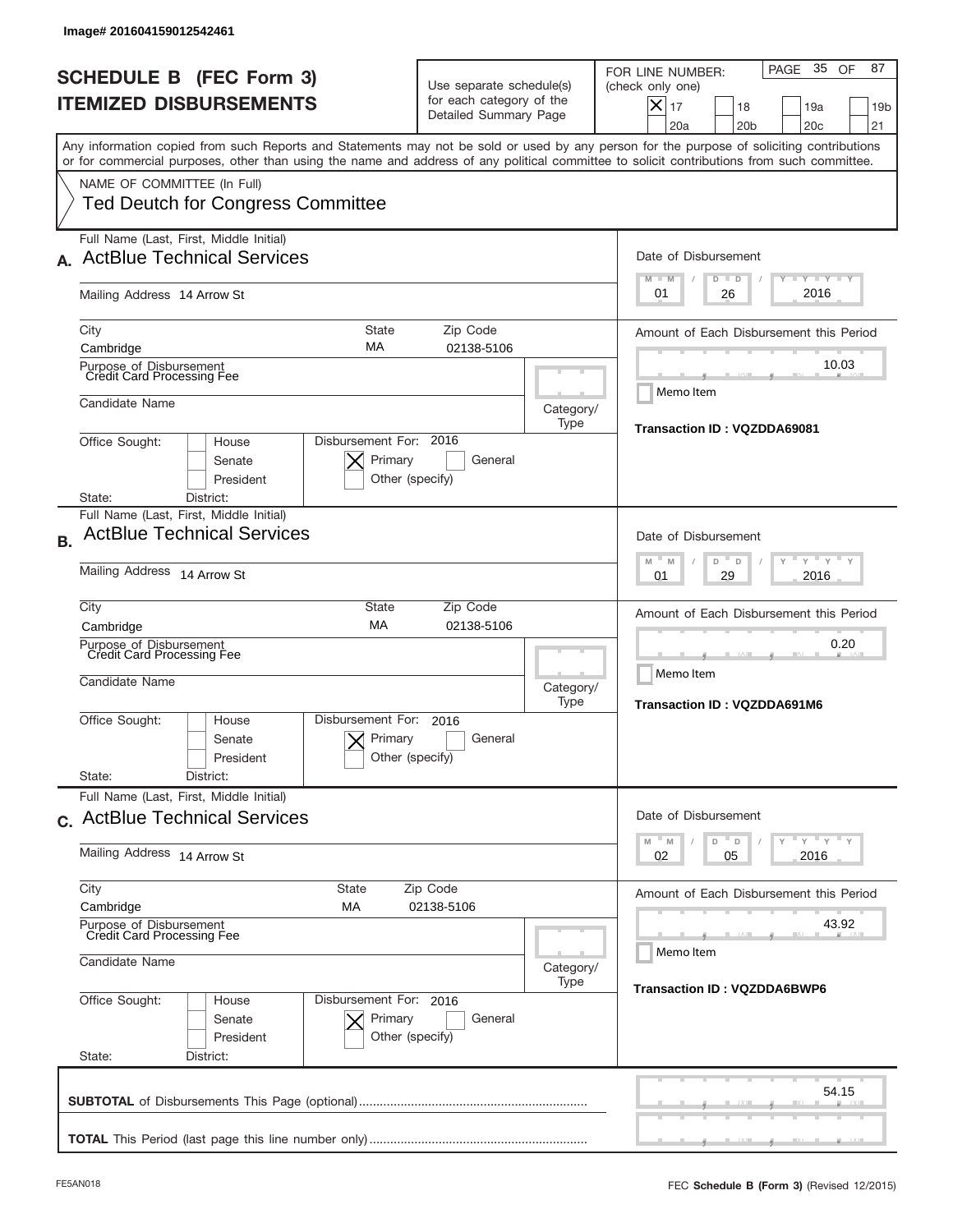| Image# 201604159012542462                                                                                                                                                                                                                                                                                              |                                                                                                                    |                                                         |                                                                                                                                                                  |  |  |
|------------------------------------------------------------------------------------------------------------------------------------------------------------------------------------------------------------------------------------------------------------------------------------------------------------------------|--------------------------------------------------------------------------------------------------------------------|---------------------------------------------------------|------------------------------------------------------------------------------------------------------------------------------------------------------------------|--|--|
| <b>SCHEDULE B (FEC Form 3)</b><br><b>ITEMIZED DISBURSEMENTS</b>                                                                                                                                                                                                                                                        | Use separate schedule(s)<br>for each category of the<br>Detailed Summary Page                                      |                                                         | 36 OF<br>87<br>PAGE<br>FOR LINE NUMBER:<br>(check only one)<br>$\times$<br>17<br>18<br>19a<br>19 <sub>b</sub><br>20 <sub>b</sub><br>20 <sub>c</sub><br>21<br>20a |  |  |
| Any information copied from such Reports and Statements may not be sold or used by any person for the purpose of soliciting contributions<br>or for commercial purposes, other than using the name and address of any political committee to solicit contributions from such committee.<br>NAME OF COMMITTEE (In Full) |                                                                                                                    |                                                         |                                                                                                                                                                  |  |  |
| <b>Ted Deutch for Congress Committee</b>                                                                                                                                                                                                                                                                               |                                                                                                                    |                                                         |                                                                                                                                                                  |  |  |
| Full Name (Last, First, Middle Initial)<br><b>ActBlue Technical Services</b>                                                                                                                                                                                                                                           | Date of Disbursement<br><b>TANK TANK</b><br>$M - M$<br>$D$ $D$                                                     |                                                         |                                                                                                                                                                  |  |  |
| Mailing Address 14 Arrow St                                                                                                                                                                                                                                                                                            | 2016<br>02<br>19                                                                                                   |                                                         |                                                                                                                                                                  |  |  |
| City<br><b>State</b><br>MA<br>Cambridge                                                                                                                                                                                                                                                                                | Zip Code<br>02138-5106                                                                                             |                                                         | Amount of Each Disbursement this Period                                                                                                                          |  |  |
| Purpose of Disbursement<br>Credit Card Processing Fee                                                                                                                                                                                                                                                                  |                                                                                                                    | 0.06<br>Memo Item                                       |                                                                                                                                                                  |  |  |
| Candidate Name                                                                                                                                                                                                                                                                                                         | Category/<br>Type                                                                                                  |                                                         |                                                                                                                                                                  |  |  |
| Disbursement For: 2016<br>Office Sought:<br>House<br>Senate<br>President<br>State:<br>District:                                                                                                                                                                                                                        | Primary<br>General<br>Other (specify)                                                                              |                                                         |                                                                                                                                                                  |  |  |
| Full Name (Last, First, Middle Initial)<br><b>ActBlue Technical Services</b><br><b>B.</b>                                                                                                                                                                                                                              | Date of Disbursement<br>$-\gamma + \gamma -$<br>M<br>M<br>D<br>D<br>2016<br>03<br>03                               |                                                         |                                                                                                                                                                  |  |  |
| Mailing Address 14 Arrow St                                                                                                                                                                                                                                                                                            |                                                                                                                    |                                                         |                                                                                                                                                                  |  |  |
| City<br>State<br>MA<br>Cambridge                                                                                                                                                                                                                                                                                       | Zip Code<br>02138-5106                                                                                             |                                                         | Amount of Each Disbursement this Period                                                                                                                          |  |  |
| Purpose of Disbursement<br>Credit Card Processing Fee<br>Candidate Name                                                                                                                                                                                                                                                | Category/<br>Type                                                                                                  | 2.30<br>Memo Item<br><b>Transaction ID: VQZDDA6N4X9</b> |                                                                                                                                                                  |  |  |
| Disbursement For:<br>Office Sought:<br>House<br>Senate<br>President<br>State:<br>District:                                                                                                                                                                                                                             | 2016<br>Primary<br>General<br>Other (specify)                                                                      |                                                         |                                                                                                                                                                  |  |  |
| Full Name (Last, First, Middle Initial)<br>c. ActBlue Technical Services                                                                                                                                                                                                                                               | Date of Disbursement                                                                                               |                                                         |                                                                                                                                                                  |  |  |
| Mailing Address 14 Arrow St                                                                                                                                                                                                                                                                                            | $\overline{Y}$ $\overline{Y}$ $\overline{Y}$ $\overline{Y}$ $\overline{Y}$<br>M<br>D<br>M<br>D<br>2016<br>03<br>24 |                                                         |                                                                                                                                                                  |  |  |
| City<br>State<br>Cambridge<br>МA                                                                                                                                                                                                                                                                                       | Zip Code<br>02138-5106                                                                                             |                                                         | Amount of Each Disbursement this Period                                                                                                                          |  |  |
| Purpose of Disbursement<br>Credit Card Processing Fee<br>Candidate Name                                                                                                                                                                                                                                                |                                                                                                                    |                                                         | 0.26<br>Memo Item                                                                                                                                                |  |  |
| Office Sought:<br>Disbursement For: 2016<br>House                                                                                                                                                                                                                                                                      |                                                                                                                    | Category/<br>Type                                       | Transaction ID: VQZDDA70DQ8                                                                                                                                      |  |  |
| Senate<br>President<br>State:<br>District:                                                                                                                                                                                                                                                                             | Primary<br>General<br>Other (specify)                                                                              |                                                         |                                                                                                                                                                  |  |  |
|                                                                                                                                                                                                                                                                                                                        |                                                                                                                    |                                                         | 2.62                                                                                                                                                             |  |  |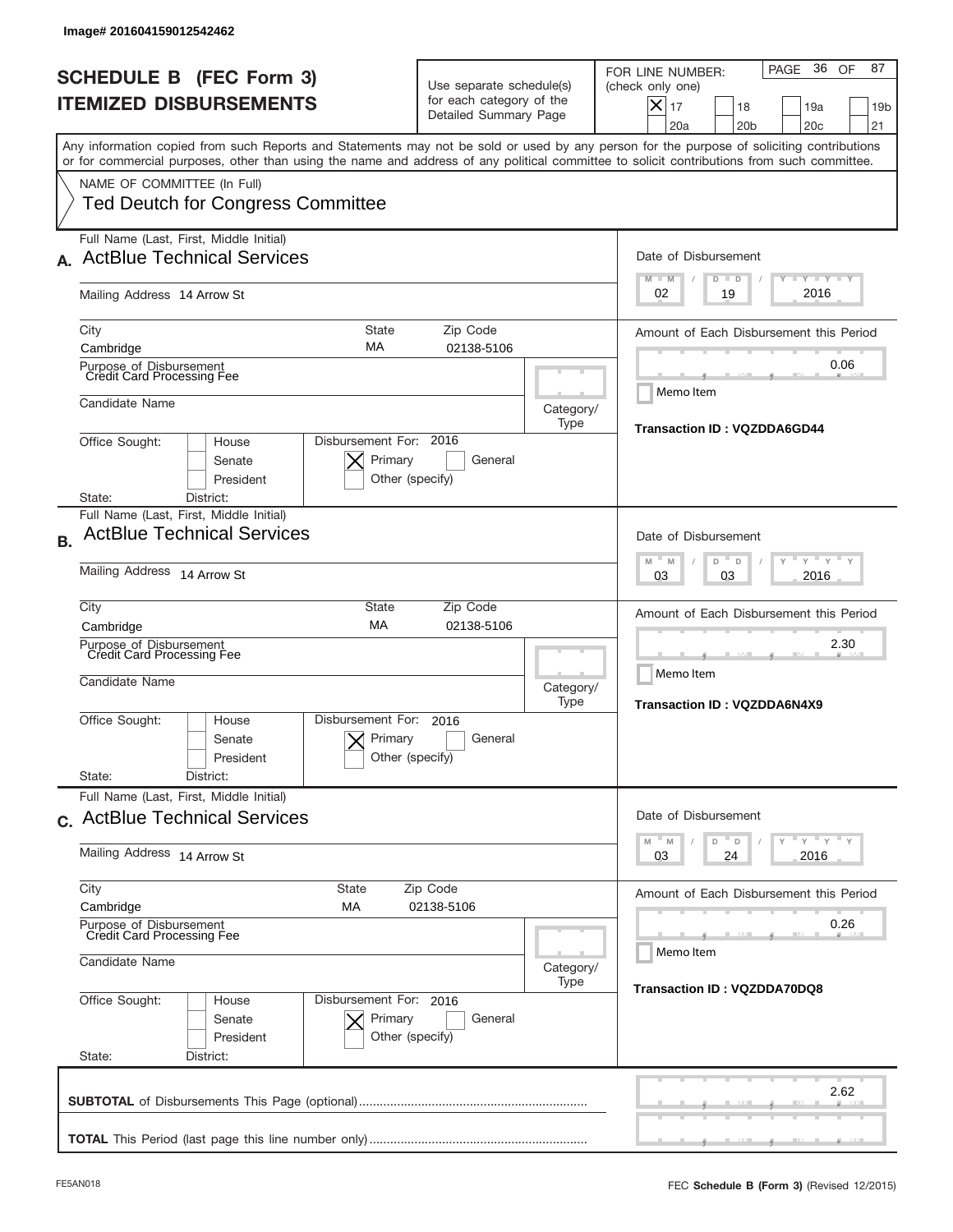|                          | Image# 201604159012542463                                                                         |                                                                                                                       |                   |                                                                                                                                                                                                                                                                                         |
|--------------------------|---------------------------------------------------------------------------------------------------|-----------------------------------------------------------------------------------------------------------------------|-------------------|-----------------------------------------------------------------------------------------------------------------------------------------------------------------------------------------------------------------------------------------------------------------------------------------|
|                          | <b>SCHEDULE B (FEC Form 3)</b><br><b>ITEMIZED DISBURSEMENTS</b>                                   | Use separate schedule(s)<br>for each category of the<br>Detailed Summary Page                                         |                   | PAGE 37 OF<br>87<br>FOR LINE NUMBER:<br>(check only one)<br>$X _{17}$<br>18<br>19a<br>19 <sub>b</sub><br>20 <sub>b</sub><br>20 <sub>c</sub><br>21<br>20a                                                                                                                                |
|                          | NAME OF COMMITTEE (In Full)                                                                       |                                                                                                                       |                   | Any information copied from such Reports and Statements may not be sold or used by any person for the purpose of soliciting contributions<br>or for commercial purposes, other than using the name and address of any political committee to solicit contributions from such committee. |
|                          | <b>Ted Deutch for Congress Committee</b>                                                          |                                                                                                                       |                   |                                                                                                                                                                                                                                                                                         |
|                          | Full Name (Last, First, Middle Initial)<br><b>ActBlue Technical Services</b>                      |                                                                                                                       |                   | Date of Disbursement<br><b>LYLYLY</b><br>$M - M$<br>$D$ $D$                                                                                                                                                                                                                             |
|                          | Mailing Address 14 Arrow St                                                                       |                                                                                                                       |                   | 2016<br>03<br>29                                                                                                                                                                                                                                                                        |
| City<br>Cambridge        | <b>State</b><br>MA                                                                                | Zip Code<br>02138-5106                                                                                                |                   | Amount of Each Disbursement this Period                                                                                                                                                                                                                                                 |
|                          | Purpose of Disbursement<br>Credit Card Processing Fee                                             |                                                                                                                       | 0.99<br>Memo Item |                                                                                                                                                                                                                                                                                         |
| Candidate Name           |                                                                                                   |                                                                                                                       | Category/<br>Type | Transaction ID: VQZDDA76970                                                                                                                                                                                                                                                             |
| Office Sought:<br>State: | Disbursement For: 2016<br>House<br>Primary<br>Senate<br>President<br>Other (specify)<br>District: |                                                                                                                       |                   |                                                                                                                                                                                                                                                                                         |
| <b>B.</b>                | Full Name (Last, First, Middle Initial)<br><b>ActBlue Technical Services</b>                      |                                                                                                                       |                   | Date of Disbursement                                                                                                                                                                                                                                                                    |
|                          | Mailing Address 14 Arrow St                                                                       | $Y$ $Y$ $Y$<br>$-M$<br>M<br>D<br>D<br>2016<br>03<br>31                                                                |                   |                                                                                                                                                                                                                                                                                         |
| City<br>Cambridge        | State<br>MA                                                                                       | Amount of Each Disbursement this Period                                                                               |                   |                                                                                                                                                                                                                                                                                         |
|                          | Purpose of Disbursement<br>Credit Card Processing Fee<br>Candidate Name                           |                                                                                                                       |                   | 1.71<br>Memo Item<br>Category/                                                                                                                                                                                                                                                          |
| Office Sought:<br>State: | Disbursement For:<br>House<br>Senate<br>President<br>District:                                    | 2016<br>Primary<br>General<br>Other (specify)                                                                         | Type              | Transaction ID: VQZDDA769T1                                                                                                                                                                                                                                                             |
|                          | Full Name (Last, First, Middle Initial)<br>c. American Express                                    |                                                                                                                       |                   | Date of Disbursement                                                                                                                                                                                                                                                                    |
|                          | Mailing Address PO Box 36002                                                                      | $\mathbb{F}$ $\mathsf{y}$ $\mathbb{F}$ $\mathsf{y}$ $\mathbb{F}$ $\mathsf{y}$<br>M<br>M<br>D<br>D<br>12<br>2016<br>01 |                   |                                                                                                                                                                                                                                                                                         |
| City<br>Fort Lauderdale  | State<br>FL                                                                                       | Amount of Each Disbursement this Period                                                                               |                   |                                                                                                                                                                                                                                                                                         |
|                          | Purpose of Disbursement<br>Credit Card Payment<br>Candidate Name                                  |                                                                                                                       |                   | 5225.47<br>Memo Item                                                                                                                                                                                                                                                                    |
| Office Sought:<br>State: | Disbursement For: 2016<br>House<br>Senate<br>President<br>District:                               | Primary<br>General<br>Other (specify)                                                                                 | Category/<br>Type | Transaction ID: VQZDDA6B3X8                                                                                                                                                                                                                                                             |
|                          |                                                                                                   |                                                                                                                       |                   | 5228.17                                                                                                                                                                                                                                                                                 |
|                          |                                                                                                   |                                                                                                                       |                   |                                                                                                                                                                                                                                                                                         |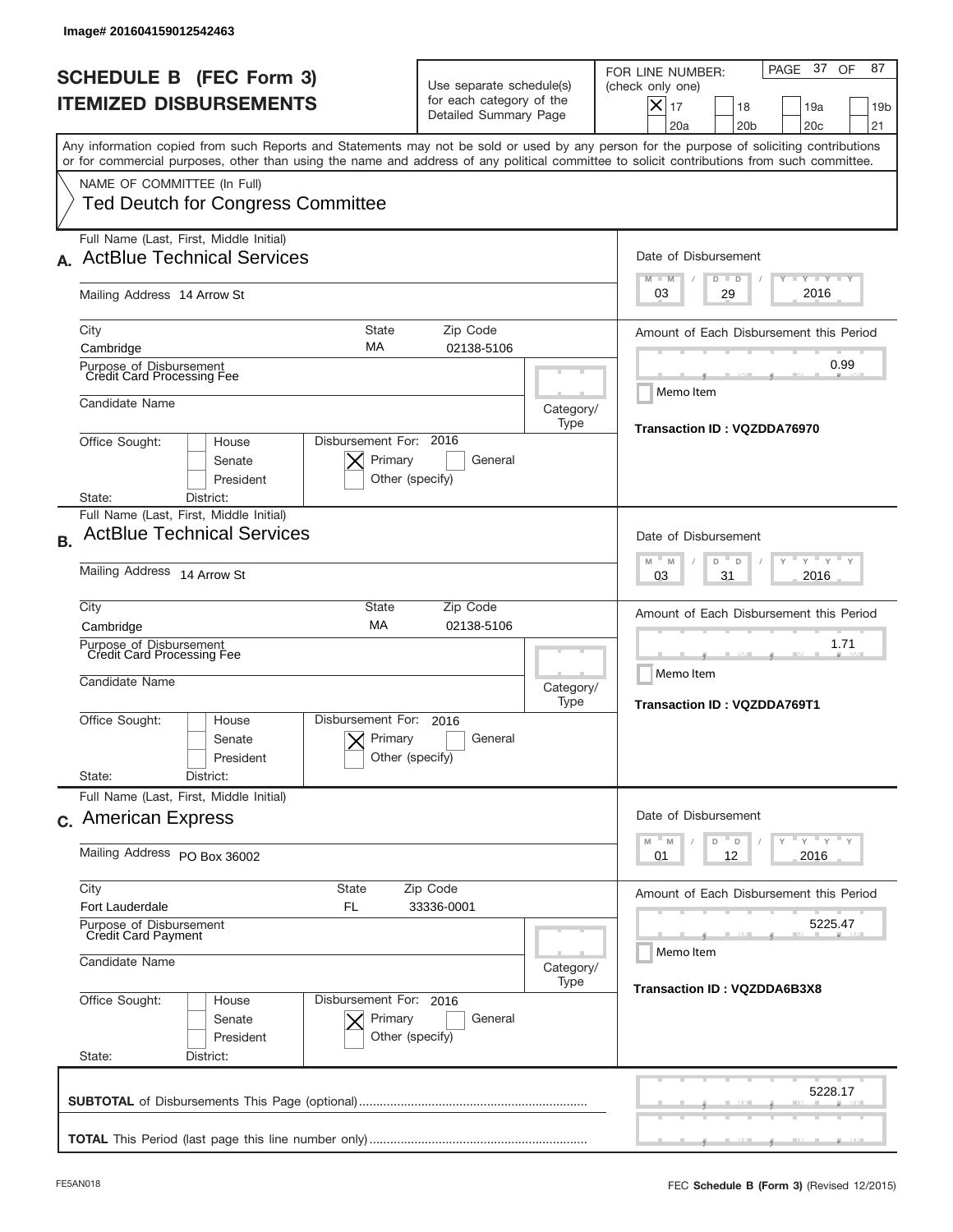|           | Image# 201604159012542464                                                                                                                                                                                                                                                               |                                                                               |                   |                                                                                                                                                             |  |
|-----------|-----------------------------------------------------------------------------------------------------------------------------------------------------------------------------------------------------------------------------------------------------------------------------------------|-------------------------------------------------------------------------------|-------------------|-------------------------------------------------------------------------------------------------------------------------------------------------------------|--|
|           | <b>SCHEDULE B (FEC Form 3)</b><br><b>ITEMIZED DISBURSEMENTS</b>                                                                                                                                                                                                                         | Use separate schedule(s)<br>for each category of the<br>Detailed Summary Page |                   | PAGE 38<br>87<br>OF<br>FOR LINE NUMBER:<br>(check only one)<br>$X _{17}$<br>18<br>19a<br>19 <sub>b</sub><br>20a<br>20 <sub>b</sub><br>20 <sub>c</sub><br>21 |  |
|           | Any information copied from such Reports and Statements may not be sold or used by any person for the purpose of soliciting contributions<br>or for commercial purposes, other than using the name and address of any political committee to solicit contributions from such committee. |                                                                               |                   |                                                                                                                                                             |  |
|           | NAME OF COMMITTEE (In Full)<br><b>Ted Deutch for Congress Committee</b>                                                                                                                                                                                                                 |                                                                               |                   |                                                                                                                                                             |  |
|           | Full Name (Last, First, Middle Initial)<br><b>American Airlines</b>                                                                                                                                                                                                                     |                                                                               |                   | Date of Disbursement<br>$T - Y$ $T - Y$<br>$M - M$<br>$D$ $D$                                                                                               |  |
|           | Mailing Address 4333 Amon Carter Blvd                                                                                                                                                                                                                                                   |                                                                               |                   | 2016<br>12<br>01                                                                                                                                            |  |
|           | City<br><b>State</b><br>TX<br>Fort Worth<br>Purpose of Disbursement                                                                                                                                                                                                                     | Amount of Each Disbursement this Period<br>231.20                             |                   |                                                                                                                                                             |  |
|           | Travel<br>Candidate Name                                                                                                                                                                                                                                                                |                                                                               | Category/<br>Type | <b>x</b> Memo Item                                                                                                                                          |  |
|           | Disbursement For: 2016<br>Office Sought:<br>House<br>Primary<br>Senate<br>President<br>Other (specify)<br>District:<br>State:                                                                                                                                                           | <b>Transaction ID: VQZDDA6B4G8</b>                                            |                   |                                                                                                                                                             |  |
| <b>B.</b> | Full Name (Last, First, Middle Initial)<br>Amtrak                                                                                                                                                                                                                                       |                                                                               |                   | Date of Disbursement                                                                                                                                        |  |
|           | Mailing Address<br>60 Massachusetts Ave NE                                                                                                                                                                                                                                              | $Y = Y$<br>M<br>$-M$<br>D<br>D<br>12<br>2016<br>01                            |                   |                                                                                                                                                             |  |
|           | City<br>State<br>DC<br>Washington<br>Purpose of Disbursement                                                                                                                                                                                                                            | Amount of Each Disbursement this Period<br>161.00                             |                   |                                                                                                                                                             |  |
|           | Travel<br>Candidate Name                                                                                                                                                                                                                                                                |                                                                               |                   | X Memo Item<br>Category/<br>Transaction ID: VQZDDA6B4K2                                                                                                     |  |
|           | Office Sought:<br>House<br>Senate<br>President                                                                                                                                                                                                                                          | Type<br>Disbursement For:<br>2016<br>Primary<br>General<br>Other (specify)    |                   |                                                                                                                                                             |  |
|           | State:<br>District:<br>Full Name (Last, First, Middle Initial)                                                                                                                                                                                                                          |                                                                               |                   |                                                                                                                                                             |  |
|           | $C.$ AT&T                                                                                                                                                                                                                                                                               |                                                                               |                   | Date of Disbursement<br>$-M$<br>≡ γ ≡ γ ≡ γ<br>M<br>D<br>D                                                                                                  |  |
|           | Mailing Address 208 S Akard St                                                                                                                                                                                                                                                          | 12<br>2016<br>01                                                              |                   |                                                                                                                                                             |  |
|           | City<br>State<br>Dallas<br>TX                                                                                                                                                                                                                                                           | Zip Code<br>75202-4209                                                        |                   | Amount of Each Disbursement this Period                                                                                                                     |  |
|           | Purpose of Disbursement<br><b>Telephone Services</b><br>Candidate Name                                                                                                                                                                                                                  | 928.92<br>X Memo Item                                                         |                   |                                                                                                                                                             |  |
|           | Category/<br>Type<br>Office Sought:<br>Disbursement For: 2016<br>House<br>Senate<br>Primary<br>General<br>President<br>Other (specify)                                                                                                                                                  |                                                                               |                   | <b>Transaction ID: VQZDDA6B4H6</b>                                                                                                                          |  |
|           | State:<br>District:                                                                                                                                                                                                                                                                     |                                                                               |                   | 0.00                                                                                                                                                        |  |
|           |                                                                                                                                                                                                                                                                                         |                                                                               |                   |                                                                                                                                                             |  |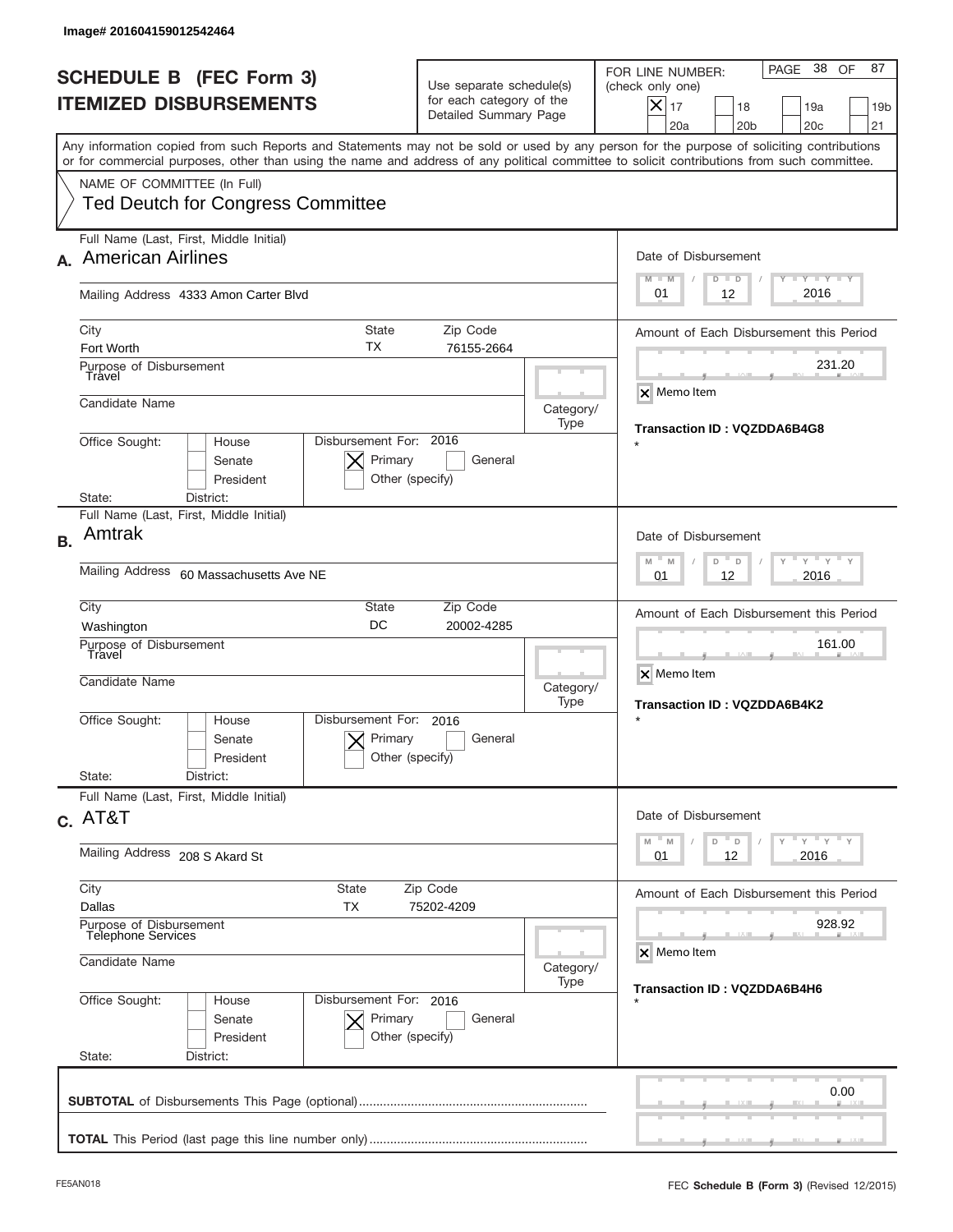|           | Image# 201604159012542465                                                                                                                                                                                                                                                               |                                                                                      |                                                   |                                                                                                                                                             |  |
|-----------|-----------------------------------------------------------------------------------------------------------------------------------------------------------------------------------------------------------------------------------------------------------------------------------------|--------------------------------------------------------------------------------------|---------------------------------------------------|-------------------------------------------------------------------------------------------------------------------------------------------------------------|--|
|           | <b>SCHEDULE B (FEC Form 3)</b><br><b>ITEMIZED DISBURSEMENTS</b>                                                                                                                                                                                                                         | Use separate schedule(s)<br>for each category of the<br>Detailed Summary Page        |                                                   | PAGE 39<br>87<br>OF<br>FOR LINE NUMBER:<br>(check only one)<br>$X _{17}$<br>18<br>19a<br>19 <sub>b</sub><br>20a<br>20 <sub>b</sub><br>20 <sub>c</sub><br>21 |  |
|           | Any information copied from such Reports and Statements may not be sold or used by any person for the purpose of soliciting contributions<br>or for commercial purposes, other than using the name and address of any political committee to solicit contributions from such committee. |                                                                                      |                                                   |                                                                                                                                                             |  |
|           | NAME OF COMMITTEE (In Full)<br><b>Ted Deutch for Congress Committee</b>                                                                                                                                                                                                                 |                                                                                      |                                                   |                                                                                                                                                             |  |
|           | Full Name (Last, First, Middle Initial)<br><b>Avis Car Rentals</b>                                                                                                                                                                                                                      |                                                                                      |                                                   | Date of Disbursement<br>$T - Y$ $T - Y$<br>$M - M$<br>$D$ $D$                                                                                               |  |
|           | Mailing Address 6 Sylvan Way                                                                                                                                                                                                                                                            |                                                                                      |                                                   | 2016<br>12<br>01                                                                                                                                            |  |
|           | <b>State</b><br>City<br><b>NJ</b><br>Parsippany<br>Purpose of Disbursement<br>Travel                                                                                                                                                                                                    | Amount of Each Disbursement this Period<br>100.68                                    |                                                   |                                                                                                                                                             |  |
|           | Candidate Name                                                                                                                                                                                                                                                                          |                                                                                      | Category/<br>Type                                 | X Memo Item<br><b>Transaction ID: VQZDDA6B4M0</b>                                                                                                           |  |
|           | Disbursement For: 2016<br>Office Sought:<br>House<br>Primary<br>Senate<br>President<br>Other (specify)<br>District:<br>State:                                                                                                                                                           |                                                                                      |                                                   |                                                                                                                                                             |  |
| <b>B.</b> | Full Name (Last, First, Middle Initial)<br>Cookies by Design                                                                                                                                                                                                                            |                                                                                      |                                                   | Date of Disbursement                                                                                                                                        |  |
|           | Mailing Address 1141 N Federal Hwy                                                                                                                                                                                                                                                      | $-$ M<br>$Y = Y$<br>M<br>D<br>D<br>12<br>2016<br>01                                  |                                                   |                                                                                                                                                             |  |
|           | City<br>State<br><b>FL</b><br><b>Fort Lauderdale</b>                                                                                                                                                                                                                                    | Amount of Each Disbursement this Period<br>189.06                                    |                                                   |                                                                                                                                                             |  |
|           | Purpose of Disbursement<br>Catering<br>Candidate Name                                                                                                                                                                                                                                   | Category/<br>Type                                                                    | X Memo Item<br><b>Transaction ID: VQZDDA6B513</b> |                                                                                                                                                             |  |
|           | Disbursement For:<br>Office Sought:<br>House<br>Primary<br>Senate<br>President                                                                                                                                                                                                          | 2016<br>General<br>Other (specify)                                                   |                                                   |                                                                                                                                                             |  |
|           | State:<br>District:<br>Full Name (Last, First, Middle Initial)<br>c. Costco Wholesale                                                                                                                                                                                                   |                                                                                      |                                                   | Date of Disbursement                                                                                                                                        |  |
|           | Mailing Address 999 Lake Dr                                                                                                                                                                                                                                                             | $-M$<br>$Y = Y + Y$<br>M<br>D<br>D<br>12<br>2016<br>01                               |                                                   |                                                                                                                                                             |  |
|           | City<br>State<br>WA<br>Issaquah                                                                                                                                                                                                                                                         | Zip Code<br>98027-8990                                                               |                                                   | Amount of Each Disbursement this Period                                                                                                                     |  |
|           | Purpose of Disbursement<br>Office Supplies<br>Candidate Name                                                                                                                                                                                                                            |                                                                                      | 93.26<br>X Memo Item                              |                                                                                                                                                             |  |
|           | Office Sought:<br>House<br>Senate<br>President                                                                                                                                                                                                                                          | Category/<br>Type<br>Disbursement For: 2016<br>Primary<br>General<br>Other (specify) |                                                   |                                                                                                                                                             |  |
|           | State:<br>District:                                                                                                                                                                                                                                                                     |                                                                                      |                                                   | 0.00                                                                                                                                                        |  |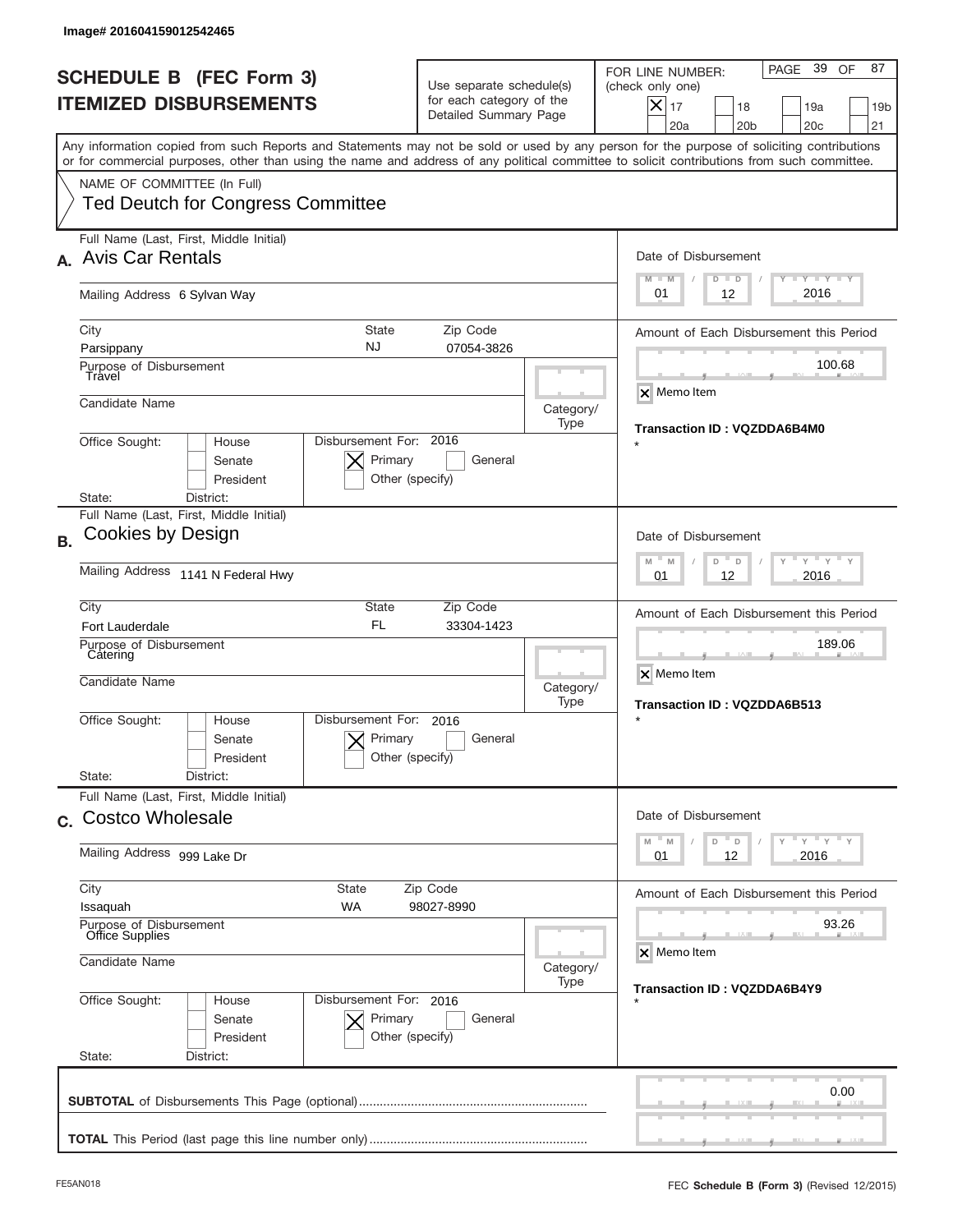|           | Image# 201604159012542466                                                                                                                                                                                                                                                                                              |                            |                                                                               |                   |                                                                                                                                                                       |
|-----------|------------------------------------------------------------------------------------------------------------------------------------------------------------------------------------------------------------------------------------------------------------------------------------------------------------------------|----------------------------|-------------------------------------------------------------------------------|-------------------|-----------------------------------------------------------------------------------------------------------------------------------------------------------------------|
|           | <b>SCHEDULE B (FEC Form 3)</b><br><b>ITEMIZED DISBURSEMENTS</b>                                                                                                                                                                                                                                                        |                            | Use separate schedule(s)<br>for each category of the<br>Detailed Summary Page |                   | 40 OF<br>87<br>PAGE<br>FOR LINE NUMBER:<br>(check only one)<br>$ \mathsf{X} _{17}$<br>18<br>19a<br>19 <sub>b</sub><br>20a<br>20 <sub>b</sub><br>20 <sub>c</sub><br>21 |
|           | Any information copied from such Reports and Statements may not be sold or used by any person for the purpose of soliciting contributions<br>or for commercial purposes, other than using the name and address of any political committee to solicit contributions from such committee.<br>NAME OF COMMITTEE (In Full) |                            |                                                                               |                   |                                                                                                                                                                       |
|           | <b>Ted Deutch for Congress Committee</b><br>Full Name (Last, First, Middle Initial)                                                                                                                                                                                                                                    |                            |                                                                               |                   |                                                                                                                                                                       |
| А.        | Curb                                                                                                                                                                                                                                                                                                                   |                            |                                                                               |                   | Date of Disbursement<br>Y TY TY TY<br>$M - M$<br>$D$ $D$                                                                                                              |
|           | Mailing Address 5904 Richmond Hwy<br>Ste 600                                                                                                                                                                                                                                                                           |                            |                                                                               |                   | 2016<br>12<br>01                                                                                                                                                      |
|           | City<br><b>State</b><br>VA<br>Alexandria                                                                                                                                                                                                                                                                               |                            | Zip Code<br>22303-1855                                                        |                   | Amount of Each Disbursement this Period                                                                                                                               |
|           | Purpose of Disbursement<br>Travel                                                                                                                                                                                                                                                                                      |                            |                                                                               |                   | 60.55<br>$\times$ Memo Item                                                                                                                                           |
|           | Candidate Name                                                                                                                                                                                                                                                                                                         |                            |                                                                               | Category/<br>Type | Transaction ID: VQZDDA6B402                                                                                                                                           |
|           | Disbursement For: 2016<br>Office Sought:<br>House<br>Primary<br>Senate<br>General<br>President<br>Other (specify)<br>District:<br>State:                                                                                                                                                                               |                            |                                                                               |                   |                                                                                                                                                                       |
| <b>B.</b> | Full Name (Last, First, Middle Initial)<br>DC Taxicab Commission                                                                                                                                                                                                                                                       |                            |                                                                               |                   | Date of Disbursement<br>$Y'$ $Y'$ $Y$<br>$M - M$<br>D<br>D                                                                                                            |
|           | Mailing Address 2235 Shannon PI SE                                                                                                                                                                                                                                                                                     | 2016<br>01<br>12           |                                                                               |                   |                                                                                                                                                                       |
|           | City<br>State<br>Zip Code<br>DC<br>20020-5739<br>Washington<br>Purpose of Disbursement<br>Travel<br>Candidate Name<br>Disbursement For:<br>Office Sought:<br>House<br>2016<br>Primary<br>General<br>Senate<br>President<br>Other (specify)                                                                             |                            |                                                                               |                   | Amount of Each Disbursement this Period<br>80.04                                                                                                                      |
|           |                                                                                                                                                                                                                                                                                                                        |                            |                                                                               | Category/<br>Type | X Memo Item<br>Transaction ID: VQZDDA6B4B9<br>$\star$                                                                                                                 |
|           |                                                                                                                                                                                                                                                                                                                        |                            |                                                                               |                   |                                                                                                                                                                       |
|           | State:<br>District:<br>Full Name (Last, First, Middle Initial)                                                                                                                                                                                                                                                         |                            |                                                                               |                   |                                                                                                                                                                       |
|           | c. JetBlue                                                                                                                                                                                                                                                                                                             |                            |                                                                               |                   | Date of Disbursement<br>$\gamma$ $\pi$ $\gamma$ $\pi$ $\gamma$ $\pi$ $\gamma$<br>M<br>M<br>D<br>D                                                                     |
|           | Mailing Address 11829 Queens Blvd                                                                                                                                                                                                                                                                                      | 12<br>2016<br>01           |                                                                               |                   |                                                                                                                                                                       |
|           | City<br>State<br>Zip Code<br><b>Forest Hills</b><br>NY<br>11375-7212                                                                                                                                                                                                                                                   |                            |                                                                               |                   | Amount of Each Disbursement this Period                                                                                                                               |
|           | Purpose of Disbursement<br>Travel                                                                                                                                                                                                                                                                                      |                            |                                                                               |                   | 826.40<br>X Memo Item                                                                                                                                                 |
|           | Candidate Name                                                                                                                                                                                                                                                                                                         |                            |                                                                               | Category/<br>Type | Transaction ID: VQZDDA6B3Z4                                                                                                                                           |
|           | Office Sought:<br>Disbursement For: 2016<br>House<br>Senate<br>President<br>State:<br>District:                                                                                                                                                                                                                        | Primary<br>Other (specify) | General                                                                       |                   |                                                                                                                                                                       |
|           |                                                                                                                                                                                                                                                                                                                        |                            |                                                                               |                   | 0.00                                                                                                                                                                  |
|           |                                                                                                                                                                                                                                                                                                                        |                            |                                                                               |                   |                                                                                                                                                                       |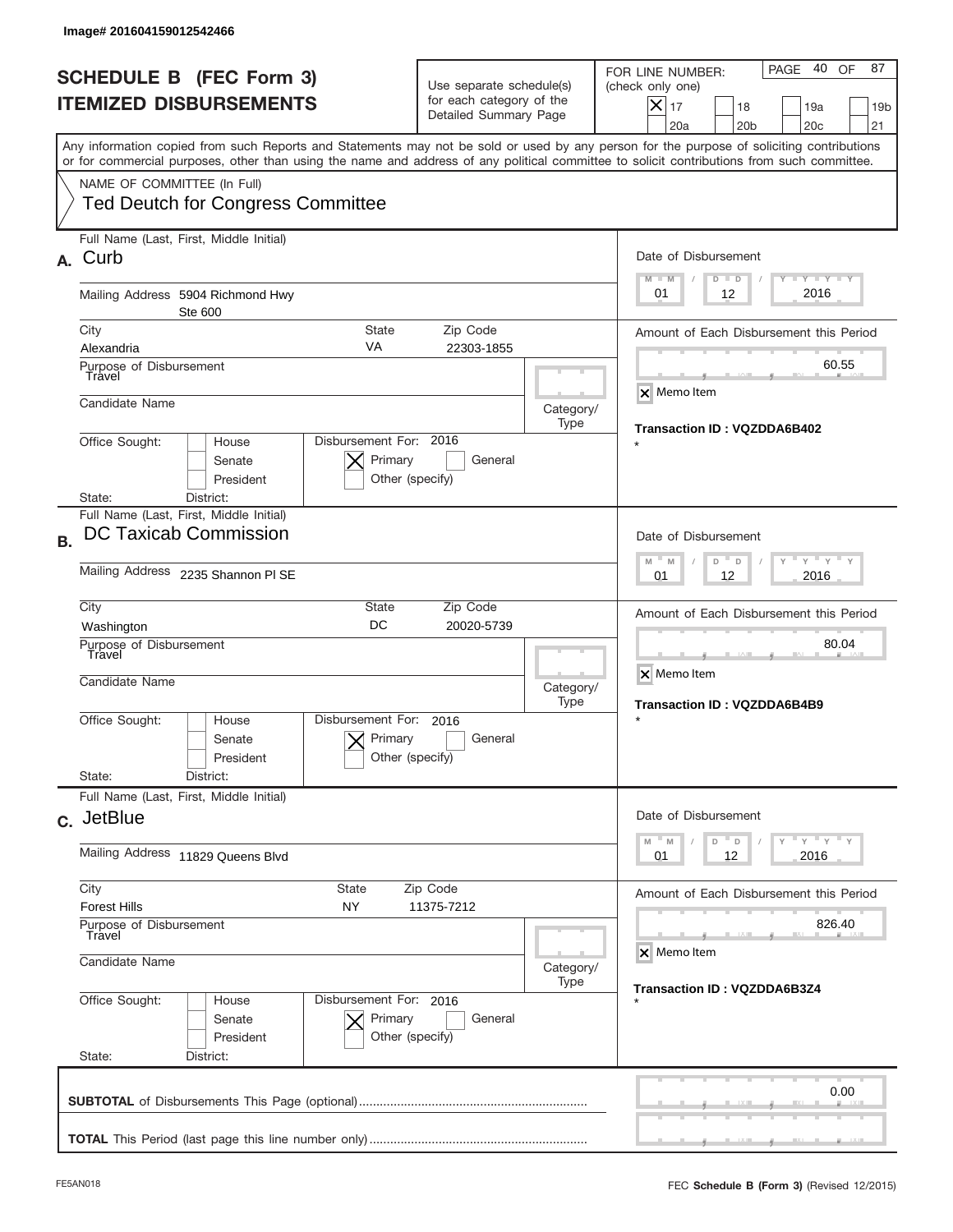|              | Image# 201604159012542467                                                                                                                                                 |                                                                                               |                                                                               |                                                             |                                                                                                                                                                |
|--------------|---------------------------------------------------------------------------------------------------------------------------------------------------------------------------|-----------------------------------------------------------------------------------------------|-------------------------------------------------------------------------------|-------------------------------------------------------------|----------------------------------------------------------------------------------------------------------------------------------------------------------------|
|              | <b>SCHEDULE B (FEC Form 3)</b><br><b>ITEMIZED DISBURSEMENTS</b>                                                                                                           |                                                                                               | Use separate schedule(s)<br>for each category of the<br>Detailed Summary Page |                                                             | 41<br>87<br>PAGE<br>OF<br>FOR LINE NUMBER:<br>(check only one)<br>$X _{17}$<br>18<br>19a<br>19 <sub>b</sub><br>20a<br>20 <sub>b</sub><br>20 <sub>c</sub><br>21 |
|              | or for commercial purposes, other than using the name and address of any political committee to solicit contributions from such committee.<br>NAME OF COMMITTEE (In Full) |                                                                                               |                                                                               |                                                             | Any information copied from such Reports and Statements may not be sold or used by any person for the purpose of soliciting contributions                      |
|              | <b>Ted Deutch for Congress Committee</b>                                                                                                                                  |                                                                                               |                                                                               |                                                             |                                                                                                                                                                |
| $\mathbf{A}$ | Full Name (Last, First, Middle Initial)<br><b>JW Marriott</b>                                                                                                             |                                                                                               |                                                                               |                                                             | Date of Disbursement<br>Y I Y I Y I Y                                                                                                                          |
|              | Mailing Address 1331 Pennsylvania Ave NW                                                                                                                                  | $M - M$<br>$D$ $D$<br>2016<br>01<br>12                                                        |                                                                               |                                                             |                                                                                                                                                                |
|              | City<br>Washington                                                                                                                                                        | State<br>DC                                                                                   | Zip Code<br>20004-1741                                                        |                                                             | Amount of Each Disbursement this Period                                                                                                                        |
|              | Purpose of Disbursement<br>Travel                                                                                                                                         |                                                                                               |                                                                               |                                                             | 1277.84<br>$\overline{\mathsf{x}}$ Memo Item                                                                                                                   |
|              | Candidate Name                                                                                                                                                            |                                                                                               |                                                                               | Category/<br>Type                                           | Transaction ID: VQZDDA6B4E3                                                                                                                                    |
|              | Disbursement For: 2016<br>Office Sought:<br>House<br>Primary<br>Senate<br>General<br>President<br>Other (specify)<br>District:<br>State:                                  |                                                                                               |                                                                               |                                                             |                                                                                                                                                                |
| <b>B.</b>    | Full Name (Last, First, Middle Initial)<br>Mario's Osteria                                                                                                                |                                                                                               |                                                                               | Date of Disbursement                                        |                                                                                                                                                                |
|              | Mailing Address 1400 Glades Rd                                                                                                                                            | $\cdots$ $\gamma$ $\cdots$ $\gamma$ $\cdots$ $\gamma$<br>M<br>M<br>D<br>D<br>2016<br>01<br>12 |                                                                               |                                                             |                                                                                                                                                                |
|              | City<br>Boca Raton                                                                                                                                                        | State<br><b>FL</b>                                                                            | Zip Code<br>33431-6457                                                        |                                                             | Amount of Each Disbursement this Period                                                                                                                        |
|              | Purpose of Disbursement<br>Catering<br>Candidate Name                                                                                                                     | Category/<br>Type                                                                             |                                                                               | 246.93<br>X Memo Item<br><b>Transaction ID: VQZDDA6B546</b> |                                                                                                                                                                |
|              | Office Sought:<br>House<br>Senate<br>President                                                                                                                            | Disbursement For:<br>Primary<br>Other (specify)                                               | 2016<br>General                                                               |                                                             | $\star$                                                                                                                                                        |
|              | State:<br>District:<br>Full Name (Last, First, Middle Initial)                                                                                                            |                                                                                               |                                                                               |                                                             |                                                                                                                                                                |
|              | Mailing Address 30 lvy St SE                                                                                                                                              | c. National Democratic Club                                                                   |                                                                               |                                                             | Date of Disbursement<br>$\gamma$ $\gamma$ $\gamma$ $\gamma$ $\gamma$<br>M<br>$\mathbb M$<br>D<br>D<br>2016<br>01<br>12                                         |
|              | City<br>State                                                                                                                                                             |                                                                                               | Zip Code                                                                      |                                                             | Amount of Each Disbursement this Period                                                                                                                        |
|              | Washington<br>DC<br>20003-4071<br>Purpose of Disbursement<br>Catering<br>Candidate Name<br>Category/<br>Type                                                              |                                                                                               |                                                                               |                                                             | 268.13                                                                                                                                                         |
|              |                                                                                                                                                                           |                                                                                               |                                                                               |                                                             | X Memo Item                                                                                                                                                    |
|              | Office Sought:<br>House<br>Senate<br>President<br>State:<br>District:                                                                                                     | Disbursement For: 2016<br>Primary<br>Other (specify)                                          | General                                                                       |                                                             | Transaction ID: VQZDDA6B4R2                                                                                                                                    |
|              |                                                                                                                                                                           |                                                                                               |                                                                               |                                                             | 0.00                                                                                                                                                           |
|              |                                                                                                                                                                           |                                                                                               |                                                                               |                                                             |                                                                                                                                                                |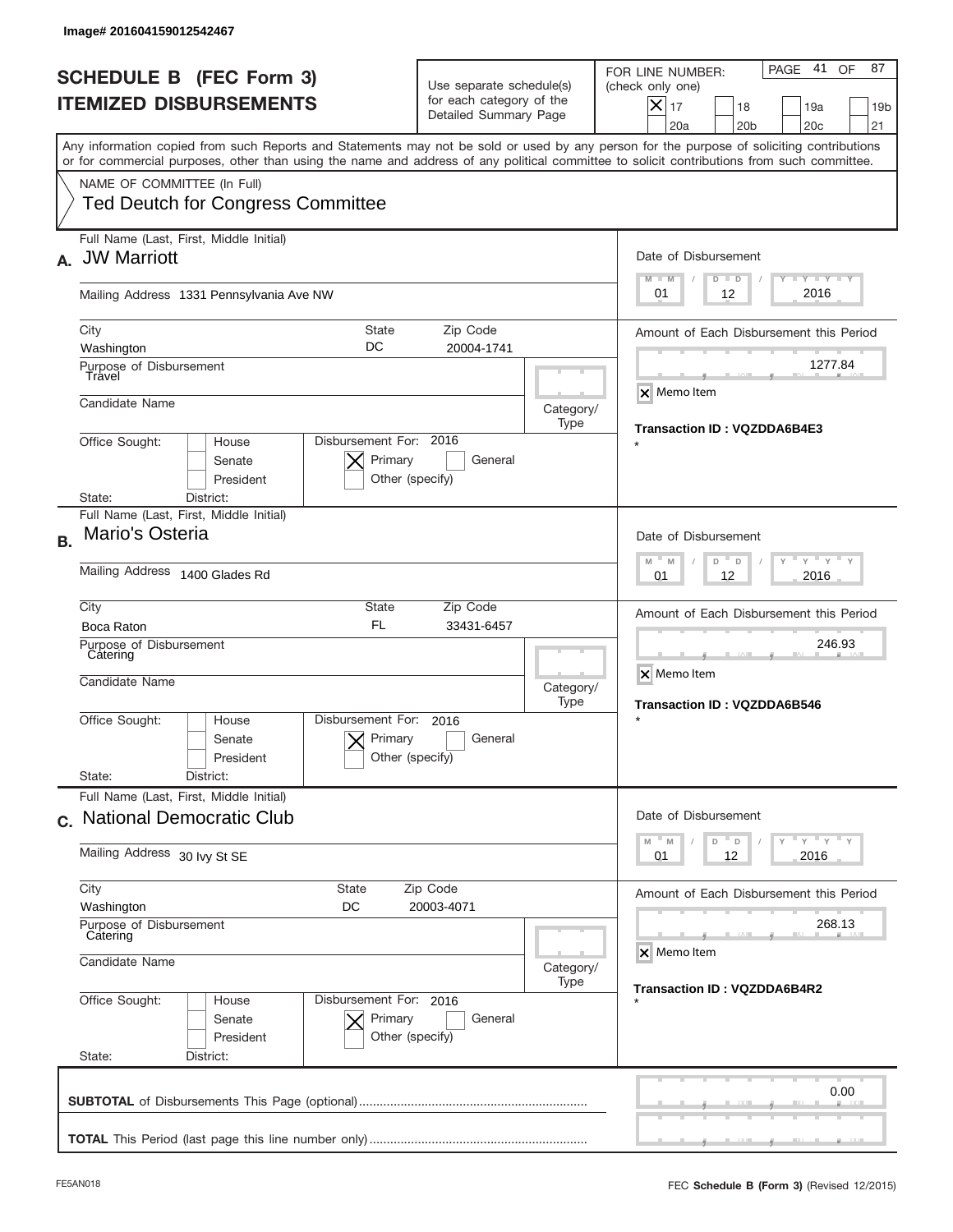|           | Image# 201604159012542468                                                                                                                                                                                                                                                               |                                                                               |                                                  |                                                                                                                                                             |
|-----------|-----------------------------------------------------------------------------------------------------------------------------------------------------------------------------------------------------------------------------------------------------------------------------------------|-------------------------------------------------------------------------------|--------------------------------------------------|-------------------------------------------------------------------------------------------------------------------------------------------------------------|
|           | <b>SCHEDULE B (FEC Form 3)</b><br><b>ITEMIZED DISBURSEMENTS</b>                                                                                                                                                                                                                         | Use separate schedule(s)<br>for each category of the<br>Detailed Summary Page |                                                  | 42 OF<br>87<br>PAGE<br>FOR LINE NUMBER:<br>(check only one)<br>$X _{17}$<br>18<br>19a<br>19 <sub>b</sub><br>20a<br>20 <sub>b</sub><br>20 <sub>c</sub><br>21 |
|           | Any information copied from such Reports and Statements may not be sold or used by any person for the purpose of soliciting contributions<br>or for commercial purposes, other than using the name and address of any political committee to solicit contributions from such committee. |                                                                               |                                                  |                                                                                                                                                             |
|           | NAME OF COMMITTEE (In Full)<br><b>Ted Deutch for Congress Committee</b>                                                                                                                                                                                                                 |                                                                               |                                                  |                                                                                                                                                             |
| А.        | Full Name (Last, First, Middle Initial)<br><b>Office Depot</b>                                                                                                                                                                                                                          |                                                                               |                                                  | Date of Disbursement                                                                                                                                        |
|           | Mailing Address 321 SE 2nd St                                                                                                                                                                                                                                                           |                                                                               |                                                  | $I - Y - I - Y - I - Y$<br>$M - M$<br>$D$ $D$<br>2016<br>12<br>01                                                                                           |
|           | State<br>City<br>FL<br>Delray Beach                                                                                                                                                                                                                                                     | Amount of Each Disbursement this Period<br>290.62                             |                                                  |                                                                                                                                                             |
|           | Purpose of Disbursement<br>Office Supplies<br>Candidate Name                                                                                                                                                                                                                            |                                                                               | Category/                                        | <b>X</b> Memo Item                                                                                                                                          |
|           | Disbursement For: 2016<br>Office Sought:<br>House<br>Primary<br>Senate<br>President<br>Other (specify)<br>State:<br>District:                                                                                                                                                           | <b>Transaction ID: VQZDDA6B4X1</b>                                            |                                                  |                                                                                                                                                             |
| <b>B.</b> | Full Name (Last, First, Middle Initial)<br><b>Public Storage</b>                                                                                                                                                                                                                        |                                                                               |                                                  | Date of Disbursement                                                                                                                                        |
|           | Mailing Address 109 NW 20th St                                                                                                                                                                                                                                                          | $-$ M<br>$Y = Y$<br>M<br>D<br>D<br>2016<br>01<br>12                           |                                                  |                                                                                                                                                             |
|           | City<br>State<br><b>FL</b><br>Boca Raton<br>Purpose of Disbursement                                                                                                                                                                                                                     |                                                                               | Amount of Each Disbursement this Period<br>87.98 |                                                                                                                                                             |
|           | Storage<br>Candidate Name                                                                                                                                                                                                                                                               | Category/<br>Type                                                             | X Memo Item<br>Transaction ID: VQZDDA6B4W3       |                                                                                                                                                             |
|           | Disbursement For:<br>Office Sought:<br>House<br>Primary<br>Senate<br>President<br>Other (specify)<br>State:<br>District:                                                                                                                                                                | $\star$                                                                       |                                                  |                                                                                                                                                             |
|           | Full Name (Last, First, Middle Initial)<br>c. Squarespace, Inc.                                                                                                                                                                                                                         |                                                                               |                                                  | Date of Disbursement                                                                                                                                        |
|           | Mailing Address 459 Broadway<br>Apt 5                                                                                                                                                                                                                                                   | ≡ γ ≡ γ ≡ γ<br>M<br>M<br>D<br>D<br>12<br>2016<br>01                           |                                                  |                                                                                                                                                             |
|           | City<br><b>State</b><br>New York<br>ΝY                                                                                                                                                                                                                                                  | Zip Code<br>10013-3001                                                        |                                                  | Amount of Each Disbursement this Period                                                                                                                     |
|           | Purpose of Disbursement<br>Website Development<br>Candidate Name                                                                                                                                                                                                                        | Category/<br>Type                                                             | 20.00<br>X Memo Item                             |                                                                                                                                                             |
|           | Office Sought:<br>Disbursement For: 2016<br>House<br>Senate<br>Primary<br>President<br>Other (specify)<br>State:<br>District:                                                                                                                                                           | Transaction ID: VQZDDA6B4N8                                                   |                                                  |                                                                                                                                                             |
|           |                                                                                                                                                                                                                                                                                         |                                                                               |                                                  | 0.00                                                                                                                                                        |
|           |                                                                                                                                                                                                                                                                                         |                                                                               |                                                  |                                                                                                                                                             |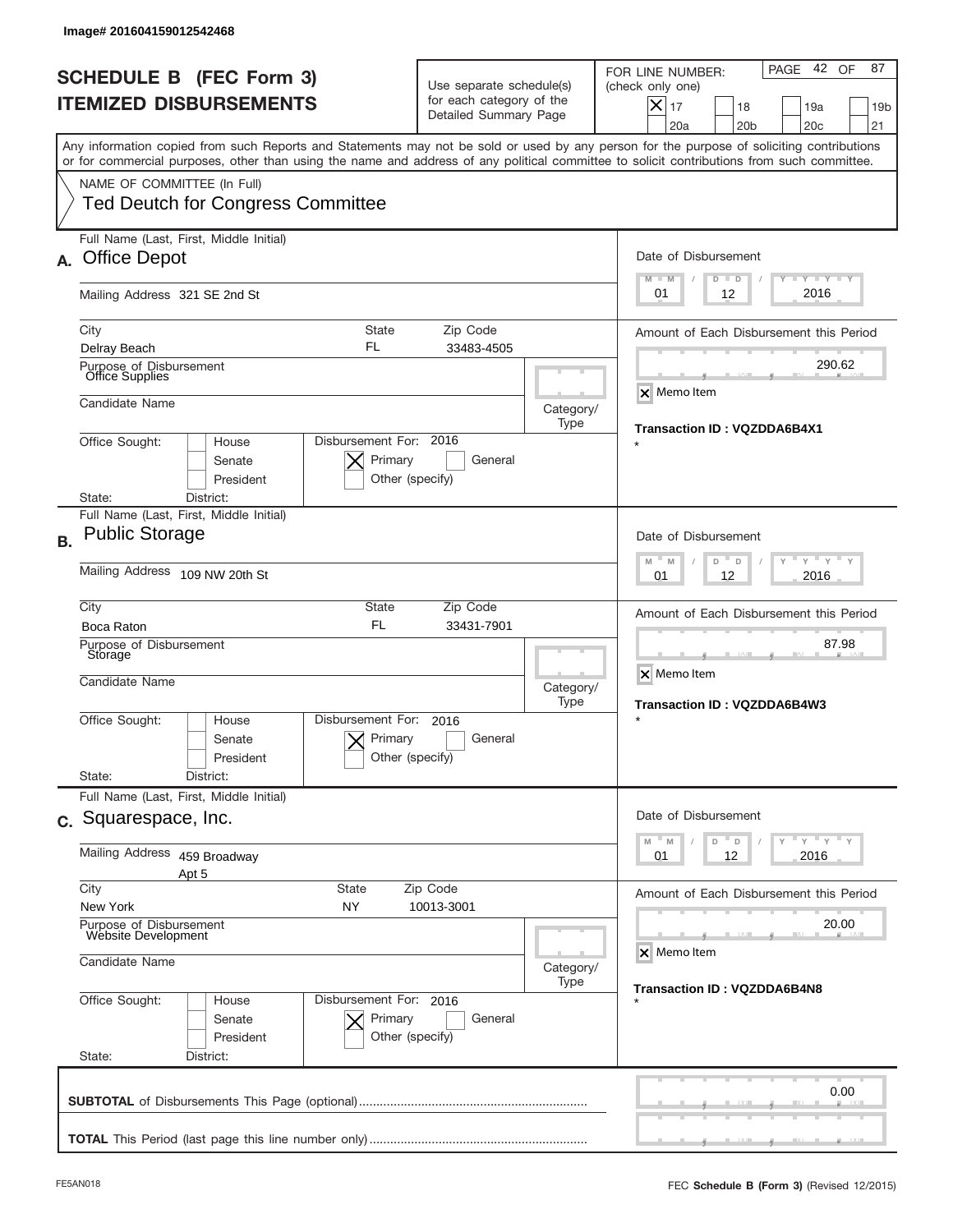|           | Image# 201604159012542469                                                                                                                                                                                                                                                               |                                                                               |                                       |                                                                                                                                                                       |
|-----------|-----------------------------------------------------------------------------------------------------------------------------------------------------------------------------------------------------------------------------------------------------------------------------------------|-------------------------------------------------------------------------------|---------------------------------------|-----------------------------------------------------------------------------------------------------------------------------------------------------------------------|
|           | <b>SCHEDULE B (FEC Form 3)</b><br><b>ITEMIZED DISBURSEMENTS</b>                                                                                                                                                                                                                         | Use separate schedule(s)<br>for each category of the<br>Detailed Summary Page |                                       | 43 OF<br>87<br>PAGE<br>FOR LINE NUMBER:<br>(check only one)<br>$ \mathsf{X} _{17}$<br>18<br>19a<br>19 <sub>b</sub><br>20a<br>20 <sub>b</sub><br>20 <sub>c</sub><br>21 |
|           | Any information copied from such Reports and Statements may not be sold or used by any person for the purpose of soliciting contributions<br>or for commercial purposes, other than using the name and address of any political committee to solicit contributions from such committee. |                                                                               |                                       |                                                                                                                                                                       |
|           | NAME OF COMMITTEE (In Full)<br><b>Ted Deutch for Congress Committee</b>                                                                                                                                                                                                                 |                                                                               |                                       |                                                                                                                                                                       |
|           | Full Name (Last, First, Middle Initial)<br><b>Starbucks</b>                                                                                                                                                                                                                             |                                                                               |                                       | Date of Disbursement                                                                                                                                                  |
|           | Mailing Address 2401 Utah Ave S                                                                                                                                                                                                                                                         |                                                                               |                                       | Y TY TY TY<br>$M - M$<br>$D$ $D$<br>2016<br>12<br>01                                                                                                                  |
|           | City<br><b>State</b><br><b>WA</b><br>Seattle                                                                                                                                                                                                                                            | Zip Code<br>98134-1498                                                        |                                       | Amount of Each Disbursement this Period                                                                                                                               |
|           | Purpose of Disbursement<br>Meals                                                                                                                                                                                                                                                        |                                                                               |                                       | 31.10<br>$\times$ Memo Item                                                                                                                                           |
|           | Candidate Name                                                                                                                                                                                                                                                                          |                                                                               | Category/<br>Type                     | Transaction ID: VQZDDA6B428                                                                                                                                           |
|           | Disbursement For: 2016<br>Office Sought:<br>House<br>Primary<br>Senate<br>President<br>Other (specify)<br>State:<br>District:                                                                                                                                                           |                                                                               |                                       |                                                                                                                                                                       |
| <b>B.</b> | Full Name (Last, First, Middle Initial)<br>Uber Technologies Inc.                                                                                                                                                                                                                       |                                                                               |                                       | Date of Disbursement<br>$Y'$ $Y'$ $Y$                                                                                                                                 |
|           | <b>Mailing Address</b><br>182 Howard St<br># 8                                                                                                                                                                                                                                          |                                                                               | $M - M$<br>D<br>D<br>12<br>2016<br>01 |                                                                                                                                                                       |
|           | City<br>State<br>CA<br>San Francisco                                                                                                                                                                                                                                                    | Zip Code<br>94105-1611                                                        |                                       | Amount of Each Disbursement this Period                                                                                                                               |
|           | Purpose of Disbursement<br>Travel<br>Candidate Name                                                                                                                                                                                                                                     |                                                                               | Category/<br>Type                     | 104.24<br>X Memo Item<br>Transaction ID: VQZDDA6B444                                                                                                                  |
|           | Disbursement For:<br>Office Sought:<br>House<br>Primary<br>Senate<br>President                                                                                                                                                                                                          | 2016<br>General<br>Other (specify)                                            |                                       | $\star$                                                                                                                                                               |
|           | State:<br>District:<br>Full Name (Last, First, Middle Initial)                                                                                                                                                                                                                          |                                                                               |                                       |                                                                                                                                                                       |
|           | c. American Express                                                                                                                                                                                                                                                                     |                                                                               |                                       | Date of Disbursement<br>$\mathbb{F}$ $\mathsf{y}$ $\mathbb{F}$ $\mathsf{y}$ $\mathbb{F}$ $\mathsf{y}$<br>M<br>D<br>M<br>D                                             |
|           | Mailing Address PO Box 36002                                                                                                                                                                                                                                                            | Zip Code                                                                      |                                       | 02<br>2016<br>20                                                                                                                                                      |
|           | City<br>State<br>Fort Lauderdale<br>FL                                                                                                                                                                                                                                                  | Amount of Each Disbursement this Period                                       |                                       |                                                                                                                                                                       |
|           | Purpose of Disbursement<br><b>Credit Card Payment</b><br>Candidate Name                                                                                                                                                                                                                 | Category/                                                                     | 7698.21<br>Memo Item                  |                                                                                                                                                                       |
|           | Office Sought:<br>Disbursement For: 2016<br>House<br>Primary<br>Senate<br>President<br>State:<br>District:                                                                                                                                                                              | General<br>Other (specify)                                                    | Type                                  | Transaction ID: VQZDDA6H7M2                                                                                                                                           |
|           |                                                                                                                                                                                                                                                                                         |                                                                               |                                       | 7698.21                                                                                                                                                               |
|           |                                                                                                                                                                                                                                                                                         |                                                                               |                                       |                                                                                                                                                                       |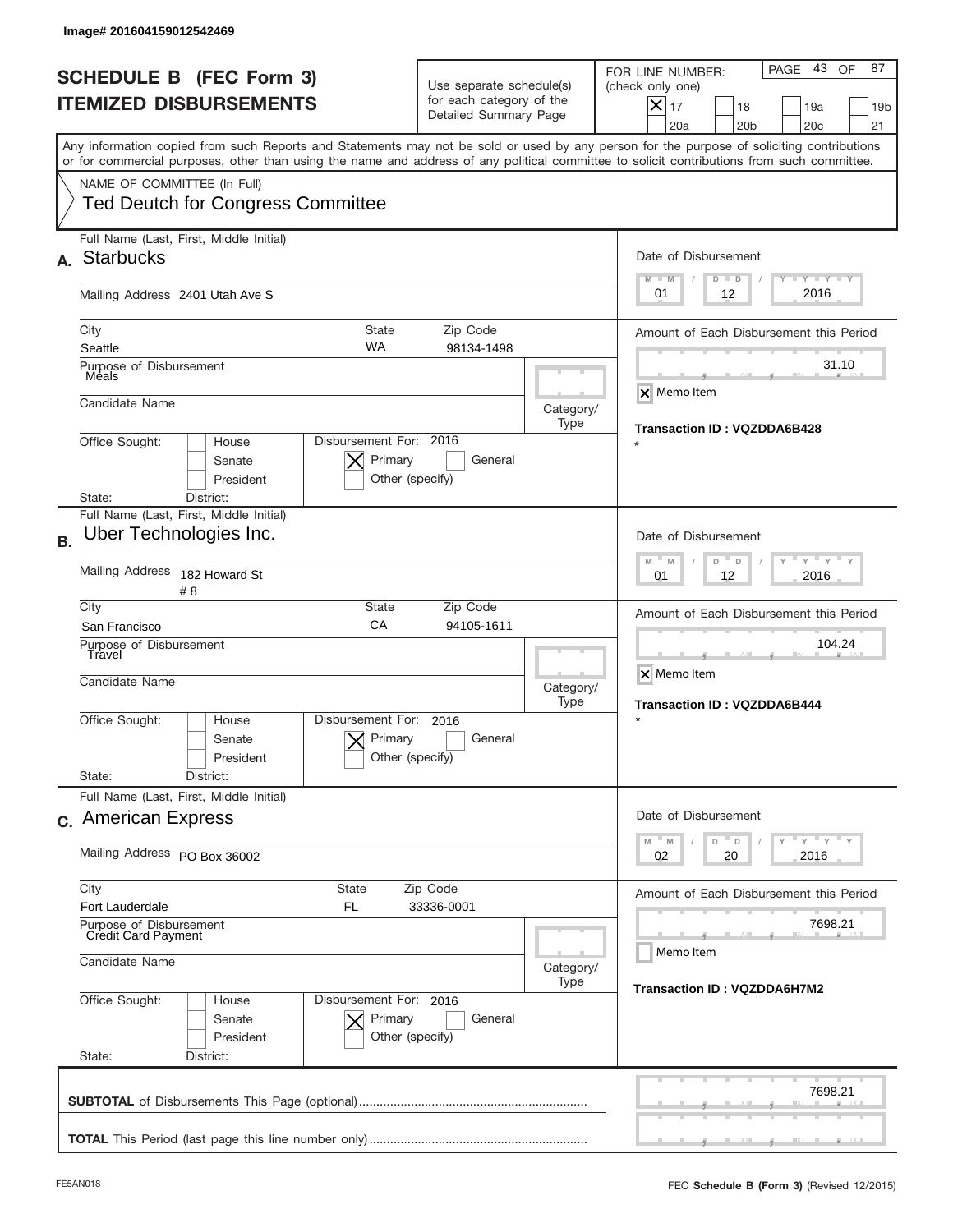|           | Image# 201604159012542470                                                                                                                                                                                                                                                               |                                                                                                                              |                      |                                                                                                                                                             |
|-----------|-----------------------------------------------------------------------------------------------------------------------------------------------------------------------------------------------------------------------------------------------------------------------------------------|------------------------------------------------------------------------------------------------------------------------------|----------------------|-------------------------------------------------------------------------------------------------------------------------------------------------------------|
|           | <b>SCHEDULE B (FEC Form 3)</b><br><b>ITEMIZED DISBURSEMENTS</b>                                                                                                                                                                                                                         | Use separate schedule(s)<br>for each category of the<br>Detailed Summary Page                                                |                      | 44 OF<br>87<br>PAGE<br>FOR LINE NUMBER:<br>(check only one)<br>$X _{17}$<br>18<br>19a<br>19 <sub>b</sub><br>20a<br>20 <sub>b</sub><br>20 <sub>c</sub><br>21 |
|           | Any information copied from such Reports and Statements may not be sold or used by any person for the purpose of soliciting contributions<br>or for commercial purposes, other than using the name and address of any political committee to solicit contributions from such committee. |                                                                                                                              |                      |                                                                                                                                                             |
|           | NAME OF COMMITTEE (In Full)<br><b>Ted Deutch for Congress Committee</b>                                                                                                                                                                                                                 |                                                                                                                              |                      |                                                                                                                                                             |
|           | Full Name (Last, First, Middle Initial)<br>A. American Airlines                                                                                                                                                                                                                         |                                                                                                                              |                      | Date of Disbursement<br>$T - Y$ $T - Y$<br>$M - M$<br>$D$ $D$                                                                                               |
|           | Mailing Address 4333 Amon Carter Blvd                                                                                                                                                                                                                                                   |                                                                                                                              |                      | 2016<br>02<br>20                                                                                                                                            |
|           | City<br><b>State</b><br>ТX<br>Fort Worth                                                                                                                                                                                                                                                | Amount of Each Disbursement this Period                                                                                      |                      |                                                                                                                                                             |
|           | Purpose of Disbursement<br>Travel<br>Candidate Name                                                                                                                                                                                                                                     |                                                                                                                              | Category/            | 358.20<br>X Memo Item                                                                                                                                       |
|           | Disbursement For: 2016<br>Office Sought:<br>House<br>Primary<br>Senate<br>President<br>Other (specify)<br>State:<br>District:                                                                                                                                                           | Transaction ID: VQZDDA6H8B4                                                                                                  |                      |                                                                                                                                                             |
| <b>B.</b> | Full Name (Last, First, Middle Initial)<br>AT&T                                                                                                                                                                                                                                         |                                                                                                                              |                      | Date of Disbursement<br>$\cdots$ $\gamma$ $\cdots$ $\gamma$ $\cdots$ $\gamma$<br>$M$ <sup><math>-</math></sup><br>$D =$<br>M<br>D                           |
|           | Mailing Address 208 S Akard St                                                                                                                                                                                                                                                          | 2016<br>02<br>20                                                                                                             |                      |                                                                                                                                                             |
|           | City<br>State<br>Zip Code<br><b>TX</b><br>Dallas<br>75202-4209<br>Purpose of Disbursement<br><b>Telephone Services</b><br>Candidate Name                                                                                                                                                |                                                                                                                              |                      | Amount of Each Disbursement this Period<br>865.77<br>X Memo Item                                                                                            |
|           | Disbursement For:<br>Office Sought:<br>House<br>Primary<br>Senate<br>President<br>State:<br>District:                                                                                                                                                                                   | 2016<br>General<br>Other (specify)                                                                                           | Type                 | Transaction ID: VQZDDA6H872                                                                                                                                 |
|           | Full Name (Last, First, Middle Initial)<br>c. FedEx                                                                                                                                                                                                                                     |                                                                                                                              |                      | Date of Disbursement                                                                                                                                        |
|           | Mailing Address 942 Shady Grove Rd S                                                                                                                                                                                                                                                    | $\overline{Y}$ $\overline{Y}$ $\overline{Y}$ $\overline{Y}$ $\overline{Y}$<br>M<br>$\mathbb M$<br>D<br>D<br>02<br>2016<br>20 |                      |                                                                                                                                                             |
|           | City<br>State<br>Memphis<br>TN                                                                                                                                                                                                                                                          | Zip Code<br>38120-4117                                                                                                       |                      | Amount of Each Disbursement this Period                                                                                                                     |
|           | Purpose of Disbursement<br>Shipping<br>Candidate Name                                                                                                                                                                                                                                   | Category/<br>Type                                                                                                            | 79.00<br>X Memo Item |                                                                                                                                                             |
|           | Office Sought:<br>Disbursement For: 2016<br>House<br>Senate<br>Primary<br>President<br>State:<br>District:                                                                                                                                                                              | General<br>Other (specify)                                                                                                   |                      | Transaction ID: VQZDDA6H9V3                                                                                                                                 |
|           |                                                                                                                                                                                                                                                                                         |                                                                                                                              |                      | 0.00                                                                                                                                                        |
|           |                                                                                                                                                                                                                                                                                         |                                                                                                                              |                      |                                                                                                                                                             |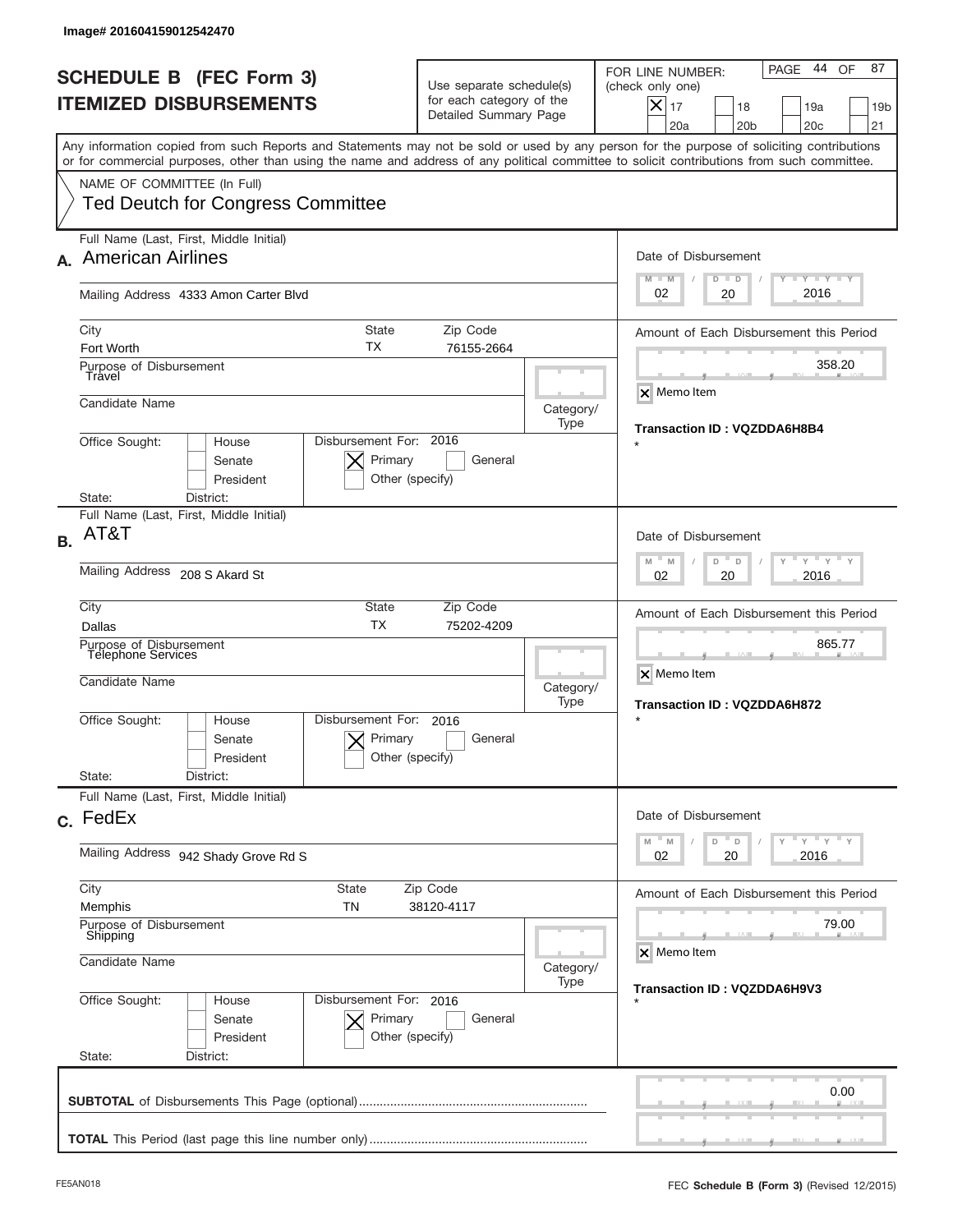| Image# 201604159012542471                                                                                                                                                                                                                                                               |                                                                                                                       |                   |                                                                                                                                                                       |  |  |
|-----------------------------------------------------------------------------------------------------------------------------------------------------------------------------------------------------------------------------------------------------------------------------------------|-----------------------------------------------------------------------------------------------------------------------|-------------------|-----------------------------------------------------------------------------------------------------------------------------------------------------------------------|--|--|
| <b>SCHEDULE B (FEC Form 3)</b><br><b>ITEMIZED DISBURSEMENTS</b>                                                                                                                                                                                                                         | Use separate schedule(s)<br>for each category of the<br>Detailed Summary Page                                         |                   | 45 OF<br>87<br>PAGE<br>FOR LINE NUMBER:<br>(check only one)<br>$ \mathsf{X} _{17}$<br>18<br>19a<br>19 <sub>b</sub><br>20a<br>20 <sub>b</sub><br>20 <sub>c</sub><br>21 |  |  |
| Any information copied from such Reports and Statements may not be sold or used by any person for the purpose of soliciting contributions<br>or for commercial purposes, other than using the name and address of any political committee to solicit contributions from such committee. |                                                                                                                       |                   |                                                                                                                                                                       |  |  |
| NAME OF COMMITTEE (In Full)<br><b>Ted Deutch for Congress Committee</b>                                                                                                                                                                                                                 |                                                                                                                       |                   |                                                                                                                                                                       |  |  |
| Full Name (Last, First, Middle Initial)<br><b>JetBlue</b><br>А.                                                                                                                                                                                                                         |                                                                                                                       |                   | Date of Disbursement<br><b>TANK TANK</b><br>$M - M$<br>$D$ $D$                                                                                                        |  |  |
| Mailing Address 11829 Queens Blvd                                                                                                                                                                                                                                                       |                                                                                                                       |                   |                                                                                                                                                                       |  |  |
| City<br><b>State</b><br>NY<br><b>Forest Hills</b>                                                                                                                                                                                                                                       | Zip Code<br>11375-7212                                                                                                |                   | Amount of Each Disbursement this Period                                                                                                                               |  |  |
| Purpose of Disbursement<br>Travel                                                                                                                                                                                                                                                       |                                                                                                                       |                   | 962.10<br>$\times$ Memo Item                                                                                                                                          |  |  |
| Candidate Name                                                                                                                                                                                                                                                                          |                                                                                                                       | Category/<br>Type | Transaction ID: VQZDDA6H7T9                                                                                                                                           |  |  |
| Disbursement For: 2016<br>Office Sought:<br>House<br>Primary<br>Senate<br>President<br>Other (specify)<br>District:<br>State:                                                                                                                                                           |                                                                                                                       |                   |                                                                                                                                                                       |  |  |
| Full Name (Last, First, Middle Initial)<br><b>National Democratic Club</b>                                                                                                                                                                                                              |                                                                                                                       |                   | Date of Disbursement                                                                                                                                                  |  |  |
| <b>B.</b><br>Mailing Address 30 lvy St SE                                                                                                                                                                                                                                               | $\cdots$ $\gamma$ $\cdots$ $\gamma$ $\cdots$ $\gamma$<br>$M - M$<br>D<br>D<br>2016<br>02<br>20                        |                   |                                                                                                                                                                       |  |  |
| City<br>State<br>DC<br>Washington                                                                                                                                                                                                                                                       | Amount of Each Disbursement this Period                                                                               |                   |                                                                                                                                                                       |  |  |
| Purpose of Disbursement<br>Catering<br>Candidate Name                                                                                                                                                                                                                                   |                                                                                                                       | Category/<br>Type | 148.75<br>X Memo Item<br>Transaction ID: VQZDDA6H8E7                                                                                                                  |  |  |
| Disbursement For:<br>Office Sought:<br>House<br>Primary<br>Senate<br>President<br>State:<br>District:                                                                                                                                                                                   | 2016<br>General<br>Other (specify)                                                                                    |                   | $\star$                                                                                                                                                               |  |  |
| Full Name (Last, First, Middle Initial)<br>c. NHL Florida Panthers                                                                                                                                                                                                                      |                                                                                                                       |                   | Date of Disbursement                                                                                                                                                  |  |  |
| Mailing Address 1 Panther Pkwy                                                                                                                                                                                                                                                          | $\mathbb{F}$ $\mathsf{y}$ $\mathbb{F}$ $\mathsf{y}$ $\mathbb{F}$ $\mathsf{y}$<br>D<br>M<br>M<br>D<br>02<br>2016<br>20 |                   |                                                                                                                                                                       |  |  |
| City<br>State<br>Sunrise<br>FL                                                                                                                                                                                                                                                          | Zip Code<br>33323-5315                                                                                                |                   | Amount of Each Disbursement this Period                                                                                                                               |  |  |
| Purpose of Disbursement<br><b>Fundraising Event Tickets</b>                                                                                                                                                                                                                             |                                                                                                                       |                   |                                                                                                                                                                       |  |  |
| Candidate Name                                                                                                                                                                                                                                                                          |                                                                                                                       |                   | <b>Transaction ID: VQZDDA6HAS8</b>                                                                                                                                    |  |  |
| Office Sought:<br>Disbursement For: 2016<br>House<br>Primary<br>Senate<br>President<br>State:<br>District:                                                                                                                                                                              | General<br>Other (specify)                                                                                            |                   |                                                                                                                                                                       |  |  |
|                                                                                                                                                                                                                                                                                         |                                                                                                                       |                   | 0.00                                                                                                                                                                  |  |  |
|                                                                                                                                                                                                                                                                                         |                                                                                                                       |                   |                                                                                                                                                                       |  |  |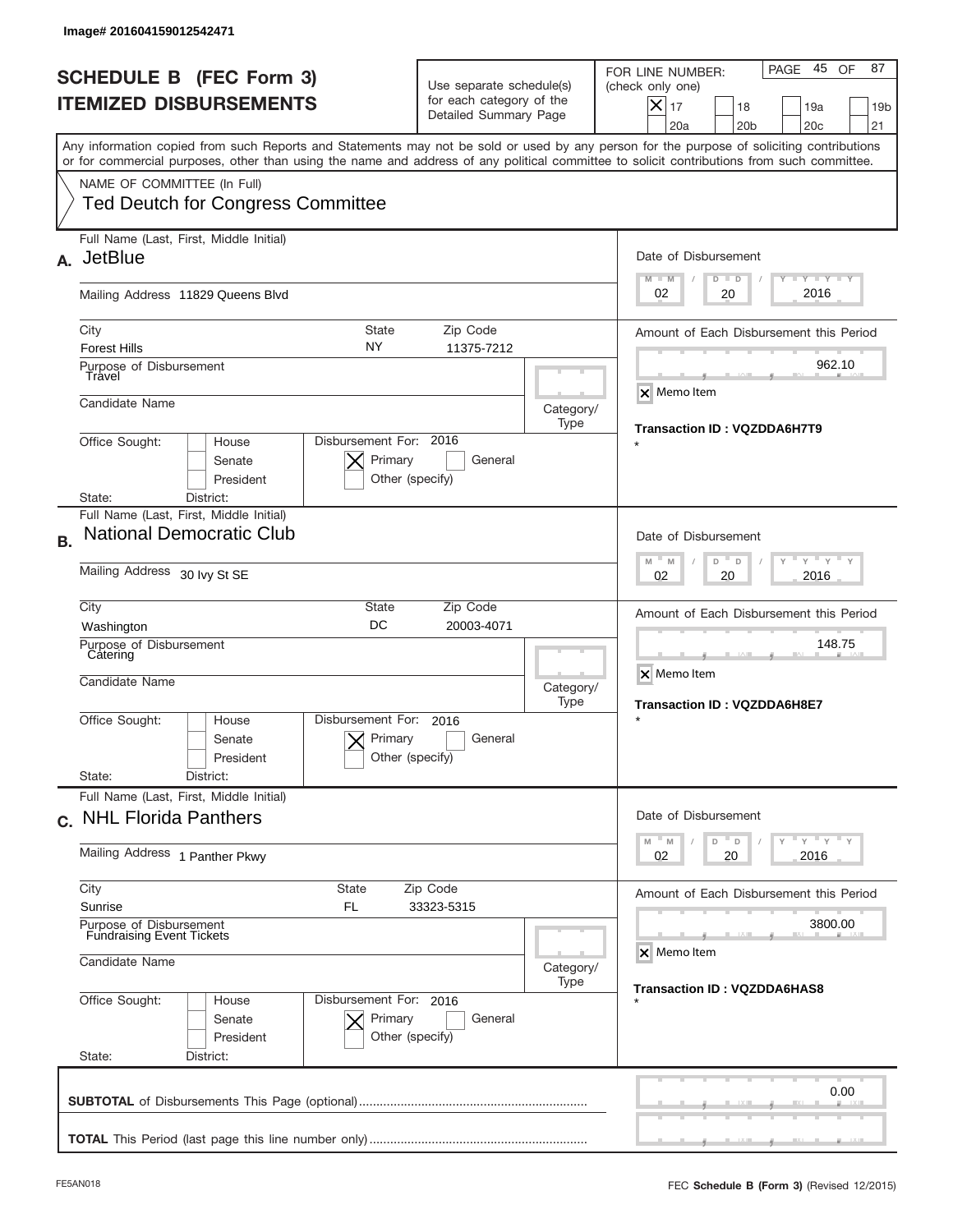|           | Image# 201604159012542472                                                                                                                                                                                                                                                                                              |                                                                                                     |                                                                               |                                                                                                                       |                                                                                                                                                                               |
|-----------|------------------------------------------------------------------------------------------------------------------------------------------------------------------------------------------------------------------------------------------------------------------------------------------------------------------------|-----------------------------------------------------------------------------------------------------|-------------------------------------------------------------------------------|-----------------------------------------------------------------------------------------------------------------------|-------------------------------------------------------------------------------------------------------------------------------------------------------------------------------|
|           | <b>SCHEDULE B (FEC Form 3)</b><br><b>ITEMIZED DISBURSEMENTS</b>                                                                                                                                                                                                                                                        |                                                                                                     | Use separate schedule(s)<br>for each category of the<br>Detailed Summary Page |                                                                                                                       | 46 OF<br>87<br>PAGE<br>FOR LINE NUMBER:<br>(check only one)<br>$\boldsymbol{\times}$<br>17<br>18<br>19a<br>19 <sub>b</sub><br>20a<br>20 <sub>b</sub><br>20 <sub>c</sub><br>21 |
|           | Any information copied from such Reports and Statements may not be sold or used by any person for the purpose of soliciting contributions<br>or for commercial purposes, other than using the name and address of any political committee to solicit contributions from such committee.<br>NAME OF COMMITTEE (In Full) |                                                                                                     |                                                                               |                                                                                                                       |                                                                                                                                                                               |
|           | <b>Ted Deutch for Congress Committee</b>                                                                                                                                                                                                                                                                               |                                                                                                     |                                                                               |                                                                                                                       |                                                                                                                                                                               |
| А.        | Full Name (Last, First, Middle Initial)<br><b>Public Storage</b>                                                                                                                                                                                                                                                       |                                                                                                     |                                                                               |                                                                                                                       | Date of Disbursement<br><b>TAYLY LY</b><br>$M - M$<br>$D$ $D$                                                                                                                 |
|           | Mailing Address 109 NW 20th St                                                                                                                                                                                                                                                                                         | 2016<br>02<br>20                                                                                    |                                                                               |                                                                                                                       |                                                                                                                                                                               |
|           | City<br>Boca Raton                                                                                                                                                                                                                                                                                                     | Amount of Each Disbursement this Period                                                             |                                                                               |                                                                                                                       |                                                                                                                                                                               |
|           | Purpose of Disbursement<br>Storage                                                                                                                                                                                                                                                                                     |                                                                                                     |                                                                               |                                                                                                                       | 87.98<br><b>x</b> Memo Item                                                                                                                                                   |
|           | Candidate Name                                                                                                                                                                                                                                                                                                         | Disbursement For: 2016                                                                              |                                                                               | Category/<br>Type                                                                                                     | Transaction ID: VQZDDA6H9K0                                                                                                                                                   |
|           | Office Sought:<br>House<br>Senate<br>President<br>State:<br>District:                                                                                                                                                                                                                                                  |                                                                                                     |                                                                               |                                                                                                                       |                                                                                                                                                                               |
| <b>B.</b> | Full Name (Last, First, Middle Initial)<br><b>Southwest Airlines</b>                                                                                                                                                                                                                                                   |                                                                                                     |                                                                               |                                                                                                                       | Date of Disbursement                                                                                                                                                          |
|           | Mailing Address PO Box 36611<br>2702 Love Field Drive                                                                                                                                                                                                                                                                  | $\cdots$ $\gamma$ $\cdots$ $\gamma$ $\cdots$ $\gamma$<br>$M - M$<br>D<br>$\Box$<br>2016<br>02<br>20 |                                                                               |                                                                                                                       |                                                                                                                                                                               |
|           | City<br>State<br>Zip Code<br><b>TX</b><br>75235-1611<br>Dallas<br>Purpose of Disbursement<br>Travel<br>Candidate Name<br>Category/<br>Type                                                                                                                                                                             |                                                                                                     |                                                                               |                                                                                                                       | Amount of Each Disbursement this Period                                                                                                                                       |
|           |                                                                                                                                                                                                                                                                                                                        |                                                                                                     |                                                                               |                                                                                                                       | 411.18<br>X Memo Item<br>Transaction ID: VQZDDA6H864                                                                                                                          |
|           | Office Sought:<br>House<br>Senate<br>President                                                                                                                                                                                                                                                                         | Disbursement For:<br>Primary<br>Other (specify)                                                     | 2016<br>General                                                               |                                                                                                                       | $\star$                                                                                                                                                                       |
|           | State:<br>District:<br>Full Name (Last, First, Middle Initial)                                                                                                                                                                                                                                                         |                                                                                                     |                                                                               |                                                                                                                       | Date of Disbursement                                                                                                                                                          |
|           | c. Squarespace, Inc.<br>Mailing Address 459 Broadway                                                                                                                                                                                                                                                                   |                                                                                                     |                                                                               | $\mathbb{F}$ $\mathsf{y}$ $\mathbb{F}$ $\mathsf{y}$ $\mathbb{F}$ $\mathsf{y}$<br>M<br>D<br>M<br>D<br>02<br>2016<br>20 |                                                                                                                                                                               |
|           | Apt 5<br>City<br><b>State</b>                                                                                                                                                                                                                                                                                          |                                                                                                     | Zip Code                                                                      |                                                                                                                       | Amount of Each Disbursement this Period                                                                                                                                       |
|           | New York<br>NY<br>10013-3001<br>Purpose of Disbursement<br>Website Development                                                                                                                                                                                                                                         |                                                                                                     |                                                                               |                                                                                                                       | 20.00                                                                                                                                                                         |
|           | Candidate Name<br>Category/                                                                                                                                                                                                                                                                                            |                                                                                                     |                                                                               |                                                                                                                       | X Memo Item                                                                                                                                                                   |
|           | Office Sought:<br>House<br>Senate<br>President<br>State:<br>District:                                                                                                                                                                                                                                                  | Disbursement For: 2016<br>Primary<br>Other (specify)                                                | General                                                                       | Type                                                                                                                  | Transaction ID: VQZDDA6H8D9                                                                                                                                                   |
|           |                                                                                                                                                                                                                                                                                                                        |                                                                                                     |                                                                               |                                                                                                                       | 0.00                                                                                                                                                                          |
|           |                                                                                                                                                                                                                                                                                                                        |                                                                                                     |                                                                               |                                                                                                                       |                                                                                                                                                                               |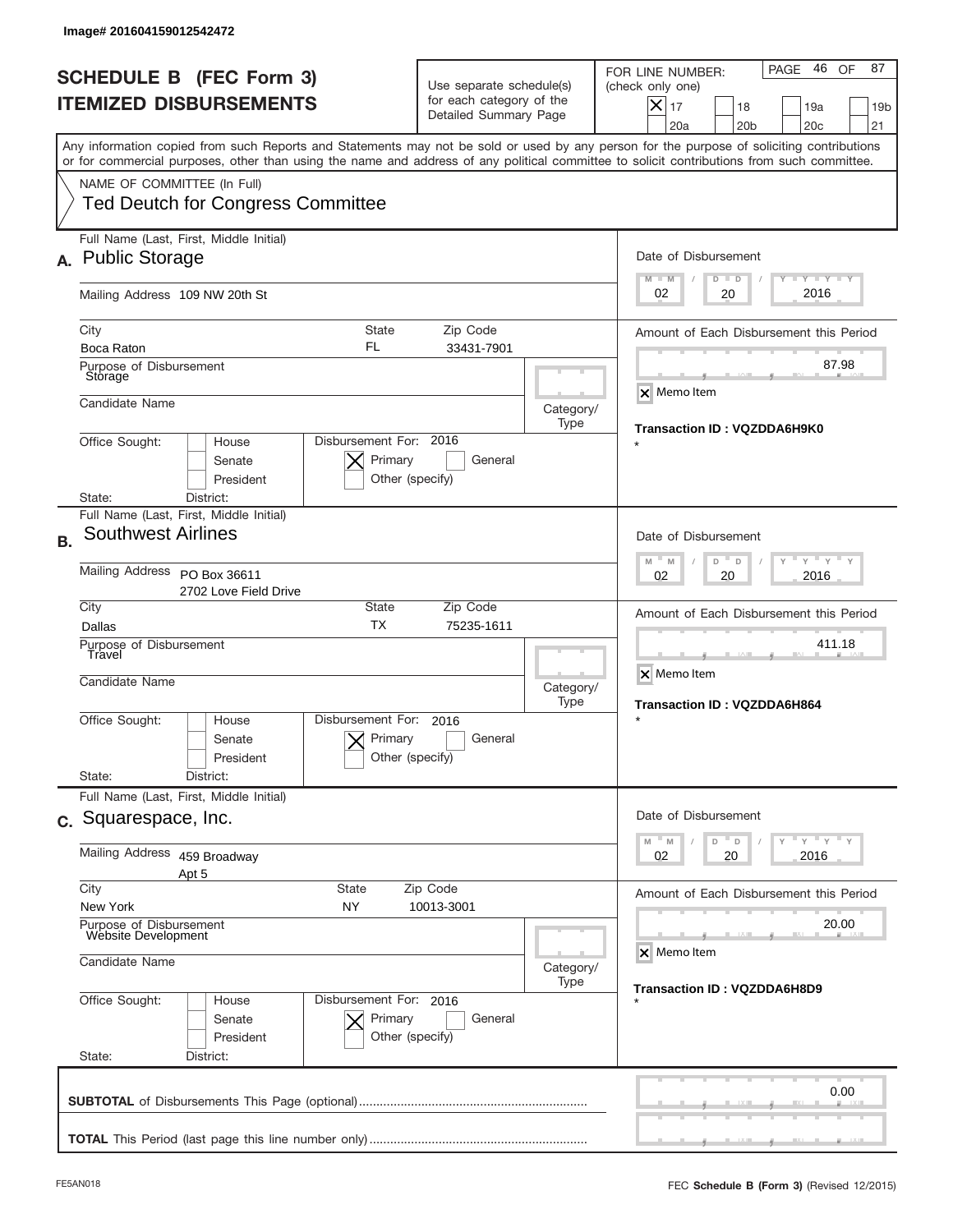|           | Image# 201604159012542473                                                                                                                  |                                                                 |                                                                               |                                                                                                                                                             |
|-----------|--------------------------------------------------------------------------------------------------------------------------------------------|-----------------------------------------------------------------|-------------------------------------------------------------------------------|-------------------------------------------------------------------------------------------------------------------------------------------------------------|
|           | <b>SCHEDULE B (FEC Form 3)</b><br><b>ITEMIZED DISBURSEMENTS</b>                                                                            |                                                                 | Use separate schedule(s)<br>for each category of the<br>Detailed Summary Page | PAGE 47<br>87<br>OF<br>FOR LINE NUMBER:<br>(check only one)<br>$X _{17}$<br>18<br>19a<br>19 <sub>b</sub><br>20a<br>20 <sub>b</sub><br>20 <sub>c</sub><br>21 |
|           | or for commercial purposes, other than using the name and address of any political committee to solicit contributions from such committee. |                                                                 |                                                                               | Any information copied from such Reports and Statements may not be sold or used by any person for the purpose of soliciting contributions                   |
|           | NAME OF COMMITTEE (In Full)<br><b>Ted Deutch for Congress Committee</b>                                                                    |                                                                 |                                                                               |                                                                                                                                                             |
| А.        | Full Name (Last, First, Middle Initial)<br><b>Starbucks</b>                                                                                |                                                                 |                                                                               | Date of Disbursement                                                                                                                                        |
|           | Mailing Address 2401 Utah Ave S                                                                                                            |                                                                 |                                                                               | $T - Y$ $T - Y$<br>$M - M$<br>$D$ $D$<br>2016<br>02<br>20                                                                                                   |
|           | City<br>Seattle                                                                                                                            | Amount of Each Disbursement this Period                         |                                                                               |                                                                                                                                                             |
|           | Purpose of Disbursement<br>Meals                                                                                                           |                                                                 |                                                                               | 44.29<br>X Memo Item                                                                                                                                        |
|           | Candidate Name                                                                                                                             |                                                                 | Category/<br>Type                                                             | Transaction ID: VQZDDA6H856                                                                                                                                 |
|           | Disbursement For: 2016<br>Office Sought:<br>House<br>Senate<br>President<br>District:<br>State:                                            |                                                                 |                                                                               |                                                                                                                                                             |
|           | Full Name (Last, First, Middle Initial)                                                                                                    |                                                                 |                                                                               |                                                                                                                                                             |
| <b>B.</b> | Uber Technologies Inc.                                                                                                                     | Date of Disbursement                                            |                                                                               |                                                                                                                                                             |
|           | <b>Mailing Address</b><br>182 Howard St<br># 8                                                                                             | $M - M$<br>$Y = Y$<br>D<br>D<br>2016<br>02<br>20                |                                                                               |                                                                                                                                                             |
|           | City<br>San Francisco                                                                                                                      | Amount of Each Disbursement this Period                         |                                                                               |                                                                                                                                                             |
|           | Purpose of Disbursement<br>Travel<br>Candidate Name                                                                                        |                                                                 |                                                                               | 25.94<br>X Memo Item<br>Category/<br><b>Transaction ID: VQZDDA6H848</b>                                                                                     |
|           | Office Sought:<br>House<br>Senate<br>President<br>State:<br>District:                                                                      | Disbursement For:<br>2016<br>Primary<br>Other (specify)         | General                                                                       |                                                                                                                                                             |
|           | Full Name (Last, First, Middle Initial)                                                                                                    |                                                                 |                                                                               |                                                                                                                                                             |
|           | c. Virgin America                                                                                                                          |                                                                 |                                                                               | Date of Disbursement                                                                                                                                        |
|           | Mailing Address 555 Airport Blvd                                                                                                           | ≡ γ ≡ γ ≡ γ<br>$M - M$<br>D<br>D<br>02<br>2016<br>20            |                                                                               |                                                                                                                                                             |
|           | City<br>State<br><b>Burlingame</b><br>СA                                                                                                   | Zip Code<br>94010-2036                                          |                                                                               | Amount of Each Disbursement this Period                                                                                                                     |
|           | Purpose of Disbursement<br>Travel<br>Candidate Name                                                                                        | Category/                                                       | 201.10<br>X Memo Item                                                         |                                                                                                                                                             |
|           |                                                                                                                                            | Transaction ID: VQZDDA6H8A6                                     |                                                                               |                                                                                                                                                             |
|           | Office Sought:<br>House<br>Senate<br>President<br>State:<br>District:                                                                      | Disbursement For: 2016<br>Primary<br>General<br>Other (specify) |                                                                               |                                                                                                                                                             |
|           |                                                                                                                                            |                                                                 |                                                                               | 0.00                                                                                                                                                        |
|           |                                                                                                                                            |                                                                 |                                                                               |                                                                                                                                                             |
|           |                                                                                                                                            |                                                                 |                                                                               |                                                                                                                                                             |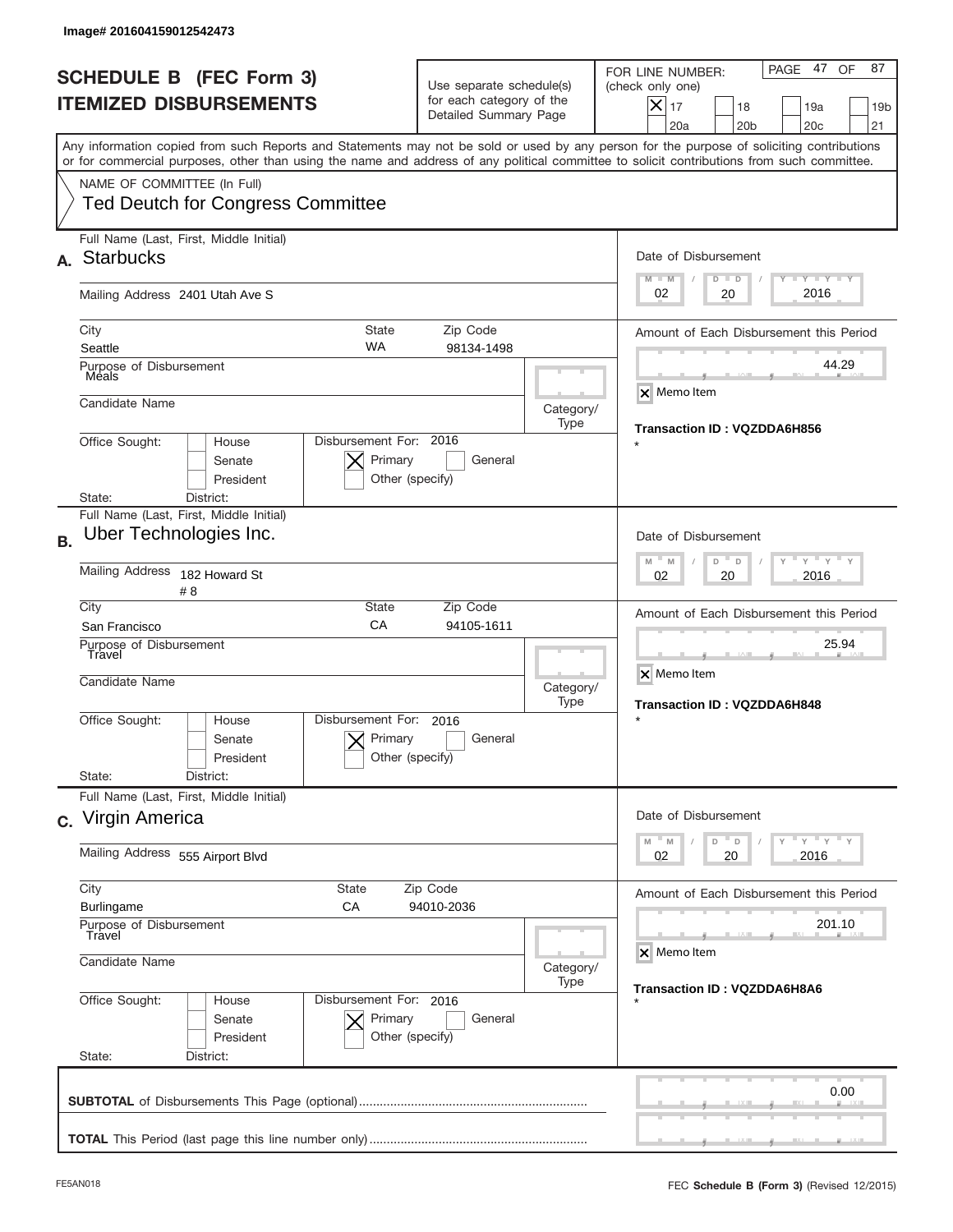|           | Image# 201604159012542474                                                                                                                                                                                                                                                               |                                                                                                         |           |                                                                                                                                                                |
|-----------|-----------------------------------------------------------------------------------------------------------------------------------------------------------------------------------------------------------------------------------------------------------------------------------------|---------------------------------------------------------------------------------------------------------|-----------|----------------------------------------------------------------------------------------------------------------------------------------------------------------|
|           | <b>SCHEDULE B (FEC Form 3)</b><br><b>ITEMIZED DISBURSEMENTS</b>                                                                                                                                                                                                                         | Use separate schedule(s)<br>for each category of the<br>Detailed Summary Page                           |           | 48<br>87<br>PAGE<br>OF<br>FOR LINE NUMBER:<br>(check only one)<br>$X _{17}$<br>19a<br>19 <sub>b</sub><br>18<br>20 <sub>b</sub><br>20 <sub>c</sub><br>21<br>20a |
|           | Any information copied from such Reports and Statements may not be sold or used by any person for the purpose of soliciting contributions<br>or for commercial purposes, other than using the name and address of any political committee to solicit contributions from such committee. |                                                                                                         |           |                                                                                                                                                                |
|           | NAME OF COMMITTEE (In Full)<br><b>Ted Deutch for Congress Committee</b>                                                                                                                                                                                                                 |                                                                                                         |           |                                                                                                                                                                |
|           | Full Name (Last, First, Middle Initial)<br><b>American Express</b>                                                                                                                                                                                                                      |                                                                                                         |           | Date of Disbursement<br><b>LEY LEY LEY</b><br>$M - M$<br>$D$ $D$                                                                                               |
|           | Mailing Address PO Box 36002                                                                                                                                                                                                                                                            |                                                                                                         |           | 2016<br>03<br>03                                                                                                                                               |
|           | <b>State</b><br>City<br>FL<br>Fort Lauderdale<br>Purpose of Disbursement<br>Credit Card Payment                                                                                                                                                                                         | Amount of Each Disbursement this Period<br>11179.72                                                     |           |                                                                                                                                                                |
|           | Candidate Name                                                                                                                                                                                                                                                                          |                                                                                                         | Category/ | Memo Item                                                                                                                                                      |
|           | Disbursement For: 2016<br>Office Sought:<br>House<br>Primary<br>Senate                                                                                                                                                                                                                  | Transaction ID: VQZDDA6SZ35                                                                             |           |                                                                                                                                                                |
|           | President<br>District:<br>State:<br>Full Name (Last, First, Middle Initial)                                                                                                                                                                                                             | Other (specify)                                                                                         |           |                                                                                                                                                                |
| <b>B.</b> | A Personal Touch Limousine Service                                                                                                                                                                                                                                                      |                                                                                                         |           | Date of Disbursement                                                                                                                                           |
|           | Mailing Address 1064 Fernlea Dr                                                                                                                                                                                                                                                         | $Y = Y$<br>M<br>$-M$<br>D<br>D<br>2016<br>03<br>03                                                      |           |                                                                                                                                                                |
|           | City<br>State<br><b>FL</b><br>West Palm Beach                                                                                                                                                                                                                                           | Amount of Each Disbursement this Period                                                                 |           |                                                                                                                                                                |
|           | Purpose of Disbursement<br>Travel<br>Candidate Name<br>Category/                                                                                                                                                                                                                        |                                                                                                         |           | 279.50<br>X Memo Item<br><b>Transaction ID: VQZDDA7FG00</b>                                                                                                    |
|           | Disbursement For:<br>Office Sought:<br>House<br>Primary<br>Senate<br>President                                                                                                                                                                                                          | 2016<br>General<br>Other (specify)                                                                      |           |                                                                                                                                                                |
|           | State:<br>District:<br>Full Name (Last, First, Middle Initial)                                                                                                                                                                                                                          |                                                                                                         |           |                                                                                                                                                                |
|           | c. American Airlines                                                                                                                                                                                                                                                                    |                                                                                                         |           | Date of Disbursement                                                                                                                                           |
|           | Mailing Address 4333 Amon Carter Blvd                                                                                                                                                                                                                                                   | $\vdash$ $\vdash$ $\vdash$ $\vdash$ $\vdash$ $\vdash$ $\vdash$<br>$M - M$<br>D<br>D<br>2016<br>03<br>03 |           |                                                                                                                                                                |
|           | City<br>State<br>Fort Worth<br>TX                                                                                                                                                                                                                                                       | Zip Code<br>76155-2664                                                                                  |           | Amount of Each Disbursement this Period                                                                                                                        |
|           | Purpose of Disbursement<br>Travel                                                                                                                                                                                                                                                       | 313.20<br>X Memo Item                                                                                   |           |                                                                                                                                                                |
|           | Candidate Name                                                                                                                                                                                                                                                                          | Category/<br><b>Transaction ID: VQZDDA7EYD5</b>                                                         |           |                                                                                                                                                                |
|           | Office Sought:<br>Disbursement For: 2016<br>House<br>Senate<br>Primary<br>President<br>Other (specify)<br>State:<br>District:                                                                                                                                                           |                                                                                                         |           |                                                                                                                                                                |
|           |                                                                                                                                                                                                                                                                                         |                                                                                                         |           | 11179.72                                                                                                                                                       |
|           |                                                                                                                                                                                                                                                                                         |                                                                                                         |           |                                                                                                                                                                |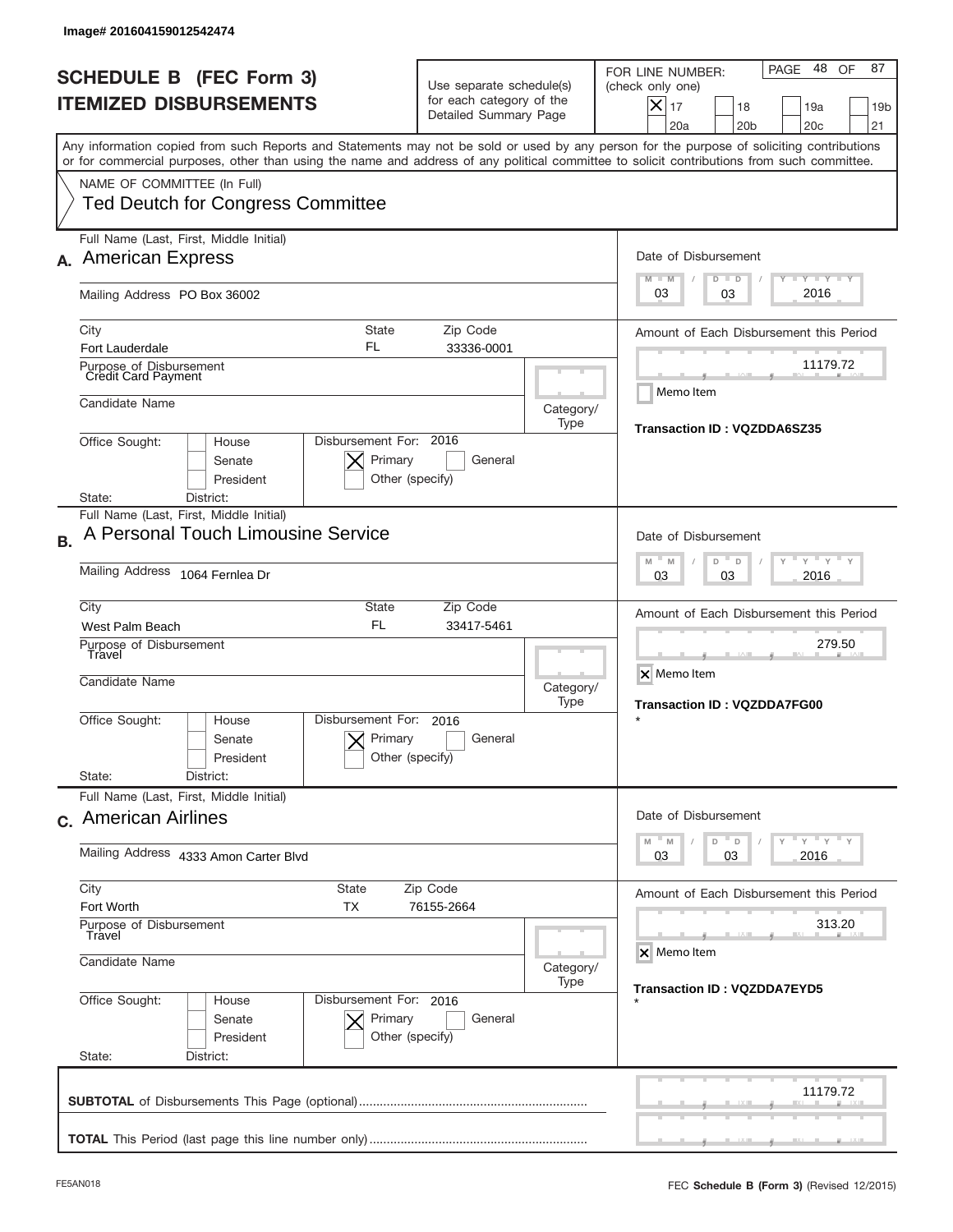|                | Image# 201604159012542475                                                                                                      |                                                                 |                                                 |                                                                               |                                                              |                                                                                                                                                                                                                                                                                         |
|----------------|--------------------------------------------------------------------------------------------------------------------------------|-----------------------------------------------------------------|-------------------------------------------------|-------------------------------------------------------------------------------|--------------------------------------------------------------|-----------------------------------------------------------------------------------------------------------------------------------------------------------------------------------------------------------------------------------------------------------------------------------------|
|                |                                                                                                                                | <b>SCHEDULE B (FEC Form 3)</b><br><b>ITEMIZED DISBURSEMENTS</b> |                                                 | Use separate schedule(s)<br>for each category of the<br>Detailed Summary Page |                                                              | 49 OF<br>87<br>PAGE<br>FOR LINE NUMBER:<br>(check only one)<br>$X _{17}$<br>18<br>19a<br>19 <sub>b</sub><br>20a<br>20 <sub>b</sub><br>20 <sub>c</sub><br>21                                                                                                                             |
|                |                                                                                                                                | NAME OF COMMITTEE (In Full)                                     |                                                 |                                                                               |                                                              | Any information copied from such Reports and Statements may not be sold or used by any person for the purpose of soliciting contributions<br>or for commercial purposes, other than using the name and address of any political committee to solicit contributions from such committee. |
|                |                                                                                                                                | <b>Ted Deutch for Congress Committee</b>                        |                                                 |                                                                               |                                                              |                                                                                                                                                                                                                                                                                         |
|                | <b>American Express</b>                                                                                                        | Full Name (Last, First, Middle Initial)                         |                                                 |                                                                               |                                                              | Date of Disbursement<br><b>TEY TEY TEY</b><br>$M - M$<br>$D$ $D$                                                                                                                                                                                                                        |
|                |                                                                                                                                | Mailing Address PO Box 36002                                    |                                                 |                                                                               |                                                              | 2016<br>03<br>03                                                                                                                                                                                                                                                                        |
| City           | Fort Lauderdale                                                                                                                |                                                                 | State<br>FL                                     | Zip Code<br>33336-0001                                                        |                                                              | Amount of Each Disbursement this Period                                                                                                                                                                                                                                                 |
|                | Purpose of Disbursement<br>Service Fees                                                                                        |                                                                 |                                                 |                                                                               |                                                              | 399.91<br>$\overline{\mathsf{x}}$ Memo Item                                                                                                                                                                                                                                             |
|                | Candidate Name                                                                                                                 |                                                                 |                                                 |                                                                               | Category/<br>Type                                            | <b>Transaction ID: VQZDDA7FHF1</b>                                                                                                                                                                                                                                                      |
| State:         | Disbursement For: 2016<br>Office Sought:<br>House<br>Primary<br>Senate<br>General<br>President<br>Other (specify)<br>District: |                                                                 |                                                 |                                                                               |                                                              |                                                                                                                                                                                                                                                                                         |
| <b>B.</b>      | <b>Apple Store</b>                                                                                                             | Full Name (Last, First, Middle Initial)                         |                                                 |                                                                               |                                                              | Date of Disbursement                                                                                                                                                                                                                                                                    |
|                | Mailing Address 1 Infinite Loop                                                                                                |                                                                 |                                                 |                                                                               |                                                              | $-\gamma + \gamma - \gamma$<br>$-M$<br>M<br>D<br>D<br>2016<br>03<br>03                                                                                                                                                                                                                  |
| City           | State<br>Zip Code<br>CA<br>95014-2083<br>Cupertino                                                                             |                                                                 |                                                 |                                                                               | Amount of Each Disbursement this Period                      |                                                                                                                                                                                                                                                                                         |
|                | Purpose of Disbursement<br>Computer Equipment<br>Candidate Name                                                                |                                                                 |                                                 | Category/<br>Type                                                             | 2349.71<br>X Memo Item<br><b>Transaction ID: VQZDDA7EYJ5</b> |                                                                                                                                                                                                                                                                                         |
| State:         | Office Sought:                                                                                                                 | House<br>Senate<br>President<br>District:                       | Disbursement For:<br>Primary<br>Other (specify) | 2016<br>General                                                               |                                                              | $\star$                                                                                                                                                                                                                                                                                 |
| $C.$ AT&T      |                                                                                                                                | Full Name (Last, First, Middle Initial)                         |                                                 |                                                                               |                                                              | Date of Disbursement                                                                                                                                                                                                                                                                    |
|                | Mailing Address 208 S Akard St                                                                                                 |                                                                 |                                                 |                                                                               |                                                              | $\overline{y}$ $\overline{y}$ $\overline{y}$ $\overline{y}$ $\overline{y}$<br>M<br>D<br>M<br>D<br>2016<br>03<br>03                                                                                                                                                                      |
| City<br>Dallas | State<br>Zip Code<br>TX<br>75202-4209                                                                                          |                                                                 |                                                 |                                                                               |                                                              | Amount of Each Disbursement this Period                                                                                                                                                                                                                                                 |
|                | Purpose of Disbursement<br><b>Telephone Services</b>                                                                           |                                                                 |                                                 | 827.42<br>X Memo Item                                                         |                                                              |                                                                                                                                                                                                                                                                                         |
|                | Candidate Name                                                                                                                 |                                                                 |                                                 | Category/<br>Type                                                             | <b>Transaction ID: VQZDDA7FCT6</b>                           |                                                                                                                                                                                                                                                                                         |
| State:         | Office Sought:<br>Disbursement For: 2016<br>House<br>Senate<br>Primary<br>General<br>President<br>Other (specify)<br>District: |                                                                 |                                                 |                                                                               |                                                              |                                                                                                                                                                                                                                                                                         |
|                |                                                                                                                                |                                                                 |                                                 |                                                                               |                                                              | 0.00                                                                                                                                                                                                                                                                                    |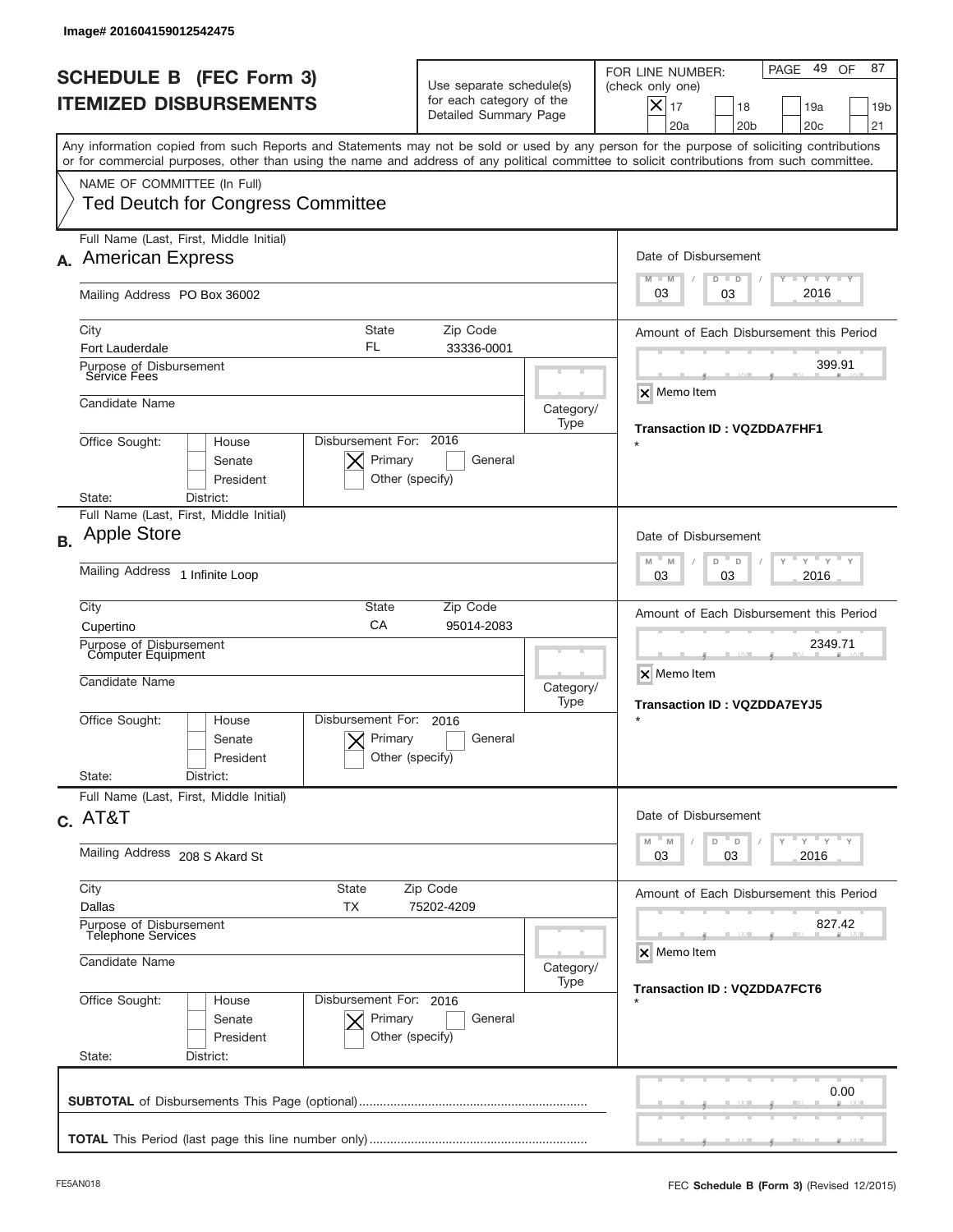|           | Image# 201604159012542476                                                                                                                                                                                                                                                                                              |                                                                      |                                                                               |                   |                                                                                                                                                          |
|-----------|------------------------------------------------------------------------------------------------------------------------------------------------------------------------------------------------------------------------------------------------------------------------------------------------------------------------|----------------------------------------------------------------------|-------------------------------------------------------------------------------|-------------------|----------------------------------------------------------------------------------------------------------------------------------------------------------|
|           | <b>SCHEDULE B (FEC Form 3)</b><br><b>ITEMIZED DISBURSEMENTS</b>                                                                                                                                                                                                                                                        |                                                                      | Use separate schedule(s)<br>for each category of the<br>Detailed Summary Page |                   | PAGE 50 OF<br>87<br>FOR LINE NUMBER:<br>(check only one)<br>$X _{17}$<br>18<br>19a<br>19 <sub>b</sub><br>20a<br>20 <sub>b</sub><br>20 <sub>c</sub><br>21 |
|           | Any information copied from such Reports and Statements may not be sold or used by any person for the purpose of soliciting contributions<br>or for commercial purposes, other than using the name and address of any political committee to solicit contributions from such committee.<br>NAME OF COMMITTEE (In Full) |                                                                      |                                                                               |                   |                                                                                                                                                          |
|           | <b>Ted Deutch for Congress Committee</b>                                                                                                                                                                                                                                                                               |                                                                      |                                                                               |                   |                                                                                                                                                          |
|           | Full Name (Last, First, Middle Initial)<br><b>Avis Car Rentals</b>                                                                                                                                                                                                                                                     |                                                                      |                                                                               |                   | Date of Disbursement<br><b>TEY TEY TEY</b><br>$M - M$<br>$D$ $D$                                                                                         |
|           | Mailing Address 6 Sylvan Way                                                                                                                                                                                                                                                                                           |                                                                      |                                                                               |                   | 2016<br>03<br>03                                                                                                                                         |
|           | State<br>City<br>NJ<br>Parsippany<br>Purpose of Disbursement                                                                                                                                                                                                                                                           |                                                                      | Amount of Each Disbursement this Period<br>460.09                             |                   |                                                                                                                                                          |
|           | Travel<br>Candidate Name                                                                                                                                                                                                                                                                                               |                                                                      |                                                                               | Category/<br>Type | $\overline{\mathsf{x}}$ Memo Item                                                                                                                        |
|           | Disbursement For: 2016<br>Office Sought:<br>House<br>Senate<br>President<br>District:<br>State:                                                                                                                                                                                                                        |                                                                      | <b>Transaction ID: VQZDDA7FC29</b>                                            |                   |                                                                                                                                                          |
| <b>B.</b> | Full Name (Last, First, Middle Initial)<br><b>BB&amp;T Center Concessions</b>                                                                                                                                                                                                                                          |                                                                      |                                                                               |                   | Date of Disbursement                                                                                                                                     |
|           | Mailing Address 1 Panther Pkwy                                                                                                                                                                                                                                                                                         | $-\gamma + \gamma - \gamma$<br>$M - M$<br>D<br>D<br>2016<br>03<br>03 |                                                                               |                   |                                                                                                                                                          |
|           | City<br>State<br>Zip Code<br><b>FL</b><br>33323-5315<br>Sunrise<br>Purpose of Disbursement<br>Catering<br>Candidate Name                                                                                                                                                                                               |                                                                      |                                                                               |                   | Amount of Each Disbursement this Period<br>1328.50                                                                                                       |
|           |                                                                                                                                                                                                                                                                                                                        |                                                                      |                                                                               | Category/<br>Type | X Memo Item<br><b>Transaction ID: VQZDDA7FH86</b>                                                                                                        |
|           | Office Sought:<br>House<br>Senate<br>President                                                                                                                                                                                                                                                                         | Disbursement For:<br>Primary<br>Other (specify)                      | 2016<br>General                                                               |                   | $\star$                                                                                                                                                  |
|           | State:<br>District:<br>Full Name (Last, First, Middle Initial)                                                                                                                                                                                                                                                         |                                                                      |                                                                               |                   |                                                                                                                                                          |
|           | c. DC Taxicab Commission<br>Mailing Address 2235 Shannon PI SE                                                                                                                                                                                                                                                         |                                                                      |                                                                               |                   | Date of Disbursement<br>$\gamma$ = $\gamma$ = $\gamma$ = $\gamma$<br>M<br>D<br>M<br>D<br>2016<br>03<br>03                                                |
|           | City<br>Zip Code<br>State<br>Washington<br>DC<br>20020-5739                                                                                                                                                                                                                                                            |                                                                      |                                                                               |                   | Amount of Each Disbursement this Period                                                                                                                  |
|           | Purpose of Disbursement<br>Travel<br>Candidate Name<br>Category/<br>Office Sought:<br>Disbursement For: 2016<br>House<br>Senate<br>Primary<br>General<br>President<br>Other (specify)                                                                                                                                  |                                                                      |                                                                               |                   | 43.19<br>X Memo Item                                                                                                                                     |
|           |                                                                                                                                                                                                                                                                                                                        |                                                                      |                                                                               | Type              | <b>Transaction ID: VQZDDA7FCC8</b>                                                                                                                       |
|           | State:<br>District:                                                                                                                                                                                                                                                                                                    |                                                                      |                                                                               |                   | 0.00                                                                                                                                                     |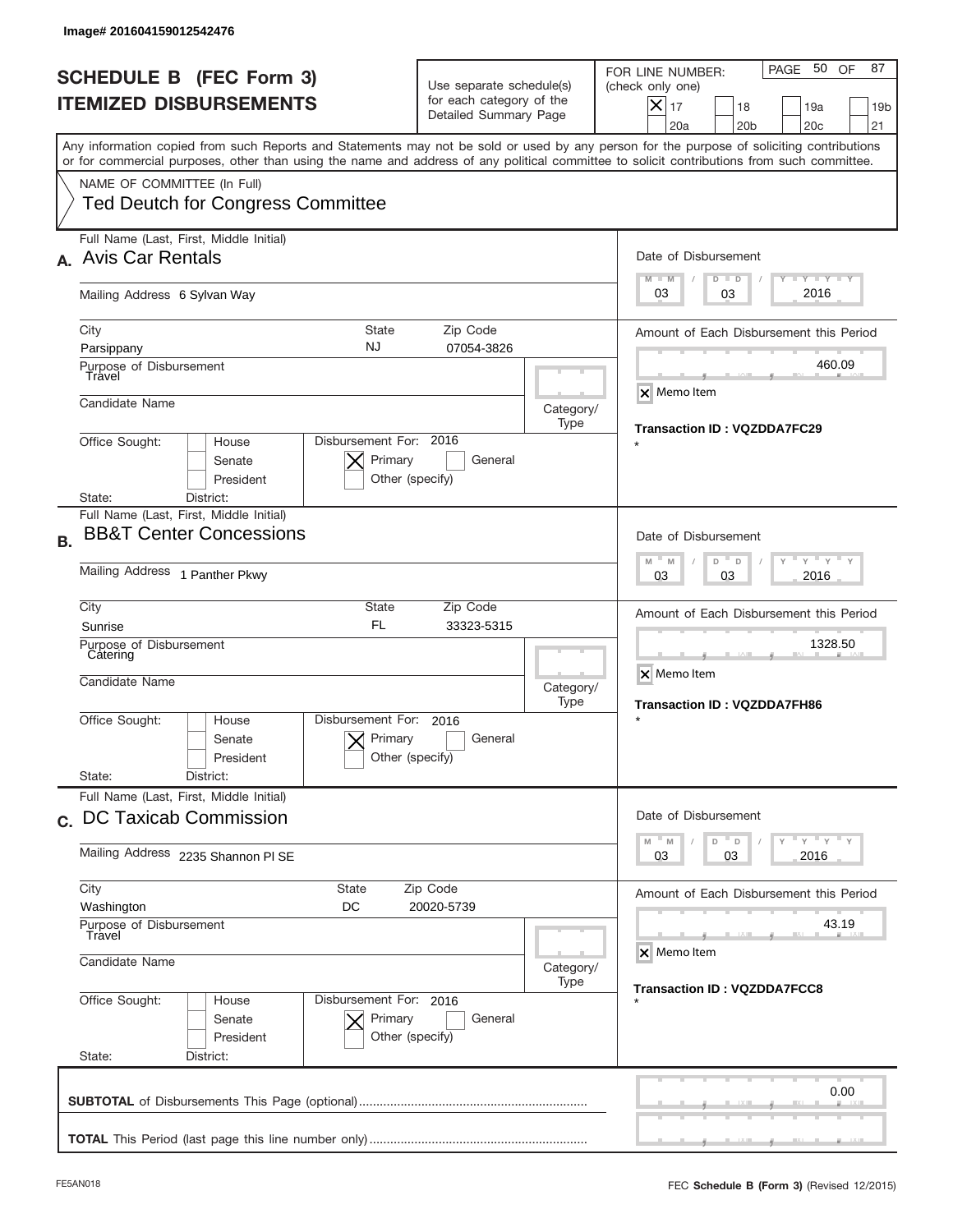| Image# 201604159012542477                                                                                                                                                                                                                                                                                                                                          |                                                                                                                              |                   |                                                                                                                                                              |  |  |
|--------------------------------------------------------------------------------------------------------------------------------------------------------------------------------------------------------------------------------------------------------------------------------------------------------------------------------------------------------------------|------------------------------------------------------------------------------------------------------------------------------|-------------------|--------------------------------------------------------------------------------------------------------------------------------------------------------------|--|--|
| <b>SCHEDULE B (FEC Form 3)</b><br><b>ITEMIZED DISBURSEMENTS</b>                                                                                                                                                                                                                                                                                                    | Use separate schedule(s)<br>for each category of the<br>Detailed Summary Page                                                |                   | PAGE 51<br>87<br>OF.<br>FOR LINE NUMBER:<br>(check only one)<br>$X _{17}$<br>18<br>19a<br>19 <sub>b</sub><br>20a<br>20 <sub>b</sub><br>20 <sub>c</sub><br>21 |  |  |
| Any information copied from such Reports and Statements may not be sold or used by any person for the purpose of soliciting contributions<br>or for commercial purposes, other than using the name and address of any political committee to solicit contributions from such committee.<br>NAME OF COMMITTEE (In Full)<br><b>Ted Deutch for Congress Committee</b> |                                                                                                                              |                   |                                                                                                                                                              |  |  |
| Full Name (Last, First, Middle Initial)<br><b>Florida Atlantic University</b>                                                                                                                                                                                                                                                                                      |                                                                                                                              |                   | Date of Disbursement<br>$T - Y$ $T - Y$<br>$M - M$<br>$D$ $D$                                                                                                |  |  |
| Mailing Address 777 Glades Rd                                                                                                                                                                                                                                                                                                                                      |                                                                                                                              |                   | 2016<br>03<br>03                                                                                                                                             |  |  |
| City<br><b>State</b><br>FL<br>Boca Raton<br>Purpose of Disbursement                                                                                                                                                                                                                                                                                                | Zip Code<br>33431-6496                                                                                                       |                   |                                                                                                                                                              |  |  |
| Parking<br>Candidate Name                                                                                                                                                                                                                                                                                                                                          |                                                                                                                              | Category/<br>Type | X Memo Item<br><b>Transaction ID: VQZDDA7FHB0</b>                                                                                                            |  |  |
| Office Sought:<br>House<br>Senate<br>President<br>State:<br>District:                                                                                                                                                                                                                                                                                              | Disbursement For: 2016<br>Primary<br>General<br>Other (specify)                                                              |                   |                                                                                                                                                              |  |  |
| Full Name (Last, First, Middle Initial)<br>Juice and Java<br><b>B.</b>                                                                                                                                                                                                                                                                                             |                                                                                                                              |                   | Date of Disbursement<br>$\cdots$ $\gamma$ $\cdots$ $\gamma$ $\cdots$ $\gamma$<br>$M$ <sup><math>-</math></sup><br>$D =$<br>M<br>D                            |  |  |
| Mailing Address 20449 State Road 7                                                                                                                                                                                                                                                                                                                                 | 2016<br>03<br>03                                                                                                             |                   |                                                                                                                                                              |  |  |
| City<br>State<br><b>FL</b><br>Boca Raton<br>Purpose of Disbursement<br>Meals                                                                                                                                                                                                                                                                                       | Zip Code<br>33498-6776                                                                                                       |                   | Amount of Each Disbursement this Period<br>108.72                                                                                                            |  |  |
| Candidate Name                                                                                                                                                                                                                                                                                                                                                     |                                                                                                                              | Category/<br>Type | X Memo Item<br><b>Transaction ID: VQZDDA7FGE1</b>                                                                                                            |  |  |
| Disbursement For:<br>Office Sought:<br>House<br>Primary<br>Senate<br>President<br>State:<br>District:                                                                                                                                                                                                                                                              | 2016<br>General<br>Other (specify)                                                                                           |                   |                                                                                                                                                              |  |  |
| Full Name (Last, First, Middle Initial)<br>c. Marriott Hotel                                                                                                                                                                                                                                                                                                       |                                                                                                                              |                   | Date of Disbursement                                                                                                                                         |  |  |
| Mailing Address 900 W Olympic Blvd                                                                                                                                                                                                                                                                                                                                 | $\overline{y}$ $\overline{y}$ $\overline{y}$ $\overline{y}$ $\overline{y}$<br>M<br>$\mathbb M$<br>D<br>D<br>2016<br>03<br>03 |                   |                                                                                                                                                              |  |  |
| City<br><b>State</b><br>Los Angeles<br>СA                                                                                                                                                                                                                                                                                                                          | Amount of Each Disbursement this Period                                                                                      |                   |                                                                                                                                                              |  |  |
| Purpose of Disbursement<br>Travel<br>Candidate Name<br>Category/                                                                                                                                                                                                                                                                                                   |                                                                                                                              |                   | 1464.06<br>X Memo Item                                                                                                                                       |  |  |
| Office Sought:<br>Disbursement For: 2016<br>House<br>Senate<br>Primary<br>President<br>State:<br>District:                                                                                                                                                                                                                                                         | General<br>Other (specify)                                                                                                   | Type              | <b>Transaction ID: VQZDDA7FCA2</b>                                                                                                                           |  |  |
|                                                                                                                                                                                                                                                                                                                                                                    |                                                                                                                              |                   | 0.00                                                                                                                                                         |  |  |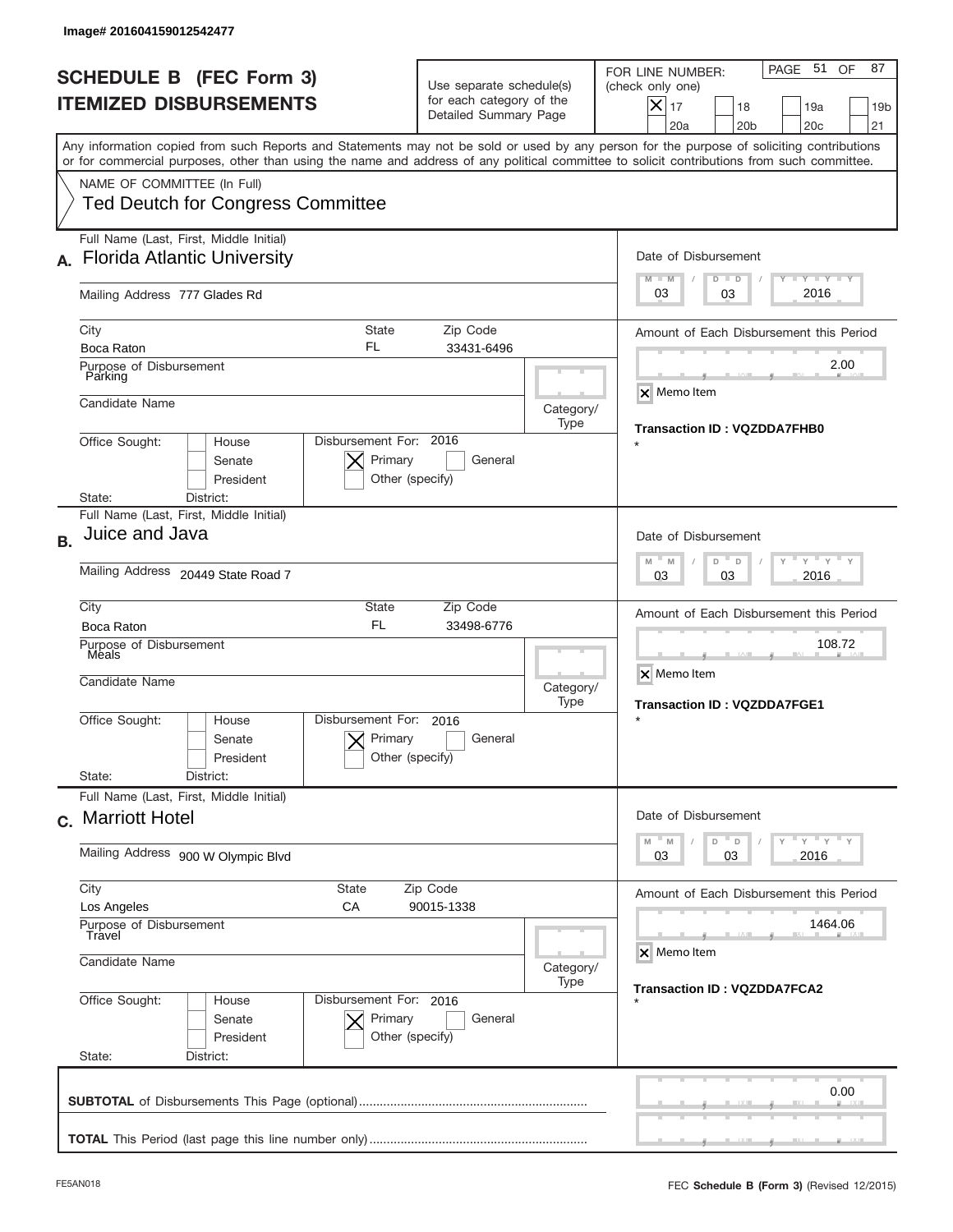|           | Image# 201604159012542478                                                                                                                                                                                                                                                               |                                                                               |                                                   |                                                                                                                                                               |
|-----------|-----------------------------------------------------------------------------------------------------------------------------------------------------------------------------------------------------------------------------------------------------------------------------------------|-------------------------------------------------------------------------------|---------------------------------------------------|---------------------------------------------------------------------------------------------------------------------------------------------------------------|
|           | <b>SCHEDULE B (FEC Form 3)</b><br><b>ITEMIZED DISBURSEMENTS</b>                                                                                                                                                                                                                         | Use separate schedule(s)<br>for each category of the<br>Detailed Summary Page |                                                   | PAGE 52 OF<br>87<br>FOR LINE NUMBER:<br>(check only one)<br>$\times$<br>17<br>18<br>19a<br>19 <sub>b</sub><br>20a<br>20 <sub>b</sub><br>20 <sub>c</sub><br>21 |
|           | Any information copied from such Reports and Statements may not be sold or used by any person for the purpose of soliciting contributions<br>or for commercial purposes, other than using the name and address of any political committee to solicit contributions from such committee. |                                                                               |                                                   |                                                                                                                                                               |
|           | NAME OF COMMITTEE (In Full)<br><b>Ted Deutch for Congress Committee</b>                                                                                                                                                                                                                 |                                                                               |                                                   |                                                                                                                                                               |
|           | Full Name (Last, First, Middle Initial)<br><b>Public Storage</b>                                                                                                                                                                                                                        |                                                                               |                                                   | Date of Disbursement                                                                                                                                          |
|           | Mailing Address 109 NW 20th St                                                                                                                                                                                                                                                          |                                                                               |                                                   | <b>LYLYLY</b><br>$M - M$<br>$D$ $D$<br>2016<br>03<br>03                                                                                                       |
|           | City<br>State<br><b>FL</b><br><b>Boca Raton</b><br>Purpose of Disbursement                                                                                                                                                                                                              | Amount of Each Disbursement this Period<br>87.98                              |                                                   |                                                                                                                                                               |
|           | Storage<br>Candidate Name                                                                                                                                                                                                                                                               |                                                                               | Category/                                         | $\times$ Memo Item                                                                                                                                            |
|           | Disbursement For: 2016<br>Office Sought:<br>House<br>Primary<br>Senate<br>President<br>Other (specify)<br>District:<br>State:                                                                                                                                                           | <b>Transaction ID: VQZDDA7FG91</b>                                            |                                                   |                                                                                                                                                               |
| <b>B.</b> | Full Name (Last, First, Middle Initial)<br>Residence Inn                                                                                                                                                                                                                                |                                                                               |                                                   | Date of Disbursement                                                                                                                                          |
|           | Mailing Address 3275 SW 40th Blvd                                                                                                                                                                                                                                                       | $M - M$<br>$Y = Y$<br>D<br>D<br>2016<br>03<br>03                              |                                                   |                                                                                                                                                               |
|           | City<br><b>State</b><br><b>FL</b><br>Gainesville<br>Purpose of Disbursement<br>Travel                                                                                                                                                                                                   |                                                                               | Amount of Each Disbursement this Period<br>709.39 |                                                                                                                                                               |
|           | Candidate Name<br>Category/                                                                                                                                                                                                                                                             |                                                                               |                                                   | X Memo Item<br><b>Transaction ID: VQZDDA7FBV3</b>                                                                                                             |
|           | Disbursement For:<br>Office Sought:<br>House<br>Primary<br>Senate<br>President<br>State:<br>District:                                                                                                                                                                                   | 2016<br>General<br>Other (specify)                                            |                                                   |                                                                                                                                                               |
|           | Full Name (Last, First, Middle Initial)<br>c. Southwest Airlines                                                                                                                                                                                                                        |                                                                               |                                                   | Date of Disbursement                                                                                                                                          |
|           | Mailing Address PO Box 36611<br>2702 Love Field Drive                                                                                                                                                                                                                                   | ≡ γ ≡ γ ≡ γ<br>$M - M$<br>D<br>D<br>03<br>2016<br>03                          |                                                   |                                                                                                                                                               |
|           | City<br><b>State</b><br>Zip Code<br>Dallas<br>ТX<br>75235-1611                                                                                                                                                                                                                          | Amount of Each Disbursement this Period                                       |                                                   |                                                                                                                                                               |
|           | Purpose of Disbursement<br>Travel<br>Candidate Name                                                                                                                                                                                                                                     | Category/                                                                     | 1592.54<br>X Memo Item                            |                                                                                                                                                               |
|           | Type<br>Office Sought:<br>Disbursement For: 2016<br>House<br>Senate<br>Primary<br>General<br>President<br>Other (specify)<br>State:<br>District:                                                                                                                                        |                                                                               |                                                   | <b>Transaction ID: VQZDDA7EYK3</b>                                                                                                                            |
|           |                                                                                                                                                                                                                                                                                         |                                                                               |                                                   | 0.00                                                                                                                                                          |
|           |                                                                                                                                                                                                                                                                                         |                                                                               |                                                   |                                                                                                                                                               |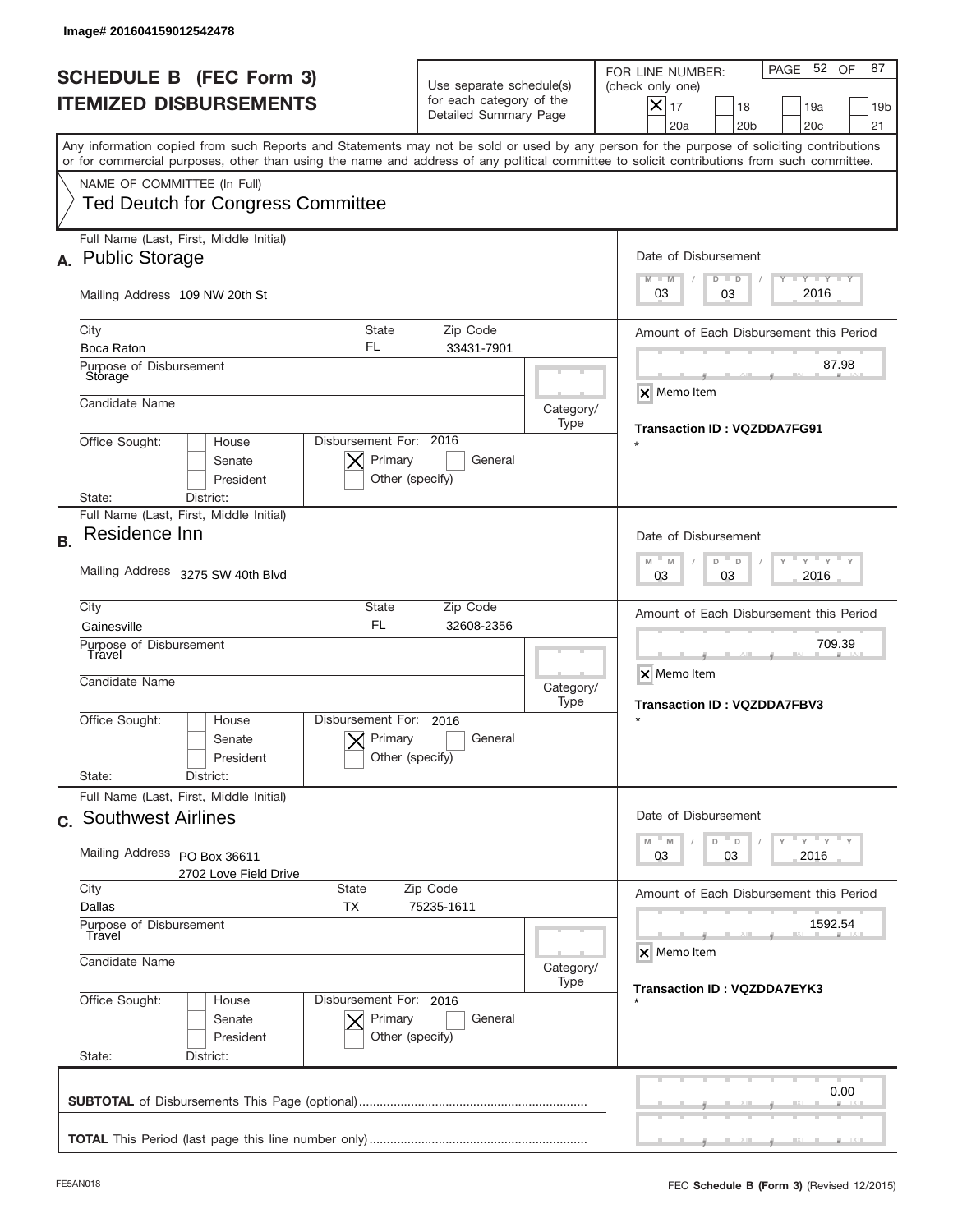| Use separate schedule(s)                                                                                                                 | PAGE 53 OF<br>87<br>FOR LINE NUMBER:                                                                                                                                                                                                                                                    |  |  |         |
|------------------------------------------------------------------------------------------------------------------------------------------|-----------------------------------------------------------------------------------------------------------------------------------------------------------------------------------------------------------------------------------------------------------------------------------------|--|--|---------|
| for each category of the<br>Detailed Summary Page                                                                                        | (check only one)<br>$ \boldsymbol{\times} $<br>17<br>18<br>19a<br>19 <sub>b</sub><br>20a<br>20 <sub>b</sub><br>20c<br>21                                                                                                                                                                |  |  |         |
|                                                                                                                                          | Any information copied from such Reports and Statements may not be sold or used by any person for the purpose of soliciting contributions<br>or for commercial purposes, other than using the name and address of any political committee to solicit contributions from such committee. |  |  |         |
|                                                                                                                                          |                                                                                                                                                                                                                                                                                         |  |  |         |
|                                                                                                                                          | Date of Disbursement<br><b>TAYLY LY</b><br>$M - M$<br>$D$ $D$                                                                                                                                                                                                                           |  |  |         |
|                                                                                                                                          | 2016<br>03<br>03                                                                                                                                                                                                                                                                        |  |  |         |
| City<br><b>State</b><br>Zip Code<br>NY<br>New York                                                                                       |                                                                                                                                                                                                                                                                                         |  |  |         |
|                                                                                                                                          | 20.00                                                                                                                                                                                                                                                                                   |  |  |         |
|                                                                                                                                          | X Memo Item<br>Category/<br><b>Transaction ID: VQZDDA7FFZ2</b>                                                                                                                                                                                                                          |  |  |         |
| Disbursement For: 2016<br>Office Sought:<br>House<br>Primary<br>Senate<br>General<br>President<br>Other (specify)<br>District:<br>State: |                                                                                                                                                                                                                                                                                         |  |  |         |
|                                                                                                                                          | Date of Disbursement<br>$\cdots$ $\gamma$ $\cdots$ $\gamma$ $\cdots$<br>M<br>M<br>D<br>D                                                                                                                                                                                                |  |  |         |
| Mailing Address 2401 Utah Ave S                                                                                                          |                                                                                                                                                                                                                                                                                         |  |  |         |
| City<br>State<br>Zip Code<br><b>WA</b><br>Seattle                                                                                        |                                                                                                                                                                                                                                                                                         |  |  |         |
| Purpose of Disbursement<br>Meals<br>Candidate Name                                                                                       |                                                                                                                                                                                                                                                                                         |  |  |         |
| 2016<br>General                                                                                                                          | <b>Transaction ID: VQZDDA7EZ06</b>                                                                                                                                                                                                                                                      |  |  |         |
|                                                                                                                                          |                                                                                                                                                                                                                                                                                         |  |  |         |
| Full Name (Last, First, Middle Initial)<br>c. Target                                                                                     |                                                                                                                                                                                                                                                                                         |  |  |         |
| Mailing Address 1000 Nicollet Mall                                                                                                       |                                                                                                                                                                                                                                                                                         |  |  |         |
| City<br><b>State</b><br>Minneapolis<br>ΜN                                                                                                |                                                                                                                                                                                                                                                                                         |  |  |         |
| Purpose of Disbursement<br>Office Supplies<br>Candidate Name<br>Category/<br>Type<br>Office Sought:<br>Disbursement For: 2016<br>House   |                                                                                                                                                                                                                                                                                         |  |  |         |
|                                                                                                                                          |                                                                                                                                                                                                                                                                                         |  |  | General |
|                                                                                                                                          | 0.00                                                                                                                                                                                                                                                                                    |  |  |         |
| <b>Ted Deutch for Congress Committee</b>                                                                                                 | 10013-3001<br>Type<br>98134-1498<br>Category/<br>Type<br>Disbursement For:<br>Primary<br>Other (specify)<br>Zip Code<br>55403-2542<br>Primary<br>Other (specify)                                                                                                                        |  |  |         |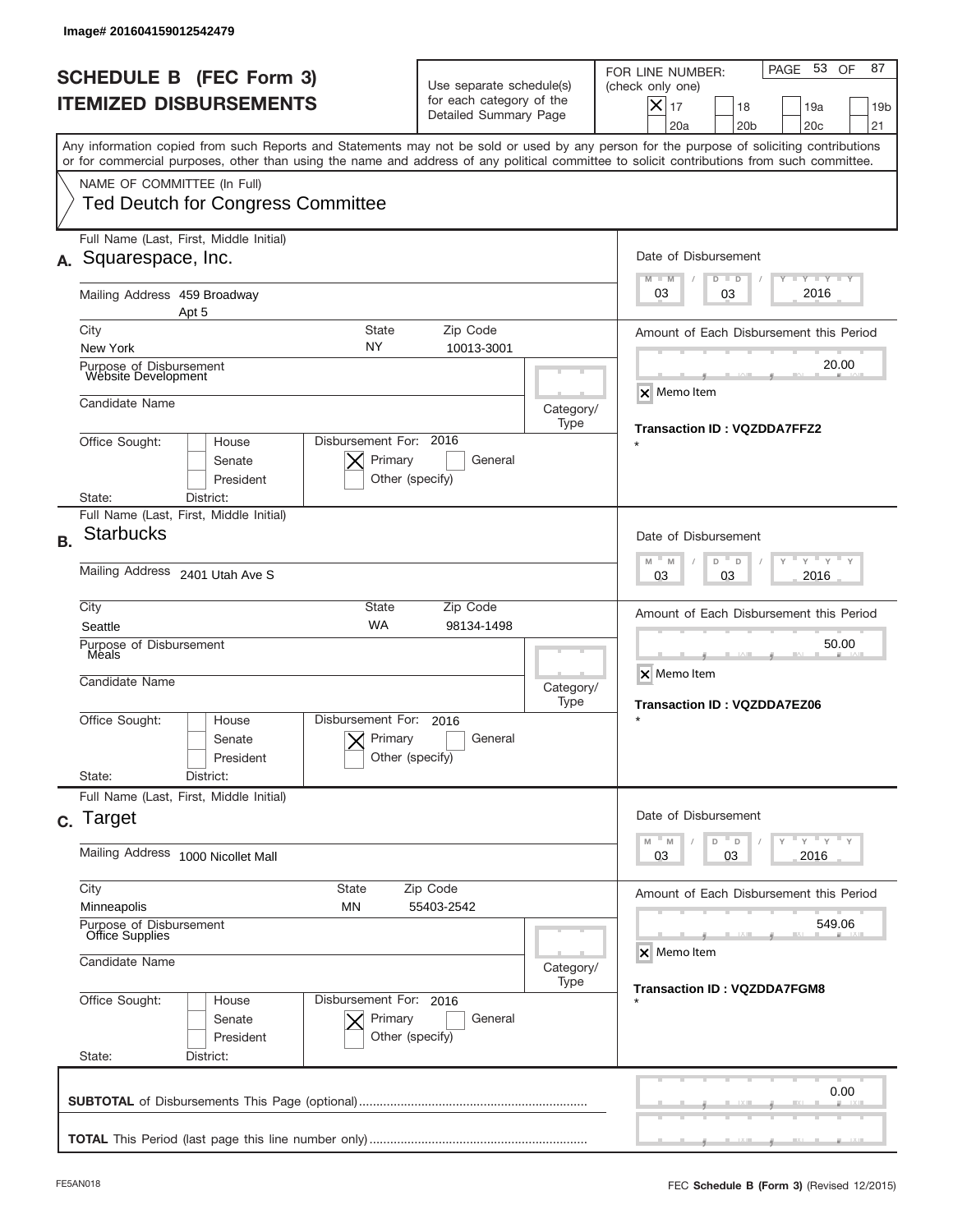|           | Image# 201604159012542480                                                                                                                                                                                                                                                                                              |                                                                               |                                    |                                                                                                                                                          |
|-----------|------------------------------------------------------------------------------------------------------------------------------------------------------------------------------------------------------------------------------------------------------------------------------------------------------------------------|-------------------------------------------------------------------------------|------------------------------------|----------------------------------------------------------------------------------------------------------------------------------------------------------|
|           | <b>SCHEDULE B (FEC Form 3)</b><br><b>ITEMIZED DISBURSEMENTS</b>                                                                                                                                                                                                                                                        | Use separate schedule(s)<br>for each category of the<br>Detailed Summary Page |                                    | PAGE 54 OF<br>87<br>FOR LINE NUMBER:<br>(check only one)<br>$X _{17}$<br>18<br>19a<br>19 <sub>b</sub><br>20a<br>20 <sub>b</sub><br>20 <sub>c</sub><br>21 |
|           | Any information copied from such Reports and Statements may not be sold or used by any person for the purpose of soliciting contributions<br>or for commercial purposes, other than using the name and address of any political committee to solicit contributions from such committee.<br>NAME OF COMMITTEE (In Full) |                                                                               |                                    |                                                                                                                                                          |
|           | <b>Ted Deutch for Congress Committee</b><br>Full Name (Last, First, Middle Initial)                                                                                                                                                                                                                                    |                                                                               |                                    |                                                                                                                                                          |
|           | Uber Technologies Inc.<br>Mailing Address 182 Howard St                                                                                                                                                                                                                                                                |                                                                               |                                    | Date of Disbursement<br><b>TEY TEY TEY</b><br>$M - M$<br>$D$ $D$<br>2016<br>03<br>03                                                                     |
|           | # 8<br>City<br>State<br>СA<br>San Francisco                                                                                                                                                                                                                                                                            | Zip Code<br>94105-1611                                                        |                                    | Amount of Each Disbursement this Period                                                                                                                  |
|           | Purpose of Disbursement<br>Travel<br>Candidate Name                                                                                                                                                                                                                                                                    |                                                                               | Category/<br>Type                  | 63.17<br>$\overline{\mathsf{x}}$ Memo Item                                                                                                               |
|           | Disbursement For: 2016<br>Office Sought:<br>House<br>Primary<br>Senate<br>President<br>Other (specify)<br>District:<br>State:                                                                                                                                                                                          |                                                                               | <b>Transaction ID: VQZDDA7F8F2</b> |                                                                                                                                                          |
| <b>B.</b> | Full Name (Last, First, Middle Initial)<br><b>UPS</b>                                                                                                                                                                                                                                                                  |                                                                               |                                    | Date of Disbursement<br>$\cdots$ $\gamma$ $\cdots$ $\gamma$ $\cdots$ $\gamma$<br>$M - M$<br>D<br>D                                                       |
|           | Mailing Address 55 Glenlake Pkwy                                                                                                                                                                                                                                                                                       | 2016<br>03<br>03                                                              |                                    |                                                                                                                                                          |
|           | City<br>State<br>Zip Code<br>GA<br>30328-3474<br>Atlanta<br>Purpose of Disbursement<br>Shipping<br>Candidate Name                                                                                                                                                                                                      |                                                                               |                                    | Amount of Each Disbursement this Period<br>2.52<br>X Memo Item<br><b>Transaction ID: VQZDDA7FH52</b>                                                     |
|           | Disbursement For:<br>Office Sought:<br>House<br>Primary<br>Senate<br>President<br>State:<br>District:                                                                                                                                                                                                                  | 2016<br>General<br>Other (specify)                                            |                                    | $\star$                                                                                                                                                  |
|           | Full Name (Last, First, Middle Initial)<br>c. Broward County Democratic Black Caucus                                                                                                                                                                                                                                   |                                                                               |                                    | Date of Disbursement<br>$\overline{Y}$ $\overline{Y}$ $\overline{Y}$ $\overline{Y}$ $\overline{Y}$<br>D<br>M<br>M<br>D                                   |
|           | Mailing Address PO Box 25485                                                                                                                                                                                                                                                                                           | 02<br>04<br>2016                                                              |                                    |                                                                                                                                                          |
|           | City<br>State<br>Tamarac<br>FL.<br>Purpose of Disbursement                                                                                                                                                                                                                                                             | Zip Code<br>33320-5485                                                        |                                    | Amount of Each Disbursement this Period<br>185.00                                                                                                        |
|           | Event Attendance Tickets and Print Advertisement<br>Candidate Name                                                                                                                                                                                                                                                     |                                                                               |                                    | Memo Item                                                                                                                                                |
|           | Office Sought:<br>Disbursement For: 2016<br>House<br>Primary<br>Senate<br>President<br>Other (specify)<br>State:<br>District:                                                                                                                                                                                          | <b>Transaction ID: VQZDDA6FPM1</b>                                            |                                    |                                                                                                                                                          |
|           |                                                                                                                                                                                                                                                                                                                        |                                                                               |                                    | 185.00                                                                                                                                                   |
|           |                                                                                                                                                                                                                                                                                                                        |                                                                               |                                    |                                                                                                                                                          |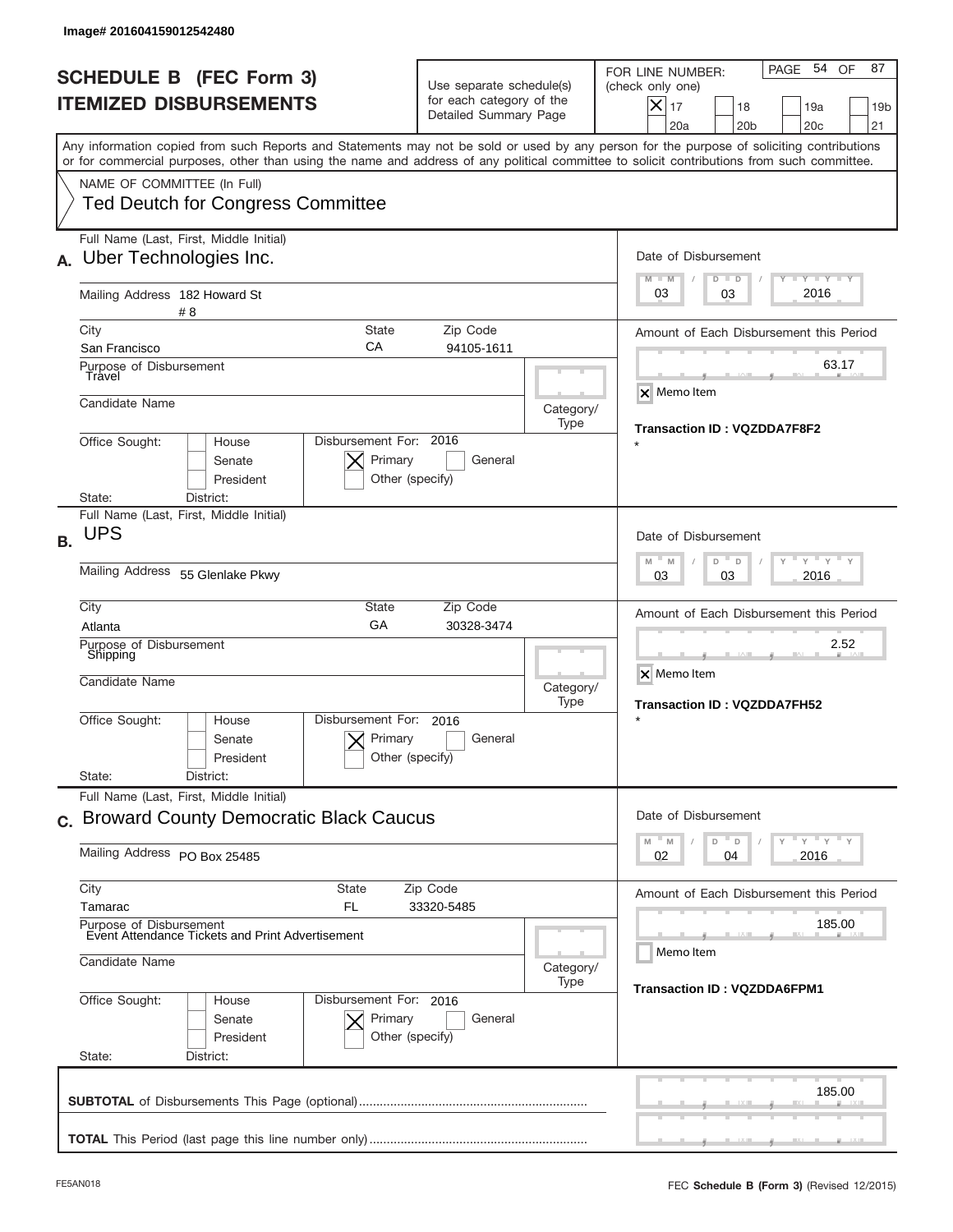| Image# 201604159012542481                                                                                                                                                                                                                                                                                                                                          |                                                                               |                   |                                                                                                                                                                     |
|--------------------------------------------------------------------------------------------------------------------------------------------------------------------------------------------------------------------------------------------------------------------------------------------------------------------------------------------------------------------|-------------------------------------------------------------------------------|-------------------|---------------------------------------------------------------------------------------------------------------------------------------------------------------------|
| <b>SCHEDULE B (FEC Form 3)</b><br><b>ITEMIZED DISBURSEMENTS</b>                                                                                                                                                                                                                                                                                                    | Use separate schedule(s)<br>for each category of the<br>Detailed Summary Page |                   | 55 OF<br>87<br>PAGE<br>FOR LINE NUMBER:<br>(check only one)<br>$ \boldsymbol{\times} $<br>17<br>18<br>19a<br>19 <sub>b</sub><br>20a<br>20 <sub>b</sub><br>20c<br>21 |
| Any information copied from such Reports and Statements may not be sold or used by any person for the purpose of soliciting contributions<br>or for commercial purposes, other than using the name and address of any political committee to solicit contributions from such committee.<br>NAME OF COMMITTEE (In Full)<br><b>Ted Deutch for Congress Committee</b> |                                                                               |                   |                                                                                                                                                                     |
| Full Name (Last, First, Middle Initial)<br><b>Broward County Democratic Executive Committee</b><br>Mailing Address 1888A N University Dr                                                                                                                                                                                                                           |                                                                               |                   | Date of Disbursement<br><b>TAYLY LY</b><br>$M - M$<br>$D$ $D$<br>2016<br>02<br>03                                                                                   |
| <b>State</b><br>City<br>FL<br>Plantation<br>Purpose of Disbursement<br>Event Attendance Tickets<br>Candidate Name<br>Disbursement For: 2016<br>Office Sought:<br>House<br>Primary<br>Senate<br>President<br>District:<br>State:                                                                                                                                    | Zip Code<br>33322-4125<br>General<br>Other (specify)                          | Category/<br>Type | Amount of Each Disbursement this Period<br>100.00<br>Memo Item<br><b>Transaction ID: VQZDDA6H1Z8</b>                                                                |
| Full Name (Last, First, Middle Initial)<br>Carlos Aristizabal Photo & Video Corp<br><b>B.</b><br>Mailing Address 428 Plaza Real<br>Apt 612<br>City<br><b>State</b><br><b>FL</b><br>Boca Raton<br>Purpose of Disbursement<br>Photography Services<br>Candidate Name                                                                                                 | Zip Code<br>33432-3989                                                        | Category/         | Date of Disbursement<br>" y " y "<br>M<br>M<br>D<br>D<br>2016<br>02<br>12<br>Amount of Each Disbursement this Period<br>1250.00<br>Memo Item                        |
| Disbursement For:<br>Office Sought:<br>House<br>Primary<br>Senate<br>President<br>State:<br>District:                                                                                                                                                                                                                                                              | 2016<br>General<br>Other (specify)                                            | Type              | <b>Transaction ID: VQZDDA6FP94</b>                                                                                                                                  |
| Full Name (Last, First, Middle Initial)<br>c. Citibank<br>Mailing Address PO Box 183051                                                                                                                                                                                                                                                                            |                                                                               |                   | Date of Disbursement<br>$Y$ $Y$ $Y$ $Y$<br>$-M$<br>$-$ D<br>M<br>D<br>2016<br>01<br>04                                                                              |
| City<br><b>State</b><br>Columbus<br>OH<br>Purpose of Disbursement<br>Credit Card Payment<br>Candidate Name                                                                                                                                                                                                                                                         | Zip Code<br>43218-3051                                                        | Category/<br>Type | Amount of Each Disbursement this Period<br>84.63<br>Memo Item<br><b>Transaction ID: VQZDDA4WDG7</b>                                                                 |
| Office Sought:<br>Disbursement For: 2016<br>House<br>Primary<br>Senate<br>President<br>State:<br>District:                                                                                                                                                                                                                                                         | General<br>Other (specify)                                                    |                   |                                                                                                                                                                     |
|                                                                                                                                                                                                                                                                                                                                                                    |                                                                               |                   | 1434.63                                                                                                                                                             |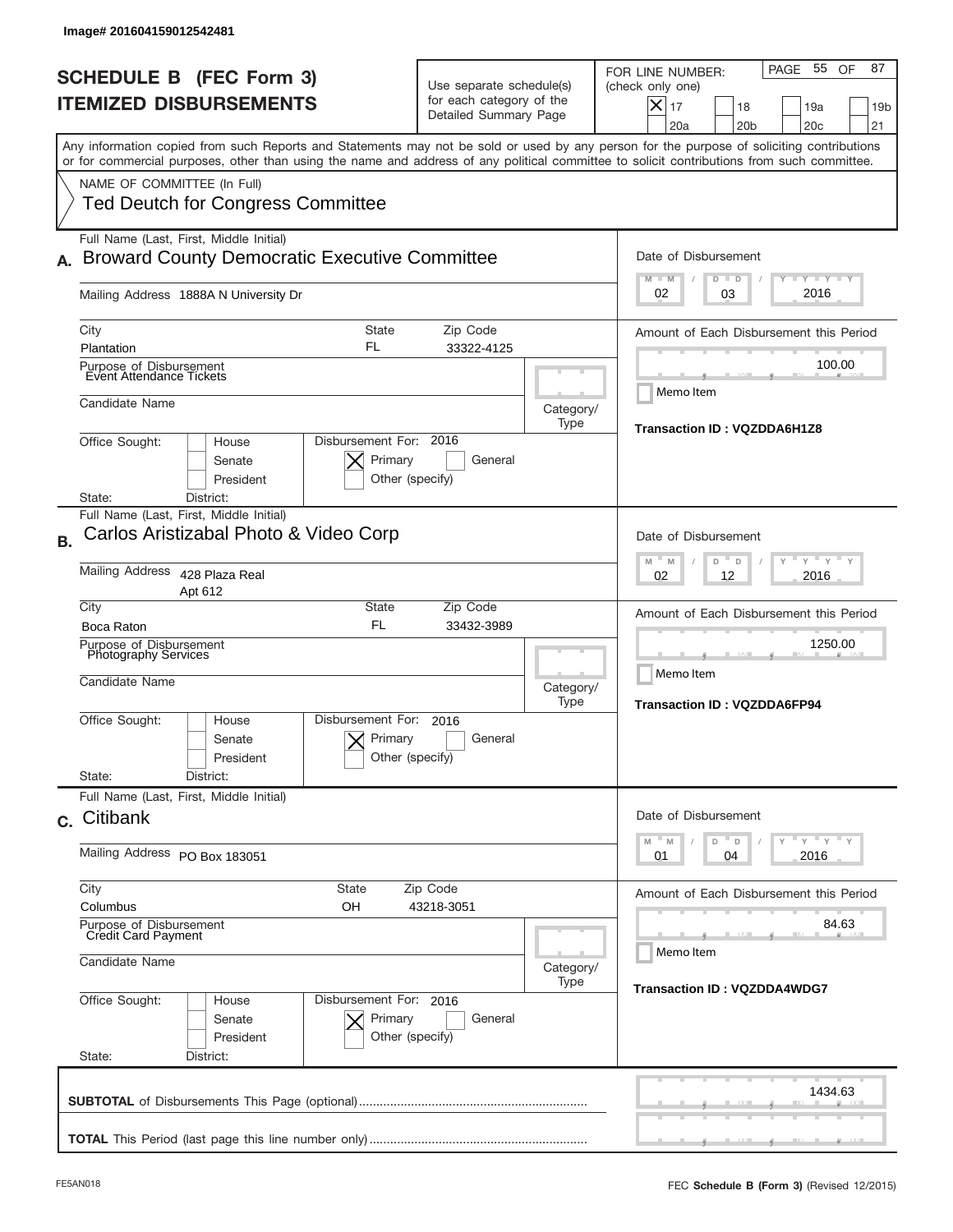|           | Image# 201604159012542482                                                                                                                                                                                                                                                                                              |                                                                                                                       |                   |                                                                                                                                                           |
|-----------|------------------------------------------------------------------------------------------------------------------------------------------------------------------------------------------------------------------------------------------------------------------------------------------------------------------------|-----------------------------------------------------------------------------------------------------------------------|-------------------|-----------------------------------------------------------------------------------------------------------------------------------------------------------|
|           | <b>SCHEDULE B (FEC Form 3)</b><br><b>ITEMIZED DISBURSEMENTS</b>                                                                                                                                                                                                                                                        | Use separate schedule(s)<br>for each category of the<br>Detailed Summary Page                                         |                   | 56 OF<br>87<br>PAGE<br>FOR LINE NUMBER:<br>(check only one)<br>X<br>17<br>19a<br>18<br>19 <sub>b</sub><br>20a<br>20 <sub>b</sub><br>20 <sub>c</sub><br>21 |
|           | Any information copied from such Reports and Statements may not be sold or used by any person for the purpose of soliciting contributions<br>or for commercial purposes, other than using the name and address of any political committee to solicit contributions from such committee.<br>NAME OF COMMITTEE (In Full) |                                                                                                                       |                   |                                                                                                                                                           |
|           | <b>Ted Deutch for Congress Committee</b><br>Full Name (Last, First, Middle Initial)                                                                                                                                                                                                                                    |                                                                                                                       |                   |                                                                                                                                                           |
|           | <b>Comcast Corporation</b>                                                                                                                                                                                                                                                                                             |                                                                                                                       |                   | Date of Disbursement<br><b>LYLYLY</b><br>$M - M$<br>$D$ $D$                                                                                               |
|           | Mailing Address 2001 Pennsylvania Ave NW<br><b>Ste 500</b><br><b>State</b>                                                                                                                                                                                                                                             |                                                                                                                       |                   | 2016<br>01<br>25                                                                                                                                          |
|           | City<br>DC<br>Washington                                                                                                                                                                                                                                                                                               | Zip Code<br>20006-1873                                                                                                |                   | Amount of Each Disbursement this Period                                                                                                                   |
|           | Purpose of Disbursement<br>Internet Services                                                                                                                                                                                                                                                                           |                                                                                                                       |                   | 99.95<br>Memo Item                                                                                                                                        |
|           | Candidate Name                                                                                                                                                                                                                                                                                                         |                                                                                                                       | Category/<br>Type | Transaction ID: VQZDDA6H2G2                                                                                                                               |
|           | Disbursement For: 2016<br>Office Sought:<br>House<br>Primary<br>Senate<br>President<br>Other (specify)<br>District:<br>State:                                                                                                                                                                                          |                                                                                                                       |                   |                                                                                                                                                           |
|           | Full Name (Last, First, Middle Initial)                                                                                                                                                                                                                                                                                |                                                                                                                       |                   |                                                                                                                                                           |
| <b>B.</b> | <b>Comcast Corporation</b>                                                                                                                                                                                                                                                                                             |                                                                                                                       |                   | Date of Disbursement<br>$Y$ $Y$ $Y$<br>$-$ M<br>M<br>D<br>D                                                                                               |
|           | <b>Mailing Address</b><br>2001 Pennsylvania Ave NW<br><b>Ste 500</b><br>City<br>State                                                                                                                                                                                                                                  | 2016<br>03<br>03                                                                                                      |                   |                                                                                                                                                           |
|           | DC<br>Washington                                                                                                                                                                                                                                                                                                       | Amount of Each Disbursement this Period                                                                               |                   |                                                                                                                                                           |
|           | Purpose of Disbursement<br>Internet Services<br>Candidate Name                                                                                                                                                                                                                                                         |                                                                                                                       | Category/<br>Type | 69.95<br>Memo Item<br><b>Transaction ID: VQZDDA7B412</b>                                                                                                  |
|           | Disbursement For:<br>Office Sought:<br>House<br>Senate<br>President<br>State:<br>District:                                                                                                                                                                                                                             | 2016<br>Primary<br>General<br>Other (specify)                                                                         |                   |                                                                                                                                                           |
|           | Full Name (Last, First, Middle Initial)<br>c. Deerfield Beach Democratic Club                                                                                                                                                                                                                                          |                                                                                                                       |                   | Date of Disbursement                                                                                                                                      |
|           | Mailing Address PO Box 351                                                                                                                                                                                                                                                                                             | $\mathbb{F}$ $\mathsf{y}$ $\mathbb{F}$ $\mathsf{y}$ $\mathbb{F}$ $\mathsf{y}$<br>D<br>M<br>M<br>D<br>02<br>2016<br>04 |                   |                                                                                                                                                           |
|           | City<br>State<br>Deerfield Beach<br>FL                                                                                                                                                                                                                                                                                 | Amount of Each Disbursement this Period                                                                               |                   |                                                                                                                                                           |
|           | Purpose of Disbursement<br><b>Event Attendance Tickets</b><br>Candidate Name                                                                                                                                                                                                                                           |                                                                                                                       |                   | 45.00<br>Memo Item                                                                                                                                        |
|           | Office Sought:<br>House<br>Senate                                                                                                                                                                                                                                                                                      | Disbursement For: 2016<br>Primary<br>General                                                                          | Category/<br>Type | <b>Transaction ID: VQZDDA6FPR2</b>                                                                                                                        |
|           | President<br>Other (specify)<br>State:<br>District:                                                                                                                                                                                                                                                                    |                                                                                                                       |                   |                                                                                                                                                           |
|           |                                                                                                                                                                                                                                                                                                                        |                                                                                                                       |                   | 214.90                                                                                                                                                    |
|           |                                                                                                                                                                                                                                                                                                                        |                                                                                                                       |                   |                                                                                                                                                           |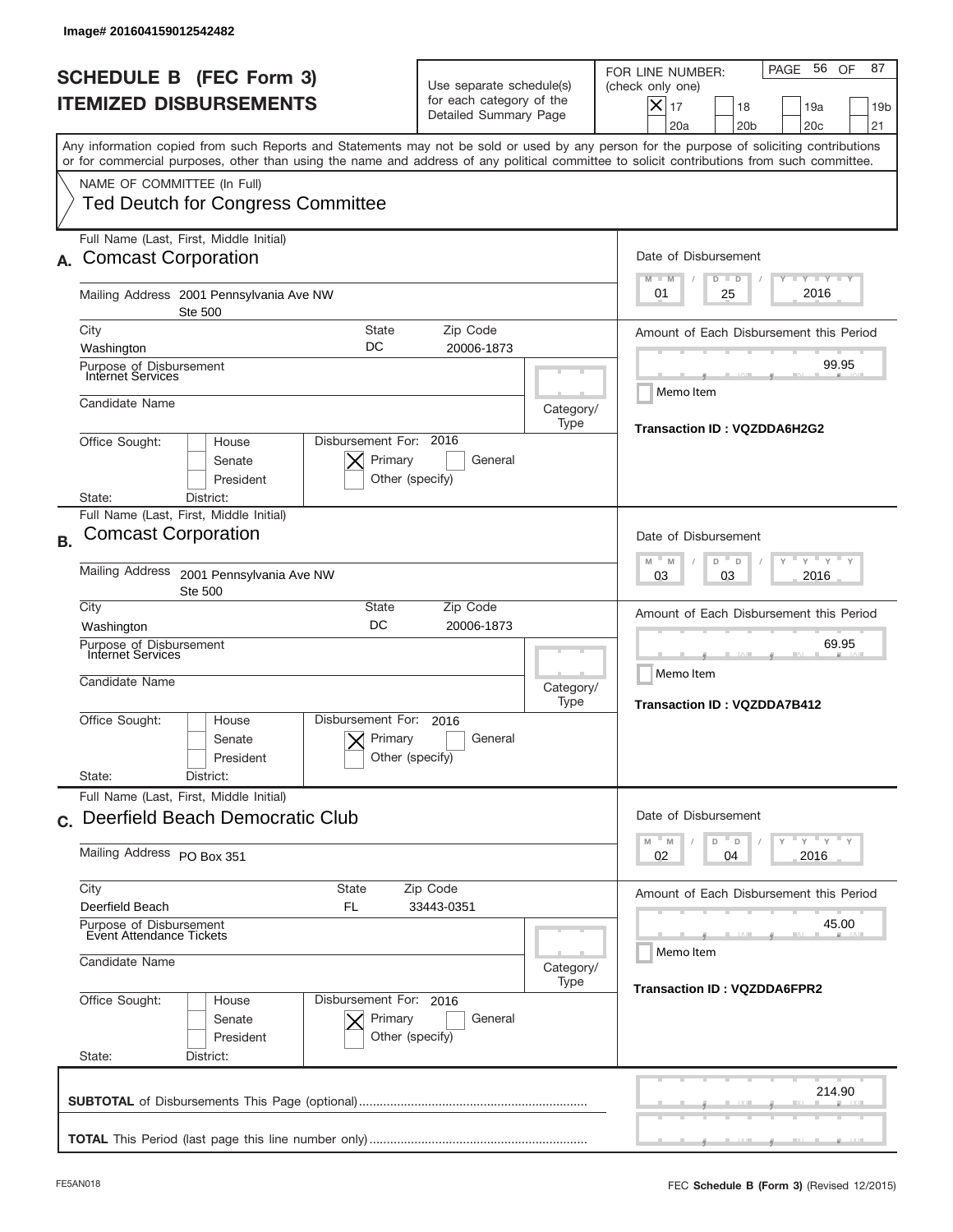|           | Image# 201604159012542483                                                                                                                                                                                                                                                                                              |                                                                               |                                                    |                                                                                                                                                               |  |
|-----------|------------------------------------------------------------------------------------------------------------------------------------------------------------------------------------------------------------------------------------------------------------------------------------------------------------------------|-------------------------------------------------------------------------------|----------------------------------------------------|---------------------------------------------------------------------------------------------------------------------------------------------------------------|--|
|           | <b>SCHEDULE B (FEC Form 3)</b><br><b>ITEMIZED DISBURSEMENTS</b>                                                                                                                                                                                                                                                        | Use separate schedule(s)<br>for each category of the<br>Detailed Summary Page |                                                    | PAGE 57 OF<br>87<br>FOR LINE NUMBER:<br>(check only one)<br>$\times$<br>17<br>18<br>19a<br>19 <sub>b</sub><br>20 <sub>b</sub><br>20 <sub>c</sub><br>21<br>20a |  |
|           | Any information copied from such Reports and Statements may not be sold or used by any person for the purpose of soliciting contributions<br>or for commercial purposes, other than using the name and address of any political committee to solicit contributions from such committee.<br>NAME OF COMMITTEE (In Full) |                                                                               |                                                    |                                                                                                                                                               |  |
|           | <b>Ted Deutch for Congress Committee</b>                                                                                                                                                                                                                                                                               |                                                                               |                                                    |                                                                                                                                                               |  |
|           | Full Name (Last, First, Middle Initial)<br>Democratic Club of Greater Boynton                                                                                                                                                                                                                                          |                                                                               |                                                    | Date of Disbursement<br><b>TAYLY LY</b><br>$M - M$<br>$D$ $D$                                                                                                 |  |
|           | Mailing Address PO Box 742024                                                                                                                                                                                                                                                                                          |                                                                               |                                                    | 2016<br>02<br>02                                                                                                                                              |  |
|           | City<br><b>State</b><br>FL<br>Boynton Beach                                                                                                                                                                                                                                                                            | Zip Code<br>33474-2024                                                        |                                                    | Amount of Each Disbursement this Period                                                                                                                       |  |
|           | Purpose of Disbursement<br>Event Advertisement                                                                                                                                                                                                                                                                         |                                                                               |                                                    | 175.00<br>Memo Item                                                                                                                                           |  |
|           | Candidate Name                                                                                                                                                                                                                                                                                                         |                                                                               | Category/<br>Type                                  | Transaction ID: VQZDDA6H2A5                                                                                                                                   |  |
|           | Disbursement For: 2016<br>Office Sought:<br>House<br>Primary<br>Senate<br>President<br>Other (specify)<br>District:<br>State:                                                                                                                                                                                          | General                                                                       |                                                    |                                                                                                                                                               |  |
| <b>B.</b> | Full Name (Last, First, Middle Initial)<br><b>Francis Dintino</b>                                                                                                                                                                                                                                                      |                                                                               |                                                    | Date of Disbursement<br>$-\gamma + \gamma -$<br>$-$ M<br>M<br>D<br>D                                                                                          |  |
|           | Mailing Address<br>1375 Kenyon St NW<br>Apt 325                                                                                                                                                                                                                                                                        |                                                                               | 2016<br>02<br>05                                   |                                                                                                                                                               |  |
|           | City<br>State<br>DC<br>Washington                                                                                                                                                                                                                                                                                      |                                                                               | Amount of Each Disbursement this Period<br>7000.00 |                                                                                                                                                               |  |
|           | Purpose of Disbursement<br>Website Development Services<br>Candidate Name                                                                                                                                                                                                                                              | Category/<br>Type                                                             |                                                    | Memo Item<br><b>Transaction ID: VQZDDA6CZ31</b>                                                                                                               |  |
|           | Disbursement For:<br>Office Sought:<br>House<br>Primary<br>Senate<br>Other (specify)<br>President                                                                                                                                                                                                                      | 2016<br>General                                                               |                                                    |                                                                                                                                                               |  |
|           | State:<br>District:<br>Full Name (Last, First, Middle Initial)                                                                                                                                                                                                                                                         |                                                                               |                                                    |                                                                                                                                                               |  |
|           | c. Dolphin Democrats                                                                                                                                                                                                                                                                                                   |                                                                               |                                                    | Date of Disbursement<br>$\overline{Y}$ $\overline{Y}$ $\overline{Y}$ $\overline{Y}$ $\overline{Y}$<br>M<br>D<br>M<br>D                                        |  |
|           | Mailing Address PO Box 23194                                                                                                                                                                                                                                                                                           | 2016<br>03<br>03                                                              |                                                    |                                                                                                                                                               |  |
|           | City<br>State<br>Oakland Park<br>FL                                                                                                                                                                                                                                                                                    | Zip Code<br>33307-3194                                                        |                                                    | Amount of Each Disbursement this Period                                                                                                                       |  |
|           | Purpose of Disbursement<br><b>Print Advertising</b><br>Candidate Name                                                                                                                                                                                                                                                  |                                                                               | Category/                                          | 850.00<br>Memo Item                                                                                                                                           |  |
|           | Office Sought:<br>Disbursement For: 2016<br>House<br>Senate<br>Primary<br>President<br>Other (specify)<br>State:<br>District:                                                                                                                                                                                          | General                                                                       | Type                                               | Transaction ID: VQZDDA7B3Y8                                                                                                                                   |  |
|           |                                                                                                                                                                                                                                                                                                                        |                                                                               |                                                    | 8025.00                                                                                                                                                       |  |
|           |                                                                                                                                                                                                                                                                                                                        |                                                                               |                                                    |                                                                                                                                                               |  |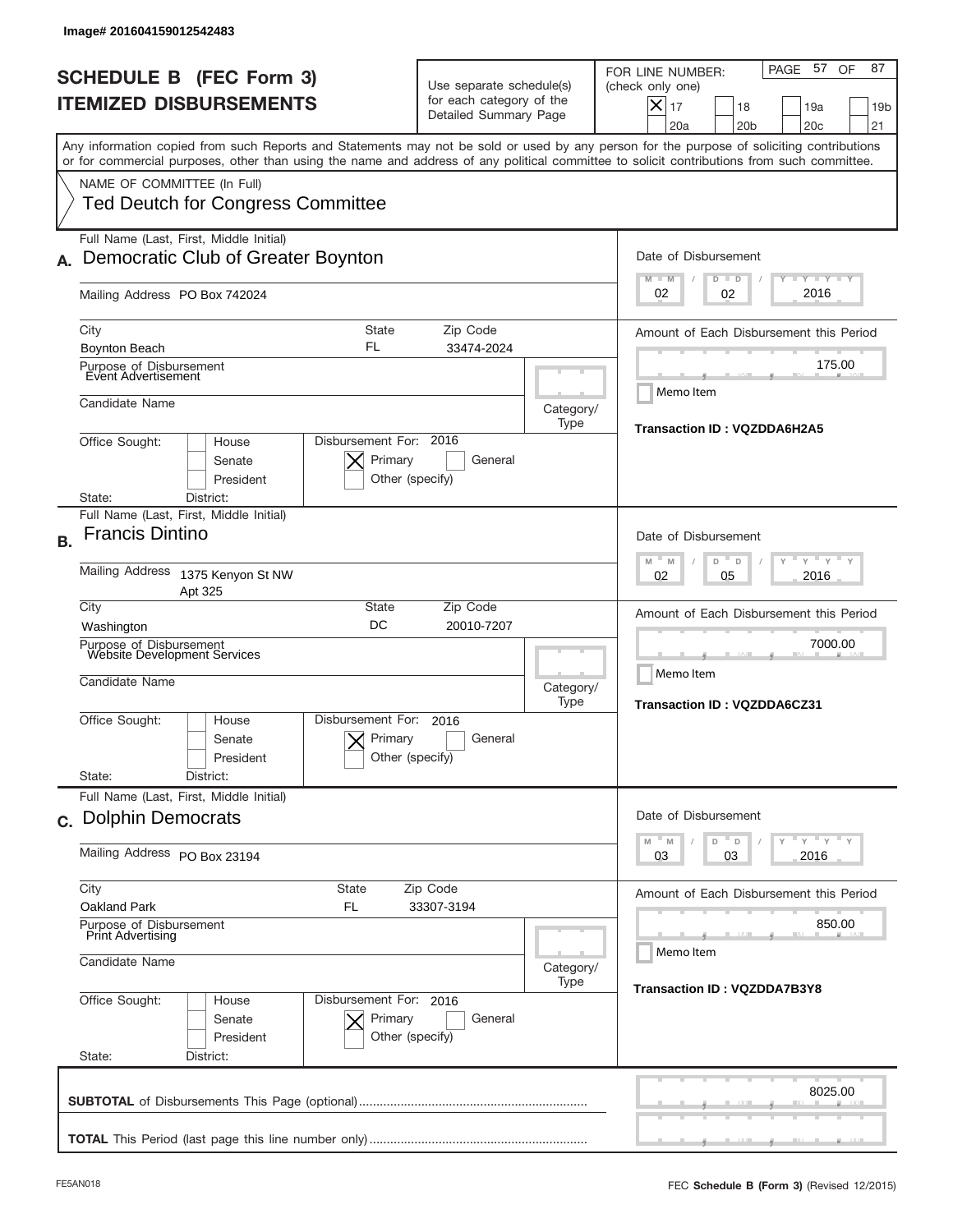|           | Image# 201604159012542484                                                                                                                                                                                                                                                                                              |                                                                               |                             |                                                                                                                                                                  |  |
|-----------|------------------------------------------------------------------------------------------------------------------------------------------------------------------------------------------------------------------------------------------------------------------------------------------------------------------------|-------------------------------------------------------------------------------|-----------------------------|------------------------------------------------------------------------------------------------------------------------------------------------------------------|--|
|           | <b>SCHEDULE B (FEC Form 3)</b><br><b>ITEMIZED DISBURSEMENTS</b>                                                                                                                                                                                                                                                        | Use separate schedule(s)<br>for each category of the<br>Detailed Summary Page |                             | 58 OF<br>87<br>PAGE<br>FOR LINE NUMBER:<br>(check only one)<br>$\times$<br>17<br>18<br>19a<br>19 <sub>b</sub><br>20a<br>20 <sub>b</sub><br>20 <sub>c</sub><br>21 |  |
|           | Any information copied from such Reports and Statements may not be sold or used by any person for the purpose of soliciting contributions<br>or for commercial purposes, other than using the name and address of any political committee to solicit contributions from such committee.<br>NAME OF COMMITTEE (In Full) |                                                                               |                             |                                                                                                                                                                  |  |
|           | <b>Ted Deutch for Congress Committee</b>                                                                                                                                                                                                                                                                               |                                                                               |                             |                                                                                                                                                                  |  |
| А.        | Full Name (Last, First, Middle Initial)<br><b>Brandey Edelson</b>                                                                                                                                                                                                                                                      |                                                                               |                             | Date of Disbursement<br>Y TY TY TY<br>$M - M$<br>$D$ $D$                                                                                                         |  |
|           | Mailing Address 777 Glades Rd<br>Bldg LY-3A                                                                                                                                                                                                                                                                            |                                                                               |                             | 2016<br>12<br>01                                                                                                                                                 |  |
|           | City<br><b>State</b><br>FL<br>Boca Raton                                                                                                                                                                                                                                                                               | Zip Code<br>33431-6424                                                        |                             | Amount of Each Disbursement this Period                                                                                                                          |  |
|           | Purpose of Disbursement<br>Payroll                                                                                                                                                                                                                                                                                     |                                                                               |                             | 2605.92<br>Memo Item                                                                                                                                             |  |
|           | Candidate Name                                                                                                                                                                                                                                                                                                         |                                                                               | Category/<br>Type           | <b>Transaction ID: VQZDDA6AYX8</b>                                                                                                                               |  |
|           | Disbursement For: 2016<br>Office Sought:<br>House<br>Primary<br>Senate<br>President<br>Other (specify)<br>District:<br>State:                                                                                                                                                                                          |                                                                               |                             |                                                                                                                                                                  |  |
| <b>B.</b> | Full Name (Last, First, Middle Initial)<br><b>Brandey Edelson</b>                                                                                                                                                                                                                                                      |                                                                               |                             | Date of Disbursement                                                                                                                                             |  |
|           | Mailing Address 777 Glades Rd<br>Bldg LY-3A                                                                                                                                                                                                                                                                            | $Y$ $Y$ $Y$<br>$-$ M<br>M<br>D<br>D<br>2016<br>01<br>29                       |                             |                                                                                                                                                                  |  |
|           | City<br>State<br><b>FL</b><br>Boca Raton                                                                                                                                                                                                                                                                               | Amount of Each Disbursement this Period                                       |                             |                                                                                                                                                                  |  |
|           | 33431-6424<br>Purpose of Disbursement<br>Payroll<br>Candidate Name<br>Category/                                                                                                                                                                                                                                        |                                                                               |                             | 1785.75<br>Memo Item                                                                                                                                             |  |
|           |                                                                                                                                                                                                                                                                                                                        |                                                                               |                             | <b>Transaction ID: VQZDDA6B2M4</b>                                                                                                                               |  |
|           | Disbursement For:<br>Office Sought:<br>House<br>Primary<br>Senate<br>President                                                                                                                                                                                                                                         | 2016<br>General<br>Other (specify)                                            |                             |                                                                                                                                                                  |  |
|           | State:<br>District:                                                                                                                                                                                                                                                                                                    |                                                                               |                             |                                                                                                                                                                  |  |
|           | Full Name (Last, First, Middle Initial)<br>c. Brandey Edelson                                                                                                                                                                                                                                                          |                                                                               |                             | Date of Disbursement<br>$\cdots$ $\vdots$ $\cdots$ $\vdots$                                                                                                      |  |
|           | Mailing Address 777 Glades Rd<br>Bldg LY-3A                                                                                                                                                                                                                                                                            | M<br>${\mathbb M}$<br>D<br>D<br>02<br>2016<br>29                              |                             |                                                                                                                                                                  |  |
|           | City<br>State<br>Boca Raton<br>FL                                                                                                                                                                                                                                                                                      | Zip Code<br>33431-6424                                                        |                             | Amount of Each Disbursement this Period                                                                                                                          |  |
|           | Purpose of Disbursement<br>Payroll                                                                                                                                                                                                                                                                                     |                                                                               |                             | 1785.75<br>Memo Item                                                                                                                                             |  |
|           | Candidate Name                                                                                                                                                                                                                                                                                                         | Category/<br>Type                                                             | Transaction ID: VQZDDA6K7R1 |                                                                                                                                                                  |  |
|           | Office Sought:<br>Disbursement For: 2016<br>House<br>Senate<br>Primary<br>President<br>Other (specify)<br>State:<br>District:                                                                                                                                                                                          |                                                                               |                             |                                                                                                                                                                  |  |
|           |                                                                                                                                                                                                                                                                                                                        |                                                                               |                             | 6177.42                                                                                                                                                          |  |
|           |                                                                                                                                                                                                                                                                                                                        |                                                                               |                             |                                                                                                                                                                  |  |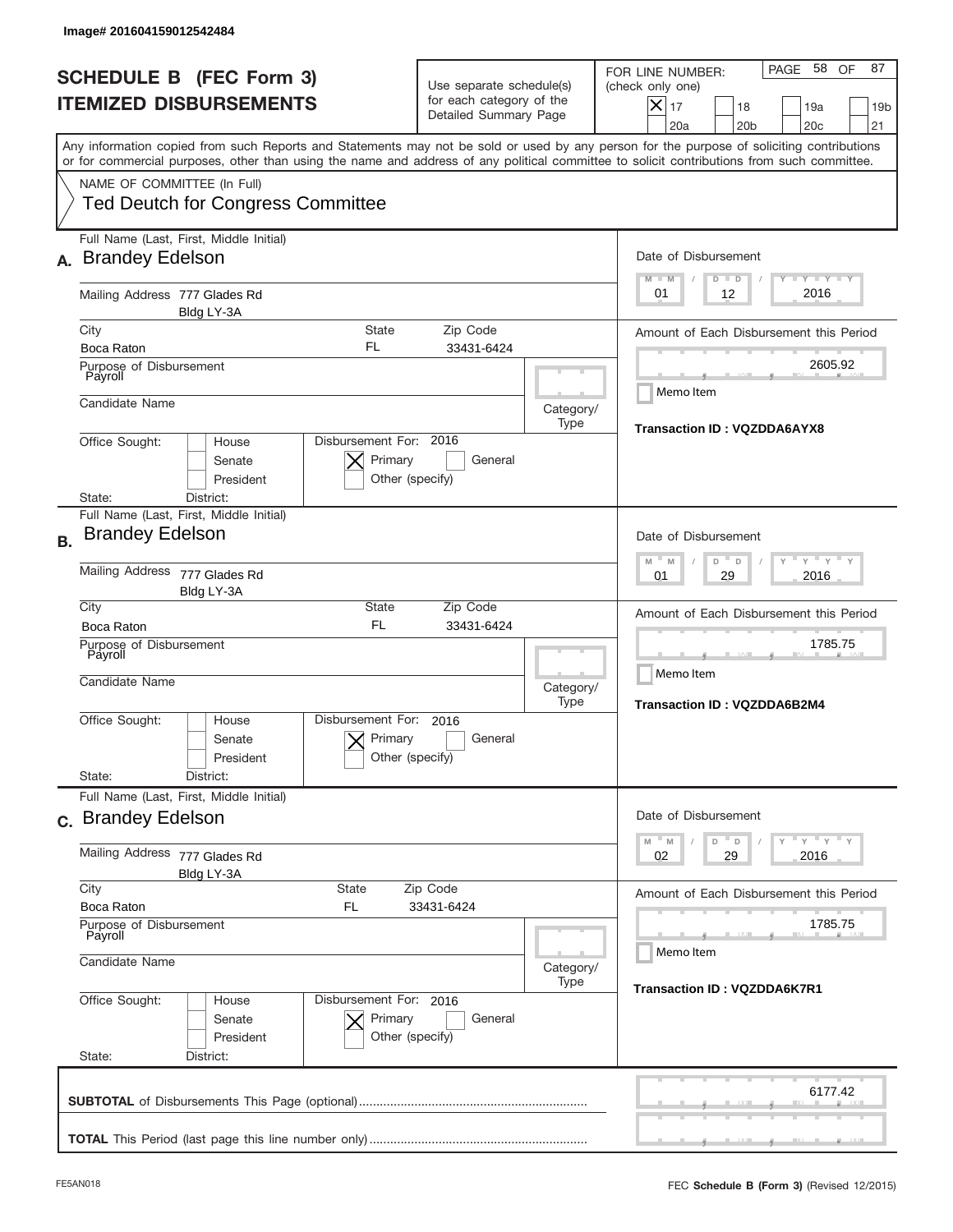|    | Image# 201604159012542485                                                                                                                                                                                                                                                                                              |                                                                               |                                    |                                                                                                                                                          |
|----|------------------------------------------------------------------------------------------------------------------------------------------------------------------------------------------------------------------------------------------------------------------------------------------------------------------------|-------------------------------------------------------------------------------|------------------------------------|----------------------------------------------------------------------------------------------------------------------------------------------------------|
|    | <b>SCHEDULE B (FEC Form 3)</b><br><b>ITEMIZED DISBURSEMENTS</b>                                                                                                                                                                                                                                                        | Use separate schedule(s)<br>for each category of the<br>Detailed Summary Page |                                    | PAGE 59 OF<br>87<br>FOR LINE NUMBER:<br>(check only one)<br>$X _{17}$<br>18<br>19a<br>19 <sub>b</sub><br>20a<br>20 <sub>b</sub><br>20 <sub>c</sub><br>21 |
|    | Any information copied from such Reports and Statements may not be sold or used by any person for the purpose of soliciting contributions<br>or for commercial purposes, other than using the name and address of any political committee to solicit contributions from such committee.<br>NAME OF COMMITTEE (In Full) |                                                                               |                                    |                                                                                                                                                          |
|    | <b>Ted Deutch for Congress Committee</b>                                                                                                                                                                                                                                                                               |                                                                               |                                    |                                                                                                                                                          |
|    | Full Name (Last, First, Middle Initial)<br>A. Brandey Edelson                                                                                                                                                                                                                                                          |                                                                               |                                    | Date of Disbursement<br>$T - Y$ $T - Y$<br>$M - M$<br>$D$ $D$                                                                                            |
|    | Mailing Address 777 Glades Rd<br>Bldg LY-3A                                                                                                                                                                                                                                                                            |                                                                               |                                    | 2016<br>03<br>31                                                                                                                                         |
|    | City<br><b>State</b><br>FL<br>Boca Raton                                                                                                                                                                                                                                                                               | Zip Code                                                                      |                                    | Amount of Each Disbursement this Period                                                                                                                  |
|    | Purpose of Disbursement<br>Payroll                                                                                                                                                                                                                                                                                     | 33431-6424                                                                    |                                    | 1785.75                                                                                                                                                  |
|    | Candidate Name                                                                                                                                                                                                                                                                                                         |                                                                               | Category/<br>Type                  | Memo Item<br><b>Transaction ID: VQZDDA7FMB6</b>                                                                                                          |
|    | Disbursement For: 2016<br>Office Sought:<br>House<br>Primary<br>Senate<br>President<br>Other (specify)<br>State:<br>District:                                                                                                                                                                                          |                                                                               |                                    |                                                                                                                                                          |
| В. | Full Name (Last, First, Middle Initial)<br><b>EMPS</b>                                                                                                                                                                                                                                                                 |                                                                               |                                    | Date of Disbursement<br>$\cdots$ $\vdots$ $\vdots$ $\vdots$                                                                                              |
|    | Mailing Address PO Box 407067                                                                                                                                                                                                                                                                                          | M<br>$D =$<br>M<br>D<br>2016<br>01<br>04                                      |                                    |                                                                                                                                                          |
|    | City<br>State<br><b>FL</b><br><b>Fort Lauderdale</b>                                                                                                                                                                                                                                                                   | Amount of Each Disbursement this Period                                       |                                    |                                                                                                                                                          |
|    | Purpose of Disbursement<br>Merchant Fees                                                                                                                                                                                                                                                                               |                                                                               | 613.30<br>Memo Item                |                                                                                                                                                          |
|    | Candidate Name                                                                                                                                                                                                                                                                                                         |                                                                               | <b>Transaction ID: VQZDDA7FQR5</b> |                                                                                                                                                          |
|    | Disbursement For:<br>Office Sought:<br>House<br>Primary<br>Senate<br>President                                                                                                                                                                                                                                         | 2016<br>General<br>Other (specify)                                            |                                    |                                                                                                                                                          |
|    | State:<br>District:                                                                                                                                                                                                                                                                                                    |                                                                               |                                    |                                                                                                                                                          |
|    | Full Name (Last, First, Middle Initial)<br>c. EMPS                                                                                                                                                                                                                                                                     |                                                                               |                                    | Date of Disbursement<br>$\mathsf{Y}$ $\mathsf{Y}$ $\mathsf{Y}$ $\mathsf{Y}$                                                                              |
|    | Mailing Address PO Box 407067                                                                                                                                                                                                                                                                                          | M<br>D<br>M<br>D<br>02<br>2016<br>03                                          |                                    |                                                                                                                                                          |
|    | City<br><b>State</b><br>Fort Lauderdale<br>FL                                                                                                                                                                                                                                                                          | Zip Code<br>33340-7067                                                        |                                    | Amount of Each Disbursement this Period                                                                                                                  |
|    | Purpose of Disbursement<br>Merchant Fees<br>Candidate Name                                                                                                                                                                                                                                                             | Category/                                                                     | 309.64<br>Memo Item                |                                                                                                                                                          |
|    | Office Sought:<br>Disbursement For: 2016<br>House<br>Primary<br>Senate<br>President<br>State:<br>District:                                                                                                                                                                                                             | General<br>Other (specify)                                                    | Type                               | <b>Transaction ID: VQZDDA7FQT1</b>                                                                                                                       |
|    |                                                                                                                                                                                                                                                                                                                        |                                                                               |                                    | 2708.69                                                                                                                                                  |
|    |                                                                                                                                                                                                                                                                                                                        |                                                                               |                                    |                                                                                                                                                          |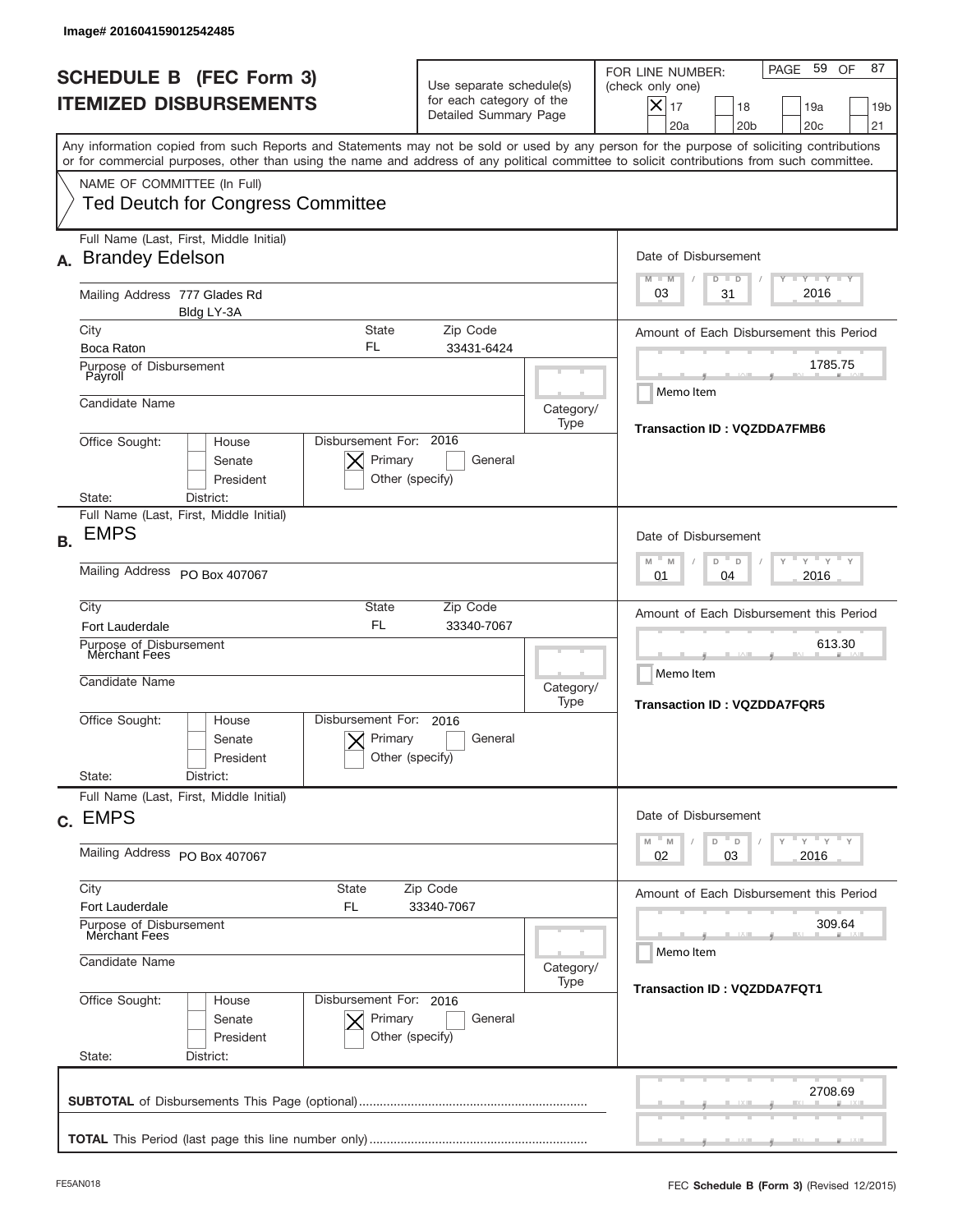|           | Image# 201604159012542486                                                                                                                                                                                                                                                               |                                                                               |                                                         |                                                                                                                                                                     |  |
|-----------|-----------------------------------------------------------------------------------------------------------------------------------------------------------------------------------------------------------------------------------------------------------------------------------------|-------------------------------------------------------------------------------|---------------------------------------------------------|---------------------------------------------------------------------------------------------------------------------------------------------------------------------|--|
|           | <b>SCHEDULE B (FEC Form 3)</b><br><b>ITEMIZED DISBURSEMENTS</b>                                                                                                                                                                                                                         | Use separate schedule(s)<br>for each category of the<br>Detailed Summary Page |                                                         | 60<br>87<br>PAGE<br>OF<br>FOR LINE NUMBER:<br>(check only one)<br>$\times$<br>17<br>19a<br>18<br>19 <sub>b</sub><br>20 <sub>b</sub><br>20 <sub>c</sub><br>21<br>20a |  |
|           | Any information copied from such Reports and Statements may not be sold or used by any person for the purpose of soliciting contributions<br>or for commercial purposes, other than using the name and address of any political committee to solicit contributions from such committee. |                                                                               |                                                         |                                                                                                                                                                     |  |
|           | NAME OF COMMITTEE (In Full)<br><b>Ted Deutch for Congress Committee</b>                                                                                                                                                                                                                 |                                                                               |                                                         |                                                                                                                                                                     |  |
| А.        | Full Name (Last, First, Middle Initial)<br><b>EMPS</b>                                                                                                                                                                                                                                  |                                                                               |                                                         | Date of Disbursement<br><b>LEY LEY LEY</b>                                                                                                                          |  |
|           | Mailing Address PO Box 407067                                                                                                                                                                                                                                                           |                                                                               |                                                         | $M - M$<br>$D$ $D$<br>2016<br>03<br>03                                                                                                                              |  |
|           | <b>State</b><br>City<br>FL<br>Fort Lauderdale                                                                                                                                                                                                                                           | Zip Code<br>33340-7067                                                        |                                                         | Amount of Each Disbursement this Period                                                                                                                             |  |
|           | Purpose of Disbursement<br>Merchant Fees                                                                                                                                                                                                                                                |                                                                               |                                                         | 647.62<br>Memo Item                                                                                                                                                 |  |
|           | Candidate Name                                                                                                                                                                                                                                                                          |                                                                               | Category/<br>Type                                       | Transaction ID: VQZDDA7FQX5                                                                                                                                         |  |
|           | Disbursement For: 2016<br>Office Sought:<br>House<br>Primary<br>Senate<br>President<br>Other (specify)<br>District:<br>State:                                                                                                                                                           |                                                                               |                                                         |                                                                                                                                                                     |  |
|           | Full Name (Last, First, Middle Initial)<br><b>Florida Young Democrats</b>                                                                                                                                                                                                               |                                                                               |                                                         | Date of Disbursement                                                                                                                                                |  |
| <b>B.</b> | Mailing Address PO Box 4444                                                                                                                                                                                                                                                             | $Y = Y$<br>M<br>$-M$<br>D<br>D<br>2016<br>02<br>29                            |                                                         |                                                                                                                                                                     |  |
|           | City<br>State<br>Zip Code<br><b>FL</b><br>33008-4444<br>Hallandale<br>Purpose of Disbursement<br>Void of 10/30/15 uncleared check                                                                                                                                                       |                                                                               |                                                         | Amount of Each Disbursement this Period<br>-250.00<br>Memo Item                                                                                                     |  |
|           | Candidate Name<br>Disbursement For:<br>Office Sought:<br>House                                                                                                                                                                                                                          | 2016                                                                          | Category/<br>Type                                       | Transaction ID: VQZDDA750P2                                                                                                                                         |  |
|           | Primary<br>Senate<br>President<br>State:<br>District:                                                                                                                                                                                                                                   | General<br>Other (specify)                                                    |                                                         |                                                                                                                                                                     |  |
|           | Full Name (Last, First, Middle Initial)<br>c. Hillel of Broward and Palm Beach                                                                                                                                                                                                          |                                                                               |                                                         | Date of Disbursement                                                                                                                                                |  |
|           | Mailing Address<br>777 Glades Rd<br>Bldg LY-3A                                                                                                                                                                                                                                          | ≡ γ ≡ γ ≡ γ<br>$M - M$<br>D<br>D<br>02<br>2016<br>04                          |                                                         |                                                                                                                                                                     |  |
|           | City<br>State<br>Boca Raton<br>FL                                                                                                                                                                                                                                                       | Zip Code<br>33431-6424                                                        |                                                         | Amount of Each Disbursement this Period                                                                                                                             |  |
|           | Purpose of Disbursement<br>Print Ad<br>Candidate Name                                                                                                                                                                                                                                   |                                                                               | 1000.00<br>Memo Item                                    |                                                                                                                                                                     |  |
|           | Office Sought:<br>Disbursement For: 2016<br>House<br>Senate<br>Primary<br>President<br>State:<br>District:                                                                                                                                                                              | General<br>Other (specify)                                                    | Category/<br>Type<br><b>Transaction ID: VQZDDA6CZB4</b> |                                                                                                                                                                     |  |
|           |                                                                                                                                                                                                                                                                                         |                                                                               |                                                         | 1397.62                                                                                                                                                             |  |
|           |                                                                                                                                                                                                                                                                                         |                                                                               |                                                         |                                                                                                                                                                     |  |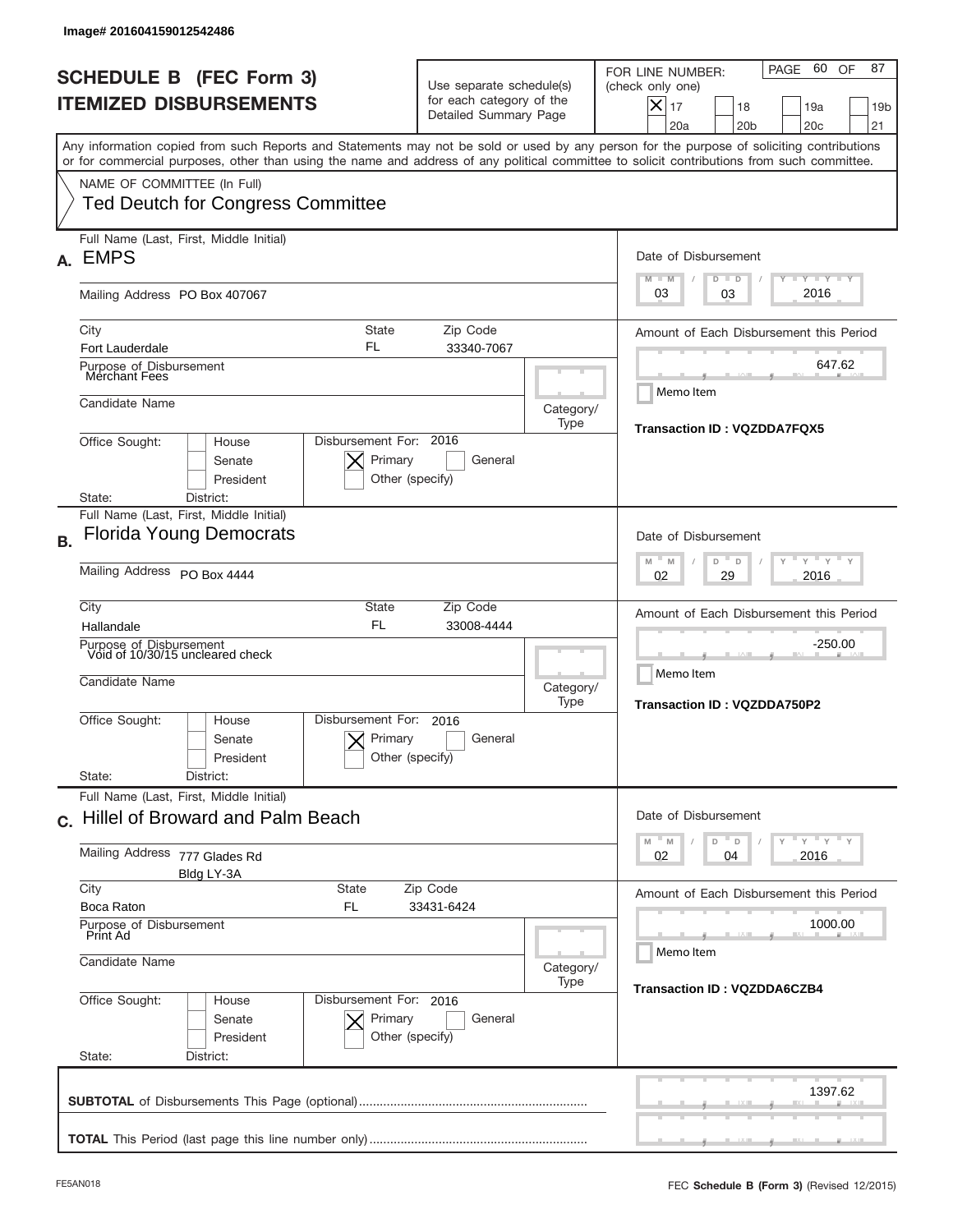|                | Image# 201604159012542487                                                                                                                                                 |                                                      |                                                                               |                                                 |                                                                                                                                                                  |
|----------------|---------------------------------------------------------------------------------------------------------------------------------------------------------------------------|------------------------------------------------------|-------------------------------------------------------------------------------|-------------------------------------------------|------------------------------------------------------------------------------------------------------------------------------------------------------------------|
|                | <b>SCHEDULE B (FEC Form 3)</b><br><b>ITEMIZED DISBURSEMENTS</b>                                                                                                           |                                                      | Use separate schedule(s)<br>for each category of the<br>Detailed Summary Page |                                                 | PAGE 61<br>87<br>OF<br>FOR LINE NUMBER:<br>(check only one)<br>$\times$<br>17<br>18<br>19a<br>19 <sub>b</sub><br>20 <sub>b</sub><br>20 <sub>c</sub><br>21<br>20a |
|                | or for commercial purposes, other than using the name and address of any political committee to solicit contributions from such committee.<br>NAME OF COMMITTEE (In Full) |                                                      |                                                                               |                                                 | Any information copied from such Reports and Statements may not be sold or used by any person for the purpose of soliciting contributions                        |
|                | <b>Ted Deutch for Congress Committee</b>                                                                                                                                  |                                                      |                                                                               |                                                 |                                                                                                                                                                  |
|                | Full Name (Last, First, Middle Initial)<br>Hillel of Broward and Palm Beach                                                                                               |                                                      |                                                                               |                                                 | Date of Disbursement<br><b>TAYLY LY</b><br>$M - M$<br>$D$ $D$                                                                                                    |
|                | Mailing Address 777 Glades Rd<br>Bldg LY-3A                                                                                                                               |                                                      |                                                                               |                                                 | 2016<br>03<br>18                                                                                                                                                 |
|                | City                                                                                                                                                                      | <b>State</b><br>FL                                   | Zip Code                                                                      |                                                 | Amount of Each Disbursement this Period                                                                                                                          |
|                | Boca Raton<br>Purpose of Disbursement<br>Print Advertising                                                                                                                |                                                      | 33431-6424                                                                    |                                                 | 1065.00<br>Memo Item                                                                                                                                             |
|                | Candidate Name                                                                                                                                                            |                                                      |                                                                               | Category/<br>Type                               | Transaction ID: VQZDDA7B4F3                                                                                                                                      |
|                | Office Sought:<br>House<br>Senate<br>President<br>District:<br>State:                                                                                                     | Disbursement For: 2016<br>Primary<br>Other (specify) | General                                                                       |                                                 |                                                                                                                                                                  |
| B <sub>1</sub> | Full Name (Last, First, Middle Initial)<br>Johnson Campaigns                                                                                                              |                                                      |                                                                               |                                                 | Date of Disbursement                                                                                                                                             |
|                | Mailing Address<br>13615 S Dixie Hwy<br>Ste 516                                                                                                                           |                                                      | $-\gamma + \gamma -$<br>M<br>M<br>D<br>D<br>2016<br>01<br>12                  |                                                 |                                                                                                                                                                  |
|                | City<br>Miami                                                                                                                                                             | State<br><b>FL</b>                                   | Zip Code<br>33176-7254                                                        |                                                 | Amount of Each Disbursement this Period<br>5000.00                                                                                                               |
|                | Purpose of Disbursement<br><b>Strategic Planning Consulting Services</b><br>Candidate Name                                                                                | Category/<br>Type                                    |                                                                               | Memo Item<br><b>Transaction ID: VQZDDA6AYY6</b> |                                                                                                                                                                  |
|                | Office Sought:<br>House<br>Senate<br>President                                                                                                                            | Disbursement For:<br>Primary<br>Other (specify)      | 2016<br>General                                                               |                                                 |                                                                                                                                                                  |
|                | State:<br>District:                                                                                                                                                       |                                                      |                                                                               |                                                 |                                                                                                                                                                  |
|                | Full Name (Last, First, Middle Initial)<br>c. Johnson Campaigns                                                                                                           |                                                      |                                                                               |                                                 | Date of Disbursement<br>$\mathsf{Y}$ $\mathsf{Y}$ $\mathsf{Y}$ $\mathsf{Y}$<br>M<br>D<br>M<br>D                                                                  |
|                | Mailing Address 13615 S Dixie Hwy<br>Ste 516                                                                                                                              |                                                      | 29<br>2016<br>01                                                              |                                                 |                                                                                                                                                                  |
|                | City<br>State                                                                                                                                                             |                                                      | Zip Code                                                                      |                                                 | Amount of Each Disbursement this Period                                                                                                                          |
|                | 33176-7254<br>Miami<br>FL<br>Purpose of Disbursement<br><b>Strategic Planning Consulting Services</b>                                                                     |                                                      |                                                                               |                                                 | 2000.00<br>Memo Item                                                                                                                                             |
|                | Candidate Name                                                                                                                                                            |                                                      |                                                                               | Category/<br>Type                               | Transaction ID: VQZDDA6B2N2                                                                                                                                      |
|                | Office Sought:<br>House<br>Senate<br>President<br>State:<br>District:                                                                                                     | Disbursement For: 2016<br>Primary<br>Other (specify) | General                                                                       |                                                 |                                                                                                                                                                  |
|                |                                                                                                                                                                           |                                                      |                                                                               |                                                 | 8065.00                                                                                                                                                          |
|                |                                                                                                                                                                           |                                                      |                                                                               |                                                 |                                                                                                                                                                  |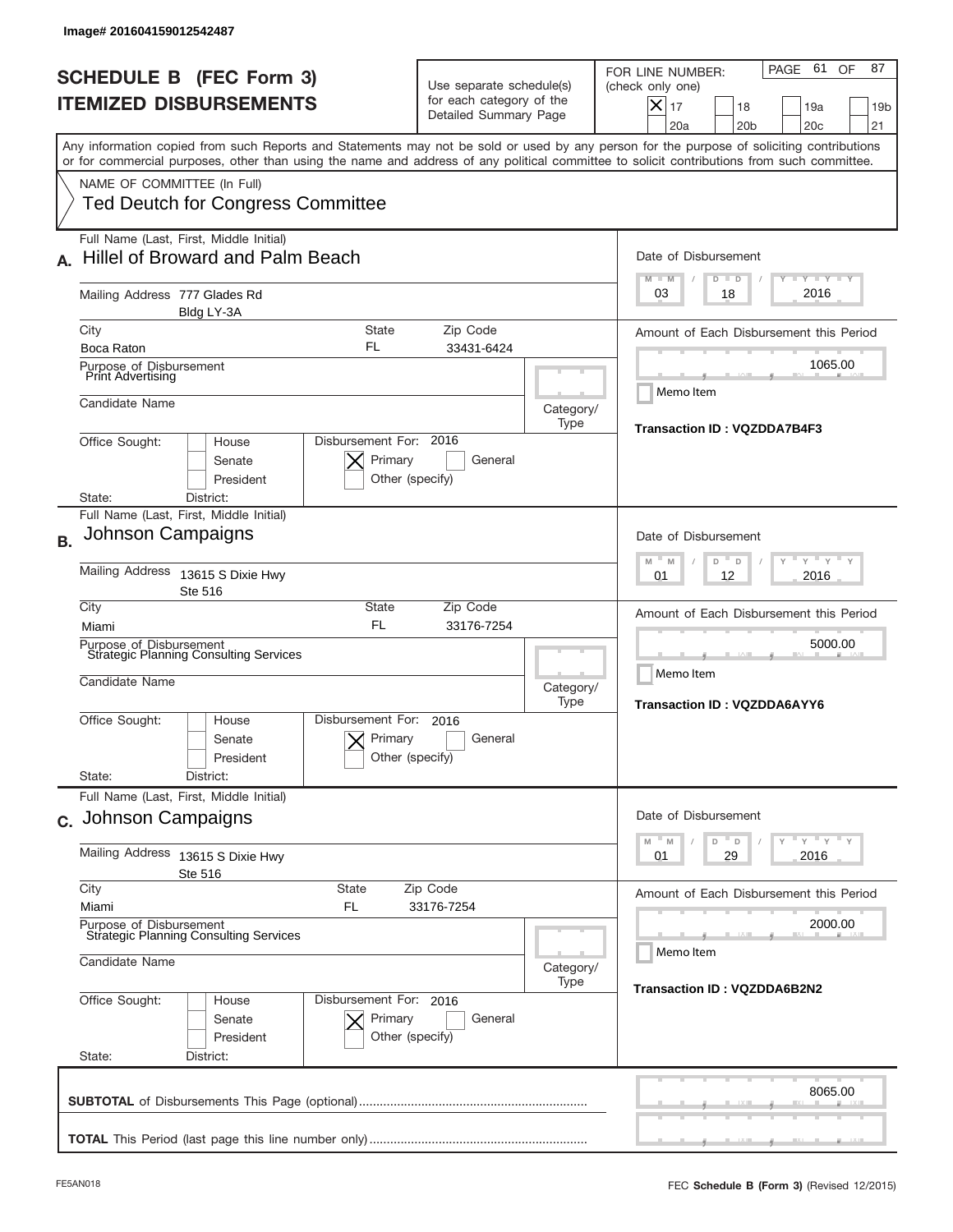|                | lmage#201604159012542488                                                                                                                                                  |                                                      |                                                                               |                   |                                                                                                                                                        |
|----------------|---------------------------------------------------------------------------------------------------------------------------------------------------------------------------|------------------------------------------------------|-------------------------------------------------------------------------------|-------------------|--------------------------------------------------------------------------------------------------------------------------------------------------------|
|                | <b>SCHEDULE B (FEC Form 3)</b><br><b>ITEMIZED DISBURSEMENTS</b>                                                                                                           |                                                      | Use separate schedule(s)<br>for each category of the<br>Detailed Summary Page |                   | PAGE 62 OF<br>87<br>FOR LINE NUMBER:<br>(check only one)<br>X<br>17<br>18<br>19a<br>19 <sub>b</sub><br>20 <sub>b</sub><br>20 <sub>c</sub><br>21<br>20a |
|                | or for commercial purposes, other than using the name and address of any political committee to solicit contributions from such committee.<br>NAME OF COMMITTEE (In Full) |                                                      |                                                                               |                   | Any information copied from such Reports and Statements may not be sold or used by any person for the purpose of soliciting contributions              |
|                | <b>Ted Deutch for Congress Committee</b><br>Full Name (Last, First, Middle Initial)<br>Johnson Campaigns                                                                  |                                                      |                                                                               |                   | Date of Disbursement<br>$T - Y$ $T - Y$<br>$M - M$<br>$D$ $D$                                                                                          |
|                | Mailing Address 13615 S Dixie Hwy<br>Ste 516<br>City                                                                                                                      | <b>State</b>                                         | Zip Code                                                                      |                   | 2016<br>29<br>02<br>Amount of Each Disbursement this Period                                                                                            |
|                | Miami<br>Purpose of Disbursement<br>Strategic Planning Consulting Services<br>Candidate Name                                                                              | FL                                                   | 33176-7254                                                                    | Category/         | 2000.00<br>Memo Item                                                                                                                                   |
|                | Office Sought:<br>House<br>Senate<br>President<br>District:<br>State:                                                                                                     | Disbursement For: 2016<br>Primary<br>Other (specify) | General                                                                       | Type              | Transaction ID: VQZDDA6K7S9                                                                                                                            |
| B <sub>1</sub> | Full Name (Last, First, Middle Initial)<br>Johnson Campaigns<br>Mailing Address<br>13615 S Dixie Hwy                                                                      |                                                      |                                                                               |                   | Date of Disbursement<br>$-\gamma + \gamma -$<br>$-M$<br>M<br>D<br>D                                                                                    |
|                | Ste 516<br>City<br>Miami<br>Purpose of Disbursement<br><b>Strategic Planning Consulting Services</b><br>Candidate Name                                                    | State<br><b>FL</b>                                   | Zip Code<br>33176-7254                                                        | Category/<br>Type | 2016<br>03<br>31<br>Amount of Each Disbursement this Period<br>2000.00<br>Memo Item                                                                    |
|                | Office Sought:<br>House<br>Senate<br>President<br>State:<br>District:                                                                                                     | Disbursement For:<br>Primary<br>Other (specify)      | 2016<br>General                                                               |                   | <b>Transaction ID: VQZDDA7FMC4</b>                                                                                                                     |
|                | Full Name (Last, First, Middle Initial)<br>c. Katz Watson Group, Inc.                                                                                                     |                                                      |                                                                               |                   | Date of Disbursement<br>$\mathsf{Y}$ $\mathsf{Y}$ $\mathsf{Y}$ $\mathsf{Y}$<br>D<br>M<br>M<br>D                                                        |
|                | Mailing Address<br>201 Massachusetts Ave NE<br>Ste C8<br>City<br>State                                                                                                    |                                                      | 2016<br>01<br>06<br>Amount of Each Disbursement this Period                   |                   |                                                                                                                                                        |
|                | Washington<br>Purpose of Disbursement<br><b>Fundraising Consulting Services</b><br>Candidate Name                                                                         | DC<br>20002-4988                                     |                                                                               | Category/<br>Type | 1096.25<br>Memo Item<br><b>Transaction ID: VQZDDA4WF80</b>                                                                                             |
|                | Office Sought:<br>House<br>Senate<br>President<br>State:<br>District:                                                                                                     | Disbursement For: 2016<br>Primary<br>Other (specify) | General                                                                       |                   |                                                                                                                                                        |
|                |                                                                                                                                                                           |                                                      |                                                                               |                   | 5096.25                                                                                                                                                |
|                |                                                                                                                                                                           |                                                      |                                                                               |                   |                                                                                                                                                        |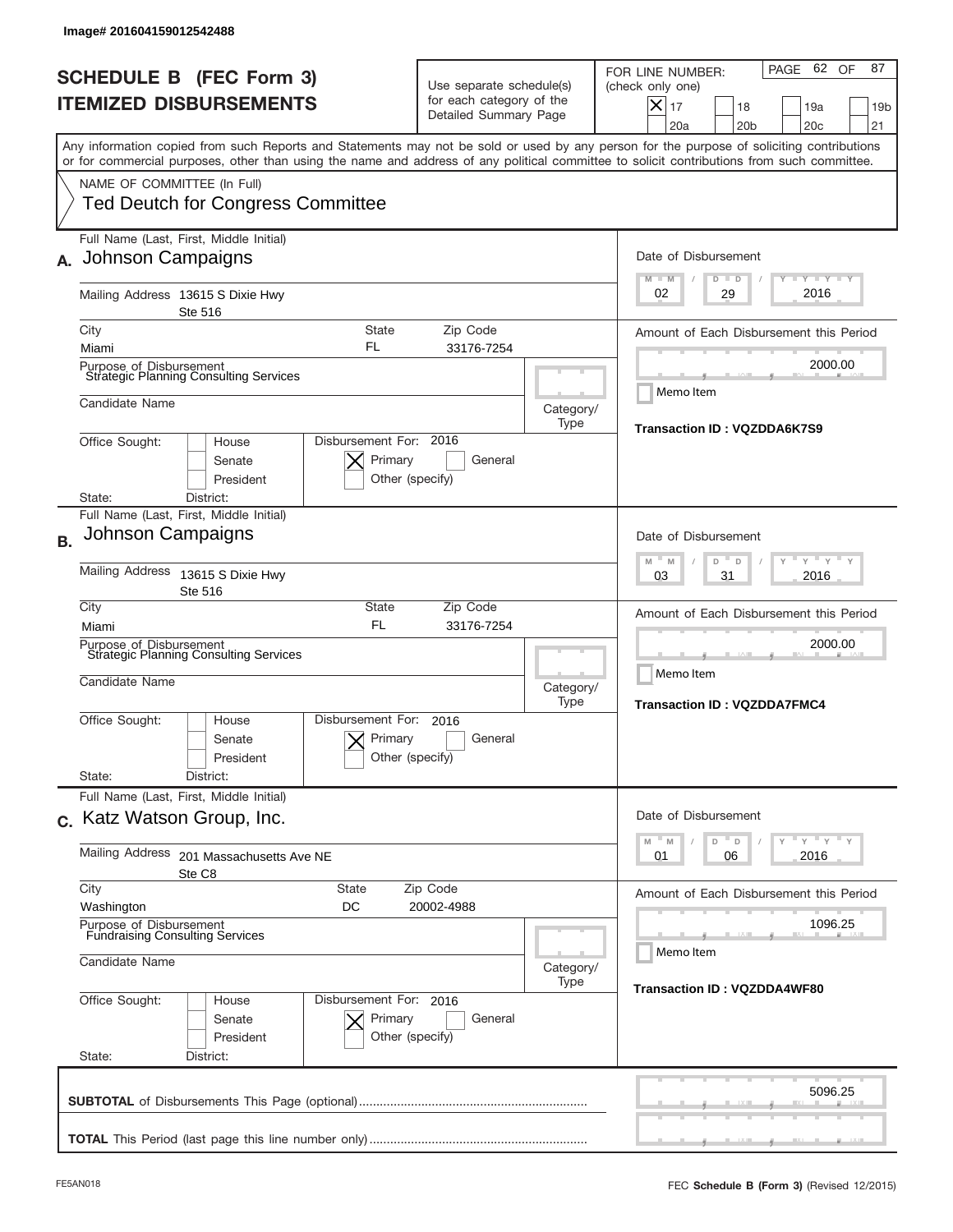| Image# 201604159012542489                                                                                                                                                                                                                                                                                                                         |                                                                                                                                  |                                                                                                                                                                                                                                |
|---------------------------------------------------------------------------------------------------------------------------------------------------------------------------------------------------------------------------------------------------------------------------------------------------------------------------------------------------|----------------------------------------------------------------------------------------------------------------------------------|--------------------------------------------------------------------------------------------------------------------------------------------------------------------------------------------------------------------------------|
| <b>SCHEDULE B (FEC Form 3)</b><br><b>ITEMIZED DISBURSEMENTS</b>                                                                                                                                                                                                                                                                                   | Use separate schedule(s)<br>for each category of the<br>Detailed Summary Page                                                    | PAGE 63 OF<br>87<br>FOR LINE NUMBER:<br>(check only one)<br>$X _{17}$<br>18<br>19a<br>19 <sub>b</sub><br>20a<br>20 <sub>b</sub><br>20 <sub>c</sub><br>21                                                                       |
| or for commercial purposes, other than using the name and address of any political committee to solicit contributions from such committee.<br>NAME OF COMMITTEE (In Full)<br><b>Ted Deutch for Congress Committee</b>                                                                                                                             |                                                                                                                                  | Any information copied from such Reports and Statements may not be sold or used by any person for the purpose of soliciting contributions                                                                                      |
| Full Name (Last, First, Middle Initial)<br>Katz Watson Group, Inc.<br>Mailing Address 201 Massachusetts Ave NE<br>Ste C8                                                                                                                                                                                                                          |                                                                                                                                  | Date of Disbursement<br><b>LYLYLY</b><br>$M - M$<br>$D$ $D$<br>2016<br>01<br>19                                                                                                                                                |
| City<br>Washington<br>Purpose of Disbursement<br>Fundraising Consulting Services<br>Candidate Name<br>Office Sought:<br>House<br>Senate<br>President<br>District:<br>State:                                                                                                                                                                       | Zip Code<br>State<br>DC<br>20002-4988<br>Category/<br>Type<br>Disbursement For: 2016<br>Primary<br>General<br>Other (specify)    | Amount of Each Disbursement this Period<br>7500.00<br>Memo Item<br>Transaction ID: VQZDDA4WMN2                                                                                                                                 |
| Full Name (Last, First, Middle Initial)<br>Katz Watson Group, Inc.<br><b>B.</b><br><b>Mailing Address</b><br>201 Massachusetts Ave NE<br>Ste C8<br>City<br>Washington<br>Purpose of Disbursement<br>Fundraising Consulting Services<br>Candidate Name<br>Office Sought:<br>House<br>Senate<br>President<br>State:<br>District:                    | Zip Code<br>State<br>DC<br>20002-4988<br>Category/<br>Type<br>Disbursement For:<br>2016<br>Primary<br>General<br>Other (specify) | Date of Disbursement<br>$-\gamma + \gamma -$<br>M<br>D<br>D<br>M<br>2016<br>02<br>16<br>Amount of Each Disbursement this Period<br>7000.00<br>Memo Item<br><b>Transaction ID: VQZDDA6FPB0</b>                                  |
| Full Name (Last, First, Middle Initial)<br>c. Katz Watson Group, Inc.<br><b>Mailing Address</b><br>201 Massachusetts Ave NE<br>Ste C8<br>City<br><b>State</b><br>Washington<br>DC<br>Purpose of Disbursement<br><b>Fundraising Consulting Services</b><br>Candidate Name<br>Office Sought:<br>House<br>Senate<br>President<br>State:<br>District: | Zip Code<br>20002-4988<br>Category/<br>Type<br>Disbursement For: 2016<br>Primary<br>General<br>Other (specify)                   | Date of Disbursement<br>$\cdots$ $\gamma$ $\cdots$ $\gamma$ $\cdots$ $\gamma$<br>D<br>M<br>M<br>D<br>2016<br>02<br>26<br>Amount of Each Disbursement this Period<br>4792.17<br>Memo Item<br><b>Transaction ID: VQZDDA6N9N8</b> |
|                                                                                                                                                                                                                                                                                                                                                   |                                                                                                                                  | 19292.17                                                                                                                                                                                                                       |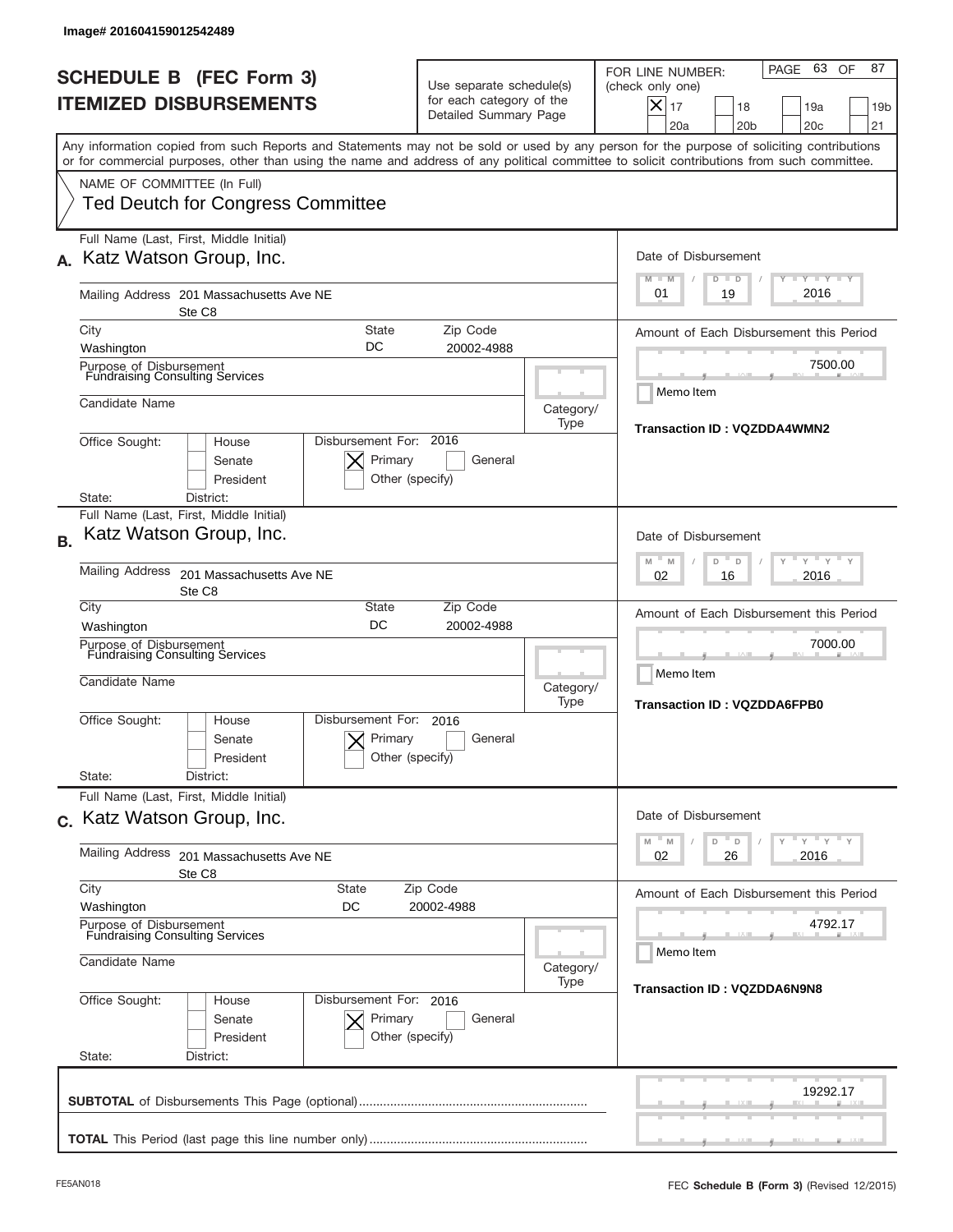|           | Image# 201604159012542490                                                                                                                                                                                                                                                                                              |                                                                               |                                                                                                        |                                                                                                                                                          |
|-----------|------------------------------------------------------------------------------------------------------------------------------------------------------------------------------------------------------------------------------------------------------------------------------------------------------------------------|-------------------------------------------------------------------------------|--------------------------------------------------------------------------------------------------------|----------------------------------------------------------------------------------------------------------------------------------------------------------|
|           | <b>SCHEDULE B (FEC Form 3)</b><br><b>ITEMIZED DISBURSEMENTS</b>                                                                                                                                                                                                                                                        | Use separate schedule(s)<br>for each category of the<br>Detailed Summary Page |                                                                                                        | PAGE 64 OF<br>87<br>FOR LINE NUMBER:<br>(check only one)<br>$X _{17}$<br>18<br>19a<br>19 <sub>b</sub><br>20a<br>20 <sub>b</sub><br>20 <sub>c</sub><br>21 |
|           | Any information copied from such Reports and Statements may not be sold or used by any person for the purpose of soliciting contributions<br>or for commercial purposes, other than using the name and address of any political committee to solicit contributions from such committee.<br>NAME OF COMMITTEE (In Full) |                                                                               |                                                                                                        |                                                                                                                                                          |
|           | <b>Ted Deutch for Congress Committee</b><br>Full Name (Last, First, Middle Initial)<br>Katz Watson Group, Inc.                                                                                                                                                                                                         |                                                                               |                                                                                                        | Date of Disbursement                                                                                                                                     |
|           | Mailing Address 201 Massachusetts Ave NE<br>Ste C8                                                                                                                                                                                                                                                                     |                                                                               |                                                                                                        | <b>LYLYLY</b><br>$M - M$<br>$D$ $D$<br>2016<br>03<br>17                                                                                                  |
|           | City<br>State<br>DC<br>Washington                                                                                                                                                                                                                                                                                      | Zip Code<br>20002-4988                                                        |                                                                                                        | Amount of Each Disbursement this Period<br>7500.00                                                                                                       |
|           | Purpose of Disbursement<br>Fundraising Consulting Services<br>Candidate Name                                                                                                                                                                                                                                           |                                                                               | Category/<br>Type                                                                                      | Memo Item                                                                                                                                                |
|           | Disbursement For: 2016<br>Office Sought:<br>House<br>Primary<br>Senate<br>President<br>District:<br>State:                                                                                                                                                                                                             | General<br>Other (specify)                                                    |                                                                                                        | Transaction ID: VQZDDA7FJZ9                                                                                                                              |
| <b>B.</b> | Full Name (Last, First, Middle Initial)<br>Katz Watson Group, Inc.                                                                                                                                                                                                                                                     |                                                                               |                                                                                                        | Date of Disbursement<br>" γ " γ "<br>M<br>M<br>D<br>D                                                                                                    |
|           | <b>Mailing Address</b><br>201 Massachusetts Ave NE<br>Ste C8<br>City<br>State                                                                                                                                                                                                                                          |                                                                               | 2016<br>03<br>31                                                                                       |                                                                                                                                                          |
|           | DC<br>Washington<br>Purpose of Disbursement<br>Fundraising Consulting Services<br>Candidate Name                                                                                                                                                                                                                       | Category/<br>Type                                                             | Amount of Each Disbursement this Period<br>11831.24<br>Memo Item<br><b>Transaction ID: VQZDDA7FM59</b> |                                                                                                                                                          |
|           | Disbursement For:<br>Office Sought:<br>House<br>Primary<br>Senate<br>President<br>State:<br>District:                                                                                                                                                                                                                  | 2016<br>General<br>Other (specify)                                            |                                                                                                        |                                                                                                                                                          |
|           | Full Name (Last, First, Middle Initial)<br>c. Casey Kustin                                                                                                                                                                                                                                                             |                                                                               |                                                                                                        | Date of Disbursement<br>$\gamma$ = $\gamma$ = $\gamma$ = $\gamma$<br>$-M$<br>M<br>D<br>D                                                                 |
|           | Mailing Address 1910 S Club Dr                                                                                                                                                                                                                                                                                         |                                                                               | 2016<br>01<br>12                                                                                       |                                                                                                                                                          |
|           | City<br>State<br>FL.<br>Wellington<br>Purpose of Disbursement<br>Payroll                                                                                                                                                                                                                                               |                                                                               | Amount of Each Disbursement this Period<br>1115.62                                                     |                                                                                                                                                          |
|           | Candidate Name                                                                                                                                                                                                                                                                                                         | Category/<br>Type                                                             | Memo Item<br><b>Transaction ID: VQZDDA6AYZ4</b>                                                        |                                                                                                                                                          |
|           | Office Sought:<br>Disbursement For: 2016<br>House<br>Senate<br>Primary<br>President<br>State:<br>District:                                                                                                                                                                                                             | General<br>Other (specify)                                                    |                                                                                                        |                                                                                                                                                          |
|           |                                                                                                                                                                                                                                                                                                                        |                                                                               |                                                                                                        | 20446.86                                                                                                                                                 |
|           |                                                                                                                                                                                                                                                                                                                        |                                                                               |                                                                                                        |                                                                                                                                                          |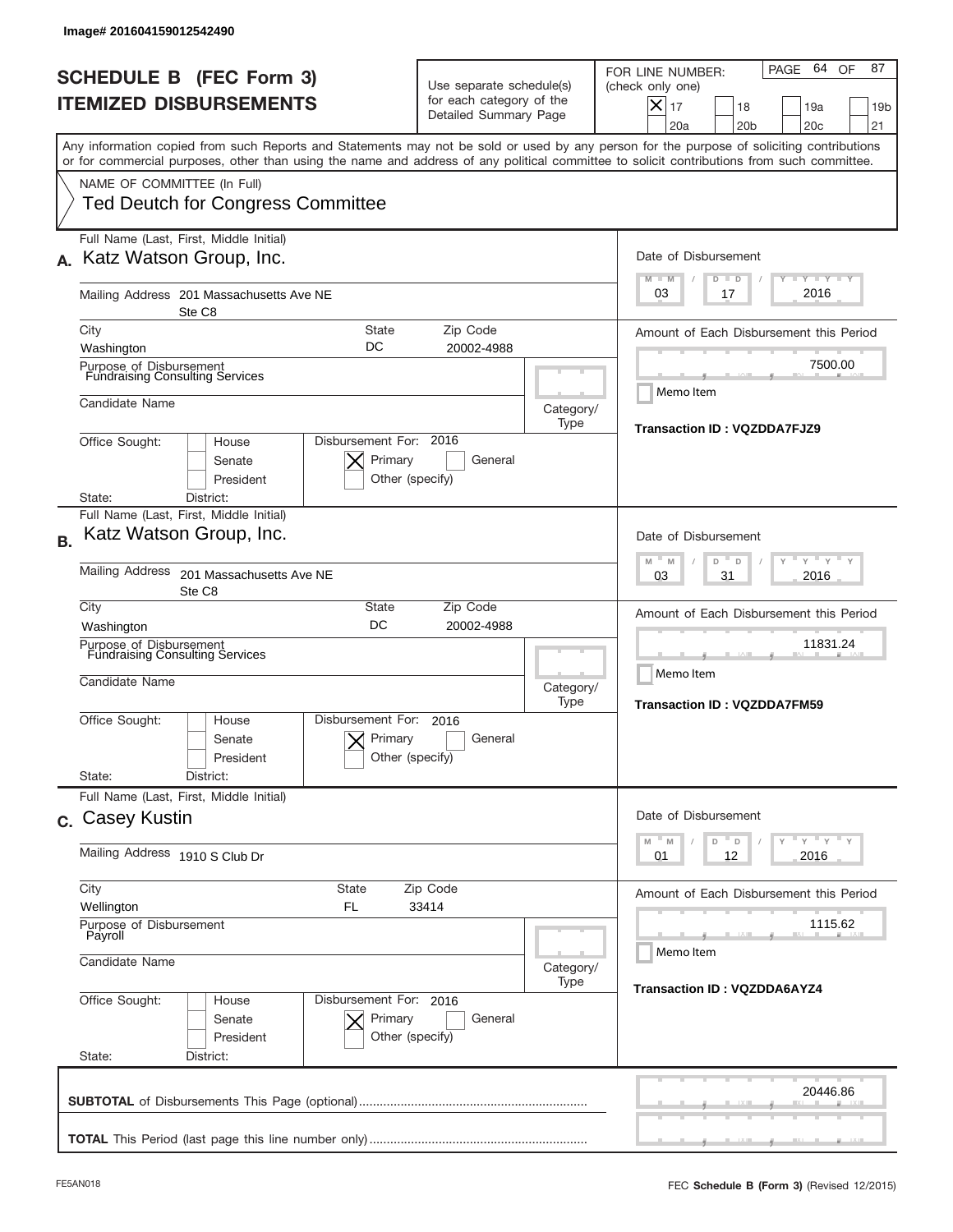| Image# 201604159012542491                                                                                                                                                                                                                                                                                              |                                                                               |                                                                                                         |                                                                                                                                                                              |  |  |  |
|------------------------------------------------------------------------------------------------------------------------------------------------------------------------------------------------------------------------------------------------------------------------------------------------------------------------|-------------------------------------------------------------------------------|---------------------------------------------------------------------------------------------------------|------------------------------------------------------------------------------------------------------------------------------------------------------------------------------|--|--|--|
| <b>SCHEDULE B (FEC Form 3)</b><br><b>ITEMIZED DISBURSEMENTS</b>                                                                                                                                                                                                                                                        | Use separate schedule(s)<br>for each category of the<br>Detailed Summary Page |                                                                                                         | PAGE 65 OF<br>87<br>FOR LINE NUMBER:<br>(check only one)<br>$ \boldsymbol{\times} $<br>17<br>18<br>19a<br>19 <sub>b</sub><br>20a<br>20 <sub>b</sub><br>20 <sub>c</sub><br>21 |  |  |  |
| Any information copied from such Reports and Statements may not be sold or used by any person for the purpose of soliciting contributions<br>or for commercial purposes, other than using the name and address of any political committee to solicit contributions from such committee.<br>NAME OF COMMITTEE (In Full) |                                                                               |                                                                                                         |                                                                                                                                                                              |  |  |  |
| <b>Ted Deutch for Congress Committee</b>                                                                                                                                                                                                                                                                               |                                                                               |                                                                                                         |                                                                                                                                                                              |  |  |  |
| Full Name (Last, First, Middle Initial)<br>Wendi Lipsich<br>А.                                                                                                                                                                                                                                                         |                                                                               |                                                                                                         | Date of Disbursement<br><b>TAYLY LY</b><br>$M - M$<br>$D$ $D$                                                                                                                |  |  |  |
| Mailing Address 15928 Double Eagle Trail                                                                                                                                                                                                                                                                               |                                                                               |                                                                                                         | 2016<br>01<br>12                                                                                                                                                             |  |  |  |
| City<br>Delray Beach                                                                                                                                                                                                                                                                                                   | <b>State</b><br>Zip Code<br>FL<br>33446                                       |                                                                                                         |                                                                                                                                                                              |  |  |  |
| Purpose of Disbursement<br>Payroll                                                                                                                                                                                                                                                                                     |                                                                               |                                                                                                         | 4825.17<br>Memo Item                                                                                                                                                         |  |  |  |
| Candidate Name                                                                                                                                                                                                                                                                                                         |                                                                               | Category/<br>Type                                                                                       | Transaction ID: VQZDDA6AZ00                                                                                                                                                  |  |  |  |
| Disbursement For: 2016<br>Office Sought:<br>House<br>Primary<br>Senate<br>President<br>Other (specify)<br>State:<br>District:                                                                                                                                                                                          |                                                                               |                                                                                                         |                                                                                                                                                                              |  |  |  |
| Full Name (Last, First, Middle Initial)<br>Margate Democratic Club<br><b>B.</b>                                                                                                                                                                                                                                        |                                                                               |                                                                                                         | Date of Disbursement                                                                                                                                                         |  |  |  |
| Mailing Address P.O. Box 93-5027                                                                                                                                                                                                                                                                                       |                                                                               | $\cdots$ $\gamma$ $\cdots$ $\gamma$ $\cdots$<br>M<br>M<br>D<br>D<br>2016<br>01<br>07                    |                                                                                                                                                                              |  |  |  |
| City<br>Margate                                                                                                                                                                                                                                                                                                        | State<br>Zip Code<br><b>FL</b><br>33063                                       |                                                                                                         | Amount of Each Disbursement this Period                                                                                                                                      |  |  |  |
| Purpose of Disbursement<br>Event Attendance Ticket<br>Candidate Name                                                                                                                                                                                                                                                   |                                                                               | Category/<br>Type                                                                                       | 10.00<br>Memo Item<br><b>Transaction ID: VQZDDA7ERP4</b>                                                                                                                     |  |  |  |
| Disbursement For:<br>Office Sought:<br>House<br>Senate<br>President<br>State:<br>District:                                                                                                                                                                                                                             | 2016<br>Primary<br>General<br>Other (specify)                                 |                                                                                                         |                                                                                                                                                                              |  |  |  |
| Full Name (Last, First, Middle Initial)<br>c. Marsh & McClennan LLC                                                                                                                                                                                                                                                    |                                                                               |                                                                                                         | Date of Disbursement                                                                                                                                                         |  |  |  |
| Mailing Address<br>9850 NW 41st St<br><b>Ste 100</b>                                                                                                                                                                                                                                                                   |                                                                               | $\cdots$ $\gamma$ $\cdots$ $\gamma$ $\cdots$ $\gamma$<br>M<br>D<br>$\mathsf D$<br>M<br>02<br>2016<br>11 |                                                                                                                                                                              |  |  |  |
| City<br>State<br>Doral<br>FL                                                                                                                                                                                                                                                                                           | Zip Code<br>33178-2986                                                        |                                                                                                         |                                                                                                                                                                              |  |  |  |
| Purpose of Disbursement<br>Campaign Insurance<br>Candidate Name                                                                                                                                                                                                                                                        | Category/                                                                     | 1141.15<br>Memo Item                                                                                    |                                                                                                                                                                              |  |  |  |
| Office Sought:<br>House<br>Senate<br>President<br>State:<br>District:                                                                                                                                                                                                                                                  | Disbursement For: 2016<br>Primary<br>General<br>Other (specify)               | Type                                                                                                    | Transaction ID: VQZDDA6FP60                                                                                                                                                  |  |  |  |
|                                                                                                                                                                                                                                                                                                                        |                                                                               |                                                                                                         | 5976.32                                                                                                                                                                      |  |  |  |
|                                                                                                                                                                                                                                                                                                                        |                                                                               |                                                                                                         |                                                                                                                                                                              |  |  |  |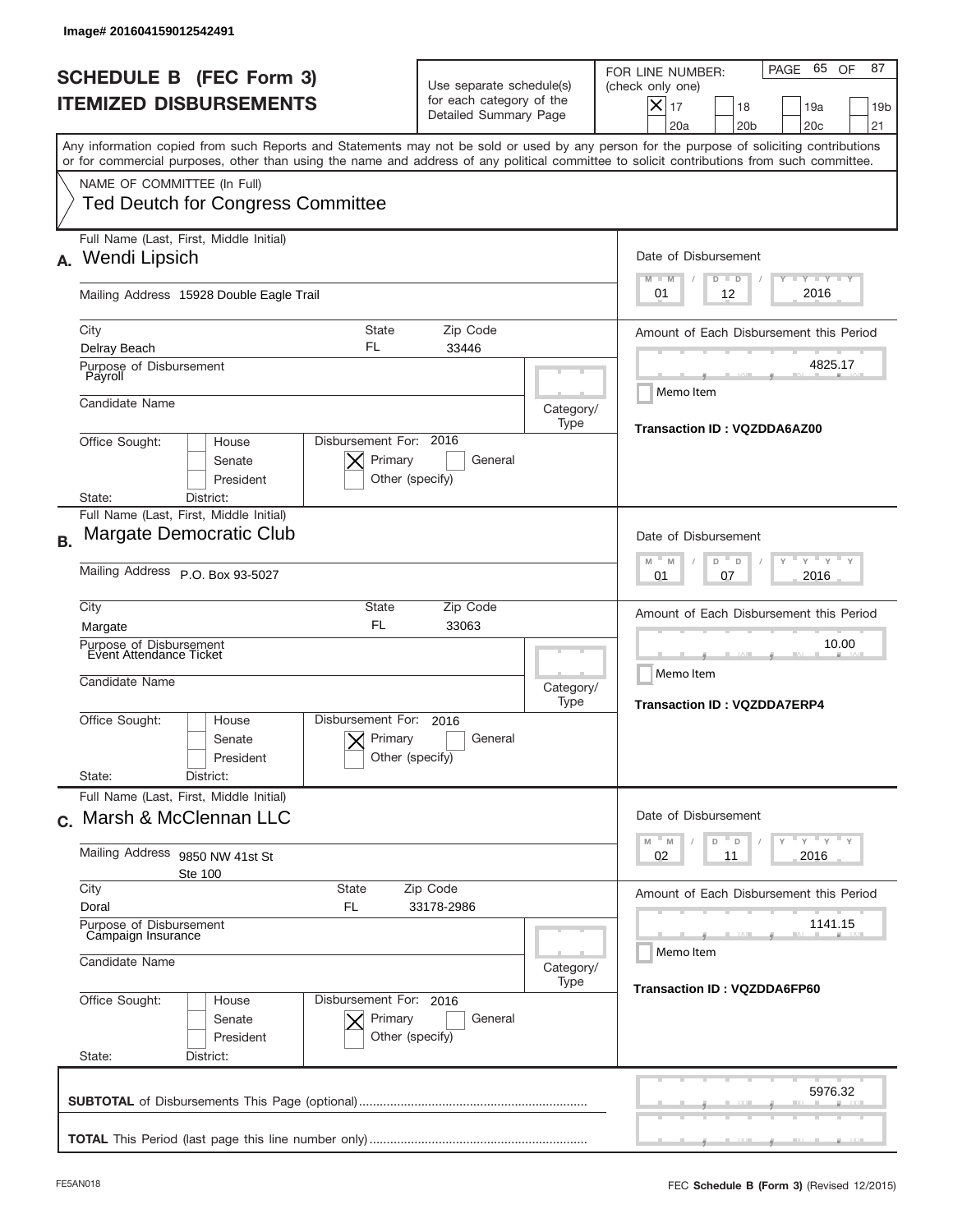|           | Image# 201604159012542492                                                                                                                                                                                                                                                                                              |                                                                               |                                          |                                                                                                                                                                     |
|-----------|------------------------------------------------------------------------------------------------------------------------------------------------------------------------------------------------------------------------------------------------------------------------------------------------------------------------|-------------------------------------------------------------------------------|------------------------------------------|---------------------------------------------------------------------------------------------------------------------------------------------------------------------|
|           | <b>SCHEDULE B (FEC Form 3)</b><br><b>ITEMIZED DISBURSEMENTS</b>                                                                                                                                                                                                                                                        | Use separate schedule(s)<br>for each category of the<br>Detailed Summary Page |                                          | 66 OF<br>87<br>PAGE<br>FOR LINE NUMBER:<br>(check only one)<br>$ \boldsymbol{\times} $<br>17<br>18<br>19a<br>19 <sub>b</sub><br>20a<br>20 <sub>b</sub><br>20c<br>21 |
|           | Any information copied from such Reports and Statements may not be sold or used by any person for the purpose of soliciting contributions<br>or for commercial purposes, other than using the name and address of any political committee to solicit contributions from such committee.<br>NAME OF COMMITTEE (In Full) |                                                                               |                                          |                                                                                                                                                                     |
|           | <b>Ted Deutch for Congress Committee</b><br>Full Name (Last, First, Middle Initial)<br><b>MDW Communications LLC</b>                                                                                                                                                                                                   |                                                                               |                                          | Date of Disbursement                                                                                                                                                |
|           | Mailing Address 601 NW 82nd Ave<br>Apt 432                                                                                                                                                                                                                                                                             | $T - Y$ $T - Y$<br>$M - M$<br>$D$ $D$<br>2016<br>02<br>01                     |                                          |                                                                                                                                                                     |
|           | City<br><b>State</b><br>FL<br>Plantation                                                                                                                                                                                                                                                                               | Amount of Each Disbursement this Period<br>2750.00                            |                                          |                                                                                                                                                                     |
|           | Purpose of Disbursement<br>Digital Communication Services<br>Candidate Name                                                                                                                                                                                                                                            |                                                                               | Category/<br>Type                        | Memo Item                                                                                                                                                           |
|           | Disbursement For: 2016<br>Office Sought:<br>House<br>Primary<br>Senate<br>President<br>Other (specify)<br>District:<br>State:                                                                                                                                                                                          | Transaction ID: VQZDDA6CC15                                                   |                                          |                                                                                                                                                                     |
| <b>B.</b> | Full Name (Last, First, Middle Initial)<br><b>MDW Communications LLC</b>                                                                                                                                                                                                                                               |                                                                               |                                          | Date of Disbursement<br>$\cdots$ $\gamma$ $\cdots$ $\gamma$ $\cdots$<br>M<br>M<br>D<br>D                                                                            |
|           | <b>Mailing Address</b><br>601 NW 82nd Ave<br>Apt 432                                                                                                                                                                                                                                                                   | 2016<br>03<br>01                                                              |                                          |                                                                                                                                                                     |
|           | City<br>State<br><b>FL</b><br>Plantation<br>Purpose of Disbursement<br>Digital Communication Services                                                                                                                                                                                                                  | Amount of Each Disbursement this Period<br>2750.00                            |                                          |                                                                                                                                                                     |
|           | Candidate Name                                                                                                                                                                                                                                                                                                         | Category/<br>Type                                                             | Memo Item<br>Transaction ID: VQZDDA6N9Q4 |                                                                                                                                                                     |
|           | Disbursement For:<br>Office Sought:<br>House<br>Senate<br>President<br>State:<br>District:                                                                                                                                                                                                                             | 2016<br>Primary<br>General<br>Other (specify)                                 |                                          |                                                                                                                                                                     |
|           | Full Name (Last, First, Middle Initial)<br>c. Ashley Mushnick                                                                                                                                                                                                                                                          |                                                                               |                                          | Date of Disbursement<br>$Y = Y + Y$<br>$-M$<br>D<br>M<br>D                                                                                                          |
|           | Mailing Address 1375 Kenyon St NW<br>Apt 327                                                                                                                                                                                                                                                                           | 2016<br>01<br>12                                                              |                                          |                                                                                                                                                                     |
|           | City<br><b>State</b><br>Washington<br>DC<br>Purpose of Disbursement                                                                                                                                                                                                                                                    | Amount of Each Disbursement this Period<br>2960.60                            |                                          |                                                                                                                                                                     |
|           | Payroll<br>Candidate Name                                                                                                                                                                                                                                                                                              | Memo Item<br><b>Transaction ID: VQZDDA6AZ18</b>                               |                                          |                                                                                                                                                                     |
|           | Office Sought:<br>Disbursement For: 2016<br>House<br>Senate<br>President<br>State:<br>District:                                                                                                                                                                                                                        | Primary<br>General<br>Other (specify)                                         | Type                                     |                                                                                                                                                                     |
|           |                                                                                                                                                                                                                                                                                                                        |                                                                               |                                          | 8460.60                                                                                                                                                             |
|           |                                                                                                                                                                                                                                                                                                                        |                                                                               |                                          |                                                                                                                                                                     |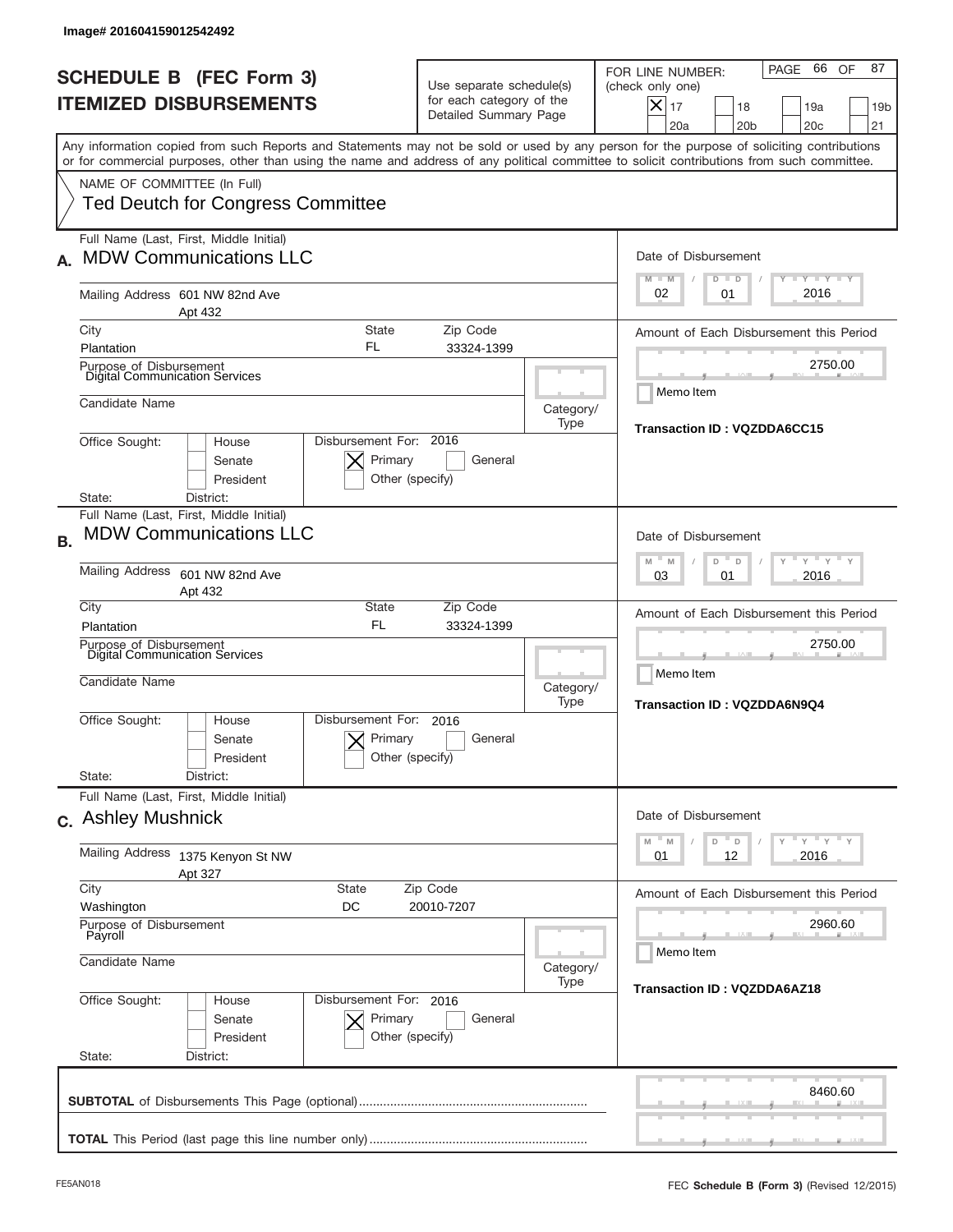|           | Image# 201604159012542493                                             |                                                      |                                                                                                                       |                     |                                                                                                                                                                                                                                                                                         |  |
|-----------|-----------------------------------------------------------------------|------------------------------------------------------|-----------------------------------------------------------------------------------------------------------------------|---------------------|-----------------------------------------------------------------------------------------------------------------------------------------------------------------------------------------------------------------------------------------------------------------------------------------|--|
|           | <b>SCHEDULE B (FEC Form 3)</b><br><b>ITEMIZED DISBURSEMENTS</b>       |                                                      | Use separate schedule(s)<br>for each category of the<br>Detailed Summary Page                                         |                     | PAGE 67 OF<br>87<br>FOR LINE NUMBER:<br>(check only one)<br>$X _{17}$<br>18<br>19a<br>19 <sub>b</sub><br>20a<br>20 <sub>b</sub><br>20 <sub>c</sub><br>21                                                                                                                                |  |
|           | NAME OF COMMITTEE (In Full)                                           |                                                      |                                                                                                                       |                     | Any information copied from such Reports and Statements may not be sold or used by any person for the purpose of soliciting contributions<br>or for commercial purposes, other than using the name and address of any political committee to solicit contributions from such committee. |  |
|           | <b>Ted Deutch for Congress Committee</b>                              |                                                      |                                                                                                                       |                     |                                                                                                                                                                                                                                                                                         |  |
|           | Full Name (Last, First, Middle Initial)<br><b>Ashley Mushnick</b>     |                                                      |                                                                                                                       |                     | Date of Disbursement<br>$\begin{array}{c c c c c c} \hline \textbf{I} & \textbf{Y} & \textbf{I} & \textbf{Y} & \textbf{I} & \textbf{Y} \\\hline \end{array}$<br>$M - M$<br>$D$ $D$                                                                                                      |  |
|           | Apt 327                                                               | Mailing Address 1375 Kenyon St NW                    |                                                                                                                       |                     |                                                                                                                                                                                                                                                                                         |  |
|           | City<br>Washington                                                    | Amount of Each Disbursement this Period              |                                                                                                                       |                     |                                                                                                                                                                                                                                                                                         |  |
|           | Purpose of Disbursement<br>Payroll                                    | DC                                                   | 20010-7207                                                                                                            |                     | 182.62                                                                                                                                                                                                                                                                                  |  |
|           | Candidate Name                                                        |                                                      |                                                                                                                       | Category/<br>Type   | Memo Item<br>Transaction ID: VQZDDA6B2Q8                                                                                                                                                                                                                                                |  |
|           | Office Sought:<br>House<br>Senate<br>President<br>District:<br>State: | Disbursement For: 2016<br>Primary<br>Other (specify) | General                                                                                                               |                     |                                                                                                                                                                                                                                                                                         |  |
| <b>B.</b> | Full Name (Last, First, Middle Initial)<br><b>Ashley Mushnick</b>     |                                                      |                                                                                                                       |                     | Date of Disbursement<br>$-\gamma + \gamma - \gamma$<br>$-M$<br>M                                                                                                                                                                                                                        |  |
|           | Mailing Address 1375 Kenyon St NW<br>Apt 327                          | D<br>D<br>2016<br>02<br>29                           |                                                                                                                       |                     |                                                                                                                                                                                                                                                                                         |  |
|           | City<br>Washington                                                    |                                                      | Amount of Each Disbursement this Period                                                                               |                     |                                                                                                                                                                                                                                                                                         |  |
|           | Purpose of Disbursement<br>Payroll<br>Candidate Name                  | Category/                                            |                                                                                                                       | 359.32<br>Memo Item |                                                                                                                                                                                                                                                                                         |  |
|           | Office Sought:<br>House<br>Senate<br>President<br>State:<br>District: | Disbursement For:<br>Primary<br>Other (specify)      | 2016<br>General                                                                                                       | Type                | <b>Transaction ID: VQZDDA6K7T7</b>                                                                                                                                                                                                                                                      |  |
|           | Full Name (Last, First, Middle Initial)<br>c. Ashley Mushnick         |                                                      |                                                                                                                       |                     | Date of Disbursement                                                                                                                                                                                                                                                                    |  |
|           | Mailing Address 1375 Kenyon St NW<br>Apt 327                          |                                                      | $\mathbb{F}$ $\mathsf{y}$ $\mathbb{F}$ $\mathsf{y}$ $\mathbb{F}$ $\mathsf{y}$<br>M<br>M<br>D<br>D<br>2016<br>03<br>17 |                     |                                                                                                                                                                                                                                                                                         |  |
|           | City<br>Washington                                                    | Amount of Each Disbursement this Period              |                                                                                                                       |                     |                                                                                                                                                                                                                                                                                         |  |
|           | Purpose of Disbursement<br>Telephone Reimbursement<br>Candidate Name  |                                                      |                                                                                                                       |                     | 83.54<br>Memo Item                                                                                                                                                                                                                                                                      |  |
|           | Office Sought:<br>House<br>Senate<br>President<br>State:<br>District: | Disbursement For: 2016<br>Primary<br>Other (specify) | General                                                                                                               | Type                | <b>Transaction ID: VQZDDA7FJW5</b>                                                                                                                                                                                                                                                      |  |
|           |                                                                       |                                                      |                                                                                                                       |                     | 625.48                                                                                                                                                                                                                                                                                  |  |
|           |                                                                       |                                                      |                                                                                                                       |                     |                                                                                                                                                                                                                                                                                         |  |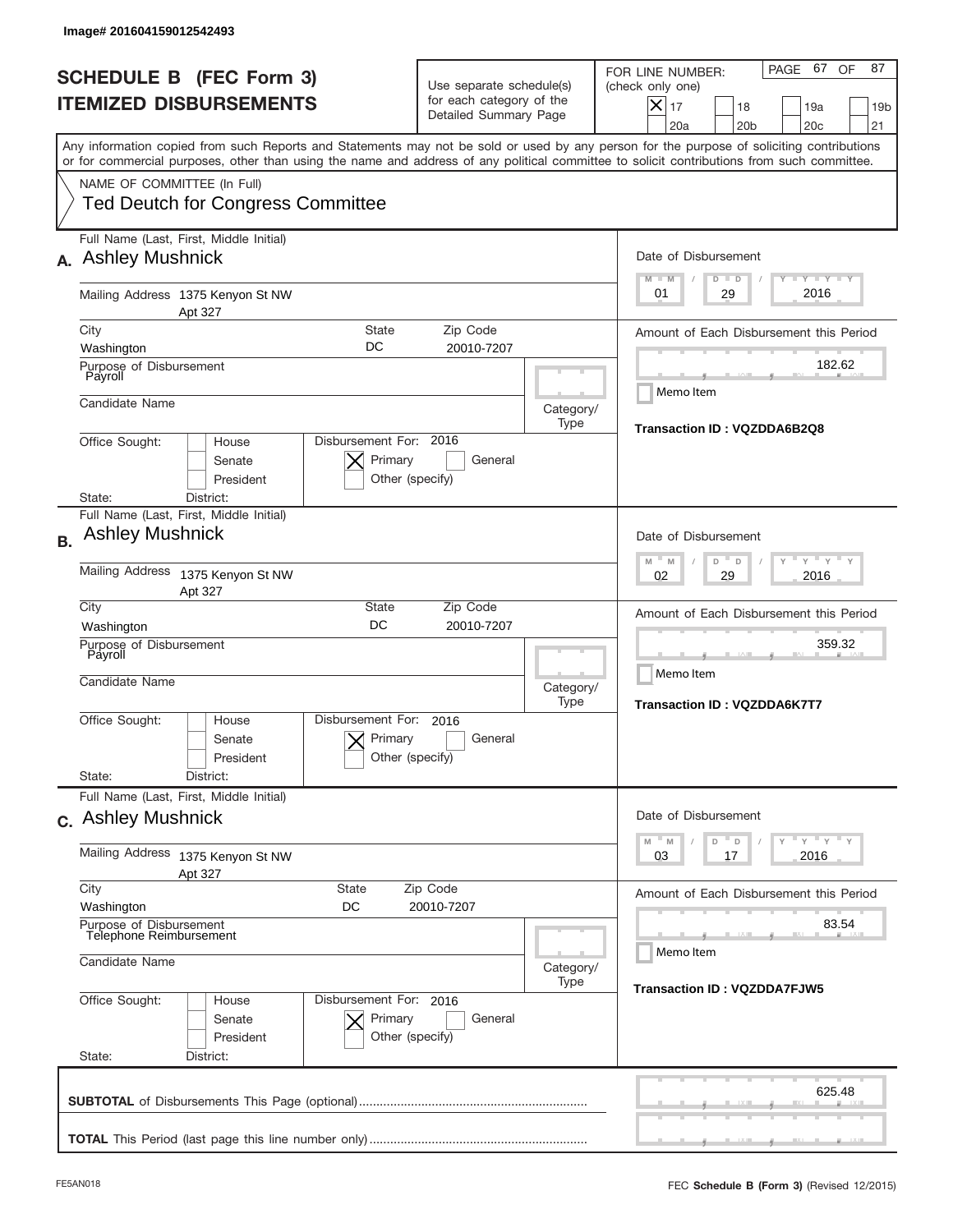| <b>SCHEDULE B (FEC Form 3)</b><br><b>ITEMIZED DISBURSEMENTS</b><br>Any information copied from such Reports and Statements may not be sold or used by any person for the purpose of soliciting contributions<br>or for commercial purposes, other than using the name and address of any political committee to solicit contributions from such committee.<br>NAME OF COMMITTEE (In Full)<br><b>Ted Deutch for Congress Committee</b><br>Full Name (Last, First, Middle Initial)<br>A. Apple Store<br>Mailing Address 1 Infinite Loop<br><b>State</b><br>City<br>СA<br>Cupertino<br>Purpose of Disbursement<br>Telephone Repair | Use separate schedule(s)<br>for each category of the<br>Detailed Summary Page                         |                                         | 68 OF<br>87<br>PAGE<br>FOR LINE NUMBER:<br>(check only one)<br>$\boldsymbol{\times}$<br>17<br>18<br>19a<br>19 <sub>b</sub><br>20a<br>20 <sub>b</sub><br>20 <sub>c</sub><br>21<br>Date of Disbursement |  |  |  |
|---------------------------------------------------------------------------------------------------------------------------------------------------------------------------------------------------------------------------------------------------------------------------------------------------------------------------------------------------------------------------------------------------------------------------------------------------------------------------------------------------------------------------------------------------------------------------------------------------------------------------------|-------------------------------------------------------------------------------------------------------|-----------------------------------------|-------------------------------------------------------------------------------------------------------------------------------------------------------------------------------------------------------|--|--|--|
|                                                                                                                                                                                                                                                                                                                                                                                                                                                                                                                                                                                                                                 |                                                                                                       |                                         |                                                                                                                                                                                                       |  |  |  |
|                                                                                                                                                                                                                                                                                                                                                                                                                                                                                                                                                                                                                                 |                                                                                                       |                                         |                                                                                                                                                                                                       |  |  |  |
|                                                                                                                                                                                                                                                                                                                                                                                                                                                                                                                                                                                                                                 |                                                                                                       |                                         |                                                                                                                                                                                                       |  |  |  |
|                                                                                                                                                                                                                                                                                                                                                                                                                                                                                                                                                                                                                                 |                                                                                                       |                                         | <b>TAYLY LY</b><br>$M - M$<br>$D$ $D$                                                                                                                                                                 |  |  |  |
|                                                                                                                                                                                                                                                                                                                                                                                                                                                                                                                                                                                                                                 |                                                                                                       |                                         |                                                                                                                                                                                                       |  |  |  |
|                                                                                                                                                                                                                                                                                                                                                                                                                                                                                                                                                                                                                                 | Zip Code<br>95014-2083                                                                                |                                         | Amount of Each Disbursement this Period                                                                                                                                                               |  |  |  |
|                                                                                                                                                                                                                                                                                                                                                                                                                                                                                                                                                                                                                                 | Candidate Name<br>Category/<br>Type                                                                   |                                         |                                                                                                                                                                                                       |  |  |  |
|                                                                                                                                                                                                                                                                                                                                                                                                                                                                                                                                                                                                                                 |                                                                                                       |                                         |                                                                                                                                                                                                       |  |  |  |
| Disbursement For: 2016<br>Office Sought:<br>House<br>Primary<br>Senate<br>President<br>Other (specify)<br>State:<br>District:                                                                                                                                                                                                                                                                                                                                                                                                                                                                                                   | <b>Transaction ID: VQZDDA7FJY1</b>                                                                    |                                         |                                                                                                                                                                                                       |  |  |  |
| Full Name (Last, First, Middle Initial)                                                                                                                                                                                                                                                                                                                                                                                                                                                                                                                                                                                         |                                                                                                       |                                         |                                                                                                                                                                                                       |  |  |  |
| <b>Ashley Mushnick</b><br><b>B.</b>                                                                                                                                                                                                                                                                                                                                                                                                                                                                                                                                                                                             | Date of Disbursement<br>$\cdots$ $\gamma$ $\cdots$ $\gamma$ $\cdots$<br>$M - M$<br>D<br>$\Box$        |                                         |                                                                                                                                                                                                       |  |  |  |
| Mailing Address<br>1375 Kenyon St NW<br>Apt 327                                                                                                                                                                                                                                                                                                                                                                                                                                                                                                                                                                                 | 2016<br>03<br>31                                                                                      |                                         |                                                                                                                                                                                                       |  |  |  |
| City<br>State<br>DC<br>Washington                                                                                                                                                                                                                                                                                                                                                                                                                                                                                                                                                                                               |                                                                                                       | Amount of Each Disbursement this Period |                                                                                                                                                                                                       |  |  |  |
| Purpose of Disbursement<br>Payroll<br>Candidate Name                                                                                                                                                                                                                                                                                                                                                                                                                                                                                                                                                                            |                                                                                                       | Category/<br>Type                       | 359.32<br>Memo Item<br><b>Transaction ID: VQZDDA7FME0</b>                                                                                                                                             |  |  |  |
| Disbursement For:<br>Office Sought:<br>House<br>Primary<br>Senate<br>President                                                                                                                                                                                                                                                                                                                                                                                                                                                                                                                                                  | 2016<br>General<br>Other (specify)                                                                    |                                         |                                                                                                                                                                                                       |  |  |  |
| State:<br>District:<br>Full Name (Last, First, Middle Initial)                                                                                                                                                                                                                                                                                                                                                                                                                                                                                                                                                                  |                                                                                                       |                                         |                                                                                                                                                                                                       |  |  |  |
| c. National Association of Broadcasters                                                                                                                                                                                                                                                                                                                                                                                                                                                                                                                                                                                         | Date of Disbursement<br>$\mathbb{F}$ $\mathsf{y}$ $\mathbb{F}$ $\mathsf{y}$ $\mathbb{F}$ $\mathsf{y}$ |                                         |                                                                                                                                                                                                       |  |  |  |
| Mailing Address 1771 N St NW                                                                                                                                                                                                                                                                                                                                                                                                                                                                                                                                                                                                    | D<br>M<br>M<br>D<br>2016<br>01<br>19                                                                  |                                         |                                                                                                                                                                                                       |  |  |  |
| City<br><b>State</b><br>Washington<br>DC                                                                                                                                                                                                                                                                                                                                                                                                                                                                                                                                                                                        | Zip Code<br>20036-2800                                                                                |                                         |                                                                                                                                                                                                       |  |  |  |
| Purpose of Disbursement<br>Fundraising Event Tickets                                                                                                                                                                                                                                                                                                                                                                                                                                                                                                                                                                            |                                                                                                       |                                         | 2916.80<br>Memo Item                                                                                                                                                                                  |  |  |  |
| Candidate Name                                                                                                                                                                                                                                                                                                                                                                                                                                                                                                                                                                                                                  | Category/<br>Type                                                                                     | <b>Transaction ID: VQZDDA4WM07</b>      |                                                                                                                                                                                                       |  |  |  |
| Office Sought:<br>Disbursement For: 2016<br>House<br>Primary<br>Senate<br>President<br>State:<br>District:                                                                                                                                                                                                                                                                                                                                                                                                                                                                                                                      | General<br>Other (specify)                                                                            |                                         |                                                                                                                                                                                                       |  |  |  |
|                                                                                                                                                                                                                                                                                                                                                                                                                                                                                                                                                                                                                                 |                                                                                                       |                                         | 3276.12                                                                                                                                                                                               |  |  |  |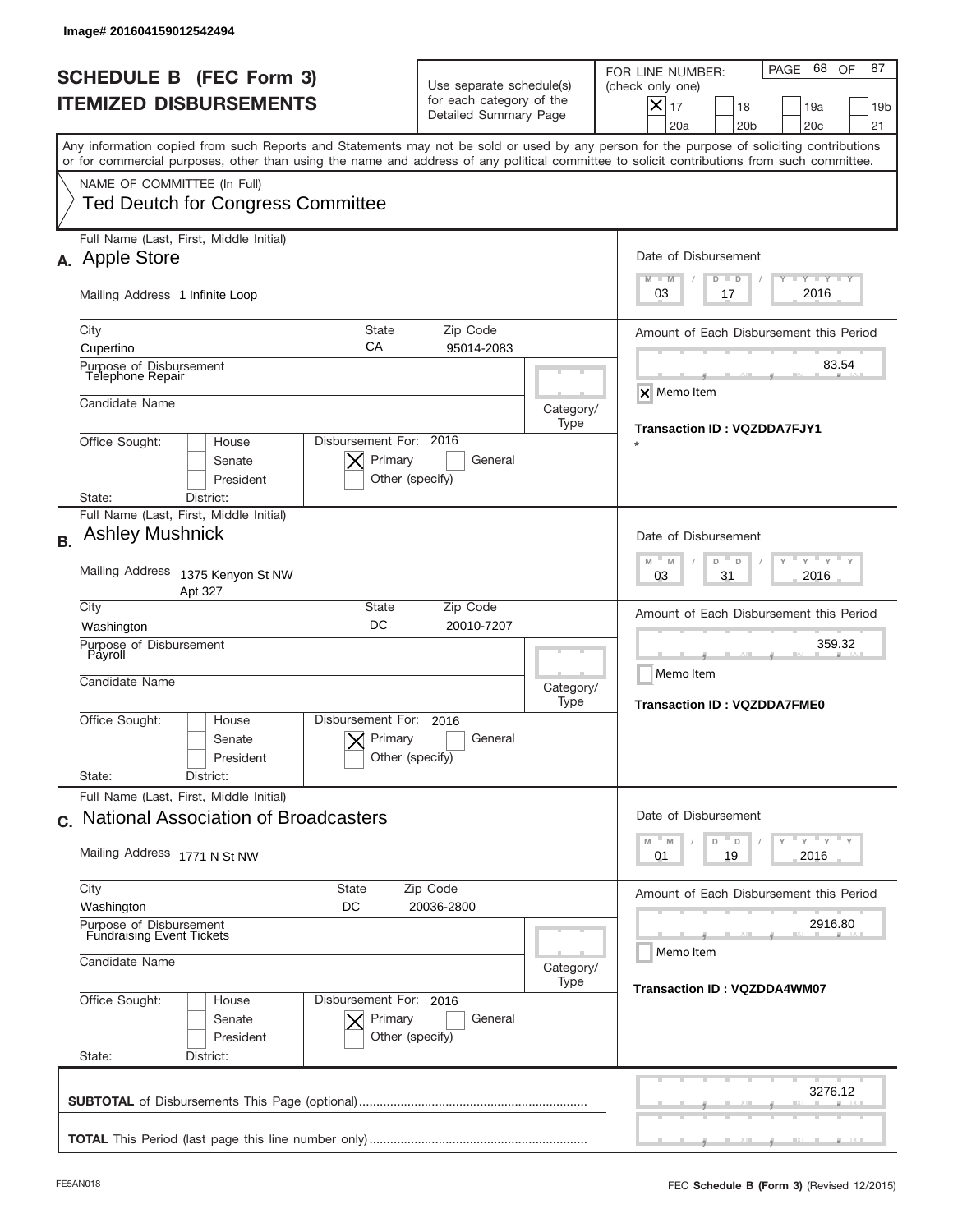|           | Image# 201604159012542495                                                                                                                                                                                                                                                                                              |                                                                               |                                          |                                                                                                                                                                   |
|-----------|------------------------------------------------------------------------------------------------------------------------------------------------------------------------------------------------------------------------------------------------------------------------------------------------------------------------|-------------------------------------------------------------------------------|------------------------------------------|-------------------------------------------------------------------------------------------------------------------------------------------------------------------|
|           | <b>SCHEDULE B (FEC Form 3)</b><br><b>ITEMIZED DISBURSEMENTS</b>                                                                                                                                                                                                                                                        | Use separate schedule(s)<br>for each category of the<br>Detailed Summary Page |                                          | PAGE 69<br>87<br>OF<br>FOR LINE NUMBER:<br>(check only one)<br>$\boldsymbol{\times}$<br>17<br>18<br>19a<br>19 <sub>b</sub><br>20a<br>20 <sub>b</sub><br>20c<br>21 |
|           | Any information copied from such Reports and Statements may not be sold or used by any person for the purpose of soliciting contributions<br>or for commercial purposes, other than using the name and address of any political committee to solicit contributions from such committee.<br>NAME OF COMMITTEE (In Full) |                                                                               |                                          |                                                                                                                                                                   |
|           | <b>Ted Deutch for Congress Committee</b>                                                                                                                                                                                                                                                                               |                                                                               |                                          |                                                                                                                                                                   |
|           | Full Name (Last, First, Middle Initial)<br>National Campaign Resource Group LLC                                                                                                                                                                                                                                        |                                                                               |                                          | Date of Disbursement<br>$T - Y$ $T - Y$<br>$M - M$<br>D .<br>D                                                                                                    |
|           | Mailing Address 11380 Prosperity Farms Rd<br>Ste 221E                                                                                                                                                                                                                                                                  |                                                                               |                                          | 2016<br>02<br>11                                                                                                                                                  |
|           | City<br>State<br>FL<br>Palm Beach Gardens                                                                                                                                                                                                                                                                              | Amount of Each Disbursement this Period                                       |                                          |                                                                                                                                                                   |
|           | Purpose of Disbursement<br>Polling Services                                                                                                                                                                                                                                                                            | 33410-3465                                                                    |                                          | 17000.00                                                                                                                                                          |
|           | Candidate Name                                                                                                                                                                                                                                                                                                         | Category/<br>Type                                                             | Memo Item<br>Transaction ID: VQZDDA6FP78 |                                                                                                                                                                   |
|           | Disbursement For: 2016<br>Office Sought:<br>House<br>Primary<br>Senate<br>President<br>Other (specify)<br>State:<br>District:                                                                                                                                                                                          |                                                                               |                                          |                                                                                                                                                                   |
| <b>B.</b> | Full Name (Last, First, Middle Initial)<br><b>National Prayer Breakfast Committee</b>                                                                                                                                                                                                                                  |                                                                               |                                          | Date of Disbursement                                                                                                                                              |
|           | Mailing Address Washington Hilton                                                                                                                                                                                                                                                                                      | " γ " γ "<br>M<br>M<br>D<br>D<br>2016<br>01<br>12                             |                                          |                                                                                                                                                                   |
|           | City<br>State<br>DC<br>Washington                                                                                                                                                                                                                                                                                      | Amount of Each Disbursement this Period                                       |                                          |                                                                                                                                                                   |
|           | Purpose of Disbursement<br>Event Attendance Fee<br>Candidate Name                                                                                                                                                                                                                                                      | Category/                                                                     |                                          | 350.00<br>Memo Item                                                                                                                                               |
|           | Disbursement For:<br>Office Sought:<br>House<br>Primary<br>Senate<br>President<br>State:<br>District:                                                                                                                                                                                                                  | 2016<br>General<br>Other (specify)                                            | Type                                     | <b>Transaction ID: VQZDDA4WFB3</b>                                                                                                                                |
|           | Full Name (Last, First, Middle Initial)<br>c. NGP VAN Software, Inc.                                                                                                                                                                                                                                                   |                                                                               |                                          | Date of Disbursement                                                                                                                                              |
|           | Mailing Address 1101 15th St NW<br><b>Ste 500</b>                                                                                                                                                                                                                                                                      | $Y = Y + Y$<br>$\mathbb M$<br>$\mathbb M$<br>D<br>$\Box$<br>2016<br>01<br>02  |                                          |                                                                                                                                                                   |
|           | City<br><b>State</b><br>Washington<br>DC                                                                                                                                                                                                                                                                               | Zip Code<br>20005-5006                                                        |                                          | Amount of Each Disbursement this Period                                                                                                                           |
|           | Purpose of Disbursement<br>Software License Fee                                                                                                                                                                                                                                                                        |                                                                               |                                          | 3450.00<br>Memo Item                                                                                                                                              |
|           | Candidate Name<br>Office Sought:<br>Disbursement For: 2016<br>House                                                                                                                                                                                                                                                    | <b>Transaction ID: VQZDDA4WF72</b>                                            |                                          |                                                                                                                                                                   |
|           | Senate<br>Primary<br>President<br>State:<br>District:                                                                                                                                                                                                                                                                  | General<br>Other (specify)                                                    |                                          |                                                                                                                                                                   |
|           |                                                                                                                                                                                                                                                                                                                        |                                                                               |                                          | 20800.00                                                                                                                                                          |
|           |                                                                                                                                                                                                                                                                                                                        |                                                                               |                                          |                                                                                                                                                                   |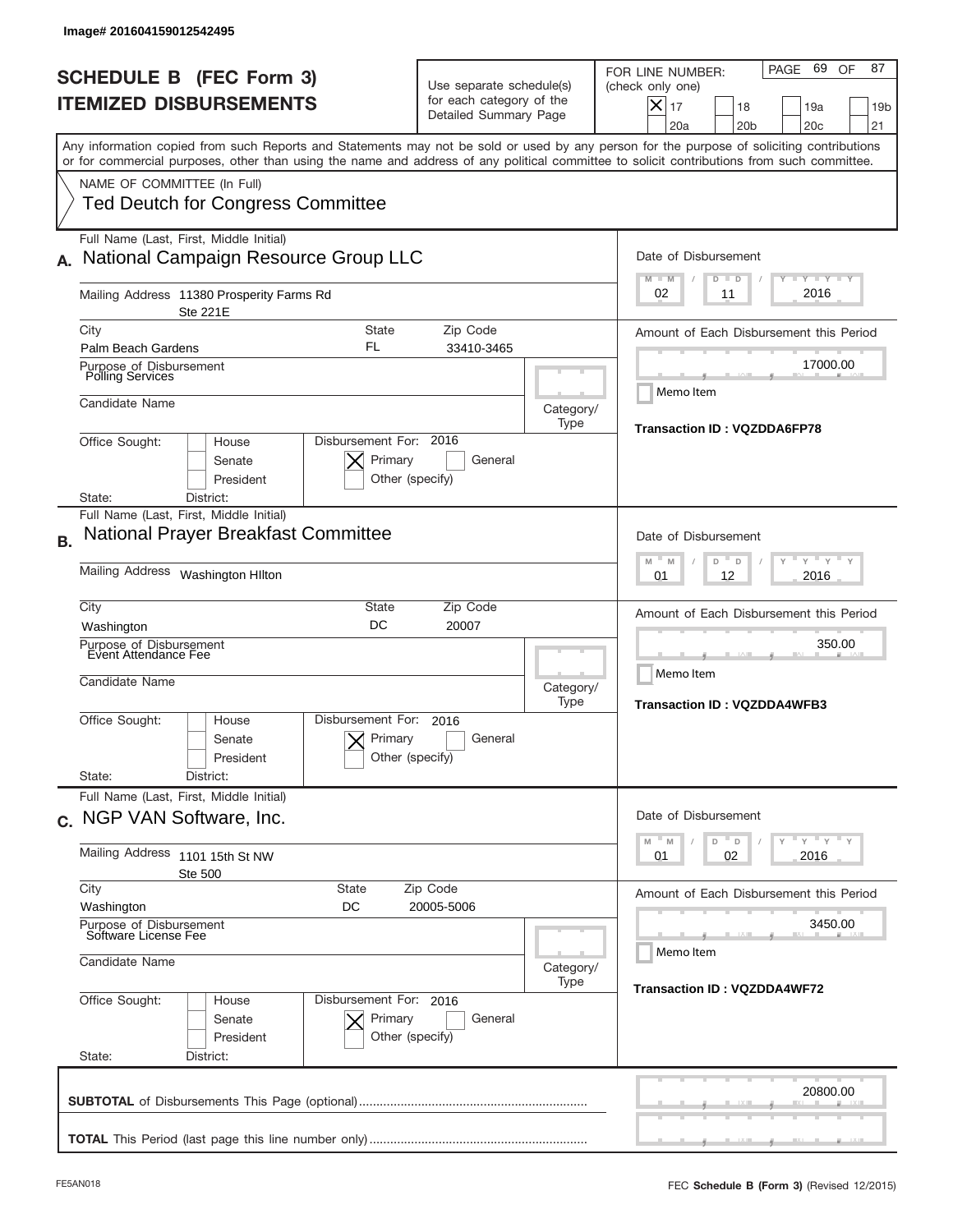| Image# 201604159012542496                                                                                                                                                                                                                                                                                                                                          |                                                                                                                                           |                      |                                                                                                                                                                               |  |  |
|--------------------------------------------------------------------------------------------------------------------------------------------------------------------------------------------------------------------------------------------------------------------------------------------------------------------------------------------------------------------|-------------------------------------------------------------------------------------------------------------------------------------------|----------------------|-------------------------------------------------------------------------------------------------------------------------------------------------------------------------------|--|--|
| <b>SCHEDULE B (FEC Form 3)</b><br><b>ITEMIZED DISBURSEMENTS</b>                                                                                                                                                                                                                                                                                                    | Use separate schedule(s)<br>for each category of the<br>Detailed Summary Page                                                             |                      | 70 OF<br>87<br>PAGE<br>FOR LINE NUMBER:<br>(check only one)<br>$\boldsymbol{\times}$<br>17<br>18<br>19a<br>19 <sub>b</sub><br>20a<br>20 <sub>b</sub><br>20 <sub>c</sub><br>21 |  |  |
| Any information copied from such Reports and Statements may not be sold or used by any person for the purpose of soliciting contributions<br>or for commercial purposes, other than using the name and address of any political committee to solicit contributions from such committee.<br>NAME OF COMMITTEE (In Full)<br><b>Ted Deutch for Congress Committee</b> |                                                                                                                                           |                      |                                                                                                                                                                               |  |  |
| Full Name (Last, First, Middle Initial)<br>NGP VAN Software, Inc.                                                                                                                                                                                                                                                                                                  |                                                                                                                                           |                      | Date of Disbursement<br>$T - Y$ $T - Y$<br>$M - M$<br>$D$ $D$                                                                                                                 |  |  |
| Mailing Address 1101 15th St NW<br>Ste 500                                                                                                                                                                                                                                                                                                                         | 2016<br>03<br>01                                                                                                                          |                      |                                                                                                                                                                               |  |  |
| City<br><b>State</b><br>DC<br>Washington<br>Purpose of Disbursement<br>Software License Fee                                                                                                                                                                                                                                                                        | Amount of Each Disbursement this Period<br>3450.00                                                                                        |                      |                                                                                                                                                                               |  |  |
| Candidate Name                                                                                                                                                                                                                                                                                                                                                     |                                                                                                                                           | Category/<br>Type    | Memo Item<br>Transaction ID: VQZDDA6N9S9                                                                                                                                      |  |  |
| Disbursement For: 2016<br>Office Sought:<br>House<br>Primary<br>General<br>Senate<br>President<br>Other (specify)<br>District:<br>State:                                                                                                                                                                                                                           |                                                                                                                                           |                      |                                                                                                                                                                               |  |  |
| Full Name (Last, First, Middle Initial)<br>Paychex<br><b>B.</b>                                                                                                                                                                                                                                                                                                    |                                                                                                                                           |                      | Date of Disbursement                                                                                                                                                          |  |  |
| <b>Mailing Address</b><br>700 Red Brook Blvd<br><b>Ste 200</b>                                                                                                                                                                                                                                                                                                     | $\cdots$ $\gamma$ $\cdots$ $\gamma$ $\cdots$<br>M<br>M<br>D<br>D<br>2016<br>01<br>12                                                      |                      |                                                                                                                                                                               |  |  |
| City<br>State<br><b>MD</b><br><b>Owings Mills</b>                                                                                                                                                                                                                                                                                                                  | Amount of Each Disbursement this Period                                                                                                   |                      |                                                                                                                                                                               |  |  |
| Purpose of Disbursement<br>Payroll Processing Fee<br>Candidate Name                                                                                                                                                                                                                                                                                                |                                                                                                                                           | Category/<br>Type    | 253.37<br>Memo Item<br><b>Transaction ID: VQZDDA6AYV2</b>                                                                                                                     |  |  |
| Disbursement For:<br>Office Sought:<br>House<br>Primary<br>Senate<br>President                                                                                                                                                                                                                                                                                     | 2016<br>General<br>Other (specify)                                                                                                        |                      |                                                                                                                                                                               |  |  |
| State:<br>District:<br>Full Name (Last, First, Middle Initial)                                                                                                                                                                                                                                                                                                     |                                                                                                                                           |                      |                                                                                                                                                                               |  |  |
| c. Paychex                                                                                                                                                                                                                                                                                                                                                         | Date of Disbursement<br>$\rightarrow$ $\rightarrow$ $\rightarrow$ $\rightarrow$ $\rightarrow$ $\rightarrow$<br>$\mathbb M$<br>M<br>D<br>D |                      |                                                                                                                                                                               |  |  |
| Mailing Address<br>700 Red Brook Blvd<br>Ste 200                                                                                                                                                                                                                                                                                                                   | 2016<br>01<br>12                                                                                                                          |                      |                                                                                                                                                                               |  |  |
| City<br><b>State</b><br><b>Owings Mills</b><br>MD                                                                                                                                                                                                                                                                                                                  | Zip Code<br>21117-5185                                                                                                                    |                      | Amount of Each Disbursement this Period                                                                                                                                       |  |  |
| Purpose of Disbursement<br>Payroll Taxes<br>Candidate Name                                                                                                                                                                                                                                                                                                         | Category/                                                                                                                                 | 6698.32<br>Memo Item |                                                                                                                                                                               |  |  |
| Office Sought:<br>Disbursement For: 2016<br>House<br>Primary<br>Senate<br>President<br>State:<br>District:                                                                                                                                                                                                                                                         | General<br>Other (specify)                                                                                                                | Type                 | <b>Transaction ID: VQZDDA6AYW0</b>                                                                                                                                            |  |  |
|                                                                                                                                                                                                                                                                                                                                                                    |                                                                                                                                           |                      | 10401.69                                                                                                                                                                      |  |  |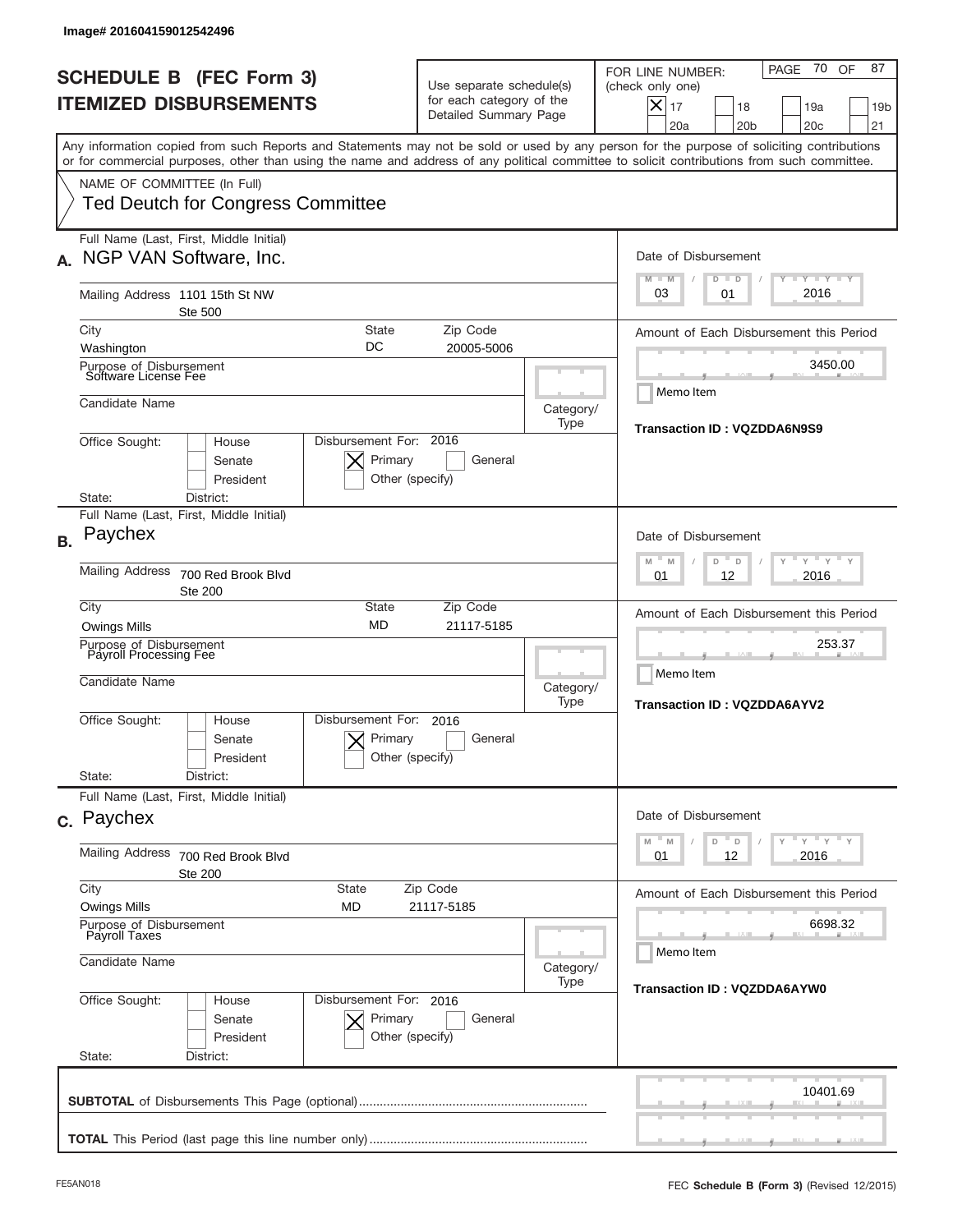|           | Image# 201604159012542497                                             |                                                                                                                       |                                                                                                          |                   |                                                                                                                                                                                                                                                                                         |  |
|-----------|-----------------------------------------------------------------------|-----------------------------------------------------------------------------------------------------------------------|----------------------------------------------------------------------------------------------------------|-------------------|-----------------------------------------------------------------------------------------------------------------------------------------------------------------------------------------------------------------------------------------------------------------------------------------|--|
|           | <b>SCHEDULE B (FEC Form 3)</b><br><b>ITEMIZED DISBURSEMENTS</b>       |                                                                                                                       | Use separate schedule(s)<br>for each category of the<br>Detailed Summary Page                            |                   | 87<br>71<br>OF<br>PAGE<br>FOR LINE NUMBER:<br>(check only one)<br>$X _{17}$<br>18<br>19a<br>19 <sub>b</sub><br>20a<br>20 <sub>b</sub><br>20 <sub>c</sub><br>21                                                                                                                          |  |
|           | NAME OF COMMITTEE (In Full)                                           |                                                                                                                       |                                                                                                          |                   | Any information copied from such Reports and Statements may not be sold or used by any person for the purpose of soliciting contributions<br>or for commercial purposes, other than using the name and address of any political committee to solicit contributions from such committee. |  |
|           | <b>Ted Deutch for Congress Committee</b>                              |                                                                                                                       |                                                                                                          |                   |                                                                                                                                                                                                                                                                                         |  |
| А.        | Full Name (Last, First, Middle Initial)<br>Paychex                    |                                                                                                                       |                                                                                                          |                   | Date of Disbursement<br><b>TEY TEY TEY</b><br>$M - M$<br>$D$ $D$                                                                                                                                                                                                                        |  |
|           | Mailing Address 700 Red Brook Blvd<br><b>Ste 200</b>                  |                                                                                                                       |                                                                                                          | 2016<br>29<br>01  |                                                                                                                                                                                                                                                                                         |  |
|           | City                                                                  | <b>State</b><br>Zip Code<br>MD<br><b>Owings Mills</b><br>21117-5185                                                   |                                                                                                          |                   |                                                                                                                                                                                                                                                                                         |  |
|           | Purpose of Disbursement<br>Payroll Taxes                              |                                                                                                                       |                                                                                                          | 1206.03           |                                                                                                                                                                                                                                                                                         |  |
|           | Candidate Name                                                        |                                                                                                                       |                                                                                                          | Category/<br>Type | Memo Item<br>Transaction ID: VQZDDA6AZM8                                                                                                                                                                                                                                                |  |
|           | Office Sought:<br>House<br>Senate<br>President<br>District:<br>State: | Disbursement For: 2016<br>Primary<br>Other (specify)                                                                  | General                                                                                                  |                   |                                                                                                                                                                                                                                                                                         |  |
| <b>B.</b> | Full Name (Last, First, Middle Initial)<br>Paychex                    |                                                                                                                       |                                                                                                          |                   | Date of Disbursement                                                                                                                                                                                                                                                                    |  |
|           | <b>Mailing Address</b><br>700 Red Brook Blvd<br><b>Ste 200</b>        |                                                                                                                       | $\mathbb{F}$ $\mathbb{Y}$ $\mathbb{F}$ $\mathbb{Y}$ $\mathbb{F}$<br>M<br>M<br>D<br>D<br>2016<br>01<br>29 |                   |                                                                                                                                                                                                                                                                                         |  |
|           | City<br><b>Owings Mills</b>                                           | State<br><b>MD</b>                                                                                                    | Zip Code<br>21117-5185                                                                                   |                   | Amount of Each Disbursement this Period                                                                                                                                                                                                                                                 |  |
|           | Purpose of Disbursement<br>Payroll Processing Fee                     |                                                                                                                       |                                                                                                          |                   | 120.42<br>Memo Item                                                                                                                                                                                                                                                                     |  |
|           | Candidate Name<br>Category/<br>Type                                   |                                                                                                                       |                                                                                                          |                   | <b>Transaction ID: VQZDDA6AZQ2</b>                                                                                                                                                                                                                                                      |  |
|           | Office Sought:<br>House<br>Senate<br>President                        | Disbursement For:<br>Primary<br>Other (specify)                                                                       | 2016<br>General                                                                                          |                   |                                                                                                                                                                                                                                                                                         |  |
|           | State:<br>District:                                                   |                                                                                                                       |                                                                                                          |                   |                                                                                                                                                                                                                                                                                         |  |
|           | Full Name (Last, First, Middle Initial)<br>c. Paychex                 |                                                                                                                       |                                                                                                          |                   | Date of Disbursement                                                                                                                                                                                                                                                                    |  |
|           | Mailing Address<br>700 Red Brook Blvd<br><b>Ste 200</b>               | $\mathbb{F}$ $\mathsf{y}$ $\mathbb{F}$ $\mathsf{y}$ $\mathbb{F}$ $\mathsf{y}$<br>M<br>D<br>M<br>D<br>02<br>2016<br>05 |                                                                                                          |                   |                                                                                                                                                                                                                                                                                         |  |
|           | City<br><b>Owings Mills</b>                                           | <b>State</b><br><b>MD</b>                                                                                             | Zip Code<br>21117-5185                                                                                   |                   | Amount of Each Disbursement this Period                                                                                                                                                                                                                                                 |  |
|           | Purpose of Disbursement<br>Payroll Processing Fee                     |                                                                                                                       |                                                                                                          |                   | 92.65<br>Memo Item                                                                                                                                                                                                                                                                      |  |
|           | Candidate Name                                                        | Category/<br>Type                                                                                                     | <b>Transaction ID: VQZDDA6CZ23</b>                                                                       |                   |                                                                                                                                                                                                                                                                                         |  |
|           | Office Sought:<br>House<br>Senate<br>President<br>State:<br>District: | Disbursement For: 2016<br>Primary<br>Other (specify)                                                                  | General                                                                                                  |                   |                                                                                                                                                                                                                                                                                         |  |
|           |                                                                       |                                                                                                                       |                                                                                                          |                   | 1419.10                                                                                                                                                                                                                                                                                 |  |
|           |                                                                       |                                                                                                                       |                                                                                                          |                   |                                                                                                                                                                                                                                                                                         |  |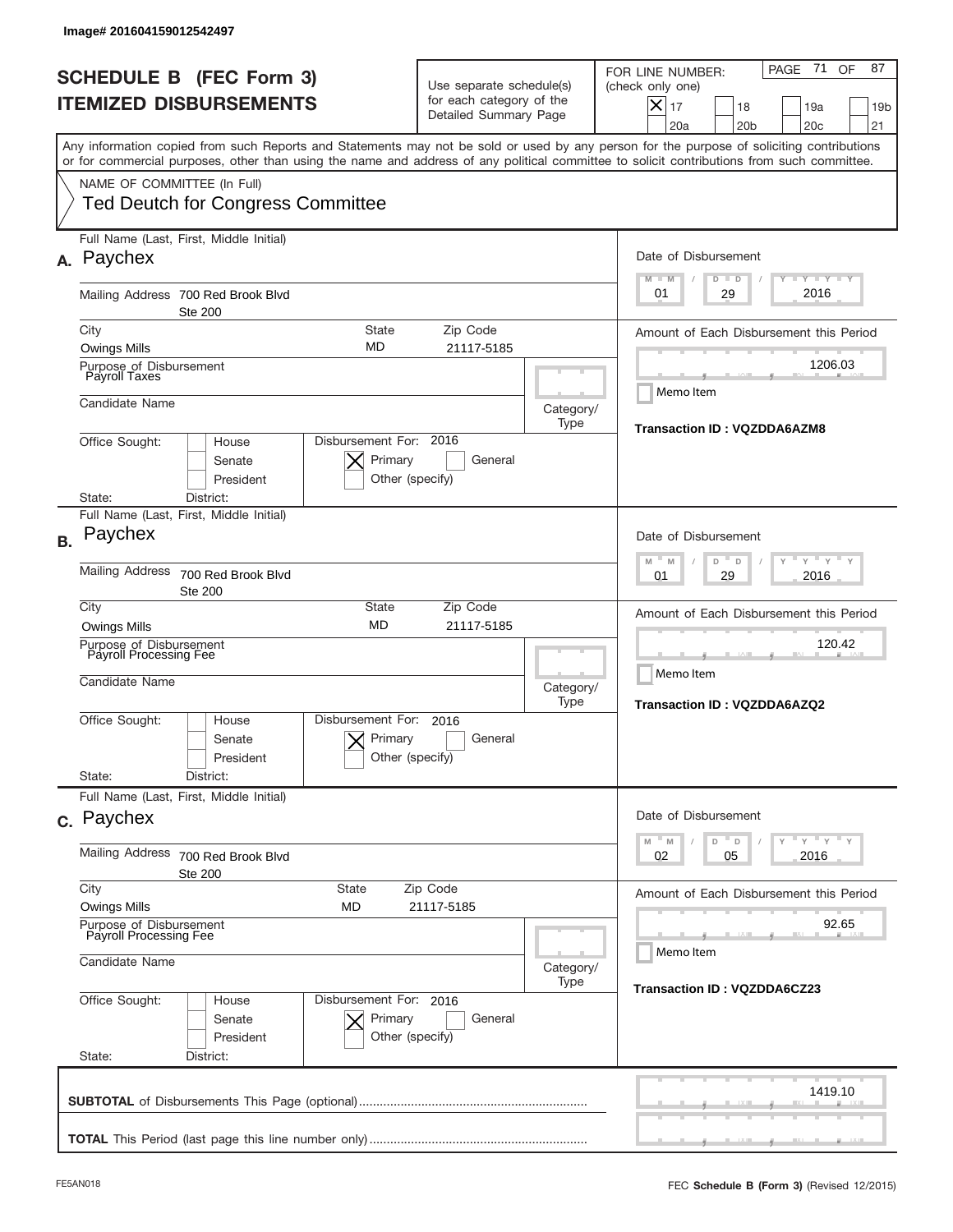|           | Image# 201604159012542498                                                                                                                                                                                                                                                                                              |                                                                                                               |                                                                               |                                                                                                                                                                                    |  |
|-----------|------------------------------------------------------------------------------------------------------------------------------------------------------------------------------------------------------------------------------------------------------------------------------------------------------------------------|---------------------------------------------------------------------------------------------------------------|-------------------------------------------------------------------------------|------------------------------------------------------------------------------------------------------------------------------------------------------------------------------------|--|
|           | <b>SCHEDULE B (FEC Form 3)</b><br><b>ITEMIZED DISBURSEMENTS</b>                                                                                                                                                                                                                                                        |                                                                                                               | Use separate schedule(s)<br>for each category of the<br>Detailed Summary Page | 72 OF<br>87<br>PAGE<br>FOR LINE NUMBER:<br>(check only one)<br>$X _{17}$<br>18<br>19a<br>19 <sub>b</sub><br>20a<br>20 <sub>b</sub><br>20 <sub>c</sub><br>21                        |  |
|           | Any information copied from such Reports and Statements may not be sold or used by any person for the purpose of soliciting contributions<br>or for commercial purposes, other than using the name and address of any political committee to solicit contributions from such committee.<br>NAME OF COMMITTEE (In Full) |                                                                                                               |                                                                               |                                                                                                                                                                                    |  |
|           | <b>Ted Deutch for Congress Committee</b>                                                                                                                                                                                                                                                                               |                                                                                                               |                                                                               |                                                                                                                                                                                    |  |
| А.        | Full Name (Last, First, Middle Initial)<br>Paychex                                                                                                                                                                                                                                                                     |                                                                                                               |                                                                               | Date of Disbursement<br>$\begin{array}{c c c c c c} \hline \textbf{I} & \textbf{Y} & \textbf{I} & \textbf{Y} & \textbf{I} & \textbf{Y} \\\hline \end{array}$<br>$M - M$<br>$D$ $D$ |  |
|           | Mailing Address 700 Red Brook Blvd<br><b>Ste 200</b>                                                                                                                                                                                                                                                                   |                                                                                                               | 2016<br>29<br>02                                                              |                                                                                                                                                                                    |  |
|           | City<br><b>State</b><br>MD<br><b>Owings Mills</b>                                                                                                                                                                                                                                                                      | Amount of Each Disbursement this Period                                                                       |                                                                               |                                                                                                                                                                                    |  |
|           | Purpose of Disbursement<br>Payroll Processing Fee                                                                                                                                                                                                                                                                      | 21117-5185                                                                                                    |                                                                               | 120.42                                                                                                                                                                             |  |
|           | Candidate Name                                                                                                                                                                                                                                                                                                         |                                                                                                               | Category/<br>Type                                                             | Memo Item<br>Transaction ID: VQZDDA6K7M9                                                                                                                                           |  |
|           | Disbursement For: 2016<br>Office Sought:<br>House<br>Primary<br>Senate<br>General<br>President<br>Other (specify)<br>District:<br>State:                                                                                                                                                                               |                                                                                                               |                                                                               |                                                                                                                                                                                    |  |
| <b>B.</b> | Full Name (Last, First, Middle Initial)<br>Paychex                                                                                                                                                                                                                                                                     |                                                                                                               |                                                                               | Date of Disbursement                                                                                                                                                               |  |
|           | <b>Mailing Address</b><br>700 Red Brook Blvd<br><b>Ste 200</b>                                                                                                                                                                                                                                                         | $\mathbb{F}$ $\mathbb{Y}$ $\mathbb{F}$ $\mathbb{Y}$ $\mathbb{F}$<br>M<br>M<br>D<br>D<br>2016<br>02<br>29      |                                                                               |                                                                                                                                                                                    |  |
|           | City<br><b>Owings Mills</b>                                                                                                                                                                                                                                                                                            | State<br>Zip Code<br><b>MD</b><br>21117-5185                                                                  |                                                                               | Amount of Each Disbursement this Period                                                                                                                                            |  |
|           | Purpose of Disbursement<br>Payroll Taxes                                                                                                                                                                                                                                                                               |                                                                                                               |                                                                               | 1325.29<br>Memo Item                                                                                                                                                               |  |
|           | Candidate Name                                                                                                                                                                                                                                                                                                         |                                                                                                               | Category/<br>Type                                                             | Transaction ID: VQZDDA6K7Q3                                                                                                                                                        |  |
|           | Disbursement For:<br>Office Sought:<br>House<br>Senate<br>President                                                                                                                                                                                                                                                    | 2016<br>Primary<br>General<br>Other (specify)                                                                 |                                                                               |                                                                                                                                                                                    |  |
|           | State:<br>District:                                                                                                                                                                                                                                                                                                    |                                                                                                               |                                                                               |                                                                                                                                                                                    |  |
|           | Full Name (Last, First, Middle Initial)<br>c. Paychex                                                                                                                                                                                                                                                                  |                                                                                                               |                                                                               | Date of Disbursement                                                                                                                                                               |  |
|           | Mailing Address<br>700 Red Brook Blvd<br><b>Ste 200</b>                                                                                                                                                                                                                                                                | $\rightarrow$ $\rightarrow$ $\rightarrow$ $\rightarrow$ $\rightarrow$<br>M<br>D<br>M<br>D<br>2016<br>03<br>31 |                                                                               |                                                                                                                                                                                    |  |
|           | City<br><b>State</b><br><b>Owings Mills</b><br><b>MD</b>                                                                                                                                                                                                                                                               | Zip Code<br>21117-5185                                                                                        |                                                                               | Amount of Each Disbursement this Period                                                                                                                                            |  |
|           | Purpose of Disbursement<br>Payroll Processing Fee                                                                                                                                                                                                                                                                      |                                                                                                               | 120.42<br>Memo Item                                                           |                                                                                                                                                                                    |  |
|           | Candidate Name                                                                                                                                                                                                                                                                                                         | Category/<br>Type                                                                                             | <b>Transaction ID: VQZDDA7FM83</b>                                            |                                                                                                                                                                                    |  |
|           | Office Sought:<br>House<br>Senate<br>President<br>State:<br>District:                                                                                                                                                                                                                                                  | Disbursement For: 2016<br>Primary<br>General<br>Other (specify)                                               |                                                                               |                                                                                                                                                                                    |  |
|           |                                                                                                                                                                                                                                                                                                                        |                                                                                                               |                                                                               | 1566.13                                                                                                                                                                            |  |
|           |                                                                                                                                                                                                                                                                                                                        |                                                                                                               |                                                                               |                                                                                                                                                                                    |  |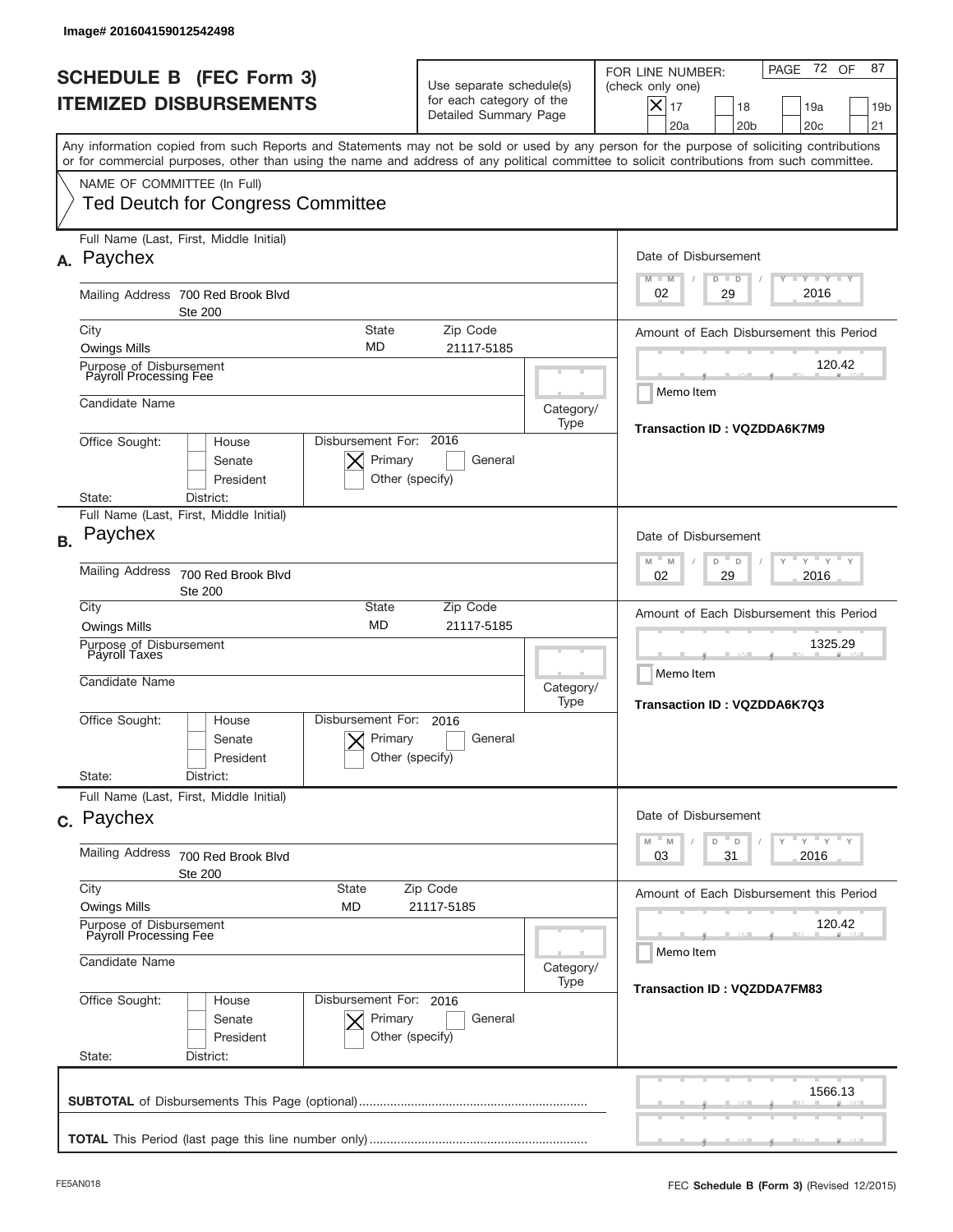|           | Image# 201604159012542499                                                                                                                                                                                                                                                                                              |                                                                               |                                    |                                                                                                                                                             |
|-----------|------------------------------------------------------------------------------------------------------------------------------------------------------------------------------------------------------------------------------------------------------------------------------------------------------------------------|-------------------------------------------------------------------------------|------------------------------------|-------------------------------------------------------------------------------------------------------------------------------------------------------------|
|           | <b>SCHEDULE B (FEC Form 3)</b><br><b>ITEMIZED DISBURSEMENTS</b>                                                                                                                                                                                                                                                        | Use separate schedule(s)<br>for each category of the<br>Detailed Summary Page |                                    | 73 OF<br>87<br>PAGE<br>FOR LINE NUMBER:<br>(check only one)<br>$X _{17}$<br>18<br>19a<br>19 <sub>b</sub><br>20a<br>20 <sub>b</sub><br>20 <sub>c</sub><br>21 |
|           | Any information copied from such Reports and Statements may not be sold or used by any person for the purpose of soliciting contributions<br>or for commercial purposes, other than using the name and address of any political committee to solicit contributions from such committee.<br>NAME OF COMMITTEE (In Full) |                                                                               |                                    |                                                                                                                                                             |
|           | <b>Ted Deutch for Congress Committee</b>                                                                                                                                                                                                                                                                               |                                                                               |                                    |                                                                                                                                                             |
| А.        | Full Name (Last, First, Middle Initial)<br>Paychex                                                                                                                                                                                                                                                                     |                                                                               |                                    | Date of Disbursement<br>$T - Y$ $T - Y$<br>$M - M$<br>$D$ $D$                                                                                               |
|           | Mailing Address 700 Red Brook Blvd<br><b>Ste 200</b>                                                                                                                                                                                                                                                                   |                                                                               |                                    | 2016<br>03<br>31                                                                                                                                            |
|           | City<br><b>State</b><br>MD<br><b>Owings Mills</b>                                                                                                                                                                                                                                                                      | Zip Code<br>21117-5185                                                        |                                    | Amount of Each Disbursement this Period                                                                                                                     |
|           | Purpose of Disbursement<br>Payroll Taxes                                                                                                                                                                                                                                                                               |                                                                               |                                    | 1220.54                                                                                                                                                     |
|           | Candidate Name                                                                                                                                                                                                                                                                                                         |                                                                               | Category/<br>Type                  | Memo Item<br><b>Transaction ID: VQZDDA7FMA8</b>                                                                                                             |
|           | Disbursement For: 2016<br>Office Sought:<br>House<br>Primary<br>Senate<br>President<br>State:<br>District:                                                                                                                                                                                                             | General<br>Other (specify)                                                    |                                    |                                                                                                                                                             |
| <b>B.</b> | Full Name (Last, First, Middle Initial)<br><b>PCMS LLC</b>                                                                                                                                                                                                                                                             |                                                                               |                                    | Date of Disbursement<br>$\cdots$ $\gamma$ $\cdots$ $\gamma$ $\cdots$                                                                                        |
|           | <b>Mailing Address</b><br>1050 17th St NW<br><b>Ste 590</b>                                                                                                                                                                                                                                                            | M<br>M<br>D<br>D<br>2016<br>02<br>22                                          |                                    |                                                                                                                                                             |
|           | City<br>State<br>DC<br>Washington                                                                                                                                                                                                                                                                                      | Zip Code<br>20036-5592                                                        |                                    | Amount of Each Disbursement this Period                                                                                                                     |
|           | Purpose of Disbursement<br>Accounting Services<br>Candidate Name                                                                                                                                                                                                                                                       |                                                                               |                                    | 2896.77<br>Memo Item                                                                                                                                        |
|           |                                                                                                                                                                                                                                                                                                                        |                                                                               | <b>Transaction ID: VQZDDA6JX59</b> |                                                                                                                                                             |
|           | Disbursement For:<br>Office Sought:<br>House<br>Primary<br>Senate<br>President                                                                                                                                                                                                                                         | 2016<br>General<br>Other (specify)                                            |                                    |                                                                                                                                                             |
|           | State:<br>District:<br>Full Name (Last, First, Middle Initial)                                                                                                                                                                                                                                                         |                                                                               |                                    |                                                                                                                                                             |
|           | c. PCMS LLC                                                                                                                                                                                                                                                                                                            |                                                                               |                                    | Date of Disbursement<br>$\rightarrow$ $\rightarrow$ $\rightarrow$ $\rightarrow$ $\rightarrow$ $\rightarrow$<br>M<br>$\mathbb M$<br>D<br>D                   |
|           | Mailing Address 1050 17th St NW<br>Ste 590                                                                                                                                                                                                                                                                             | 25<br>2016<br>03                                                              |                                    |                                                                                                                                                             |
|           | City<br><b>State</b><br>Washington<br>DC                                                                                                                                                                                                                                                                               | Zip Code<br>20036-5592                                                        |                                    | Amount of Each Disbursement this Period                                                                                                                     |
|           | Purpose of Disbursement<br><b>Accounting Services</b>                                                                                                                                                                                                                                                                  |                                                                               | 1247.93<br>Memo Item               |                                                                                                                                                             |
|           | Candidate Name<br>Disbursement For: 2016                                                                                                                                                                                                                                                                               | <b>Transaction ID: VQZDDA7FR16</b>                                            |                                    |                                                                                                                                                             |
|           | Office Sought:<br>House<br>Primary<br>Senate<br>President<br>State:<br>District:                                                                                                                                                                                                                                       | General<br>Other (specify)                                                    |                                    |                                                                                                                                                             |
|           |                                                                                                                                                                                                                                                                                                                        |                                                                               |                                    | 5365.24                                                                                                                                                     |
|           |                                                                                                                                                                                                                                                                                                                        |                                                                               |                                    |                                                                                                                                                             |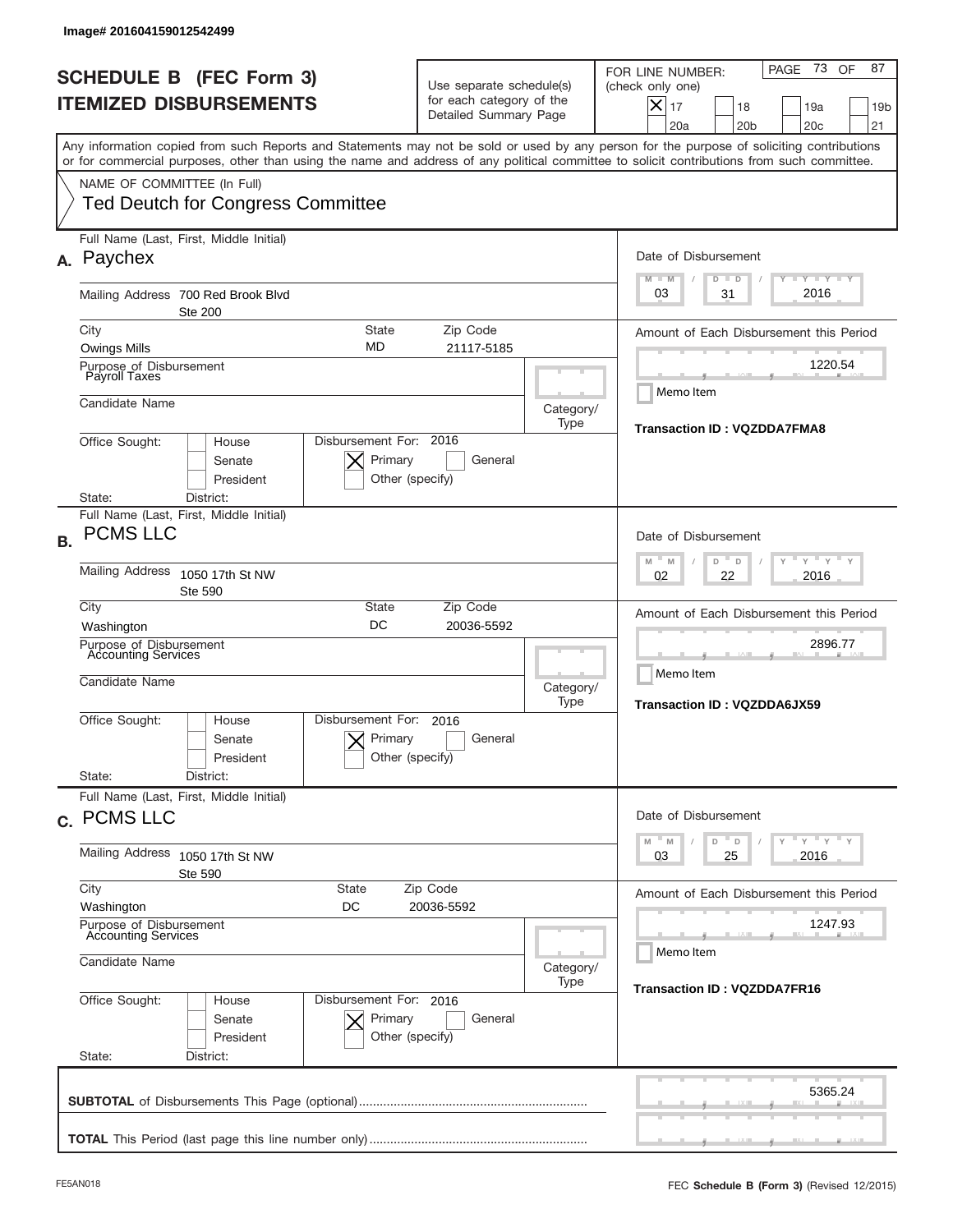| <b>SCHEDULE B (FEC Form 3)</b><br><b>ITEMIZED DISBURSEMENTS</b>                                                                                                                                                                                                                         | Use separate schedule(s)<br>for each category of the<br>Detailed Summary Page        |                     | 74 OF<br>87<br>PAGE<br>FOR LINE NUMBER:<br>(check only one)<br>$ \boldsymbol{\times} $<br>17<br>18<br>19a<br>19 <sub>b</sub><br>20a<br>20 <sub>b</sub><br>20c<br>21 |  |
|-----------------------------------------------------------------------------------------------------------------------------------------------------------------------------------------------------------------------------------------------------------------------------------------|--------------------------------------------------------------------------------------|---------------------|---------------------------------------------------------------------------------------------------------------------------------------------------------------------|--|
| Any information copied from such Reports and Statements may not be sold or used by any person for the purpose of soliciting contributions<br>or for commercial purposes, other than using the name and address of any political committee to solicit contributions from such committee. |                                                                                      |                     |                                                                                                                                                                     |  |
| NAME OF COMMITTEE (In Full)<br><b>Ted Deutch for Congress Committee</b>                                                                                                                                                                                                                 |                                                                                      |                     |                                                                                                                                                                     |  |
| Full Name (Last, First, Middle Initial)<br>Pebb Boca Corporate LLC                                                                                                                                                                                                                      |                                                                                      |                     | Date of Disbursement<br>$T - Y$ $T - Y$                                                                                                                             |  |
| Mailing Address 7900 Glades Rd<br>Ste 600                                                                                                                                                                                                                                               |                                                                                      |                     | $M - M$<br>$D$ $D$<br>2016<br>02<br>01                                                                                                                              |  |
| City<br>FL<br>Boca Raton                                                                                                                                                                                                                                                                | Zip Code<br>State<br>33434-4105                                                      |                     | Amount of Each Disbursement this Period                                                                                                                             |  |
| Purpose of Disbursement<br>Office Rent                                                                                                                                                                                                                                                  |                                                                                      |                     | 689.00                                                                                                                                                              |  |
| Candidate Name                                                                                                                                                                                                                                                                          |                                                                                      | Category/<br>Type   | Memo Item<br>Transaction ID: VQZDDA6CC23                                                                                                                            |  |
| Office Sought:<br>House<br>Senate<br>President<br>District:<br>State:                                                                                                                                                                                                                   | Disbursement For: 2016<br>Primary<br>General<br>Other (specify)                      |                     |                                                                                                                                                                     |  |
| Full Name (Last, First, Middle Initial)<br>Pebb Boca Corporate LLC<br><b>B.</b>                                                                                                                                                                                                         |                                                                                      |                     | Date of Disbursement                                                                                                                                                |  |
| <b>Mailing Address</b><br>7900 Glades Rd<br>Ste 600                                                                                                                                                                                                                                     | $\cdots$ $\gamma$ $\cdots$ $\gamma$ $\cdots$<br>M<br>M<br>D<br>D<br>2016<br>02<br>25 |                     |                                                                                                                                                                     |  |
| City<br>Boca Raton                                                                                                                                                                                                                                                                      | State<br>Zip Code<br><b>FL</b><br>33434-4105                                         |                     | Amount of Each Disbursement this Period                                                                                                                             |  |
| Purpose of Disbursement<br>Office Rent<br>Candidate Name                                                                                                                                                                                                                                | Category/                                                                            | 689.00<br>Memo Item |                                                                                                                                                                     |  |
| Disbursement For:<br>Office Sought:<br>House<br>Senate<br>President                                                                                                                                                                                                                     | 2016<br>Primary<br>General<br>Other (specify)                                        | Type                | <b>Transaction ID: VQZDDA6N8M7</b>                                                                                                                                  |  |
| State:<br>District:<br>Full Name (Last, First, Middle Initial)                                                                                                                                                                                                                          |                                                                                      |                     |                                                                                                                                                                     |  |
| c. Pebb Boca Corporate LLC                                                                                                                                                                                                                                                              |                                                                                      |                     | Date of Disbursement<br>$Y = Y + Y$<br>$M$ <sup><math>=</math></sup><br>M<br>D<br>$\Box$                                                                            |  |
| Mailing Address<br>7900 Glades Rd<br>Ste 600                                                                                                                                                                                                                                            | City<br><b>State</b><br>Zip Code<br>Boca Raton<br>33434-4105                         |                     |                                                                                                                                                                     |  |
| FL                                                                                                                                                                                                                                                                                      |                                                                                      |                     |                                                                                                                                                                     |  |
| Purpose of Disbursement<br>Office Rent<br>Candidate Name                                                                                                                                                                                                                                | 689.00<br>Memo Item                                                                  |                     |                                                                                                                                                                     |  |
| Office Sought:<br>House<br>Senate<br>President<br>State:<br>District:                                                                                                                                                                                                                   | Disbursement For: 2016<br>Primary<br>General<br>Other (specify)                      | Category/<br>Type   | <b>Transaction ID: VQZDDA7B4N0</b>                                                                                                                                  |  |
|                                                                                                                                                                                                                                                                                         |                                                                                      |                     | 2067.00                                                                                                                                                             |  |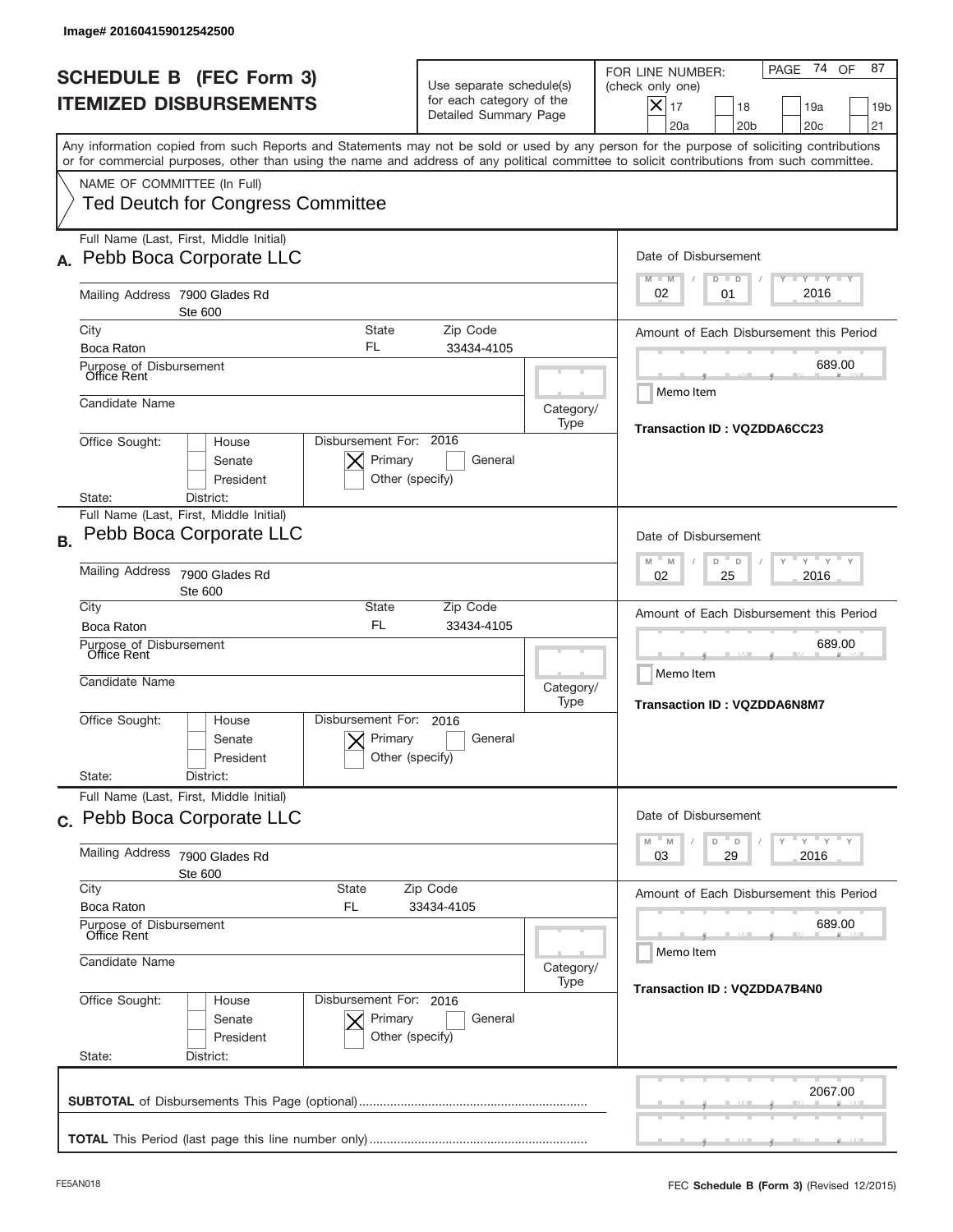|           | Image# 201604159012542501                                                                                                                                                                                                                                                                                              |                                                                               |                   |                                                                                                                                                          |
|-----------|------------------------------------------------------------------------------------------------------------------------------------------------------------------------------------------------------------------------------------------------------------------------------------------------------------------------|-------------------------------------------------------------------------------|-------------------|----------------------------------------------------------------------------------------------------------------------------------------------------------|
|           | <b>SCHEDULE B (FEC Form 3)</b><br><b>ITEMIZED DISBURSEMENTS</b>                                                                                                                                                                                                                                                        | Use separate schedule(s)<br>for each category of the<br>Detailed Summary Page |                   | PAGE 75 OF<br>87<br>FOR LINE NUMBER:<br>(check only one)<br>$X _{17}$<br>18<br>19a<br>19 <sub>b</sub><br>20a<br>20 <sub>b</sub><br>20 <sub>c</sub><br>21 |
|           | Any information copied from such Reports and Statements may not be sold or used by any person for the purpose of soliciting contributions<br>or for commercial purposes, other than using the name and address of any political committee to solicit contributions from such committee.<br>NAME OF COMMITTEE (In Full) |                                                                               |                   |                                                                                                                                                          |
|           | <b>Ted Deutch for Congress Committee</b><br>Full Name (Last, First, Middle Initial)                                                                                                                                                                                                                                    |                                                                               |                   |                                                                                                                                                          |
| А.        | Joshua A Rogin                                                                                                                                                                                                                                                                                                         |                                                                               |                   | Date of Disbursement<br>Y I Y I Y I Y<br>$M - M$<br>$D$ $D$                                                                                              |
|           | Mailing Address 1539 Roxanna Rd NW                                                                                                                                                                                                                                                                                     |                                                                               |                   | 2016<br>01<br>12                                                                                                                                         |
|           | City<br>State<br>DC<br>Washington                                                                                                                                                                                                                                                                                      | Zip Code<br>20012-1227                                                        |                   | Amount of Each Disbursement this Period                                                                                                                  |
|           | Purpose of Disbursement<br>Payroll                                                                                                                                                                                                                                                                                     |                                                                               |                   | 3763.60<br>Memo Item                                                                                                                                     |
|           | Candidate Name                                                                                                                                                                                                                                                                                                         |                                                                               | Category/<br>Type | Transaction ID: VQZDDA6AZ34                                                                                                                              |
|           | Disbursement For: 2016<br>Office Sought:<br>House<br>Primary<br>Senate<br>President<br>Other (specify)<br>District:<br>State:                                                                                                                                                                                          |                                                                               |                   |                                                                                                                                                          |
|           | Full Name (Last, First, Middle Initial)                                                                                                                                                                                                                                                                                |                                                                               |                   |                                                                                                                                                          |
| <b>B.</b> | Joshua A Rogin                                                                                                                                                                                                                                                                                                         |                                                                               |                   | Date of Disbursement<br>$\cdots$ $\gamma$ $\cdots$ $\gamma$ $\cdots$ $\gamma$<br>M<br>D<br>M<br>D                                                        |
|           | Mailing Address 1539 Roxanna Rd NW                                                                                                                                                                                                                                                                                     | 2016<br>01<br>29                                                              |                   |                                                                                                                                                          |
|           | City<br>State<br>DC<br>Washington                                                                                                                                                                                                                                                                                      | Amount of Each Disbursement this Period                                       |                   |                                                                                                                                                          |
|           | Purpose of Disbursement<br>Payroll<br>Candidate Name                                                                                                                                                                                                                                                                   |                                                                               |                   | 889.36<br>Memo Item<br><b>Transaction ID: VQZDDA6B2T2</b>                                                                                                |
|           | Disbursement For:<br>Office Sought:<br>House<br>Primary<br>Senate<br>President<br>State:<br>District:                                                                                                                                                                                                                  | 2016<br>General<br>Other (specify)                                            |                   |                                                                                                                                                          |
|           | Full Name (Last, First, Middle Initial)                                                                                                                                                                                                                                                                                |                                                                               |                   |                                                                                                                                                          |
|           | c. Joshua A Rogin                                                                                                                                                                                                                                                                                                      |                                                                               |                   | Date of Disbursement<br>$\overline{y}$ $\overline{y}$ $\overline{y}$ $\overline{y}$ $\overline{y}$<br>M<br>D<br>M<br>D                                   |
|           | Mailing Address 1539 Roxanna Rd NW                                                                                                                                                                                                                                                                                     | 02<br>2016<br>29                                                              |                   |                                                                                                                                                          |
|           | City<br>State<br>Washington<br>DC                                                                                                                                                                                                                                                                                      | Amount of Each Disbursement this Period                                       |                   |                                                                                                                                                          |
|           | Purpose of Disbursement<br>Payroll                                                                                                                                                                                                                                                                                     |                                                                               |                   | 1067.74<br>Memo Item                                                                                                                                     |
|           | Candidate Name<br>Category/<br>Type                                                                                                                                                                                                                                                                                    |                                                                               |                   | <b>Transaction ID: VQZDDA6K7V4</b>                                                                                                                       |
|           | Office Sought:<br>Disbursement For: 2016<br>House<br>Senate<br>Primary<br>President<br>State:<br>District:                                                                                                                                                                                                             | General<br>Other (specify)                                                    |                   |                                                                                                                                                          |
|           |                                                                                                                                                                                                                                                                                                                        |                                                                               |                   | 5720.70                                                                                                                                                  |
|           |                                                                                                                                                                                                                                                                                                                        |                                                                               |                   |                                                                                                                                                          |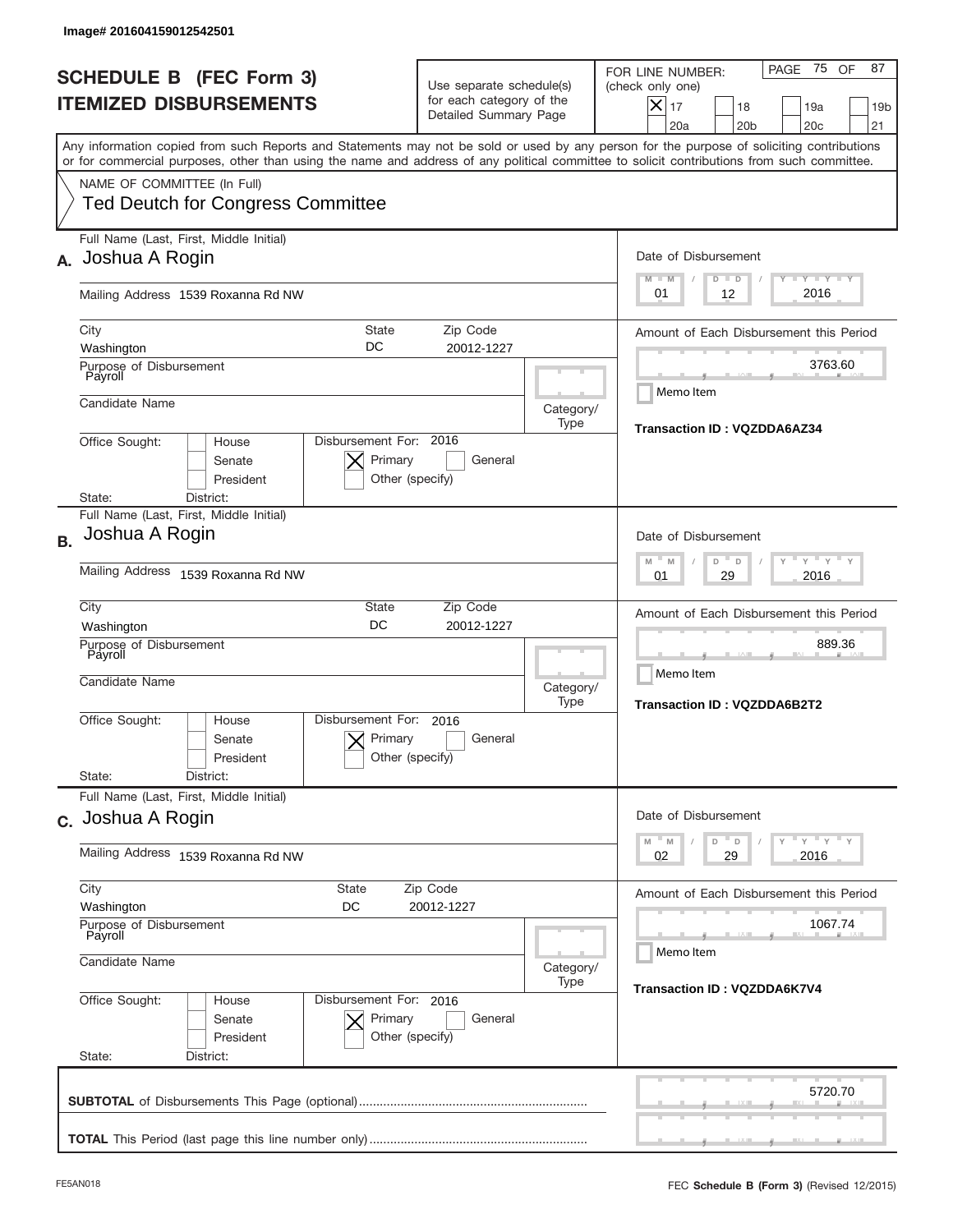|           | Image# 201604159012542502                                                                                                                                                                                                                                                               |                                                                                                                             |                   |                                                                                                                                                             |
|-----------|-----------------------------------------------------------------------------------------------------------------------------------------------------------------------------------------------------------------------------------------------------------------------------------------|-----------------------------------------------------------------------------------------------------------------------------|-------------------|-------------------------------------------------------------------------------------------------------------------------------------------------------------|
|           | <b>SCHEDULE B (FEC Form 3)</b><br><b>ITEMIZED DISBURSEMENTS</b>                                                                                                                                                                                                                         | Use separate schedule(s)<br>for each category of the<br>Detailed Summary Page                                               |                   | 76 OF<br>87<br>PAGE<br>FOR LINE NUMBER:<br>(check only one)<br>$X _{17}$<br>18<br>19a<br>19 <sub>b</sub><br>20a<br>20 <sub>b</sub><br>20 <sub>c</sub><br>21 |
|           | Any information copied from such Reports and Statements may not be sold or used by any person for the purpose of soliciting contributions<br>or for commercial purposes, other than using the name and address of any political committee to solicit contributions from such committee. |                                                                                                                             |                   |                                                                                                                                                             |
|           | NAME OF COMMITTEE (In Full)<br><b>Ted Deutch for Congress Committee</b>                                                                                                                                                                                                                 |                                                                                                                             |                   |                                                                                                                                                             |
| А.        | Full Name (Last, First, Middle Initial)<br>Joshua A Rogin                                                                                                                                                                                                                               |                                                                                                                             |                   | Date of Disbursement<br><b>TEY TEY TEY</b><br>$M - M$<br>$D$ $D$                                                                                            |
|           | Mailing Address 1539 Roxanna Rd NW                                                                                                                                                                                                                                                      |                                                                                                                             |                   | 2016<br>31<br>03                                                                                                                                            |
|           | City<br>State<br>DC<br>Washington                                                                                                                                                                                                                                                       | Zip Code<br>20012-1227                                                                                                      |                   | Amount of Each Disbursement this Period                                                                                                                     |
|           | Purpose of Disbursement<br>Payroll<br>Candidate Name                                                                                                                                                                                                                                    |                                                                                                                             |                   | 889.37<br>Memo Item                                                                                                                                         |
|           | Disbursement For: 2016<br>Office Sought:<br>House<br>Primary<br>Senate<br>President                                                                                                                                                                                                     | General<br>Other (specify)                                                                                                  | Category/<br>Type | <b>Transaction ID: VQZDDA7FMF8</b>                                                                                                                          |
| <b>B.</b> | District:<br>State:<br>Full Name (Last, First, Middle Initial)<br><b>Super Printers</b><br>Mailing Address 5999 N Federal Hwy                                                                                                                                                           |                                                                                                                             |                   | Date of Disbursement<br>$-\gamma + \gamma +$<br>M<br>M<br>D<br>D<br>2016<br>01<br>04                                                                        |
|           | Ste 3<br>City<br>State<br><b>FL</b><br>Boca Raton<br>Purpose of Disbursement<br>Printing and Postage<br>Candidate Name                                                                                                                                                                  | Zip Code<br>33487-3982                                                                                                      | Category/         | Amount of Each Disbursement this Period<br>4023.08<br>Memo Item                                                                                             |
|           | Disbursement For:<br>Office Sought:<br>House<br>Primary<br>Senate<br>President<br>State:<br>District:                                                                                                                                                                                   | 2016<br>General<br>Other (specify)                                                                                          | Type              | <b>Transaction ID: VQZDDA4WDC6</b>                                                                                                                          |
|           | Full Name (Last, First, Middle Initial)<br>c. The Congressional Club                                                                                                                                                                                                                    |                                                                                                                             |                   | Date of Disbursement                                                                                                                                        |
|           | Mailing Address 2001 New Hampshire Ave NW                                                                                                                                                                                                                                               | $\rightarrow$ $\rightarrow$ $\rightarrow$ $\rightarrow$ $\rightarrow$ $\rightarrow$<br>M<br>D<br>M<br>D<br>22<br>2016<br>03 |                   |                                                                                                                                                             |
|           | City<br><b>State</b><br>Zip Code<br>Washington<br>DC<br>Purpose of Disbursement<br>Event Attendance Tickets                                                                                                                                                                             | Amount of Each Disbursement this Period<br>250.00                                                                           |                   |                                                                                                                                                             |
|           | Candidate Name<br>Category/                                                                                                                                                                                                                                                             |                                                                                                                             |                   | Memo Item                                                                                                                                                   |
|           | Office Sought:<br>Disbursement For: 2016<br>House<br>Primary<br>Senate<br>President<br>State:<br>District:                                                                                                                                                                              | General<br>Other (specify)                                                                                                  | Type              | <b>Transaction ID: VQZDDA7B3V5</b>                                                                                                                          |
|           |                                                                                                                                                                                                                                                                                         |                                                                                                                             |                   | 5162.45                                                                                                                                                     |
|           |                                                                                                                                                                                                                                                                                         |                                                                                                                             |                   |                                                                                                                                                             |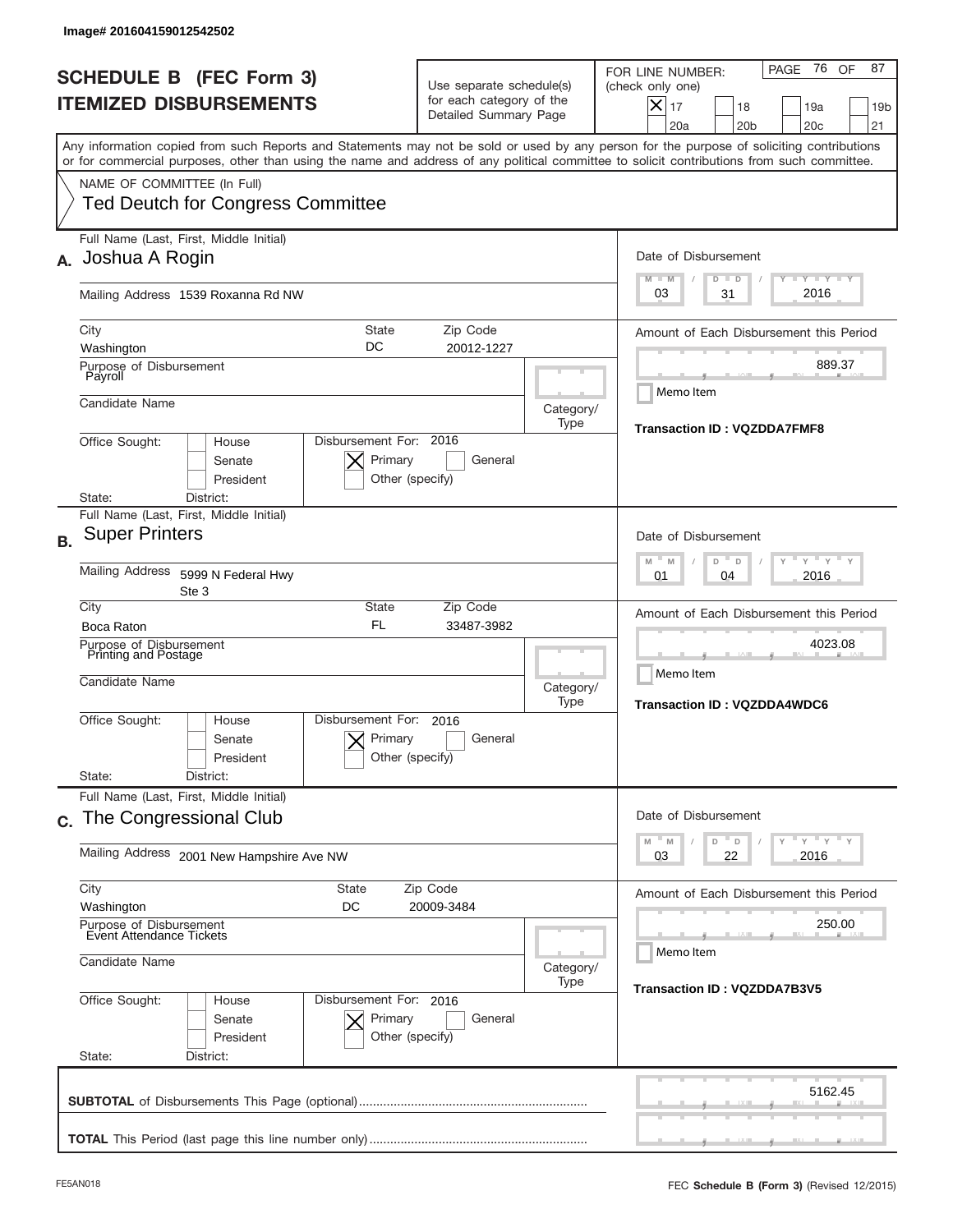|           | Image# 201604159012542503                                                                                                                                                                                                                                                                                              |                                                                               |                     |                                                                                                                                                                |
|-----------|------------------------------------------------------------------------------------------------------------------------------------------------------------------------------------------------------------------------------------------------------------------------------------------------------------------------|-------------------------------------------------------------------------------|---------------------|----------------------------------------------------------------------------------------------------------------------------------------------------------------|
|           | <b>SCHEDULE B (FEC Form 3)</b><br><b>ITEMIZED DISBURSEMENTS</b>                                                                                                                                                                                                                                                        | Use separate schedule(s)<br>for each category of the<br>Detailed Summary Page |                     | 77<br>87<br>PAGE<br>OF<br>FOR LINE NUMBER:<br>(check only one)<br>$X _{17}$<br>18<br>19a<br>19 <sub>b</sub><br>20 <sub>b</sub><br>20 <sub>c</sub><br>21<br>20a |
|           | Any information copied from such Reports and Statements may not be sold or used by any person for the purpose of soliciting contributions<br>or for commercial purposes, other than using the name and address of any political committee to solicit contributions from such committee.<br>NAME OF COMMITTEE (In Full) |                                                                               |                     |                                                                                                                                                                |
|           | <b>Ted Deutch for Congress Committee</b>                                                                                                                                                                                                                                                                               |                                                                               |                     |                                                                                                                                                                |
|           | Full Name (Last, First, Middle Initial)<br>The Congressional Club                                                                                                                                                                                                                                                      |                                                                               |                     | Date of Disbursement<br><b>TAN TANK TANK</b><br>$M - M$<br>$D$ $D$                                                                                             |
|           | Mailing Address 2001 New Hampshire Ave NW                                                                                                                                                                                                                                                                              |                                                                               |                     | 2016<br>03<br>22                                                                                                                                               |
|           | City<br><b>State</b><br>DC<br>Washington                                                                                                                                                                                                                                                                               | Zip Code<br>20009-3484                                                        |                     | Amount of Each Disbursement this Period                                                                                                                        |
|           | Purpose of Disbursement<br>Event Attendance Tickets                                                                                                                                                                                                                                                                    |                                                                               | 250.00<br>Memo Item |                                                                                                                                                                |
|           | Candidate Name                                                                                                                                                                                                                                                                                                         |                                                                               | Category/<br>Type   | Transaction ID: VQZDDA7B3W3                                                                                                                                    |
|           | Disbursement For: 2016<br>Office Sought:<br>House<br>Primary<br>Senate<br>President<br>Other (specify)<br>District:<br>State:                                                                                                                                                                                          |                                                                               |                     |                                                                                                                                                                |
| <b>B.</b> | Full Name (Last, First, Middle Initial)<br>The Congressional Club                                                                                                                                                                                                                                                      |                                                                               |                     | Date of Disbursement<br>$-M$<br>$Y = Y$<br>M<br>D<br>D                                                                                                         |
|           | Mailing Address<br>2001 New Hampshire Ave NW                                                                                                                                                                                                                                                                           | 2016<br>03<br>22                                                              |                     |                                                                                                                                                                |
|           | City<br>State<br>DC<br>Washington                                                                                                                                                                                                                                                                                      | Zip Code<br>20009-3484                                                        |                     | Amount of Each Disbursement this Period                                                                                                                        |
|           | Purpose of Disbursement<br>Event Attendance Tickets<br>Candidate Name                                                                                                                                                                                                                                                  |                                                                               | Category/<br>Type   | 250.00<br>Memo Item                                                                                                                                            |
|           | Disbursement For:<br>Office Sought:<br>House<br>Primary<br>Senate<br>President<br>State:<br>District:                                                                                                                                                                                                                  | 2016<br>General<br>Other (specify)                                            |                     | <b>Transaction ID: VQZDDA7B3X0</b>                                                                                                                             |
|           | Full Name (Last, First, Middle Initial)<br>c. TLE Analytics                                                                                                                                                                                                                                                            |                                                                               |                     | Date of Disbursement                                                                                                                                           |
|           | Mailing Address 408 NE 6th St<br><b>Unit 340</b>                                                                                                                                                                                                                                                                       | $-\gamma + \gamma + \gamma$<br>D<br>M<br>M<br>D<br>08<br>2016<br>01           |                     |                                                                                                                                                                |
|           | City<br><b>State</b><br>Zip Code<br>Fort Lauderdale<br>FL<br>33304-6407                                                                                                                                                                                                                                                | Amount of Each Disbursement this Period                                       |                     |                                                                                                                                                                |
|           | Purpose of Disbursement<br><b>Fundraising Consulting Services</b><br>Candidate Name<br>Category/                                                                                                                                                                                                                       |                                                                               |                     | 1000.00<br>Memo Item                                                                                                                                           |
|           | Office Sought:<br>Disbursement For: 2016<br>House<br>Primary<br>Senate<br>President<br>State:<br>District:                                                                                                                                                                                                             | General<br>Other (specify)                                                    | Type                | <b>Transaction ID: VQZDDA4WF98</b>                                                                                                                             |
|           |                                                                                                                                                                                                                                                                                                                        |                                                                               |                     | 1500.00                                                                                                                                                        |
|           |                                                                                                                                                                                                                                                                                                                        |                                                                               |                     |                                                                                                                                                                |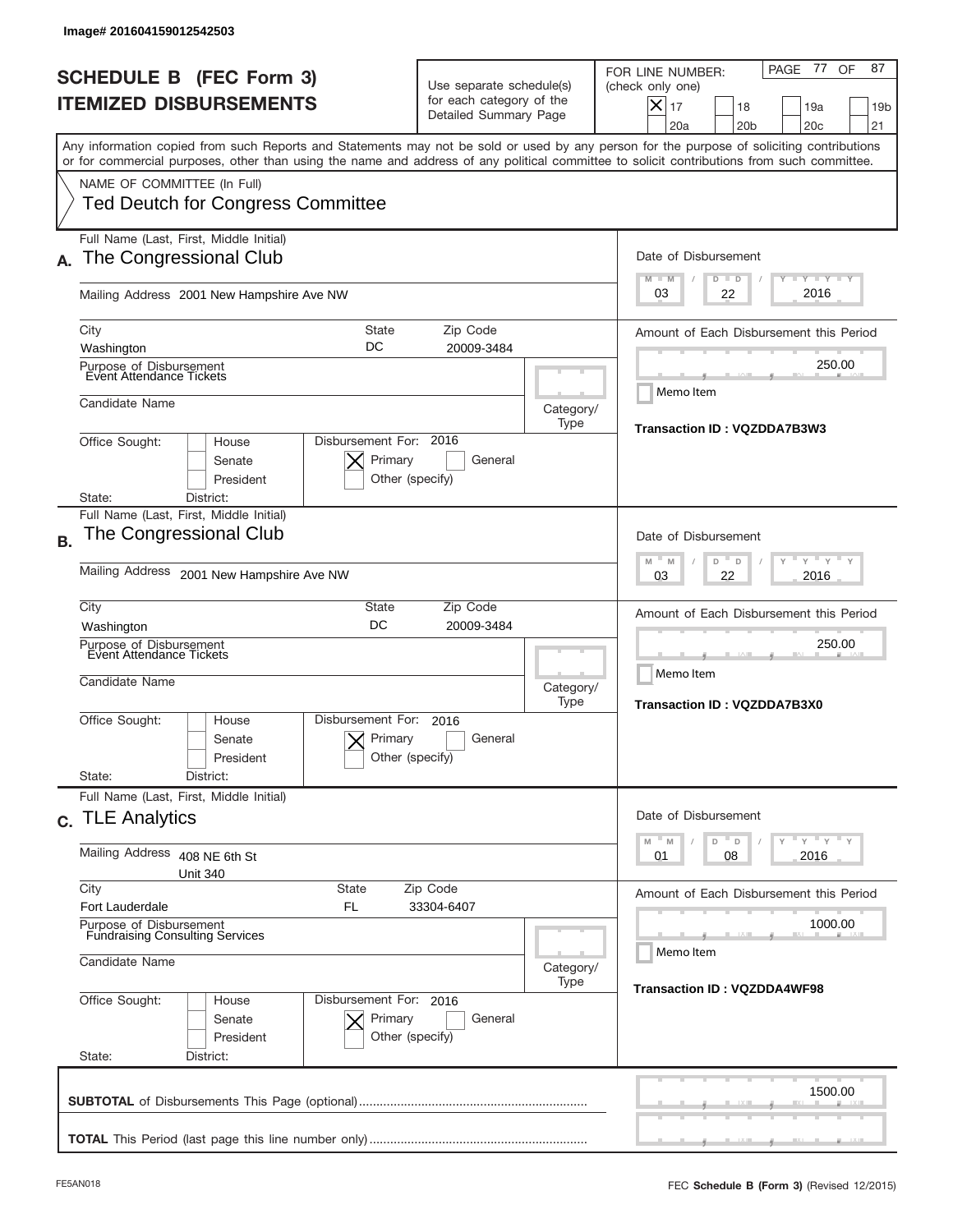| <b>SCHEDULE B (FEC Form 3)</b><br><b>ITEMIZED DISBURSEMENTS</b>                                                                                                                                                                                                                                                                                                    | Use separate schedule(s)<br>for each category of the<br>Detailed Summary Page |                   | 78 OF<br>87<br>PAGE<br>FOR LINE NUMBER:<br>(check only one)<br>$ \boldsymbol{\times} $<br>17<br>18<br>19a<br>19 <sub>b</sub><br>20a<br>20 <sub>b</sub><br>20 <sub>c</sub><br>21                                |
|--------------------------------------------------------------------------------------------------------------------------------------------------------------------------------------------------------------------------------------------------------------------------------------------------------------------------------------------------------------------|-------------------------------------------------------------------------------|-------------------|----------------------------------------------------------------------------------------------------------------------------------------------------------------------------------------------------------------|
| Any information copied from such Reports and Statements may not be sold or used by any person for the purpose of soliciting contributions<br>or for commercial purposes, other than using the name and address of any political committee to solicit contributions from such committee.<br>NAME OF COMMITTEE (In Full)<br><b>Ted Deutch for Congress Committee</b> |                                                                               |                   |                                                                                                                                                                                                                |
| Full Name (Last, First, Middle Initial)<br>United States Holocaust Memorial Museum<br>Mailing Address 100 Raoul Wallenberg PI SW                                                                                                                                                                                                                                   |                                                                               |                   | Date of Disbursement<br>$T - Y$ $T - Y$<br>$M - M$<br>$D$ $D$<br>2016<br>01<br>26                                                                                                                              |
| City<br><b>State</b><br>DC<br>Washington<br>Purpose of Disbursement<br>Event Attendance Tickets<br>Candidate Name<br>Disbursement For: 2016<br>Office Sought:<br>House<br>Primary<br>Senate<br>President<br>District:<br>State:                                                                                                                                    | Zip Code<br>20024-2126<br>General<br>Other (specify)                          | Category/<br>Type | Amount of Each Disbursement this Period<br>300.00<br>Memo Item<br>Transaction ID: VQZDDA6CC07                                                                                                                  |
| Full Name (Last, First, Middle Initial)<br><b>US Airways Card Services</b><br><b>B.</b><br>Mailing Address PO Box 13337<br>City<br><b>State</b><br>PA<br>Philadelphia<br>Purpose of Disbursement<br>Credit Card Payment<br>Candidate Name                                                                                                                          | Zip Code<br>19101-3337                                                        | Category/<br>Type | Date of Disbursement<br>$\cdots$ $\gamma$ $\cdots$ $\gamma$ $\cdots$<br>M<br>M<br>D<br>D<br>2016<br>02<br>19<br>Amount of Each Disbursement this Period<br>1275.61<br>Memo Item<br>Transaction ID: VQZDDA6H2T1 |
| Disbursement For:<br>Office Sought:<br>House<br>Primary<br>Senate<br>President<br>State:<br>District:<br>Full Name (Last, First, Middle Initial)<br>c. Apple Store                                                                                                                                                                                                 | 2016<br>General<br>Other (specify)                                            |                   | Date of Disbursement                                                                                                                                                                                           |
| Mailing Address 1 Infinite Loop<br>City<br><b>State</b><br>Cupertino<br>СA<br>Purpose of Disbursement<br>Computer Equipment<br>Candidate Name                                                                                                                                                                                                                      | Zip Code<br>95014-2083                                                        | Category/         | $\mathbb{F}$ $\mathsf{y}$ $\mathbb{F}$ $\mathsf{y}$ $\mathbb{F}$ $\mathsf{y}$<br>$-M$<br>M<br>D<br>D<br>02<br>2016<br>19<br>Amount of Each Disbursement this Period<br>1188.94<br>X Memo Item                  |
| Office Sought:<br>Disbursement For: 2016<br>House<br>Senate<br>Primary                                                                                                                                                                                                                                                                                             | General                                                                       | Type              | Transaction ID: VQZDDA6H4H4                                                                                                                                                                                    |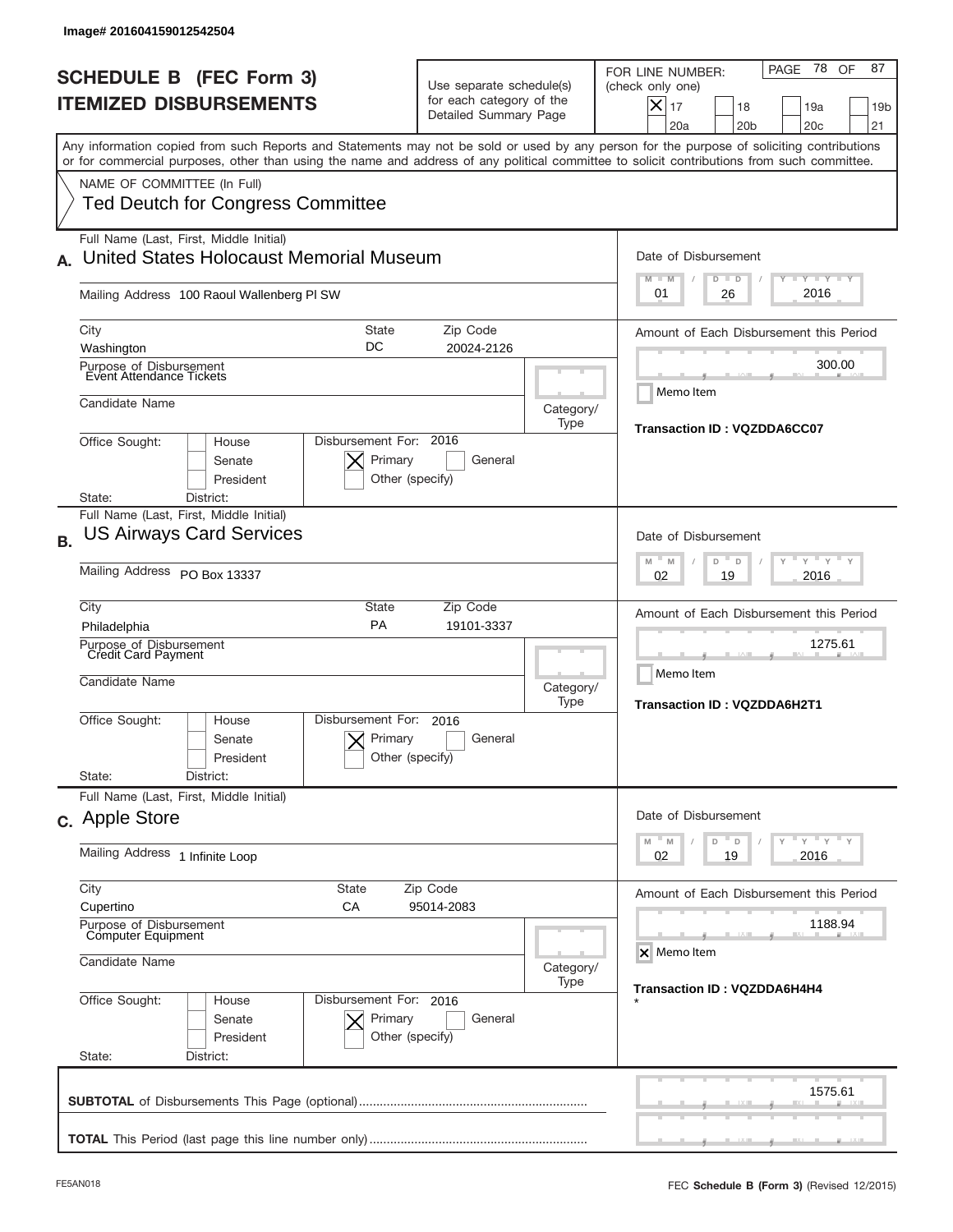| Image# 201604159012542505                                                                                                                                                                                                                                                                                              |                                                                                            |                     |                                                                                                                                                                    |  |
|------------------------------------------------------------------------------------------------------------------------------------------------------------------------------------------------------------------------------------------------------------------------------------------------------------------------|--------------------------------------------------------------------------------------------|---------------------|--------------------------------------------------------------------------------------------------------------------------------------------------------------------|--|
| <b>SCHEDULE B (FEC Form 3)</b><br><b>ITEMIZED DISBURSEMENTS</b>                                                                                                                                                                                                                                                        | Use separate schedule(s)<br>for each category of the<br>Detailed Summary Page              |                     | PAGE 79 OF<br>87<br>FOR LINE NUMBER:<br>(check only one)<br>$ \mathsf{X} _{17}$<br>18<br>19a<br>19 <sub>b</sub><br>20a<br>20 <sub>b</sub><br>20 <sub>c</sub><br>21 |  |
| Any information copied from such Reports and Statements may not be sold or used by any person for the purpose of soliciting contributions<br>or for commercial purposes, other than using the name and address of any political committee to solicit contributions from such committee.<br>NAME OF COMMITTEE (In Full) |                                                                                            |                     |                                                                                                                                                                    |  |
| <b>Ted Deutch for Congress Committee</b>                                                                                                                                                                                                                                                                               |                                                                                            |                     |                                                                                                                                                                    |  |
| Full Name (Last, First, Middle Initial)<br>iTunes Store<br>$\Delta$                                                                                                                                                                                                                                                    |                                                                                            |                     | Date of Disbursement<br><b>TAYLY LY</b><br>$M - M$<br>$D$ $D$                                                                                                      |  |
| Mailing Address 1 Infinite Loop                                                                                                                                                                                                                                                                                        |                                                                                            |                     | 2016<br>19<br>02                                                                                                                                                   |  |
| City<br><b>State</b><br>CA<br>Cupertino                                                                                                                                                                                                                                                                                | Zip Code<br>95014-2083                                                                     |                     | Amount of Each Disbursement this Period                                                                                                                            |  |
| Purpose of Disbursement<br>Software                                                                                                                                                                                                                                                                                    |                                                                                            |                     | 47.58<br>X Memo Item                                                                                                                                               |  |
| Candidate Name                                                                                                                                                                                                                                                                                                         |                                                                                            | Category/<br>Type   | Transaction ID: VQZDDA6H3K9                                                                                                                                        |  |
| Senate<br>President<br>District:<br>State:                                                                                                                                                                                                                                                                             | Disbursement For: 2016<br>Office Sought:<br>House<br>Primary<br>General<br>Other (specify) |                     |                                                                                                                                                                    |  |
| Full Name (Last, First, Middle Initial)<br>Uber Technologies Inc.<br><b>B.</b>                                                                                                                                                                                                                                         |                                                                                            |                     | Date of Disbursement<br>$\cdots$ $\gamma$ $\cdots$ $\gamma$ $\cdots$<br>$-$ M<br>M<br>D<br>D                                                                       |  |
| Mailing Address<br>182 Howard St<br># 8                                                                                                                                                                                                                                                                                | 2016<br>02<br>19                                                                           |                     |                                                                                                                                                                    |  |
| City<br>State<br>CA<br>San Francisco<br>Purpose of Disbursement                                                                                                                                                                                                                                                        | Zip Code<br>94105-1611                                                                     |                     | Amount of Each Disbursement this Period<br>12.69                                                                                                                   |  |
| Travel<br>Candidate Name                                                                                                                                                                                                                                                                                               |                                                                                            | Category/<br>Type   | X Memo Item<br><b>Transaction ID: VQZDDA6H475</b>                                                                                                                  |  |
| Disbursement For:<br>Office Sought:<br>House<br>Senate<br>President                                                                                                                                                                                                                                                    | 2016<br>Primary<br>General<br>Other (specify)                                              |                     | $\star$                                                                                                                                                            |  |
| State:<br>District:<br>Full Name (Last, First, Middle Initial)                                                                                                                                                                                                                                                         |                                                                                            |                     |                                                                                                                                                                    |  |
| c. US Airways Card Services                                                                                                                                                                                                                                                                                            |                                                                                            |                     | Date of Disbursement<br>$\overline{Y}$ $\overline{Y}$ $\overline{Y}$ $\overline{Y}$ $\overline{Y}$<br>M<br>D<br>M<br>D                                             |  |
| Mailing Address PO Box 13337                                                                                                                                                                                                                                                                                           | 2016<br>03<br>18                                                                           |                     |                                                                                                                                                                    |  |
| Philadelphia<br>PA                                                                                                                                                                                                                                                                                                     | City<br>State<br>Zip Code<br>19101-3337                                                    |                     |                                                                                                                                                                    |  |
| Purpose of Disbursement<br>Credit Card Payment<br>Candidate Name                                                                                                                                                                                                                                                       | Category/                                                                                  | 415.40<br>Memo Item |                                                                                                                                                                    |  |
| Office Sought:<br>Disbursement For: 2016<br>House<br>Senate<br>President<br>State:<br>District:                                                                                                                                                                                                                        | Primary<br>General<br>Other (specify)                                                      | Type                | <b>Transaction ID: VQZDDA7FK07</b>                                                                                                                                 |  |
|                                                                                                                                                                                                                                                                                                                        |                                                                                            |                     | 415.40                                                                                                                                                             |  |
|                                                                                                                                                                                                                                                                                                                        |                                                                                            |                     |                                                                                                                                                                    |  |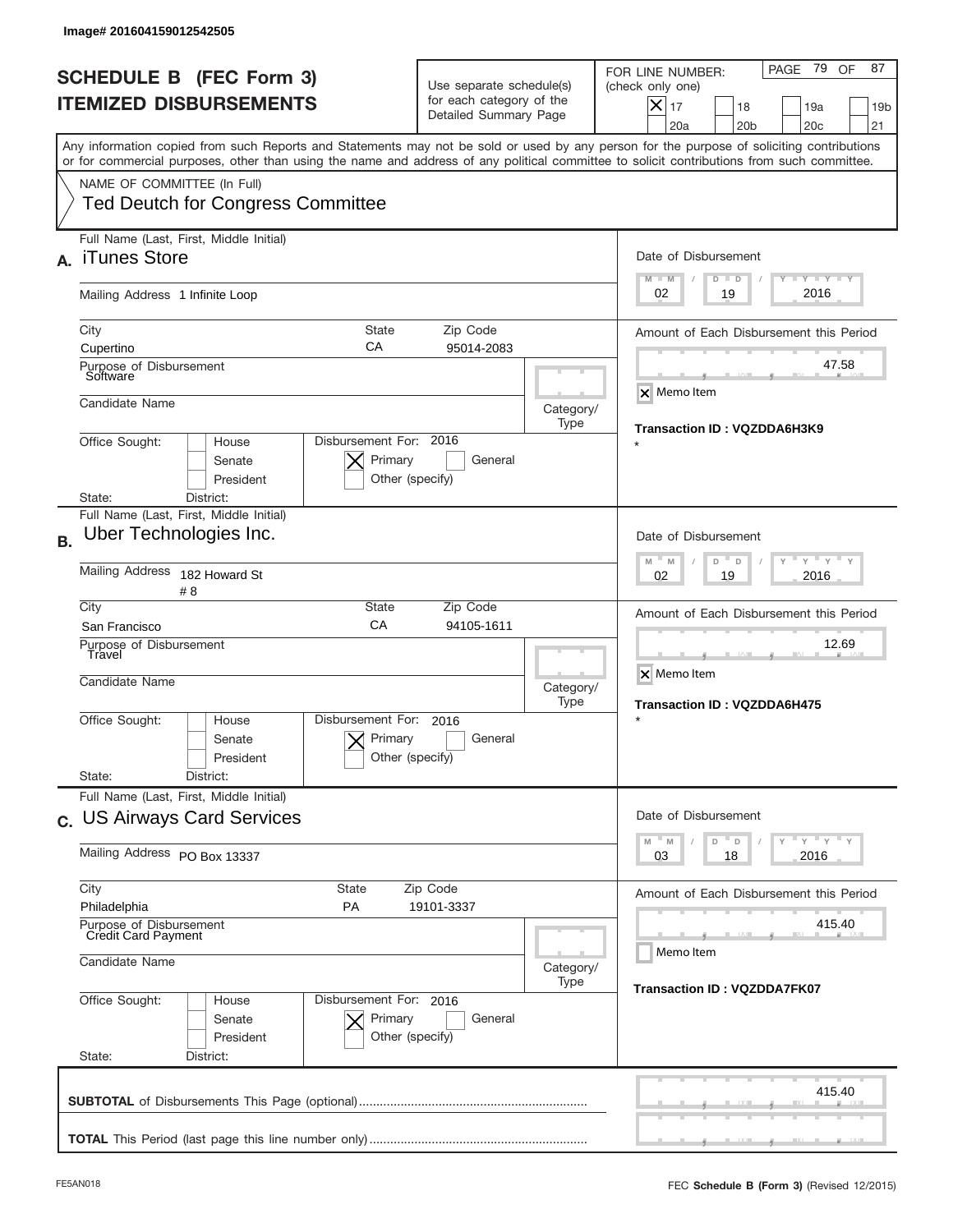|           | Image# 201604159012542506                                                                                                                                                 |                                                      |                                                                               |                   |                                                                                                                                                                    |
|-----------|---------------------------------------------------------------------------------------------------------------------------------------------------------------------------|------------------------------------------------------|-------------------------------------------------------------------------------|-------------------|--------------------------------------------------------------------------------------------------------------------------------------------------------------------|
|           | <b>SCHEDULE B (FEC Form 3)</b><br><b>ITEMIZED DISBURSEMENTS</b>                                                                                                           |                                                      | Use separate schedule(s)<br>for each category of the<br>Detailed Summary Page |                   | PAGE 80 OF<br>87<br>FOR LINE NUMBER:<br>(check only one)<br>$ \mathsf{X} _{17}$<br>18<br>19a<br>19 <sub>b</sub><br>20a<br>20 <sub>b</sub><br>20 <sub>c</sub><br>21 |
|           | or for commercial purposes, other than using the name and address of any political committee to solicit contributions from such committee.<br>NAME OF COMMITTEE (In Full) |                                                      |                                                                               |                   | Any information copied from such Reports and Statements may not be sold or used by any person for the purpose of soliciting contributions                          |
|           | <b>Ted Deutch for Congress Committee</b><br>Full Name (Last, First, Middle Initial)                                                                                       |                                                      |                                                                               |                   |                                                                                                                                                                    |
|           | <b>Central Michel Richard</b><br>Mailing Address 1001 Pennsylvania Ave NW                                                                                                 |                                                      |                                                                               |                   | Date of Disbursement<br><b>TAYLY LY</b><br>$M - M$<br>$D$ $D$<br>2016<br>03<br>18                                                                                  |
|           | City<br>Washington                                                                                                                                                        | <b>State</b><br>DC                                   | Zip Code<br>20004-2550                                                        |                   | Amount of Each Disbursement this Period                                                                                                                            |
|           | Purpose of Disbursement<br>Meals<br>Candidate Name                                                                                                                        | Category/                                            | 154.18<br>X Memo Item                                                         |                   |                                                                                                                                                                    |
|           | Office Sought:<br>House<br>Senate<br>President<br>District:<br>State:                                                                                                     | Disbursement For: 2016<br>Primary<br>Other (specify) | General                                                                       | Type              | Transaction ID: VQZDDA7FK22                                                                                                                                        |
| <b>B.</b> | Full Name (Last, First, Middle Initial)<br>DC Taxicab Commission                                                                                                          |                                                      |                                                                               |                   | Date of Disbursement<br>$\cdots$ $\gamma$ $\cdots$ $\gamma$ $\cdots$ $\gamma$<br>$M - M$<br>D<br>D                                                                 |
|           | Mailing Address 2235 Shannon PI SE<br>City<br>State<br>Zip Code                                                                                                           |                                                      |                                                                               |                   | 2016<br>03<br>18<br>Amount of Each Disbursement this Period                                                                                                        |
|           | DC<br>20020-5739<br>Washington<br>Purpose of Disbursement<br>Travel<br>Candidate Name                                                                                     |                                                      |                                                                               | Category/<br>Type | 15.00<br>X Memo Item<br><b>Transaction ID: VQZDDA7FK30</b>                                                                                                         |
|           | Office Sought:<br>House<br>Senate<br>President<br>State:<br>District:                                                                                                     | Disbursement For:<br>Primary<br>Other (specify)      | 2016<br>General                                                               |                   | $\star$                                                                                                                                                            |
|           | Full Name (Last, First, Middle Initial)<br>c. Smartfix                                                                                                                    |                                                      |                                                                               |                   | Date of Disbursement<br>$\overline{Y}$ $\overline{Y}$ $\overline{Y}$ $\overline{Y}$ $\overline{Y}$<br>M<br>M<br>D<br>D                                             |
|           | Mailing Address 1100 S Hayes St                                                                                                                                           |                                                      |                                                                               |                   | 03<br>2016<br>18                                                                                                                                                   |
|           | City<br>State<br>Zip Code<br>Arlington<br>VA<br>22202-4907<br>Purpose of Disbursement<br>Telephone Services                                                               |                                                      |                                                                               |                   | Amount of Each Disbursement this Period<br>158.98                                                                                                                  |
|           | Candidate Name                                                                                                                                                            | Disbursement For: 2016                               |                                                                               | Category/<br>Type | X Memo Item<br><b>Transaction ID: VQZDDA7FK48</b>                                                                                                                  |
|           | Office Sought:<br>House<br>Senate<br>President<br>State:<br>District:                                                                                                     | Primary<br>Other (specify)                           | General                                                                       |                   |                                                                                                                                                                    |
|           |                                                                                                                                                                           |                                                      |                                                                               |                   | 0.00                                                                                                                                                               |
|           |                                                                                                                                                                           |                                                      |                                                                               |                   |                                                                                                                                                                    |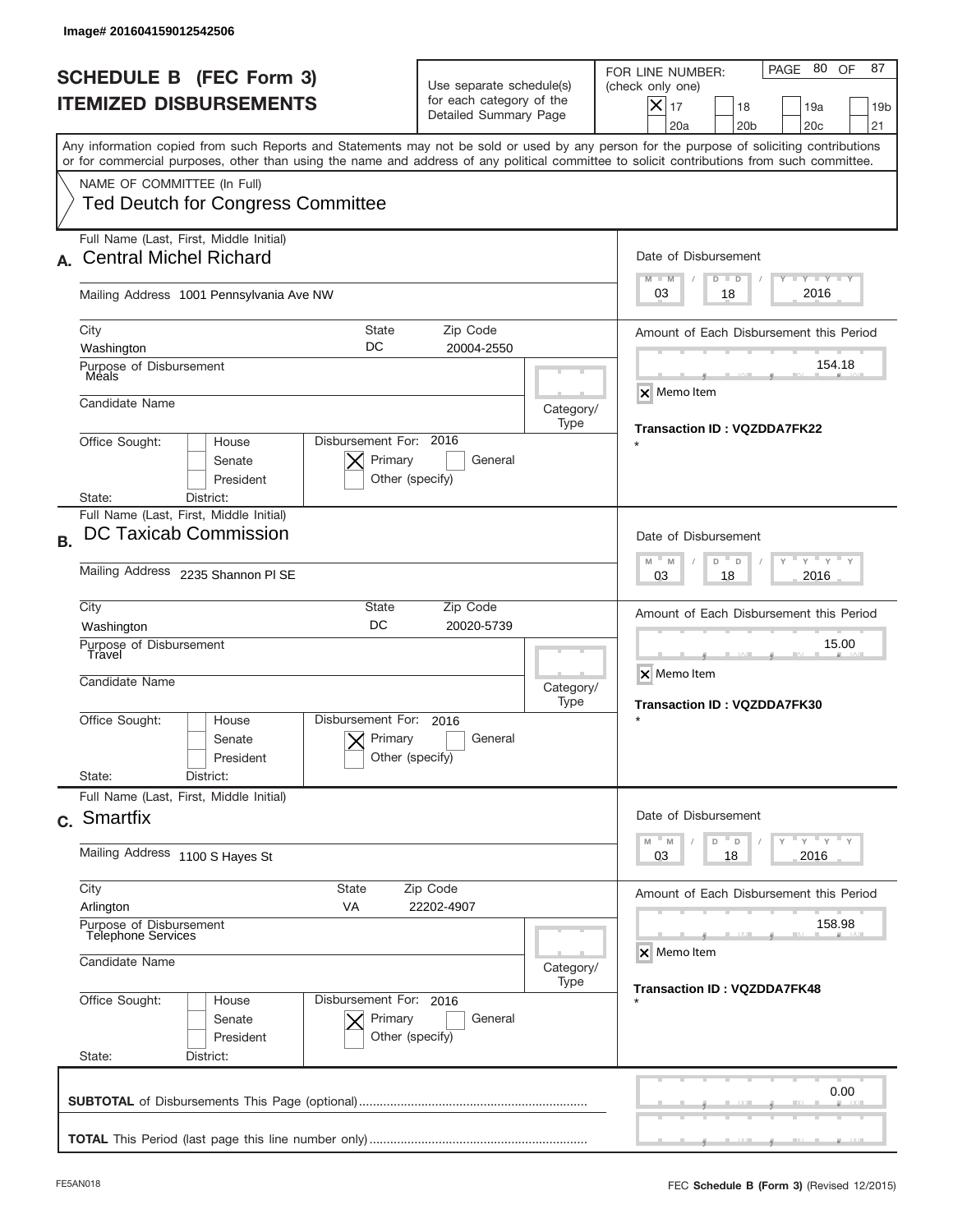| Image# 201604159012542507                                                                                                                                                                                                                                                               |                                                                                                   |                                                                                                                                                                       |  |  |  |
|-----------------------------------------------------------------------------------------------------------------------------------------------------------------------------------------------------------------------------------------------------------------------------------------|---------------------------------------------------------------------------------------------------|-----------------------------------------------------------------------------------------------------------------------------------------------------------------------|--|--|--|
| <b>SCHEDULE B (FEC Form 3)</b><br><b>ITEMIZED DISBURSEMENTS</b>                                                                                                                                                                                                                         | Use separate schedule(s)<br>for each category of the<br>Detailed Summary Page                     | PAGE 81<br>OF<br>87<br>FOR LINE NUMBER:<br>(check only one)<br>$ \mathsf{X} _{17}$<br>18<br>19a<br>19 <sub>b</sub><br>20a<br>20 <sub>b</sub><br>20 <sub>c</sub><br>21 |  |  |  |
| Any information copied from such Reports and Statements may not be sold or used by any person for the purpose of soliciting contributions<br>or for commercial purposes, other than using the name and address of any political committee to solicit contributions from such committee. |                                                                                                   |                                                                                                                                                                       |  |  |  |
| NAME OF COMMITTEE (In Full)<br><b>Ted Deutch for Congress Committee</b>                                                                                                                                                                                                                 |                                                                                                   |                                                                                                                                                                       |  |  |  |
| Full Name (Last, First, Middle Initial)<br><b>US Airways Card Services</b>                                                                                                                                                                                                              |                                                                                                   | Date of Disbursement                                                                                                                                                  |  |  |  |
| Mailing Address PO Box 13337                                                                                                                                                                                                                                                            |                                                                                                   | Y TY TY TY<br>$M - M$<br>$D$ $D$<br>2016<br>03<br>22                                                                                                                  |  |  |  |
| City<br><b>State</b><br><b>PA</b><br>Philadelphia                                                                                                                                                                                                                                       | Zip Code<br>19101-3337<br>Purpose of Disbursement<br>Credit Card Payment                          |                                                                                                                                                                       |  |  |  |
|                                                                                                                                                                                                                                                                                         |                                                                                                   |                                                                                                                                                                       |  |  |  |
| Candidate Name                                                                                                                                                                                                                                                                          | Category/<br>Type                                                                                 | Memo Item<br>Transaction ID: VQZDDA7B4H8                                                                                                                              |  |  |  |
| Senate<br>President<br>State:<br>District:                                                                                                                                                                                                                                              | Disbursement For: 2016<br>Office Sought:<br>House<br>Primary<br>General<br>Other (specify)        |                                                                                                                                                                       |  |  |  |
| Full Name (Last, First, Middle Initial)<br><b>USPS</b><br><b>B.</b>                                                                                                                                                                                                                     |                                                                                                   | Date of Disbursement                                                                                                                                                  |  |  |  |
| Mailing Address 170 NE 2nd St                                                                                                                                                                                                                                                           | $\cdots$ $\gamma$ $\cdots$ $\gamma$ $\cdots$ $\gamma$<br>$-$ M<br>M<br>D<br>D<br>2016<br>01<br>29 |                                                                                                                                                                       |  |  |  |
| City<br>State<br><b>FL</b><br>Boca Raton                                                                                                                                                                                                                                                | Zip Code<br>33432-3931                                                                            | Amount of Each Disbursement this Period                                                                                                                               |  |  |  |
| Purpose of Disbursement<br>Postage<br>Candidate Name                                                                                                                                                                                                                                    | Category/                                                                                         | 49.00<br>Memo Item                                                                                                                                                    |  |  |  |
| Disbursement For:<br>Office Sought:<br>House<br>Primary<br>Senate<br>President                                                                                                                                                                                                          | Type<br>2016<br>General<br>Other (specify)                                                        | Transaction ID: VQZDDA6H2S3                                                                                                                                           |  |  |  |
| State:<br>District:<br>Full Name (Last, First, Middle Initial)                                                                                                                                                                                                                          |                                                                                                   |                                                                                                                                                                       |  |  |  |
| C.                                                                                                                                                                                                                                                                                      |                                                                                                   | Date of Disbursement<br>$\mathbf{y}$                                                                                                                                  |  |  |  |
| <b>Mailing Address</b>                                                                                                                                                                                                                                                                  | D<br>D                                                                                            |                                                                                                                                                                       |  |  |  |
| City<br>State                                                                                                                                                                                                                                                                           | Amount of Each Disbursement this Period                                                           |                                                                                                                                                                       |  |  |  |
| Purpose of Disbursement<br>Candidate Name                                                                                                                                                                                                                                               | Category/                                                                                         | Memo Item                                                                                                                                                             |  |  |  |
| Office Sought:<br>Disbursement For:<br>House<br>Primary<br>Senate<br>President<br>State:<br>District:                                                                                                                                                                                   | Type<br>General<br>Other (specify)                                                                |                                                                                                                                                                       |  |  |  |
|                                                                                                                                                                                                                                                                                         |                                                                                                   | 149.27                                                                                                                                                                |  |  |  |
|                                                                                                                                                                                                                                                                                         |                                                                                                   | 171687.52                                                                                                                                                             |  |  |  |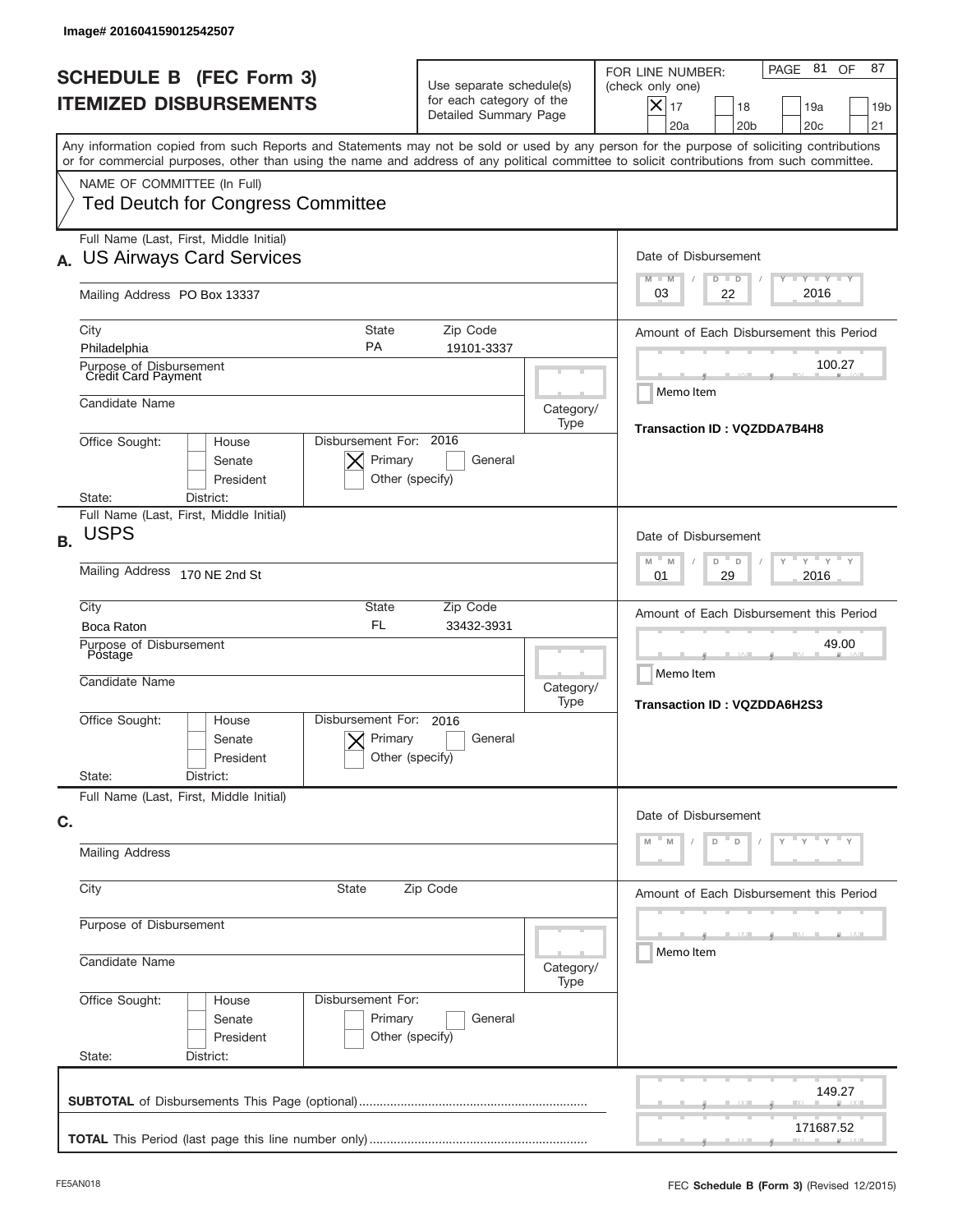| Image# 201604159012542508                                                                                                                                                                                                                                                                                                                                                                                    |                                                                               |                   |                                                                                                                                                                                                              |
|--------------------------------------------------------------------------------------------------------------------------------------------------------------------------------------------------------------------------------------------------------------------------------------------------------------------------------------------------------------------------------------------------------------|-------------------------------------------------------------------------------|-------------------|--------------------------------------------------------------------------------------------------------------------------------------------------------------------------------------------------------------|
| <b>SCHEDULE B (FEC Form 3)</b><br><b>ITEMIZED DISBURSEMENTS</b>                                                                                                                                                                                                                                                                                                                                              | Use separate schedule(s)<br>for each category of the<br>Detailed Summary Page |                   | PAGE 82 OF<br>87<br>FOR LINE NUMBER:<br>(check only one)<br>17<br>18<br>19a<br>19 <sub>b</sub><br>$\times$<br>20 <sub>b</sub><br>20 <sub>c</sub><br>21<br>20a                                                |
| Any information copied from such Reports and Statements may not be sold or used by any person for the purpose of soliciting contributions<br>or for commercial purposes, other than using the name and address of any political committee to solicit contributions from such committee.<br>NAME OF COMMITTEE (In Full)<br><b>Ted Deutch for Congress Committee</b>                                           |                                                                               |                   |                                                                                                                                                                                                              |
| Full Name (Last, First, Middle Initial)<br><b>American Express</b><br>Mailing Address PO Box 36002                                                                                                                                                                                                                                                                                                           |                                                                               |                   | Date of Disbursement<br>$T - Y$ $T - Y$<br>$M - M$<br>$D$ $D$<br>2016<br>02<br>20                                                                                                                            |
| <b>State</b><br>City<br>FL<br><b>Fort Lauderdale</b><br>Purpose of Disbursement<br>Credit Card Payment<br>Candidate Name<br>Disbursement For: 2016<br>Office Sought:<br>House<br>Primary<br>Senate<br>President<br>State:<br>District:                                                                                                                                                                       | Zip Code<br>33336-0001<br>General<br>Other (specify)                          | Category/<br>Type | Amount of Each Disbursement this Period<br>20833.00<br>Memo Item<br>Transaction ID: VQZDDA6H7N0                                                                                                              |
| Full Name (Last, First, Middle Initial)<br>Boca Raton Regional Hospital Foundation<br><b>B.</b><br>Mailing Address 745 Meadows Rd<br>City<br>State<br><b>FL</b><br>Boca Raton<br>Purpose of Disbursement<br>Contribution<br>Candidate Name<br>Disbursement For:<br>Office Sought:<br>House<br>Primary<br>Senate<br>President                                                                                 | Zip Code<br>33486-2324<br>2016<br>General<br>Other (specify)                  | Category/<br>Type | Date of Disbursement<br>$-\gamma + \gamma -$<br>M<br>M<br>D<br>D<br>2016<br>01<br>07<br>Amount of Each Disbursement this Period<br>800.00<br>Memo Item<br><b>Transaction ID: VQZDDA4WDR1</b>                 |
| State:<br>District:<br>Full Name (Last, First, Middle Initial)<br>c. Broward County Democratic Executive Committee<br>Mailing Address 1888A N University Dr<br>City<br>State<br>Plantation<br>FL<br>Purpose of Disbursement<br>Contribution<br>Candidate Name<br><b>Broward County Democratic Executive Committee</b><br>Disbursement For: 2016<br>Office Sought:<br>House<br>Senate<br>Primary<br>President | Zip Code<br>33322-4125<br>General<br>Other (specify)                          | Category/<br>Type | Date of Disbursement<br>$\gamma$ = $\gamma$ = $\gamma$ = $\gamma$<br>D<br>M<br>M<br>D<br>03<br>03<br>2016<br>Amount of Each Disbursement this Period<br>10000.00<br>Memo Item<br>Transaction ID: VQZDDA7B3Z6 |
| State:<br>District:                                                                                                                                                                                                                                                                                                                                                                                          |                                                                               |                   | 31633.00                                                                                                                                                                                                     |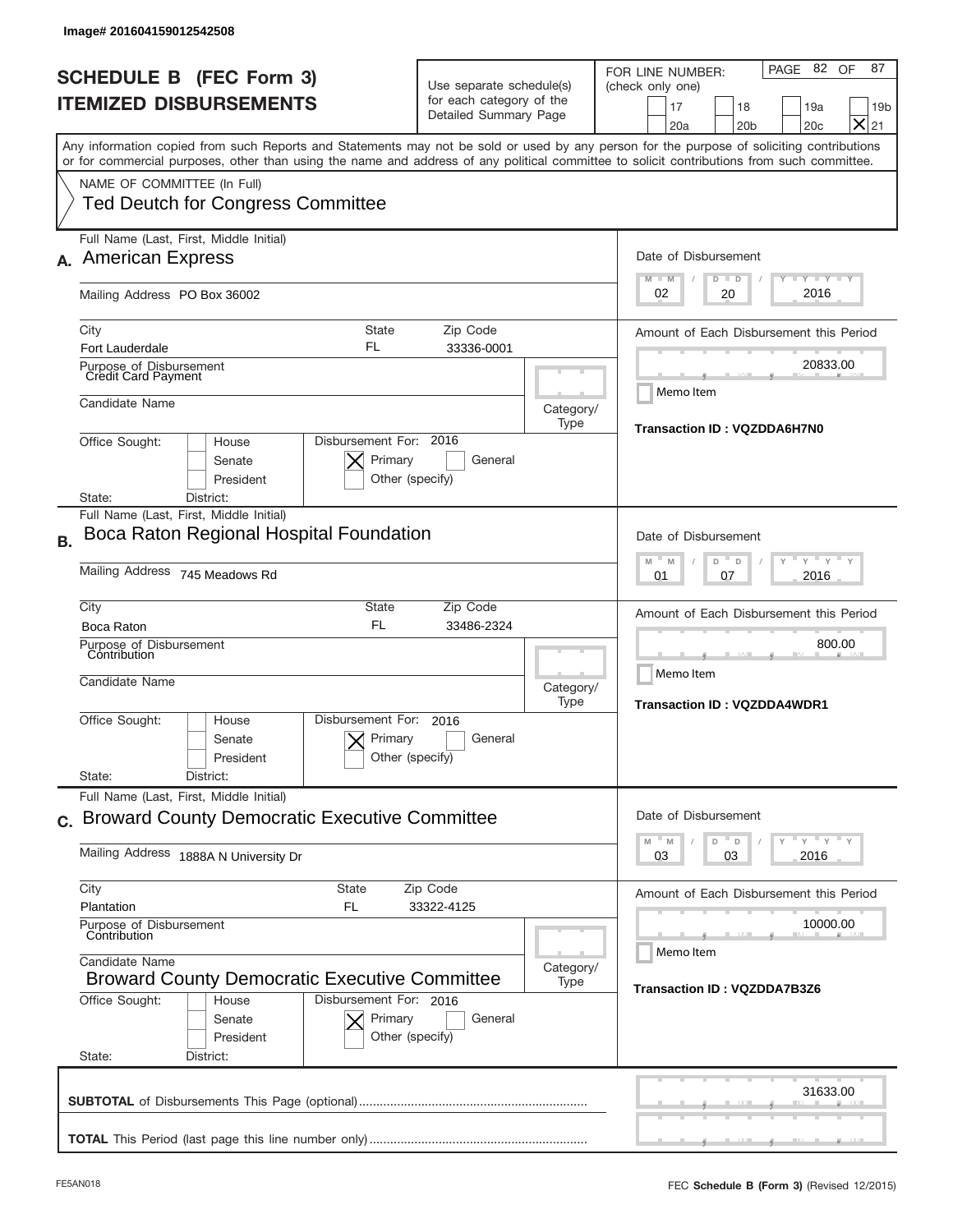| <b>SCHEDULE B (FEC Form 3)</b><br><b>ITEMIZED DISBURSEMENTS</b>                                                                                                                                                                                                                         | Use separate schedule(s)<br>for each category of the<br>Detailed Summary Page                 | PAGE 83 OF<br>87<br>FOR LINE NUMBER:<br>(check only one)<br>17<br>18<br>19a<br>$\times$<br>20a<br>20 <sub>b</sub><br>20c<br>21 |
|-----------------------------------------------------------------------------------------------------------------------------------------------------------------------------------------------------------------------------------------------------------------------------------------|-----------------------------------------------------------------------------------------------|--------------------------------------------------------------------------------------------------------------------------------|
| Any information copied from such Reports and Statements may not be sold or used by any person for the purpose of soliciting contributions<br>or for commercial purposes, other than using the name and address of any political committee to solicit contributions from such committee. |                                                                                               |                                                                                                                                |
| NAME OF COMMITTEE (In Full)<br><b>Ted Deutch for Congress Committee</b>                                                                                                                                                                                                                 |                                                                                               |                                                                                                                                |
| Full Name (Last, First, Middle Initial)<br><b>CITIZENS FOR MICHAEL WAGER</b>                                                                                                                                                                                                            |                                                                                               | Date of Disbursement<br>Y FY FY FY                                                                                             |
| Mailing Address PO Box 779                                                                                                                                                                                                                                                              |                                                                                               | $M - M$<br>$D$ $D$<br>2016<br>03<br>14                                                                                         |
| City<br>OН<br><b>Chagrin Falls</b><br>Purpose of Disbursement<br>Contribution                                                                                                                                                                                                           | State<br>Zip Code<br>44022-0779                                                               | Amount of Each Disbursement this Period<br>2000.00                                                                             |
| Candidate Name<br><b>MICHAEL WAGER</b>                                                                                                                                                                                                                                                  | Category/<br>Type                                                                             | Memo Item<br>Transaction ID: VQZDDA6SYZ3                                                                                       |
| Office Sought:<br>House<br>Senate<br>President<br>OН<br>14<br>District:<br>State:                                                                                                                                                                                                       | Disbursement For: 2016<br>Primary<br>General<br>Other (specify)                               |                                                                                                                                |
| Full Name (Last, First, Middle Initial)<br>DEMOCRATIC CONGRESSIONAL CAMPAIGN COMMITTEE<br><b>B.</b>                                                                                                                                                                                     |                                                                                               | Date of Disbursement                                                                                                           |
| Mailing Address<br>430 S Capitol St SE<br>FI <sub>2</sub>                                                                                                                                                                                                                               | $\cdots$ $\gamma$ $\cdots$ $\gamma$ $\cdots$ $\gamma$<br>M<br>M<br>D<br>D<br>2016<br>02<br>20 |                                                                                                                                |
|                                                                                                                                                                                                                                                                                         |                                                                                               |                                                                                                                                |
| City<br>Washington                                                                                                                                                                                                                                                                      | Zip Code<br>State<br>DC<br>20003-4024                                                         | Amount of Each Disbursement this Period                                                                                        |
| Purpose of Disbursement<br>Unlimited Transfer to a Party Committee<br>Candidate Name<br>DEMOCRATIC CONGRESSIONAL CAMPAIGN COMMITTEE                                                                                                                                                     | Category/                                                                                     | 20833.00<br>X Memo Item                                                                                                        |
| Office Sought:<br>House<br>Senate<br>President                                                                                                                                                                                                                                          | Type<br>Disbursement For: 2016<br>Primary<br>General<br>Other (specify)                       | Transaction ID: VQZDDA6H925                                                                                                    |
| State:<br>District:<br>Full Name (Last, First, Middle Initial)<br>DEMOCRATIC CONGRESSIONAL CAMPAIGN COMMITTEE                                                                                                                                                                           |                                                                                               | Date of Disbursement                                                                                                           |
| <b>Mailing Address</b><br>430 S Capitol St SE                                                                                                                                                                                                                                           |                                                                                               | $\rightarrow$ $\rightarrow$ $\rightarrow$ $\rightarrow$ $\rightarrow$<br>M<br>D<br>M<br>D<br>03<br>29<br>2016                  |
| FI2<br>City<br><b>State</b><br>Washington<br>DC                                                                                                                                                                                                                                         | Zip Code<br>20003-4024                                                                        |                                                                                                                                |
| Purpose of Disbursement<br>Unlimited Transfer made by credit card that will be paid next quarter                                                                                                                                                                                        |                                                                                               | 20833.00<br>X Memo Item                                                                                                        |
| Candidate Name<br>DEMOCRATIC CONGRESSIONAL CAMPAIGN COMMITTEE                                                                                                                                                                                                                           | Category/<br>Type                                                                             | Transaction ID : VQZDDA750Q0                                                                                                   |
| C.<br>Office Sought:<br>House<br>Senate<br>President<br>State:<br>District:                                                                                                                                                                                                             | Disbursement For: 2016<br>Primary<br>General<br>Other (specify)                               | Amount of Each Disbursement this Period                                                                                        |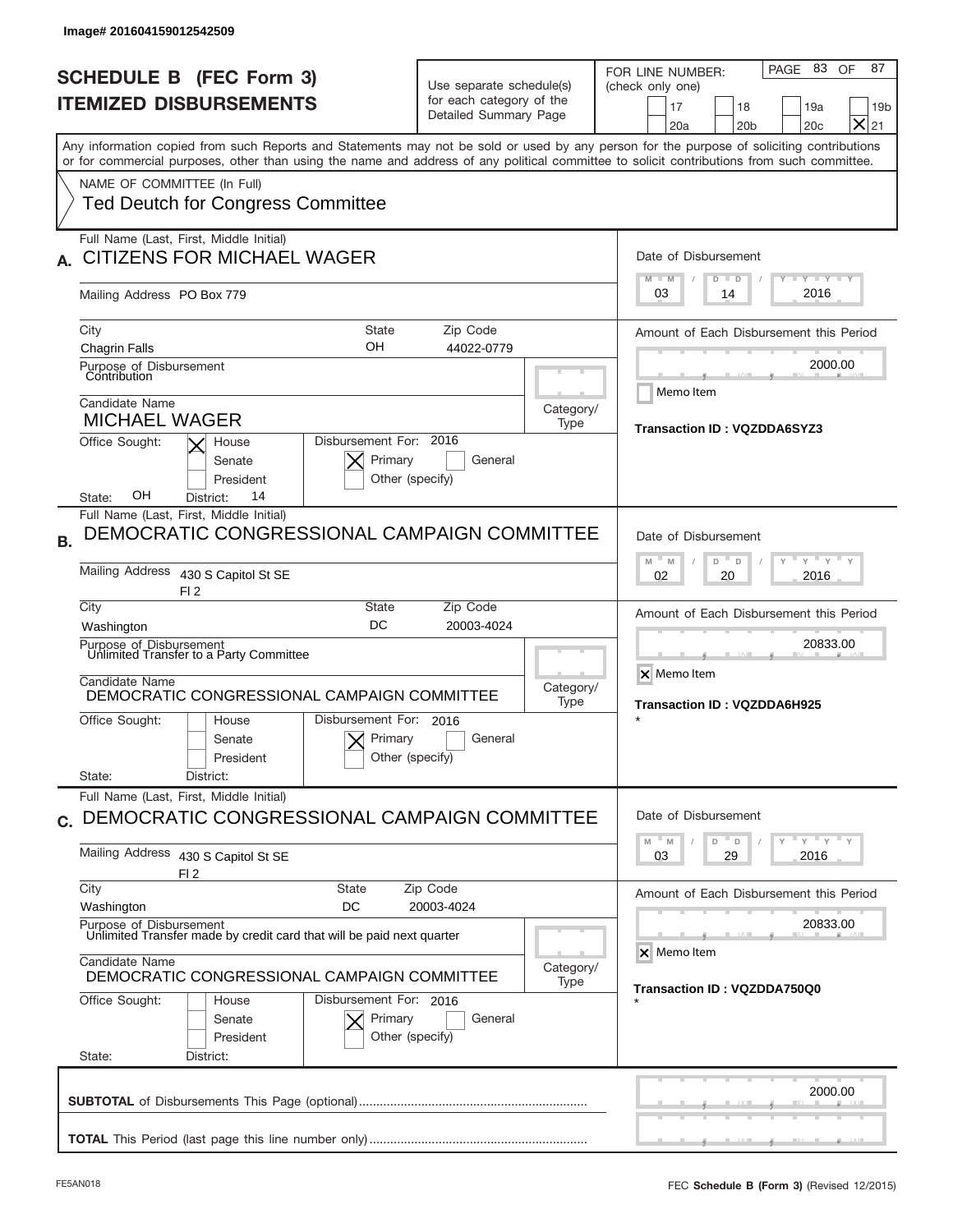| lmage# 201604159012542510                                                                                                                                                                                                                                                                                                                                          |                                                                               |                   |                                                                                                                                                                                                                           |
|--------------------------------------------------------------------------------------------------------------------------------------------------------------------------------------------------------------------------------------------------------------------------------------------------------------------------------------------------------------------|-------------------------------------------------------------------------------|-------------------|---------------------------------------------------------------------------------------------------------------------------------------------------------------------------------------------------------------------------|
| <b>SCHEDULE B (FEC Form 3)</b><br><b>ITEMIZED DISBURSEMENTS</b>                                                                                                                                                                                                                                                                                                    | Use separate schedule(s)<br>for each category of the<br>Detailed Summary Page |                   | PAGE 84 OF<br>87<br>FOR LINE NUMBER:<br>(check only one)<br>17<br>18<br>19a<br>19 <sub>b</sub><br>$\times$<br>20a<br>20 <sub>b</sub><br>20 <sub>c</sub><br>21                                                             |
| Any information copied from such Reports and Statements may not be sold or used by any person for the purpose of soliciting contributions<br>or for commercial purposes, other than using the name and address of any political committee to solicit contributions from such committee.<br>NAME OF COMMITTEE (In Full)<br><b>Ted Deutch for Congress Committee</b> |                                                                               |                   |                                                                                                                                                                                                                           |
| Full Name (Last, First, Middle Initial)<br>DR. RAUL RUIZ FOR CONGRESS<br>Mailing Address PO Box 3433                                                                                                                                                                                                                                                               |                                                                               |                   | Date of Disbursement<br>$T$ $Y$ $T$ $Y$ $T$ $Y$<br>$M - M$<br>$D$ $D$<br>2016<br>30<br>03                                                                                                                                 |
| <b>State</b><br>City<br>СA<br><b>Palm Desert</b><br>Purpose of Disbursement<br>Contribution<br>Candidate Name<br><b>RAUL DR. RUIZ</b><br>Disbursement For: 2016<br>Office Sought:<br>House<br>Primary<br>Senate<br>President<br>CА<br>36<br>District:<br>State:                                                                                                    | Zip Code<br>92261-3433<br>General<br>Other (specify)                          | Category/<br>Type | Amount of Each Disbursement this Period<br>1000.00<br>Memo Item<br><b>Transaction ID: VQZDDA7FM33</b>                                                                                                                     |
| Full Name (Last, First, Middle Initial)<br><b>Friends of Cheri Bustos</b><br><b>B.</b><br>Mailing Address<br>1050 17th St NW<br><b>Ste 590</b><br>City<br>State<br>DC<br>Washington<br>Purpose of Disbursement<br>Contribution<br>Candidate Name<br><b>CHERI BUSTOS</b><br>Disbursement For:<br>Office Sought:<br>$\times$ House<br>Primary<br>Senate<br>President | Zip Code<br>20036-5592<br>2016<br>General<br>Other (specify)                  | Category/<br>Type | Date of Disbursement<br>$\cdots$ $\gamma$ $\cdots$ $\gamma$ $\cdots$<br>$-$ M<br>M<br>D<br>D<br>2016<br>03<br>30<br>Amount of Each Disbursement this Period<br>1000.00<br>Memo Item<br><b>Transaction ID: VQZDDA7FM17</b> |
| IL<br>State:<br>17<br>District:<br>Full Name (Last, First, Middle Initial)<br>c. JIM COSTA FOR CONGRESS<br>Mailing Address<br>2037 W Bullard Ave<br>#355<br>City<br><b>State</b><br>Fresno<br>СA<br>Purpose of Disbursement<br>Contribution<br>Candidate Name<br>JIM COSTA<br>Office Sought:<br>Disbursement For: 2016<br>House<br>Primary<br>Senate<br>President  | Zip Code<br>93711-1200<br>General<br>Other (specify)                          | Category/<br>Type | Date of Disbursement<br>ү "ү "ү "ү<br>D<br>M<br>M<br>D<br>03<br>30<br>2016<br>Amount of Each Disbursement this Period<br>1000.00<br>Memo Item<br><b>Transaction ID: VQZDDA7FKZ1</b>                                       |
| СA<br>State:<br>District:<br>16                                                                                                                                                                                                                                                                                                                                    |                                                                               |                   | 3000.00                                                                                                                                                                                                                   |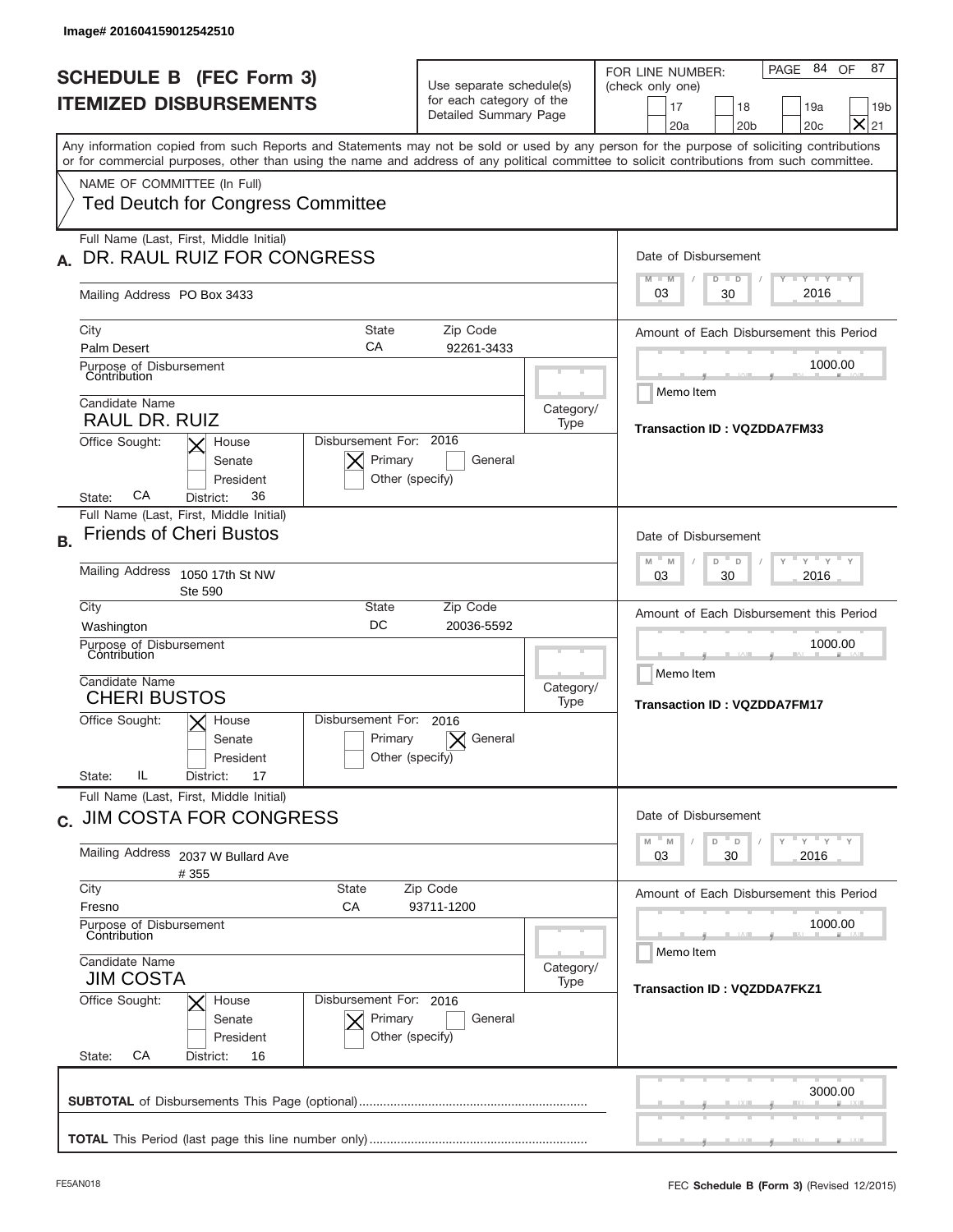| Image# 201604159012542511                                                                                                                                                                                                                                                                                                                                          |                                                                               |                          |                                                                                                                                                                                               |
|--------------------------------------------------------------------------------------------------------------------------------------------------------------------------------------------------------------------------------------------------------------------------------------------------------------------------------------------------------------------|-------------------------------------------------------------------------------|--------------------------|-----------------------------------------------------------------------------------------------------------------------------------------------------------------------------------------------|
| <b>SCHEDULE B (FEC Form 3)</b><br><b>ITEMIZED DISBURSEMENTS</b>                                                                                                                                                                                                                                                                                                    | Use separate schedule(s)<br>for each category of the<br>Detailed Summary Page |                          | PAGE 85 OF<br>87<br>FOR LINE NUMBER:<br>(check only one)<br>17<br>18<br>19a<br>19 <sub>b</sub><br>$\times$<br>20a<br>20 <sub>b</sub><br>20c<br>21                                             |
| Any information copied from such Reports and Statements may not be sold or used by any person for the purpose of soliciting contributions<br>or for commercial purposes, other than using the name and address of any political committee to solicit contributions from such committee.<br>NAME OF COMMITTEE (In Full)<br><b>Ted Deutch for Congress Committee</b> |                                                                               |                          |                                                                                                                                                                                               |
| Full Name (Last, First, Middle Initial)<br><b>JOSH GOTTHEIMER FOR CONGRESS</b><br>Mailing Address PO Box 584                                                                                                                                                                                                                                                       |                                                                               |                          | Date of Disbursement<br>$T$ $Y$ $Y$ $Y$ $Y$<br>$M - M$<br>$D$ $D$<br>2016<br>31<br>03                                                                                                         |
| <b>State</b><br>City<br>NJ<br>Ridgewood<br>Purpose of Disbursement<br>Contribution<br>Candidate Name<br><b>JOSH GOTTHEIMER</b><br>Disbursement For: 2016<br>Office Sought:<br>House<br>Primary<br>Senate<br>President<br>NJ<br>05<br>State:<br>District:                                                                                                           | Zip Code<br>07451-0584<br>General<br>Other (specify)                          | 011<br>Category/<br>Type | Amount of Each Disbursement this Period<br>1000.00<br>Memo Item<br>Transaction ID: VQZDDA7B4R4                                                                                                |
| Full Name (Last, First, Middle Initial)<br><b>JULIA BROWNLEY FOR CONGRESS</b><br><b>B.</b><br>Mailing Address PO Box 2018<br>City<br>State<br>CA<br><b>Thousand Oaks</b><br>Purpose of Disbursement<br>Contribution<br>Candidate Name<br><b>JULIA BROWNLEY</b><br>Disbursement For:<br>Office Sought:<br>$ \mathsf{X} $ House<br>Primary<br>Senate                 | Zip Code<br>91358-2018<br>2016<br>General<br>Other (specify)                  | Category/<br>Type        | Date of Disbursement<br>$-\gamma + \gamma -$<br>M<br>D<br>M<br>D<br>2016<br>03<br>30<br>Amount of Each Disbursement this Period<br>1000.00<br>Memo Item<br><b>Transaction ID: VQZDDA7FM41</b> |
| President<br>CA<br>26<br>State:<br>District:<br>Full Name (Last, First, Middle Initial)<br>c. KUSTER FOR CONGRESS, INC.<br>Mailing Address PO Box 1498                                                                                                                                                                                                             |                                                                               |                          | Date of Disbursement<br>ү "ү "ү "ү<br>$- M$<br>$\overline{D}$<br>D<br>M<br>03<br>30<br>2016                                                                                                   |
| City<br><b>State</b><br>Concord<br>NΗ<br>Purpose of Disbursement<br>Contribution<br>Candidate Name<br><b>ANN MCLANE KUSTER</b><br>Office Sought:<br>Disbursement For: 2016<br>House<br>Primary<br>Senate<br>President                                                                                                                                              | Zip Code<br>03302-1498<br>General<br>Other (specify)                          | Category/<br>Type        | Amount of Each Disbursement this Period<br>1000.00<br>Memo Item<br><b>Transaction ID: VQZDDA7FM25</b>                                                                                         |
| NΗ<br>State:<br>District:<br>02                                                                                                                                                                                                                                                                                                                                    |                                                                               |                          | 3000.00                                                                                                                                                                                       |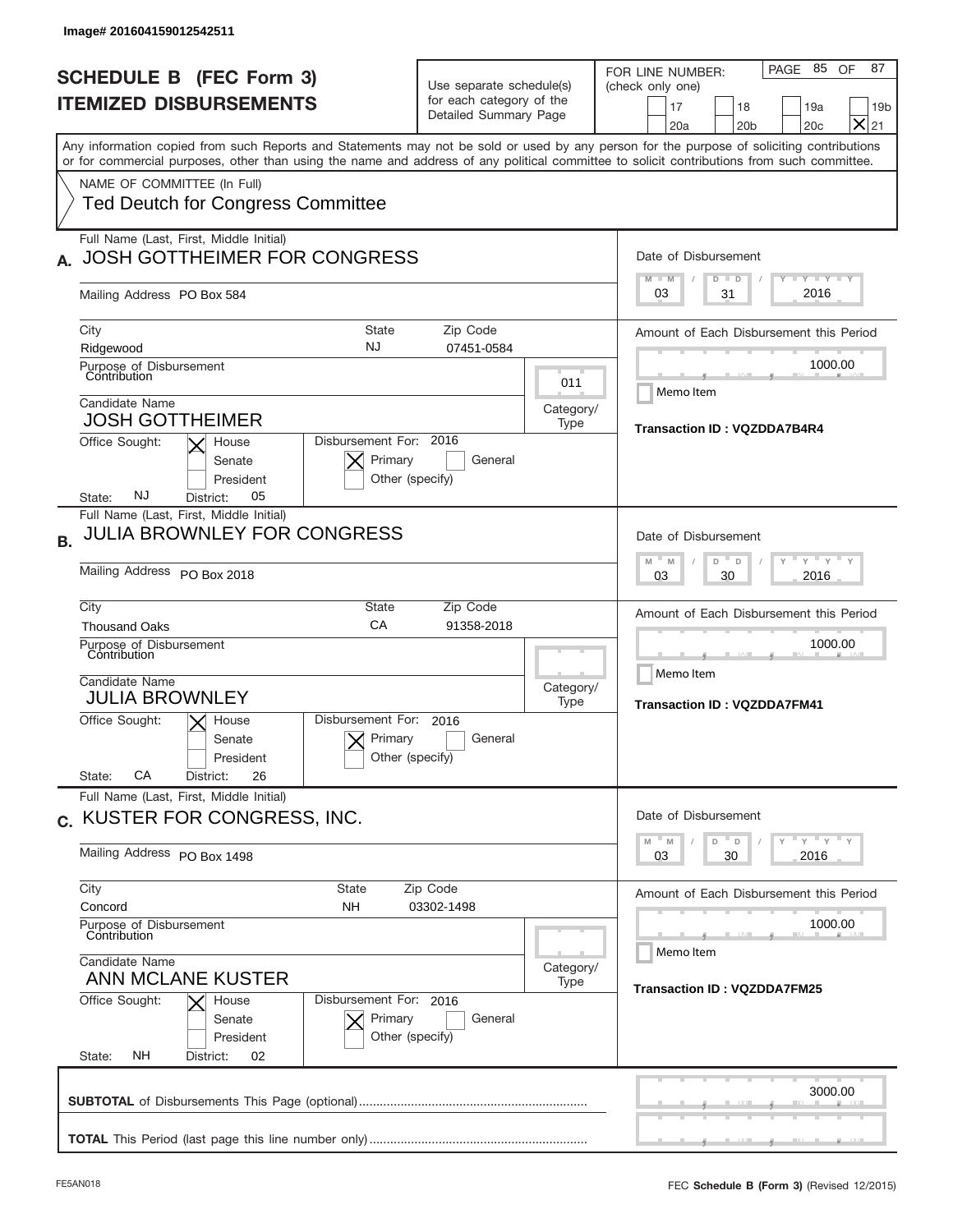|                                                                                                                                                                                                                                                                                         |                                                                                   | PAGE 86 OF<br>FOR LINE NUMBER:                                                                                                                                                                                                                                                                                                                                                                                                                                                      |
|-----------------------------------------------------------------------------------------------------------------------------------------------------------------------------------------------------------------------------------------------------------------------------------------|-----------------------------------------------------------------------------------|-------------------------------------------------------------------------------------------------------------------------------------------------------------------------------------------------------------------------------------------------------------------------------------------------------------------------------------------------------------------------------------------------------------------------------------------------------------------------------------|
| <b>SCHEDULE B (FEC Form 3)</b>                                                                                                                                                                                                                                                          | Use separate schedule(s)<br>for each category of the<br>Detailed Summary Page     | (check only one)                                                                                                                                                                                                                                                                                                                                                                                                                                                                    |
| <b>ITEMIZED DISBURSEMENTS</b>                                                                                                                                                                                                                                                           |                                                                                   | 17<br>18<br>19a<br>$\times$<br>20a<br>20 <sub>b</sub><br>20c                                                                                                                                                                                                                                                                                                                                                                                                                        |
| Any information copied from such Reports and Statements may not be sold or used by any person for the purpose of soliciting contributions<br>or for commercial purposes, other than using the name and address of any political committee to solicit contributions from such committee. |                                                                                   |                                                                                                                                                                                                                                                                                                                                                                                                                                                                                     |
| NAME OF COMMITTEE (In Full)                                                                                                                                                                                                                                                             |                                                                                   |                                                                                                                                                                                                                                                                                                                                                                                                                                                                                     |
| <b>Ted Deutch for Congress Committee</b>                                                                                                                                                                                                                                                |                                                                                   |                                                                                                                                                                                                                                                                                                                                                                                                                                                                                     |
| Full Name (Last, First, Middle Initial)                                                                                                                                                                                                                                                 |                                                                                   |                                                                                                                                                                                                                                                                                                                                                                                                                                                                                     |
| <b>KYRSTEN SINEMA FOR CONGRESS</b>                                                                                                                                                                                                                                                      | Date of Disbursement<br>$T$ $T$ $Y$ $T$ $T$ $Y$ $T$ $T$ $Y$<br>$M - M$<br>$D$ $D$ |                                                                                                                                                                                                                                                                                                                                                                                                                                                                                     |
| Mailing Address PO Box 25879                                                                                                                                                                                                                                                            |                                                                                   | 2016<br>03<br>30                                                                                                                                                                                                                                                                                                                                                                                                                                                                    |
| City<br>State                                                                                                                                                                                                                                                                           | Zip Code<br>85285-5879                                                            | Amount of Each Disbursement this Period                                                                                                                                                                                                                                                                                                                                                                                                                                             |
| AZ<br>Tempe                                                                                                                                                                                                                                                                             |                                                                                   |                                                                                                                                                                                                                                                                                                                                                                                                                                                                                     |
| Purpose of Disbursement<br>Contribution                                                                                                                                                                                                                                                 | 1000.00<br>Memo Item                                                              |                                                                                                                                                                                                                                                                                                                                                                                                                                                                                     |
| Candidate Name<br><b>KYRSTEN SINEMA</b>                                                                                                                                                                                                                                                 | Category/                                                                         |                                                                                                                                                                                                                                                                                                                                                                                                                                                                                     |
| Disbursement For: 2016<br>Office Sought:<br>House                                                                                                                                                                                                                                       | Transaction ID: VQZDDA7FKY4                                                       |                                                                                                                                                                                                                                                                                                                                                                                                                                                                                     |
| Primary<br>Senate                                                                                                                                                                                                                                                                       | General                                                                           |                                                                                                                                                                                                                                                                                                                                                                                                                                                                                     |
| President                                                                                                                                                                                                                                                                               | Other (specify)                                                                   |                                                                                                                                                                                                                                                                                                                                                                                                                                                                                     |
| ΑZ<br>09<br>State:<br>District:                                                                                                                                                                                                                                                         |                                                                                   |                                                                                                                                                                                                                                                                                                                                                                                                                                                                                     |
| Full Name (Last, First, Middle Initial)<br>NATIONAL ACTION COMMITTEE (NACPAC)                                                                                                                                                                                                           |                                                                                   | Date of Disbursement                                                                                                                                                                                                                                                                                                                                                                                                                                                                |
|                                                                                                                                                                                                                                                                                         | $\cdots$ $\gamma$ $\cdots$ $\gamma$ $\cdots$ $\gamma$<br>M<br>M<br>D<br>D         |                                                                                                                                                                                                                                                                                                                                                                                                                                                                                     |
| <b>Mailing Address</b><br>National Action Committee PAC<br>3389 Sheridan Street, Ste 424                                                                                                                                                                                                | 2016<br>02<br>12                                                                  |                                                                                                                                                                                                                                                                                                                                                                                                                                                                                     |
| City<br>State                                                                                                                                                                                                                                                                           | Zip Code<br>33021                                                                 | Amount of Each Disbursement this Period                                                                                                                                                                                                                                                                                                                                                                                                                                             |
| FL.<br>Hollywood                                                                                                                                                                                                                                                                        | 1000.00                                                                           |                                                                                                                                                                                                                                                                                                                                                                                                                                                                                     |
| Purpose of Disbursement<br>Contribution                                                                                                                                                                                                                                                 |                                                                                   |                                                                                                                                                                                                                                                                                                                                                                                                                                                                                     |
| Candidate Name                                                                                                                                                                                                                                                                          | Category/                                                                         | Memo Item                                                                                                                                                                                                                                                                                                                                                                                                                                                                           |
| NATIONAL ACTION COMMITTEE (NACPAC)                                                                                                                                                                                                                                                      | Type                                                                              | Transaction ID: VQZDDA6HC55                                                                                                                                                                                                                                                                                                                                                                                                                                                         |
| Disbursement For:<br>Office Sought:<br>House                                                                                                                                                                                                                                            |                                                                                   |                                                                                                                                                                                                                                                                                                                                                                                                                                                                                     |
| Primary<br>Senate                                                                                                                                                                                                                                                                       | General                                                                           |                                                                                                                                                                                                                                                                                                                                                                                                                                                                                     |
| President                                                                                                                                                                                                                                                                               | Other (specify)                                                                   |                                                                                                                                                                                                                                                                                                                                                                                                                                                                                     |
| State:<br>District:<br>Full Name (Last, First, Middle Initial)                                                                                                                                                                                                                          |                                                                                   |                                                                                                                                                                                                                                                                                                                                                                                                                                                                                     |
| PALM BEACH COUNTY DEMOCRATIC EXECUTIVE COMMITTEE-FEDERAL                                                                                                                                                                                                                                |                                                                                   | Date of Disbursement                                                                                                                                                                                                                                                                                                                                                                                                                                                                |
| Mailing Address<br>600 N Congress Ave<br>Ste 370                                                                                                                                                                                                                                        |                                                                                   | $\frac{1}{\sqrt{1-\frac{1}{\sqrt{1-\frac{1}{\sqrt{1-\frac{1}{\sqrt{1-\frac{1}{\sqrt{1-\frac{1}{\sqrt{1-\frac{1}{\sqrt{1-\frac{1}{\sqrt{1-\frac{1}{\sqrt{1-\frac{1}{\sqrt{1-\frac{1}{\sqrt{1-\frac{1}{\sqrt{1-\frac{1}{\sqrt{1-\frac{1}{\sqrt{1-\frac{1}{\sqrt{1-\frac{1}{\sqrt{1-\frac{1}{\sqrt{1-\frac{1}{\sqrt{1-\frac{1}{\sqrt{1-\frac{1}{\sqrt{1-\frac{1}{\sqrt{1-\frac{1}{\sqrt{1-\frac{1}{\sqrt{1-\frac{1}{\sqrt{1-\frac{1$<br>M<br>$\mathbb M$<br>D<br>D<br>2016<br>03<br>03 |
| City<br><b>State</b>                                                                                                                                                                                                                                                                    | Zip Code                                                                          | Amount of Each Disbursement this Period                                                                                                                                                                                                                                                                                                                                                                                                                                             |
| Delray Beach<br>FL                                                                                                                                                                                                                                                                      | 33445-3438                                                                        |                                                                                                                                                                                                                                                                                                                                                                                                                                                                                     |
| Purpose of Disbursement<br>Contribution                                                                                                                                                                                                                                                 | 250.00<br>Memo Item                                                               |                                                                                                                                                                                                                                                                                                                                                                                                                                                                                     |
| Candidate Name<br>PALM BEACH COUNTY DEMOCRATIC EXECUTIVE COMMITTEE-FEDERAL                                                                                                                                                                                                              | Category/<br>Transaction ID: VQZDDA7B404                                          |                                                                                                                                                                                                                                                                                                                                                                                                                                                                                     |
| Office Sought:<br>Disbursement For: 2016<br>House                                                                                                                                                                                                                                       |                                                                                   |                                                                                                                                                                                                                                                                                                                                                                                                                                                                                     |
| Primary<br>Senate                                                                                                                                                                                                                                                                       | General                                                                           |                                                                                                                                                                                                                                                                                                                                                                                                                                                                                     |
| President                                                                                                                                                                                                                                                                               | Other (specify)                                                                   |                                                                                                                                                                                                                                                                                                                                                                                                                                                                                     |
| State:<br>District:                                                                                                                                                                                                                                                                     |                                                                                   |                                                                                                                                                                                                                                                                                                                                                                                                                                                                                     |
|                                                                                                                                                                                                                                                                                         |                                                                                   |                                                                                                                                                                                                                                                                                                                                                                                                                                                                                     |
|                                                                                                                                                                                                                                                                                         |                                                                                   | 2250.00                                                                                                                                                                                                                                                                                                                                                                                                                                                                             |